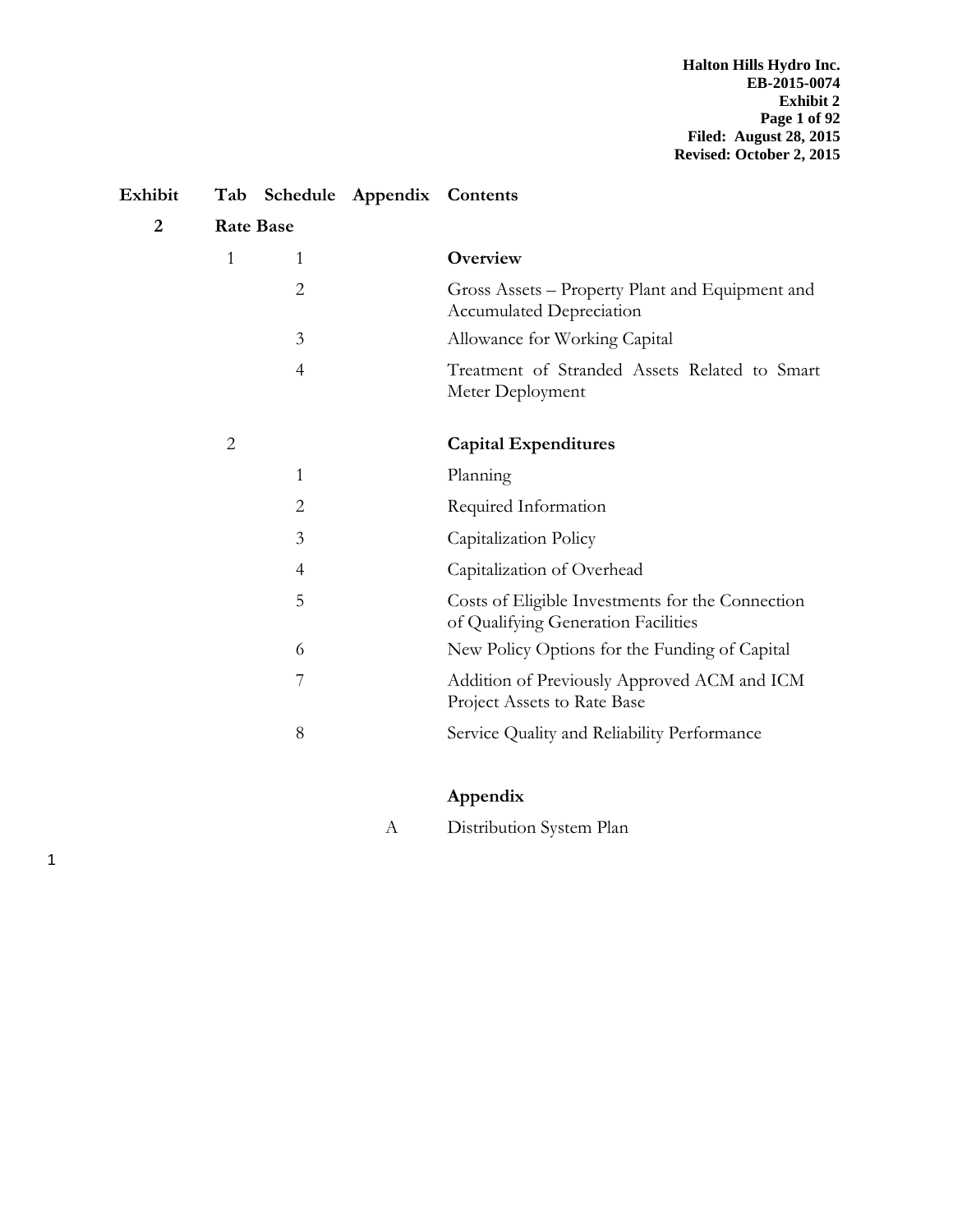**Halton Hills Hydro Inc. EB-2015-0074 Exhibit 2 Tab 1 Schedule 1 Page 2 of 92 Filed: August 28, 2015 Revised: October 2, 2015**

## **OVERVIEW (2.2.1.1)**

 The rate base used for the purpose of calculating the revenue requirement used in this Application follows Chapter 2 of the *Filing Requirements for Electricity Distribution Applications* issued by the Ontario Energy Board ("Board") on July 16, 2015 (the "Filing Requirements"). In accordance with the Filing Requirements, HHHI has calculated the rate base as the average of the net capital balances at the beginning and the end of the 2016 Test Year, plus a working capital allowance of 7.5% of the sum of the cost of power and controllable expenses.

8 In its 2012 Cost of Service Rate Application (EB-2011-0271), HHHI adopted the Revised CGAAP basis of reporting beginning January 1, 2012. As part of the change-over to Revised CGAAP in 2012, HHHI changed its depreciation rates and capitalization policy. HHHI also adjusted the CGAAP book value of its assets based on new useful lives provided in the HHHI specific Kinectrics report. The book value variance of assets between original CGAAP and Revised CGAAP was recorded in Deferral and Variance account 1575 and amortized from 2012 to 2016. The implementation of Revised CGAAP, the new useful lives of assets and capitalization policy were approved by the Board in HHHI's 2012 Cost of Service Rate Application (EB-2011-0271).

 Net capital assets include in-service assets that are associated with activities that enable the conveyance of electricity for distribution purposes, minus accumulated depreciation and contributed capital from third parties. For the purposes of this Exhibit, distribution assets refer to those assets that are most directly related to the distribution system, such as poles, overhead and underground lines, and transformers. General plant refers to assets that support the operation of the distribution system such as computer hardware and software, vehicles, buildings, equipment. The rate base calculation excludes all non-distribution assets. HHHI has not applied for, nor received, any Incremental Capital Module ("ICM") adjustments.

 Controllable expenses include operations and maintenance, billing and collecting, community relations and administration expenses.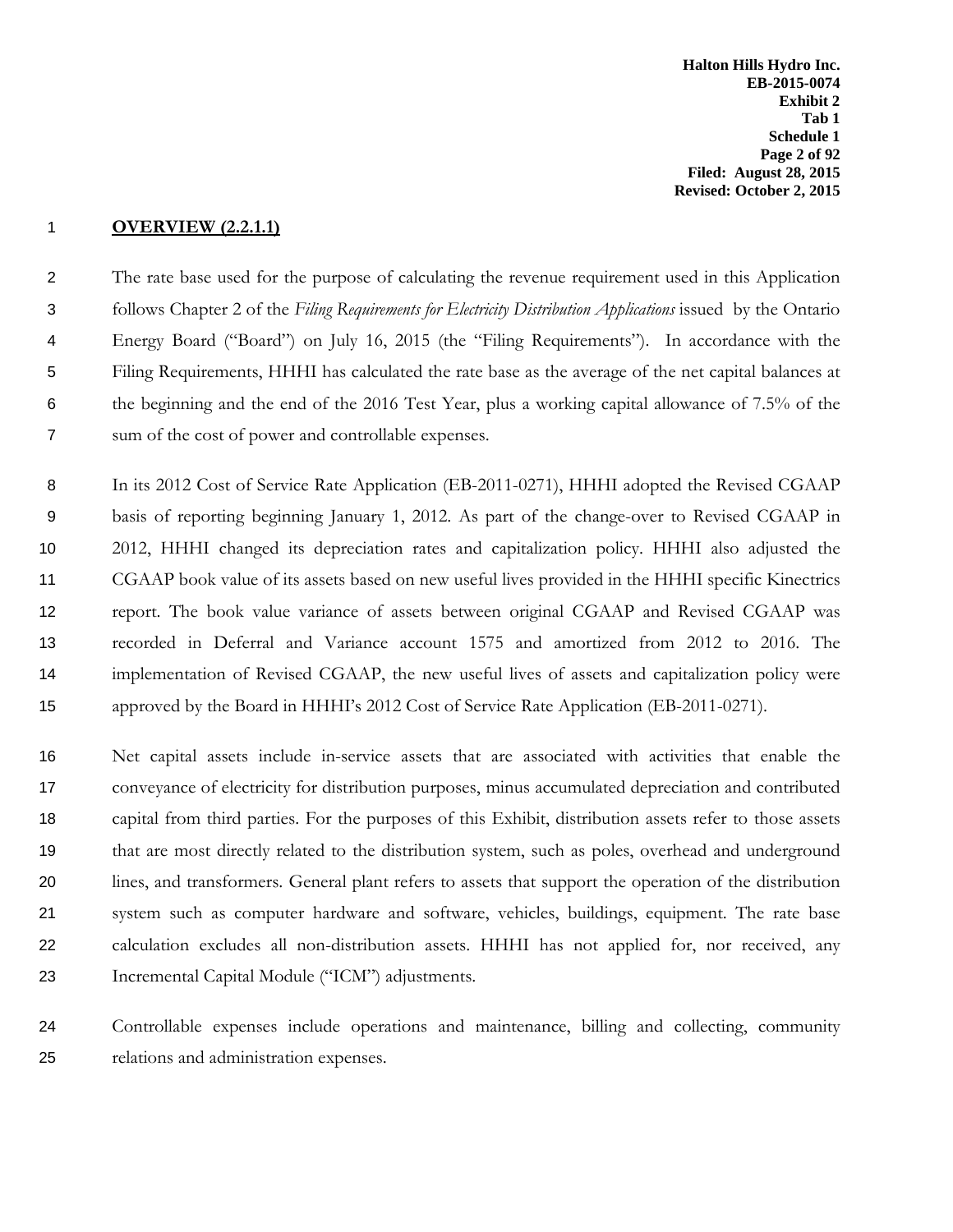- 1 HHHI has provided its rate base calculations for the years 2012 Board Approved, 2012 Actual, 2013
- 2 Actual, 2014 Actual, 2015 Bridge Year and 2016 Test Year in Table 2-1 below:
- 4

| Description                               | 2012 Board<br>Approved |              |            | 2012 Actual 2013 Actual 2014 Actual | 2015 Bridge<br>Year | <b>2016 Test</b><br>Year |
|-------------------------------------------|------------------------|--------------|------------|-------------------------------------|---------------------|--------------------------|
| Gross Fixed Assets, Opening Balance       | 52,728,694             | 51,414,622   | 61,628,381 | 67,278,598                          | 75,569,434          | 82, 837, 245             |
| Gross Fixed Assets, Closing Balance       | 59,628,695             | 61,628,381   | 67,278,598 | 75,569,434                          | 82, 837, 245        | 91,048,205               |
| <b>Average Gross Fixed Assets</b>         | 56,178,694             | 56,521,502   | 64,453,490 | 71,424,016                          | 79,203,340          | 86, 942, 725             |
| Accumulated Depreciation, Opening Balance | 20,775,844             | 21,159,703   | 23,231,005 | 24,953,518                          | 26,713,501          | 28,986,750               |
| Accumulated Depreciation, Closing Balance | 22,514,364             | 23,231,005   | 24,953,518 | 26,713,501                          | 28,986,750          | 31,516,772               |
| <b>Average Accumulated Depreciation</b>   | 21,645,104             | 22, 195, 354 | 24,092,261 | 25,833,510                          | 27,850,126          | 30,251,761               |
| <b>Average Net Book Value</b>             | 34,533,590             | 34,326,148   | 40,361,229 | 45,590,506                          | 51,353,214          | 56,690,964               |
| Working Capital                           | 52,636,102             | 51,479,758   | 55,512,724 | 60,582,688                          | 72,309,529          | 72,761,304               |
| Working Capital Allowance (%)             | 15%                    | 15%          | 15%        | 15%                                 | 15%                 | $7.5\%$                  |
| Working Capital Allowance                 | 7,895,415              | 7,721,964    | 8,326,909  | 9,087,403                           | 10,846,429          | 5,457,098                |
| <b>Rate Base</b>                          | 42,429,005             | 42,048,112   | 48,688,137 | 54,677,910                          | 62,199,643          | 62,148,062               |

## 3 **Table 2-1: Summary of Rate Base**

5

 HHHI has calculated its 2016 rate base as \$62,148,062, an increase of \$19,719,056 over the 2012 Board Approved rate base of \$42,429,005. This increase in rate base is attributable to an increase in 8 the average net book value of capital assets of \$22,157,374 and a reduction in the working capital allowance of \$2,438,318. HHHI has reinvested significantly in its distribution system since the 2012 Cost of Service application and this is reflected in the net book value variance. Approximately 96% of the working capital increase of \$20,125,202 is related to cost of power. Controllable OM&A expenses increased 13% over the 2012 Board-Approved amounts for working capital.

 A summary of HHHI's working capital calculations, including cost of power and controllable expenses, for the years 2012 Board Approved, 2012 Actual, 2013 Actual, 2014 Actual, 2015 Bridge Year and 2016 Test Year are shown in Table 2-2. Further details of HHHI's calculation of cost of power are provided in Table 2-31. The calculation of cost of power for the 2015 bridge year is based on forecasted data.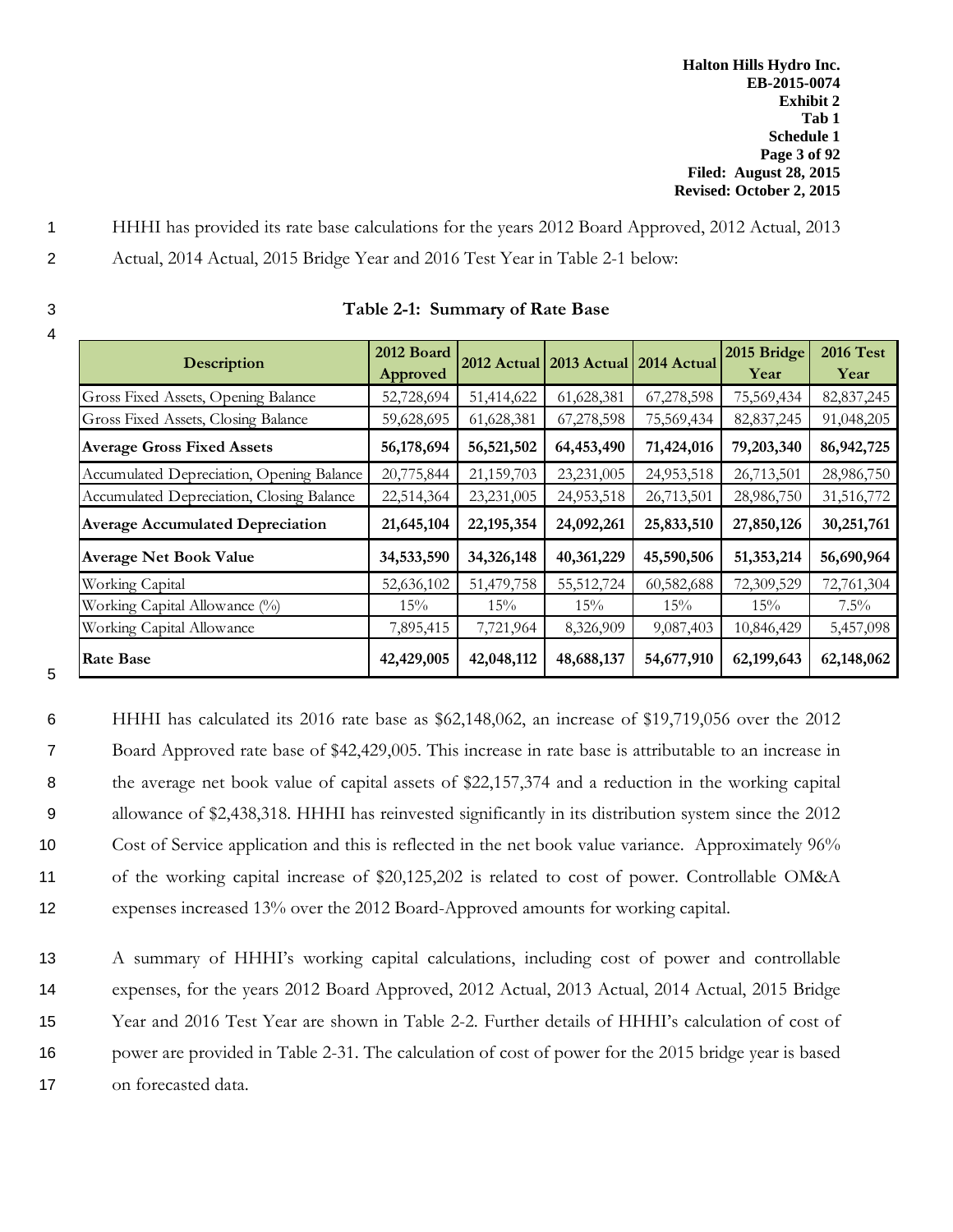| Description                           | 2012 Board<br>Approved |            | 2012 Actual 2013 Actual 2014 Actual |            | 2015 Bridge<br>Year | <b>2016 Test</b><br>Year |
|---------------------------------------|------------------------|------------|-------------------------------------|------------|---------------------|--------------------------|
| Distribution Expenses - Operation     | 1,122,101              | 797,619    | 800,456                             | 791,622    | 1,419,193           | 1,355,647                |
| Distribution Expenses - Maintenance   | 808,985                | 1,905,957  | 742,555                             | 615,219    | 341,000             | 374,125                  |
| Billing and Collecting                | 1,548,690              | 1,072,259  | 1,210,087                           | 1,203,346  | 1,584,893           | 1,890,937                |
| Community Relations                   |                        |            |                                     |            |                     |                          |
| Administrative and General Expenses   | 2,313,625              | 2,036,642  | 2,331,334                           | 2,568,754  | 2,917,017           | 3,122,070                |
| Donations - LEAP                      |                        | 4,875      | 2,975                               | 24,054     | 12,000              | 12,027                   |
| Taxes Other than Income Taxes         | 106,600                | 99,638     | 90,207                              | 100,799    | 101,896             | 104,440                  |
| Less Allocated Depreciation           |                        | (184, 231) | (159,509)                           | (131, 339) | (153, 830)          | (173,580)                |
| Total Eligible Distribution Expenses  | 5,900,000              | 5,732,759  | 5,018,105                           | 5,172,456  | 6,222,169           | 6,685,666                |
| Power Supply Expenses                 | 46,736,102             | 45,746,999 | 50,494,619                          | 55,410,232 | 66,099,360          | 66,075,638               |
| <b>Total Working Capital Expenses</b> | 52,636,102             | 51,479,758 | 55, 512, 724                        | 60,582,688 | 72,321,529          | 72,761,304               |

# 1 **Table 2-2: Summary of Working Capital Calculations**

# 2

# 3

# 4 **Steeles Avenue Capital Addition Variance Account**

5 In HHHI's 2012 Cost of Service Rate Application, Partial Settlement Agreement, Section 2, Rate

6 Base, Item 2.1 states;

|    | "There shall be an asymmetrical sharing arrangement with respect to capital expenditures for    |
|----|-------------------------------------------------------------------------------------------------|
| 8  | two projects forecast for 2012: (a) the Steeles Avenue – Trafalgar Rd to 5th Line South         |
| 9  | (Phase $2$ – Stage 2)(capital cost of \$496,638); and (b) Pole Relocations on Steeles Avenue    |
| 10 | between Winston Churchill Boulevard and Trafalgar Road (capital cost of \$1,047,701)            |
| 11 | (collectively the "Steeles Avenue Projects"). The Parties have agreed to include the impact of  |
| 12 | the Steeles Avenue Projects in the Test Year revenue requirement. However, the Parties have     |
| 13 | also agreed that, in the event that the Steeles Avenue Projects are not closed to rate base in  |
| 14 | the Test Year, or if the overall capital cost is less than the amount forecasted, the revenue   |
| 15 | requirement impact will be credited to the asymmetrical variance account established for this   |
| 16 | purpose (the "Steeles Avenue Capital Addition Variance Account"). This account would            |
| 17 | provide for the return to customers of the revenue requirement impact related to the difference |
| 18 | between the \$1,544,339 of forecast capital expenditures on these two projects, and the actual  |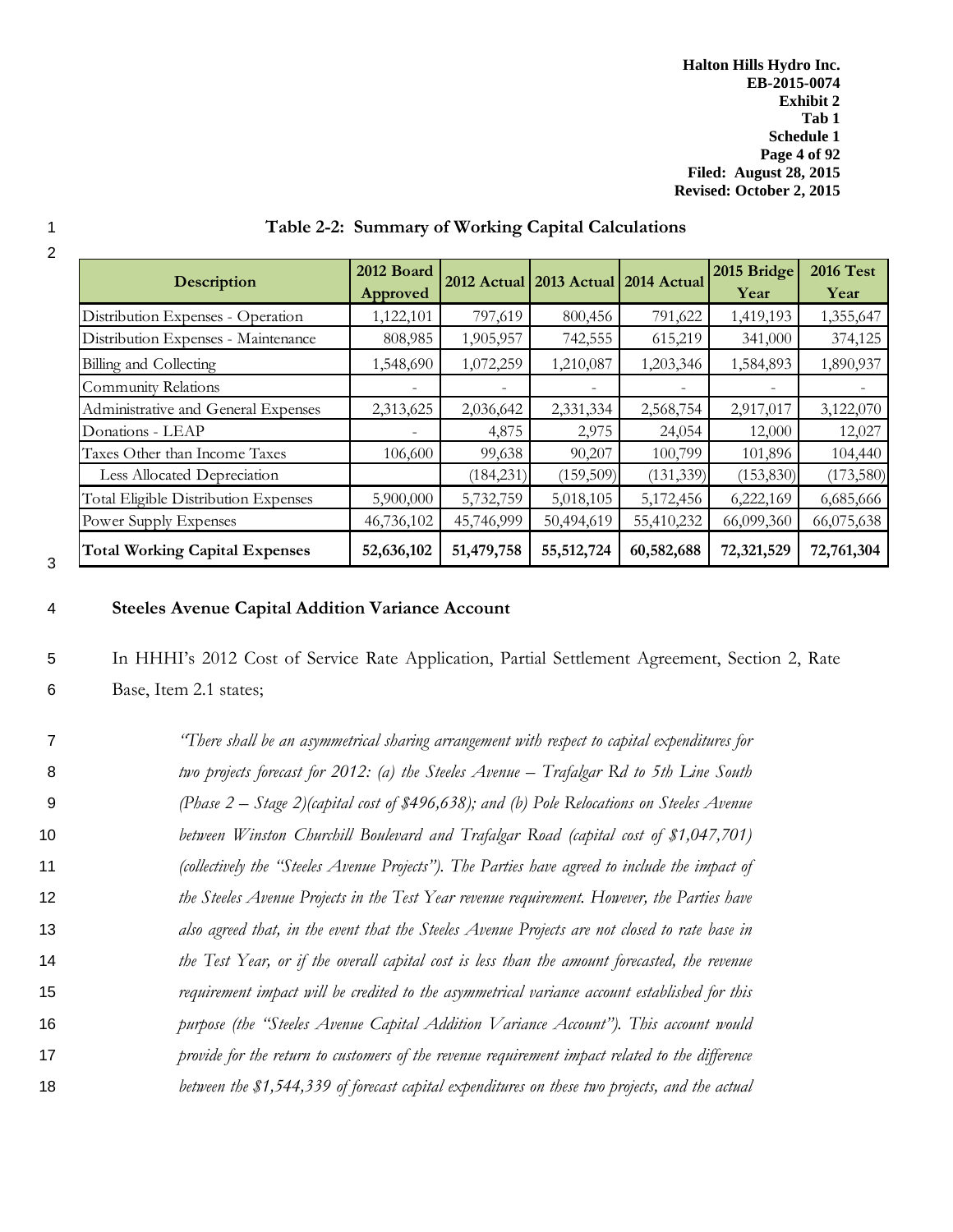**Halton Hills Hydro Inc. EB-2015-0074 Exhibit 2 Tab 1 Schedule 1 Page 5 of 92 Filed: August 28, 2015 Revised: October 2, 2015**

|    | capital expenditures of these two projects closed to rate base in 2012. The Steeles Ave          |
|----|--------------------------------------------------------------------------------------------------|
| 2  | Capital Additions V ariance Account would record the difference in all components of annual      |
| 3  | revenue requirement (including, but not limited to, depreciation, interest, return on equity and |
| 4  | PILs) resulting from any under-spending on capital expenditures for these two projects closed    |
| 5  | to rate base in the Test Year. That is, if the capital expenditures closed to rate base in 2012  |
| 6  | are less than \$1,544,339 on these two projects, the revenue requirement impact of the           |
|    | shortfall will be calculated and credited to the variance account in each year (between 2012     |
| 8  | and HHH's next rebasing application) that the underspending on these two projects persists.      |
| 9  | For example, if the projects are completed in 2012 but come in under budget by \$300,000,        |
| 10 | then the variance account will capture the revenue requirement impact of removing that           |
| 11 | \$300,000 of capital spending from 2012, including the impact in 2013 to 2015. The               |
| 12 | account would be subject to disposition in accordance with the Board's normal policies from      |
| 13 | time to time on the disposition of applicable variance accounts."                                |

 The Steeles Avenue Projects referenced in the partial settlement agreement were started in 2012. The Steeles Avenue – Trafalgar Rd to 5th Line South (Phase 2 – Stage 2) project was completed in 2014 and the Pole Relocations on Steeles Avenue between Winston Churchill Boulevard and Trafalgar Road was completed in 2013. The actual costs of both projects were greater than the approved amounts of \$496,638 and \$1,047,701 respectively.

 Upon request by the Region of Halton, the scope of both projects was changed and HHHI was required to make the necessary adjustments. The changes to the projects resulted in completion dates extending beyond 2012 and increased the total cost of the projects. Given that the actual cost of Steeles Avenue Projects was greater in totality than the Board Approved amount, HHHI is proposing that there be no adjustment to revenue requirement and to close the asymmetrical variance account established for this purpose. Table 2-3 provides a summary of the costs for the Steeles Avenue Projects.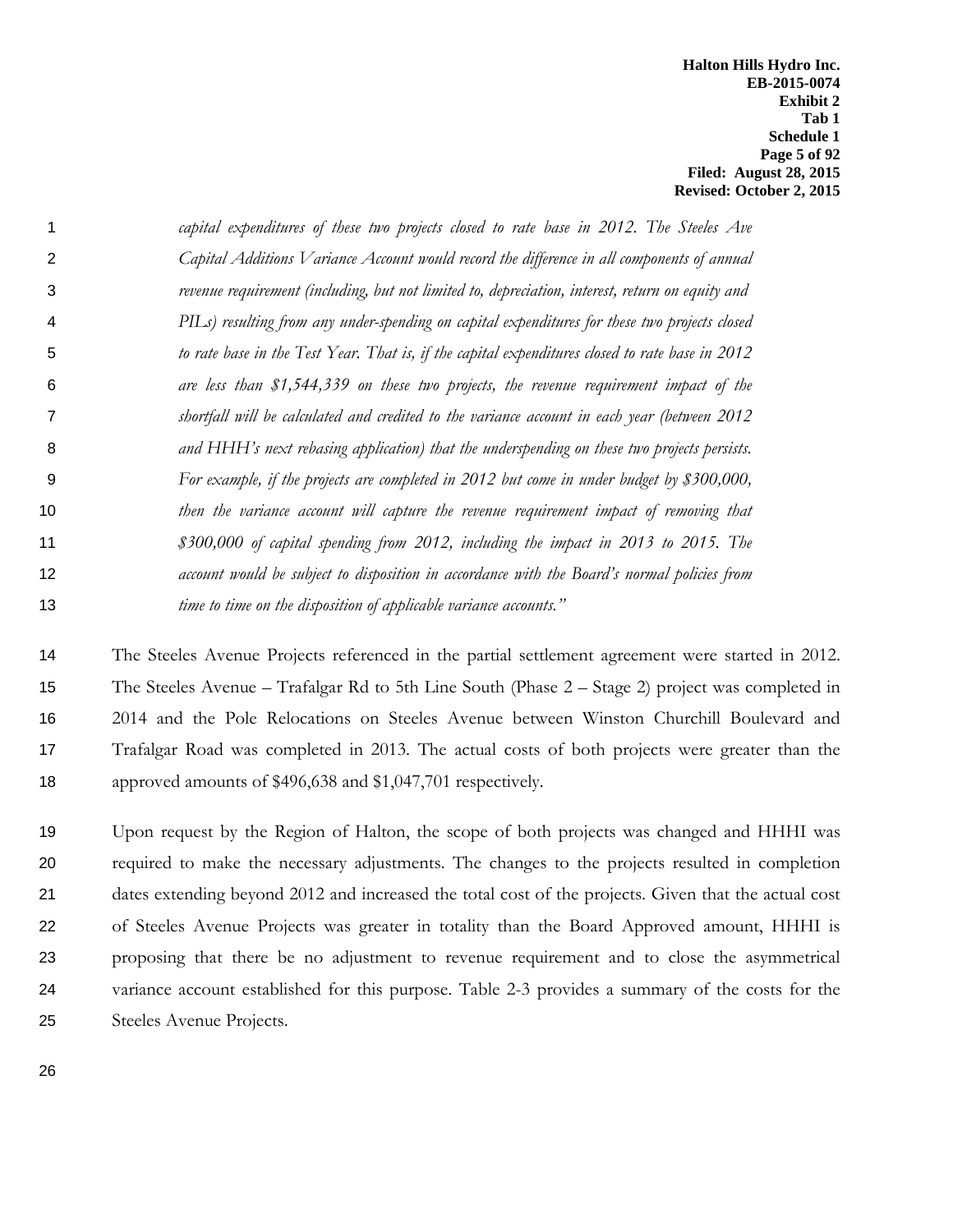**Halton Hills Hydro Inc. EB-2015-0074 Exhibit 2 Tab 1 Schedule 1 Page 6 of 92 Filed: August 28, 2015 Revised: October 2, 2015**

| 2 |                                                                                                 |                                                         |                |                |                |                 |                 |
|---|-------------------------------------------------------------------------------------------------|---------------------------------------------------------|----------------|----------------|----------------|-----------------|-----------------|
|   | <b>Description</b>                                                                              | Amount as per<br><b>Partial Settlement</b><br>Agreement | 2012<br>Actual | 2013<br>Actual | 2014<br>Actual | Total<br>Actual | <b>Variance</b> |
|   | Steeles Avenue – Trafalgar Rd to 5th Line<br>South (Phase 2 – Stage 2)                          | 496,638                                                 | 1,507          | 4,401          | 435,955        | 441,863         | (54, 775)       |
|   | Pole Relocations on Steeles Avenue between<br>Winston Churchill Boulevard and Trafalgar<br>Road | 1,047,701                                               | 765,414        | 935,311        |                | 1,700,725       | 653,024         |
| 3 | Total                                                                                           | 1,544,339                                               | 766,921        | 939,712        | 435,955        | 2,142,588       | 598,249         |

## 4 **Variance Analysis of Rate Base**

- 5 In accordance with the Filing Requirements, HHHI has calculated a materiality threshold of \$62,364
- 6 HHHI's proposed rate base of \$62,148,062 for 2016. HHHI has elected to use a materiality
- 7 threshold of \$65,000. The materiality calculation is summarized in Table 2-4 below:

|  | Table 2-4: Materiality Threshold |  |
|--|----------------------------------|--|
|  |                                  |  |

|                                  | <b>2016 Test</b> |
|----------------------------------|------------------|
| <b>Description</b>               | Year             |
| Distribution Revenue Requirement | 12,472,736       |
| Materiality Threshold            | 0.50%            |
| Materiality Calculated           | 62,364           |
| <b>Materiality Used</b>          | 65,000           |

9

10 Table 2-5 details HHHI's rate base and working capital calculations for the 2016 Test Year, 2015 11 Bridge Year, 2014 Actual, 2013 Actual, 2012 Actual, and Board Approved and the following 12 variances:

- 13 2016 Test Year against 2015 Bridge Year;
- 14 2015 Bridge Year against 2014 Actual;
- 15 2014 Actual against 2013 Actual;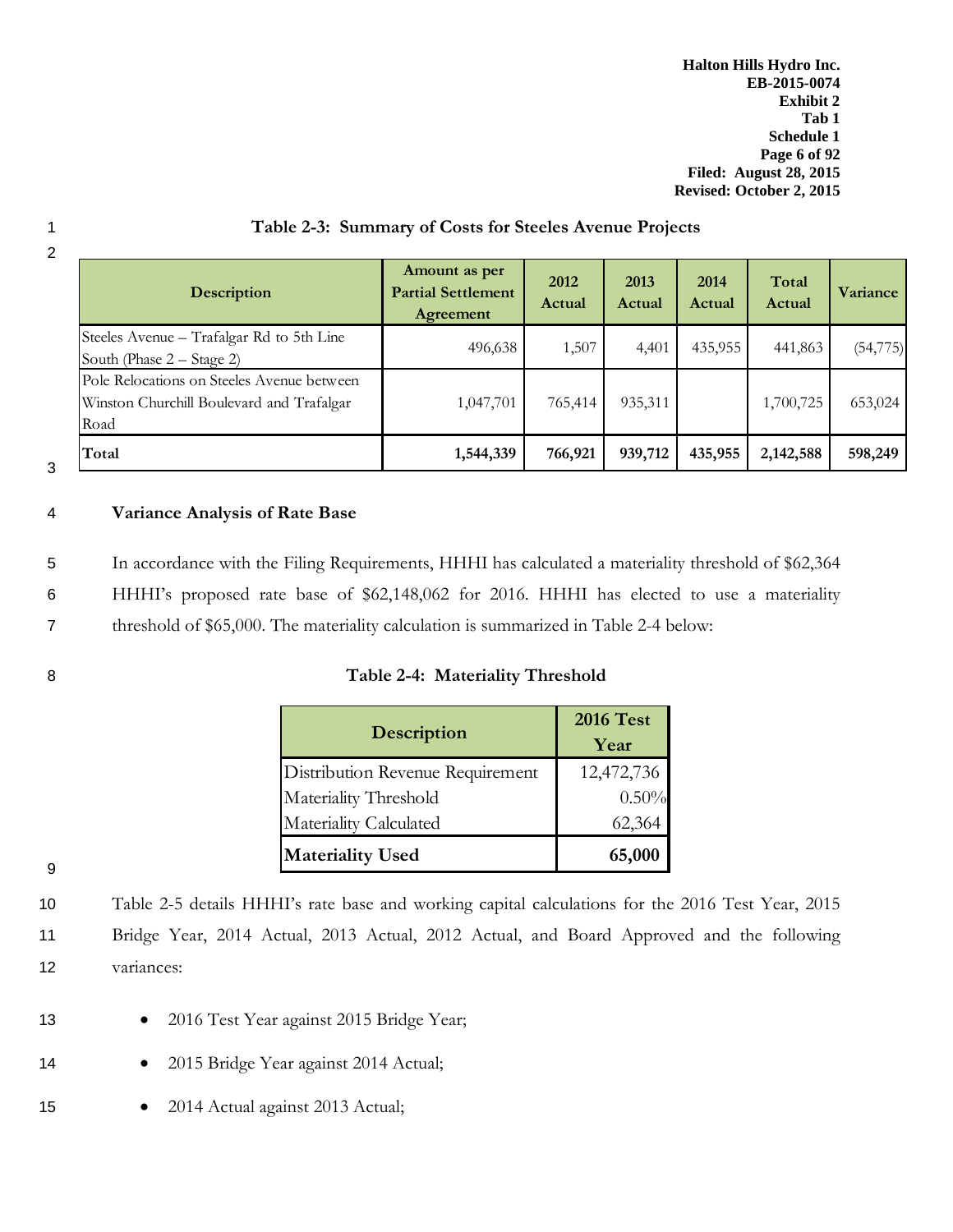**Halton Hills Hydro Inc. EB-2015-0074 Exhibit 2 Tab 1 Schedule 1 Page 7 of 92 Filed: August 28, 2015 Revised: October 2, 2015**

- 1 2013 Actual against 2012 Actual; and
- 2 2012 Actual against 2012 Board Approved.

| Table 2-5: Rate Base Variances |  |
|--------------------------------|--|
|                                |  |

| $\mathbf{r}$ | Description                               | 2012 Board<br>Approved | 2012 Actual | Variance<br>from 2012<br><b>Board</b><br>Approved | 2013 Actual | Variance<br>Actual | from $2012$   $2014$ Actual | Variance<br>from 2013<br>Actual | 2015 Bridge<br>Year | Variance<br>from 2014<br>Actual | <b>2016 Test</b><br>Year | Variance<br>from 2015<br><b>Bridget</b><br>Year |
|--------------|-------------------------------------------|------------------------|-------------|---------------------------------------------------|-------------|--------------------|-----------------------------|---------------------------------|---------------------|---------------------------------|--------------------------|-------------------------------------------------|
|              | Average Gross Fixed Assets                | 56,178,694             | 56,521,502  | 342,807                                           | 64,453,490  | 7,931,988          | 71,424,016                  | 6,970,526                       | 79,203,340          | 7,779,324                       | 86,942,725               | 7,739,385                                       |
|              | Less: Average Accumulated<br>Depreciation | 21,645,104             | 22,195,354  | 550,249                                           | 24,092,261  | 1,896,908          | 25,833,510                  | 1,741,248                       | 27,850,126          | 2,016,616                       | 30,251,761               | 2,401,635                                       |
|              | Average Net Book Value                    | 34,533,590             | 34,326,148  | (207, 442)                                        | 40,361,229  | 6,035,080          | 45,590,506                  | 5,229,278                       | 51,353,214          | 5,762,707                       | 56,690,964               | 5,337,750                                       |
|              | Working Capital                           | 52,636,102             | 51,479,758  | (1, 156, 344)                                     | 55,512,724  | 4,032,965          | 60,582,688                  | 5,069,964                       | 72,309,529          | 11,726,842                      | 72,761,304               | 451,775                                         |
|              | Working Capital Allowance (%)             | $15.0\%$               | 15.0%       |                                                   | 15.0%       |                    | 15.0%                       |                                 | 15.0%               |                                 | 7.5%                     |                                                 |
|              | Working Capital Allowance                 | 7,895,415              | 7,721,964   | (173, 452)                                        | 8,326,909   | 604,945            | 9,087,403                   | 760,495                         | 10,846,429          | 1,759,026                       | 5,457,098                | (5,389,332)                                     |
| 5            | Rate Base                                 | 42,429,005             | 42,048,112  | (380, 894)                                        | 48,688,137  | 6,640,025          | 54,677,910                  | 5,989,772                       | 62,199,643          | 7,521,734                       | 62,148,062               | (51, 582)                                       |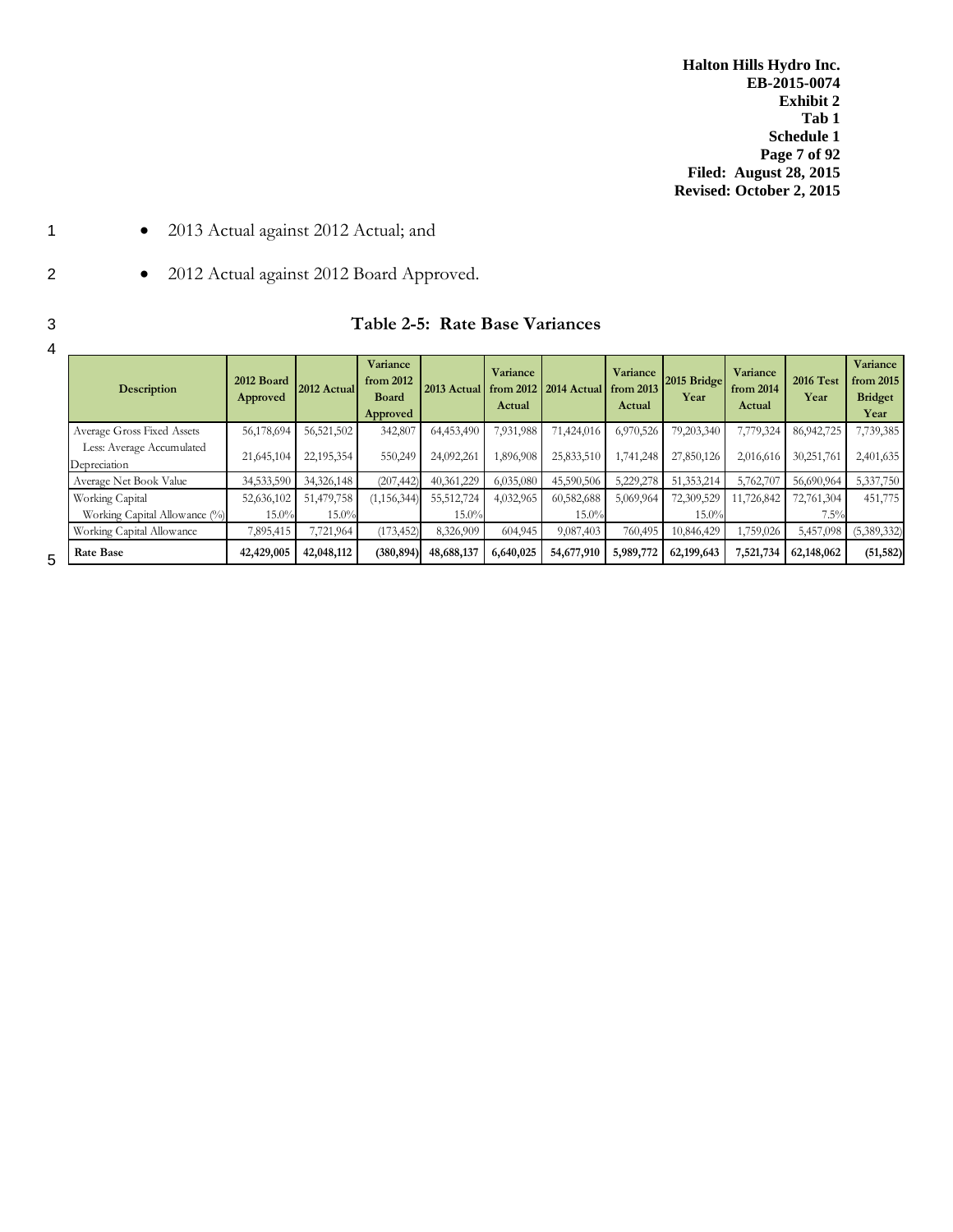1 HHHI offers the following comments in respect of the variances shown in Table 2-5.

## 2 **2016 Test Year**

3 As shown in Table 2-6, the total rate base for the 2016 Test Year is forecast to be \$62,148,062.

4 Average net fixed assets account for \$56,690,964 of this total. The allowance for working capital

5 totals \$5,457,098 of which \$4,955,673 (or 91%) is related to cost of power expenses.

| Description                               | <b>2016 Test</b><br>Year |
|-------------------------------------------|--------------------------|
| Gross Fixed Assets, Opening Balance       | 82, 837, 245             |
| Gross Fixed Assets, Closing Balance       | 91,048,205               |
| <b>Average Gross Fixed Assets</b>         | 86, 942, 725             |
| Accumulated Depreciation, Opening Balance | 28,986,750               |
| Accumulated Depreciation, Closing Balance | 31,516,772               |
| <b>Average Accumulated Depreciation</b>   | 30,251,761               |
| <b>Average Net Book Value</b>             | 56,690,964               |
| Working Capital                           | 72,761,304               |
| Working Capital Allowance (%)             | $7.5\%$                  |
| <b>Working Capital Allowance</b>          | 5,457,098                |
| <b>Rate Base</b>                          | 62,148,062               |

## 6 **Table 2-6: 2016 Rate Base Calculation**

7

## 8 **2016 Test Year vs. 2015 Bridge Year**

 As indicated in Table 2-7, the total rate base is expected to be \$51,582 lower in the 2016 Test Year than in the 2015 Bridge Year. An increase in average net book value of \$5,337,750 is offset by a decrease in working capital allowance of \$5,389,332. The addition to gross fixed assets in 2016 is forecasted to be \$8,210,959. Table 2-7 provides a more detailed variance of year over year changes to gross assets. Details with respect to HHHI's 2016 capital expenditure program are provided in HHHI's Distribution System Plan ("DSP"), found in Appendix 2-A. The decrease in working capital allowance of \$5,389,332 is the result of a reduction in working capital allowance percentage from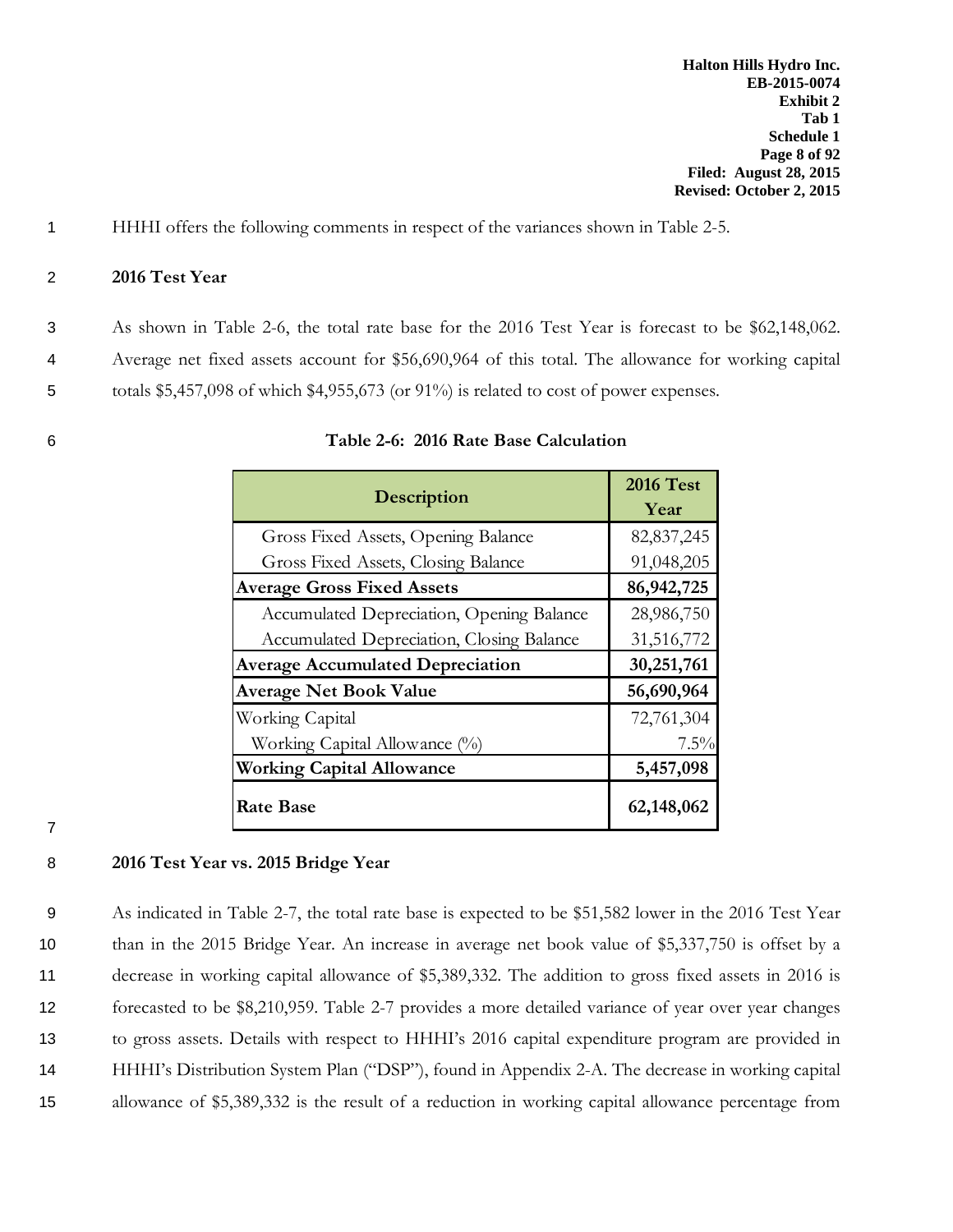- 1 15% to 7.5%. Detailed calculations of the cost of power expense for the 2016 Test Year can be
- 2 found in Table 2-32.

| I                      |
|------------------------|
| ۹<br>¢<br>۰.<br>×<br>v |
|                        |

4

| <b>Description</b>              | <b>2016 Test</b><br>Year | 2015 Bridge<br>Year | <b>Variance from</b><br>2015 Bridge<br>Year |
|---------------------------------|--------------------------|---------------------|---------------------------------------------|
| <b>Gross Fixed Assets</b>       | 91,048,205               | 82, 837, 245        | 8,210,959                                   |
| <b>Accumulated Depreciation</b> | 31,516,772               | 28,986,750          | 2,530,022                                   |
| Net Book Value                  | 59, 531, 433             | 53,850,495          | 5,680,938                                   |
| <b>Average Net Book Value</b>   | 56,690,964               | 51,353,214          | 5,337,750                                   |
| Working Capital                 | 72,761,304               | 72,309,529          | 451,775                                     |
| Working Capital Allowance       | 5,457,098                | 10,846,429          | (5,389,332)                                 |
| <b>Rate Base</b>                | 62,148,062               | 62,199,643          | (51, 582)                                   |

# 3 **Table 2-7: Variance - 2016 Test Year vs. 2015 Bridge Year**

# 5 **2015 Bridge Year vs. 2014 Actual**

 Total rate base for the 2015 Bridge Year is expected to be \$62,199,643; an increase of \$7,521,734 over the 2014 Actual amount. The increase is attributable primarily to an increase of \$5,762,707 in 8 the average net book value. The total variance of \$7,267,811 in gross fixed assets is related to increases of \$8,086,812 and \$629,136 for distribution and general plant assets respectively. The increases are offset by contributed capital of (\$1,448,137). Table 2-8 provides a more detailed explanation of the year over year change in gross assets. The change in accumulated amortization is a result of changes in capital additions, depreciation expense and disposals.

13 Approximately 91% of the increase in the 2015 working capital allowance can be attributed to the 14 increase in cost of power expenses from 2014.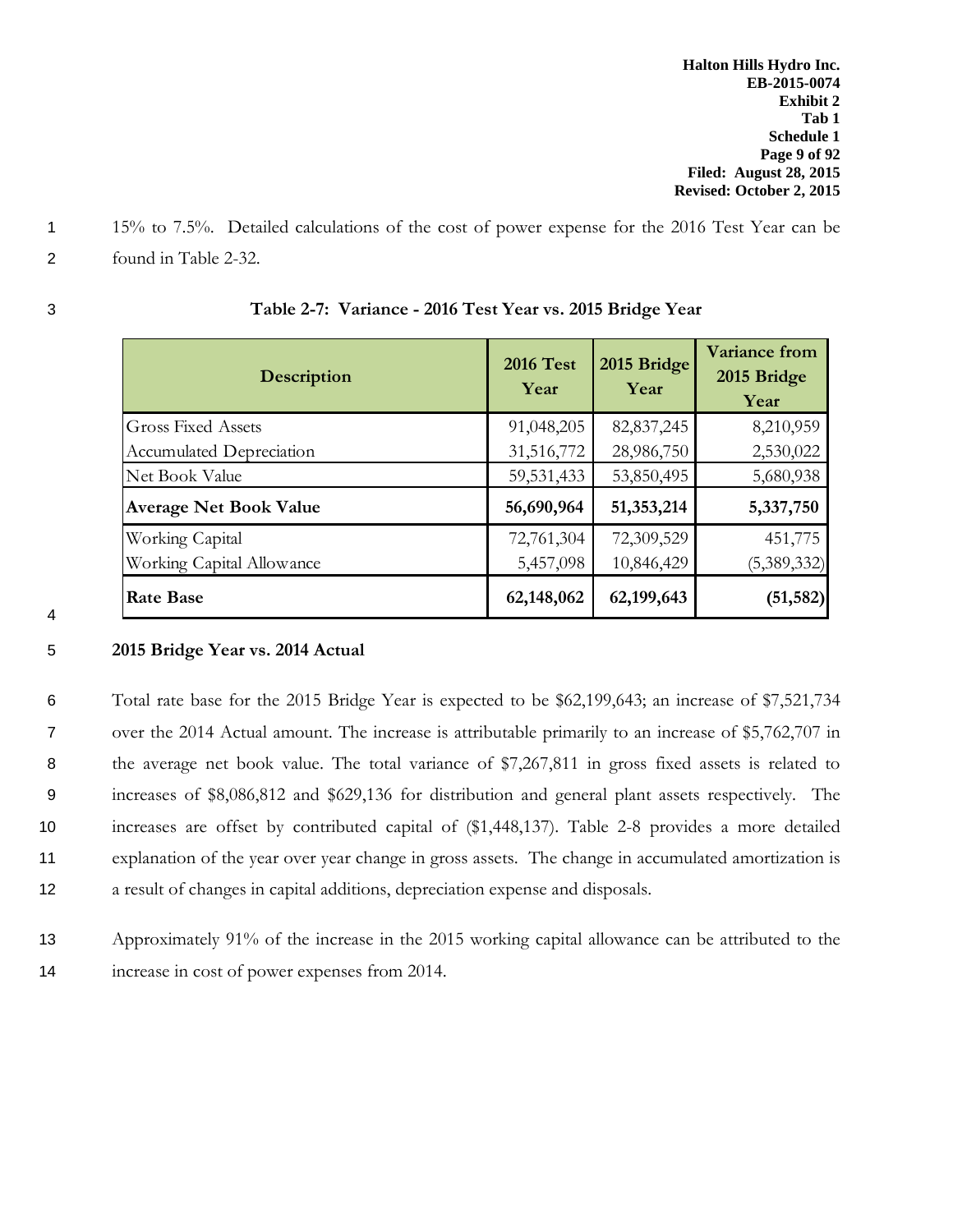| <b>Description</b>            | 2015 Bridge<br>Year | 2014 Actual | <b>Variance from</b><br>2014 Actual |
|-------------------------------|---------------------|-------------|-------------------------------------|
| <b>Gross Fixed Assets</b>     | 82, 837, 245        | 75,569,434  | 7,267,811                           |
| Accumulated Depreciation      | 28,986,750          | 26,713,501  | 2,273,249                           |
| Net Book Value                | 53,850,495          | 48,855,933  | 4,994,562                           |
| <b>Average Net Book Value</b> | 51,353,214          | 45,590,506  | 5,762,707                           |
| Working Capital               | 72,309,529          | 60,582,688  | 11,726,842                          |
| Working Capital Allowance     | 10,846,429          | 9,087,403   | 1,759,026                           |
| <b>Rate Base</b>              | 62,199,643          | 54,677,910  | 7,521,734                           |

## 1 **Table 2-8: Variance - 2015 Bridge Year vs. 2014 Actual**

## 2

## 3 **2014 Actual vs. 2013 Actual**

 The 2014 Actual rate base of \$54,677,910 increased by \$5,989,772 over 2013 Actuals. The variance is 5 driven by an increase of \$5,229,278 in the average net book value. The total change of \$8,290,836 in gross fixed assets results from increases of \$8,254,726 and \$1,231,176 to distribution and general plant assets respectively. This increase to gross fixed assets is offset by contributed capital of (\$1,195,066). Table 2-9 provides a more detailed explanation of the year over year change in gross assets. The change in accumulated amortization is a result of changes in capital additions, depreciation expense and disposals.

# 11 The primary driver of the increase in working capital of \$5,069,964 is related to an increase in cost 12 of power expense of \$4,915,613. A summary of the cost of power expenses for 2012 through 2016

13 can be found in Table 2-31.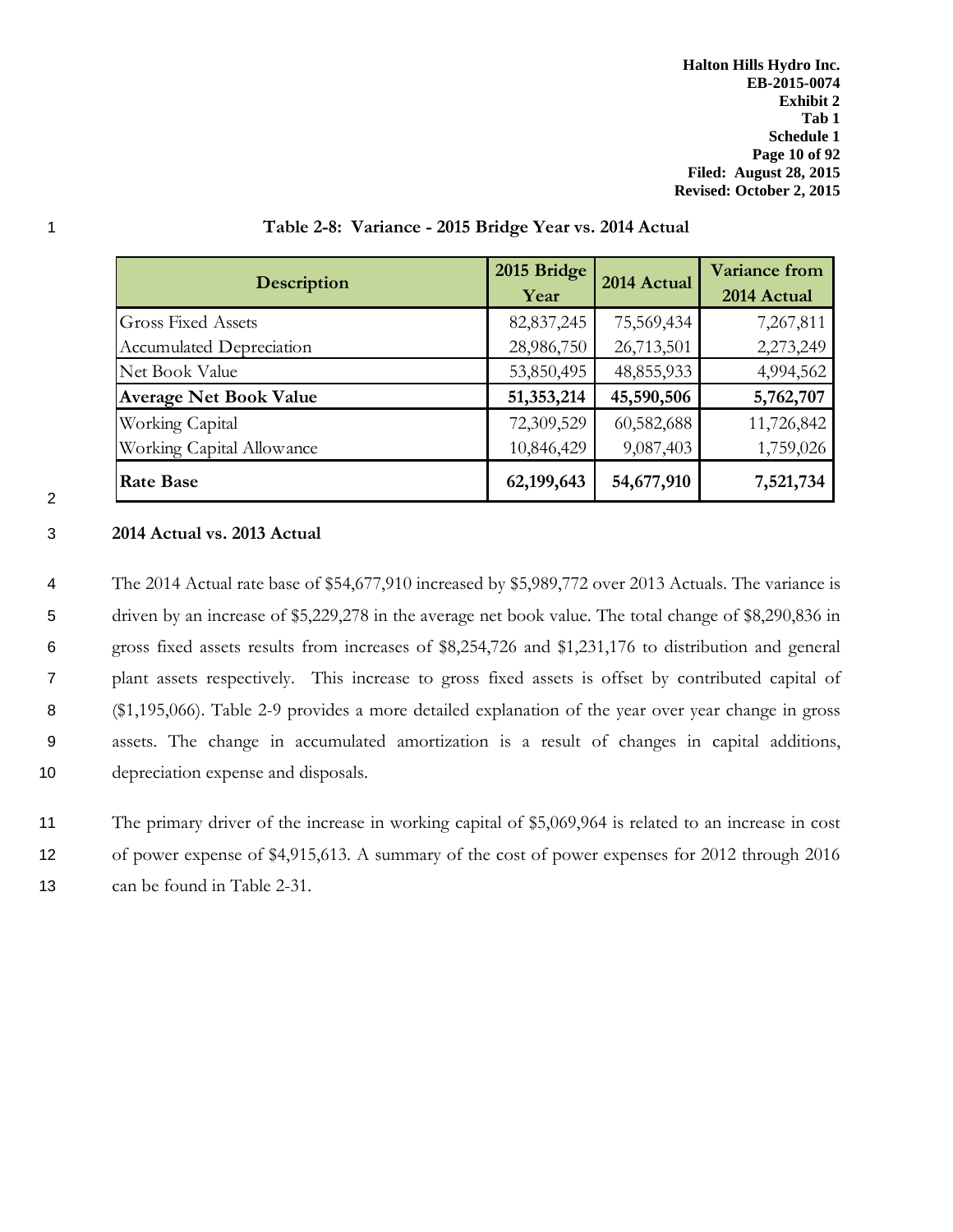**Halton Hills Hydro Inc. EB-2015-0074 Exhibit 2 Tab 1 Schedule 1 Page 11 of 92 Filed: August 28, 2015 Revised: October 2, 2015**

| <b>Description</b>            | 2014 Actual | 2013 Actual | <b>Variance from</b><br>2013 Actual |
|-------------------------------|-------------|-------------|-------------------------------------|
| <b>Gross Fixed Assets</b>     | 75,569,434  | 67,278,598  | 8,290,836                           |
| Accumulated Depreciation      | 26,713,501  | 24,953,518  | 1,759,983                           |
| Net Book Value                | 48,855,933  | 42,325,080  | 6,530,852                           |
| <b>Average Net Book Value</b> | 45,590,506  | 40,361,229  | 5,229,278                           |
| Working Capital               | 60,582,688  | 55,512,724  | 5,069,964                           |
| Working Capital Allowance     | 9,087,403   | 8,326,909   | 760,495                             |
| <b>Rate Base</b>              | 54,677,910  | 48,688,137  | 5,989,772                           |

## 1 **Table 2-9: Variance - 2014 Actual vs. 2013 Actual**

## 3 **2013 Actual vs. 2012 Actual**

2

4 The rate base of \$48,688,137 for 2013 Actual increased over 2012 Actual by \$6,640,025. This 5 increase is due to capital expenditures resulting in a change in average net assets of \$6,035,080.

 The total change of \$5,650,217 in gross fixed assets results from increases of \$6,036,638 and \$521,201 to distribution and general plant assets respectively. This increase to gross fixed assets is 8 offset by contributed capital of (\$907,623). Table 2-10 provides a more detailed explanation of the year over year change in gross assets. The change in accumulated amortization is a result of changes in capital additions, depreciation expense and disposals.

11 The primary driver of the increase in working capital is related to an increase in cost of power 12 expense of \$4,032,965. A summary of the cost of power expenses for 2012 through 2016 can be 13 found in Table 2-31.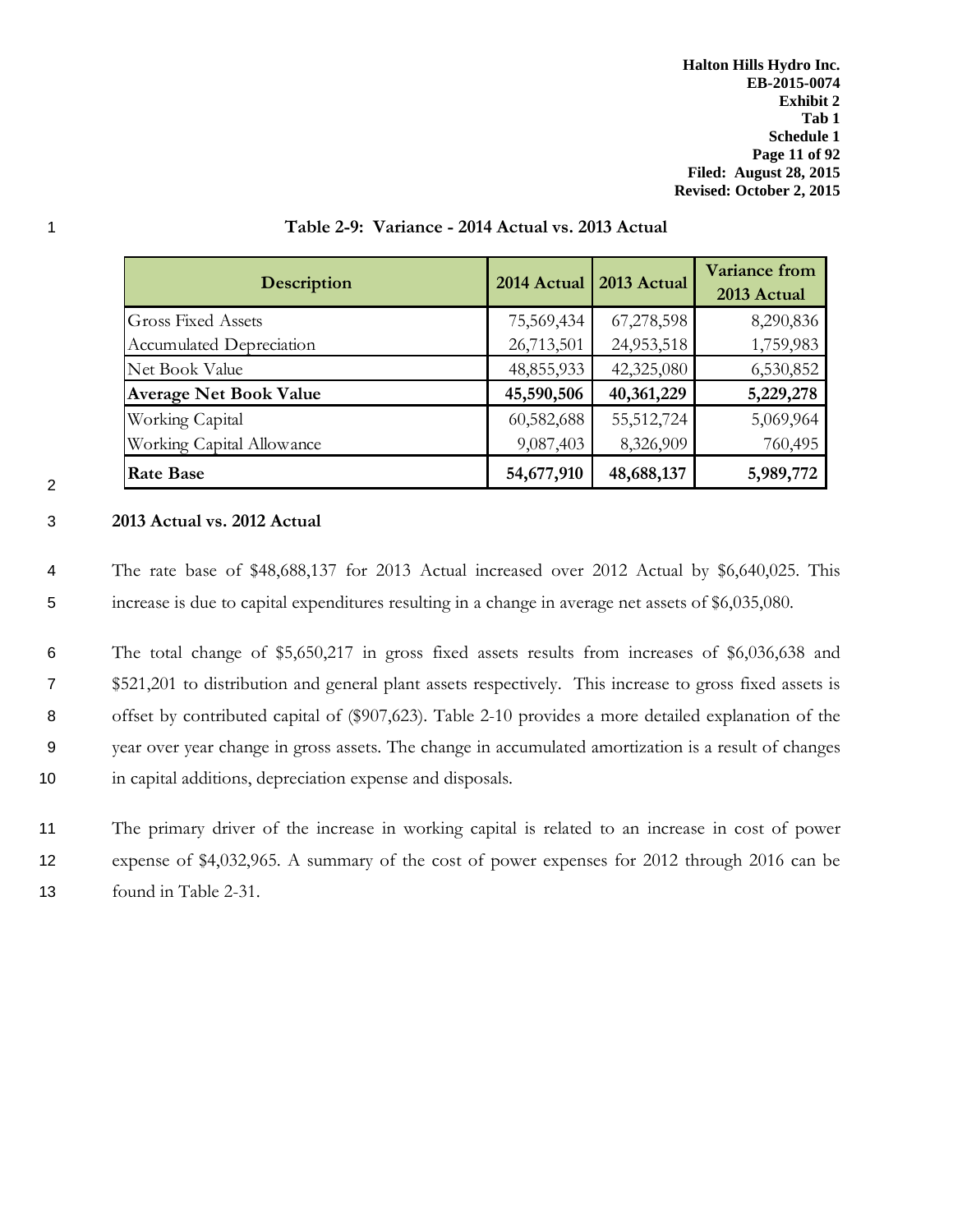**Halton Hills Hydro Inc. EB-2015-0074 Exhibit 2 Tab 1 Schedule 1 Page 12 of 92 Filed: August 28, 2015 Revised: October 2, 2015**

| <b>Description</b>            | 2013 Actual | 2012 Actual  | <b>Variance from</b><br>2012 Actual |
|-------------------------------|-------------|--------------|-------------------------------------|
| <b>Gross Fixed Assets</b>     | 67,278,598  | 61,628,381   | 5,650,217                           |
| Accumulated Depreciation      | 24,953,518  | 23,231,005   | 1,722,514                           |
| Net Book Value                | 42,325,080  | 38, 397, 377 | 3,927,703                           |
| <b>Average Net Book Value</b> | 40,361,229  | 34,326,148   | 6,035,080                           |
| Working Capital               | 55,512,724  | 51,479,758   | 4,032,965                           |
| Working Capital Allowance     | 8,326,909   | 7,721,964    | 604,945                             |
| <b>Rate Base</b>              | 48,688,137  | 42,048,112   | 6,640,025                           |

## 1 **Table 2-10: Variance - 2013 Actual vs. 2012 Actual**

## 3 **2012 Actual vs. 2012 Board Approved**

 The rate base of \$42,048,112 for 2012 Actual is less than the 2012 Board Approved amount by 5 \$380,894. The decrease is a result of a change in Working Capital Allowance of \$173,452 and the Average Net Book Value of \$207,442. The lower 2012 Actual Working Capital Allowance over the 2012 Board Approved amount is a result of lower 2012 Actual cost of power than the 2012 Board Approved amount.

9 Distribution assets of \$9,307,002 were added in 2012, as well as general plant assets of \$906,758 for 10 a total amount of \$10,213,760 in gross fixed assets. Table 2-26 provides a more detailed explanation 11 of the change in gross assets, year over year.

 Included in the 2012 capital addition amount of \$10,213,759 is \$3,860,771 for smart meter disposition. This amount was transferred from the Deferral and Variance Account 1555 into Accounts 1860, 1920 and 1925 as a result of Board approved smart meter disposition in HHHI's 2012 Cost of Service Rate Application, EB-2011-0271.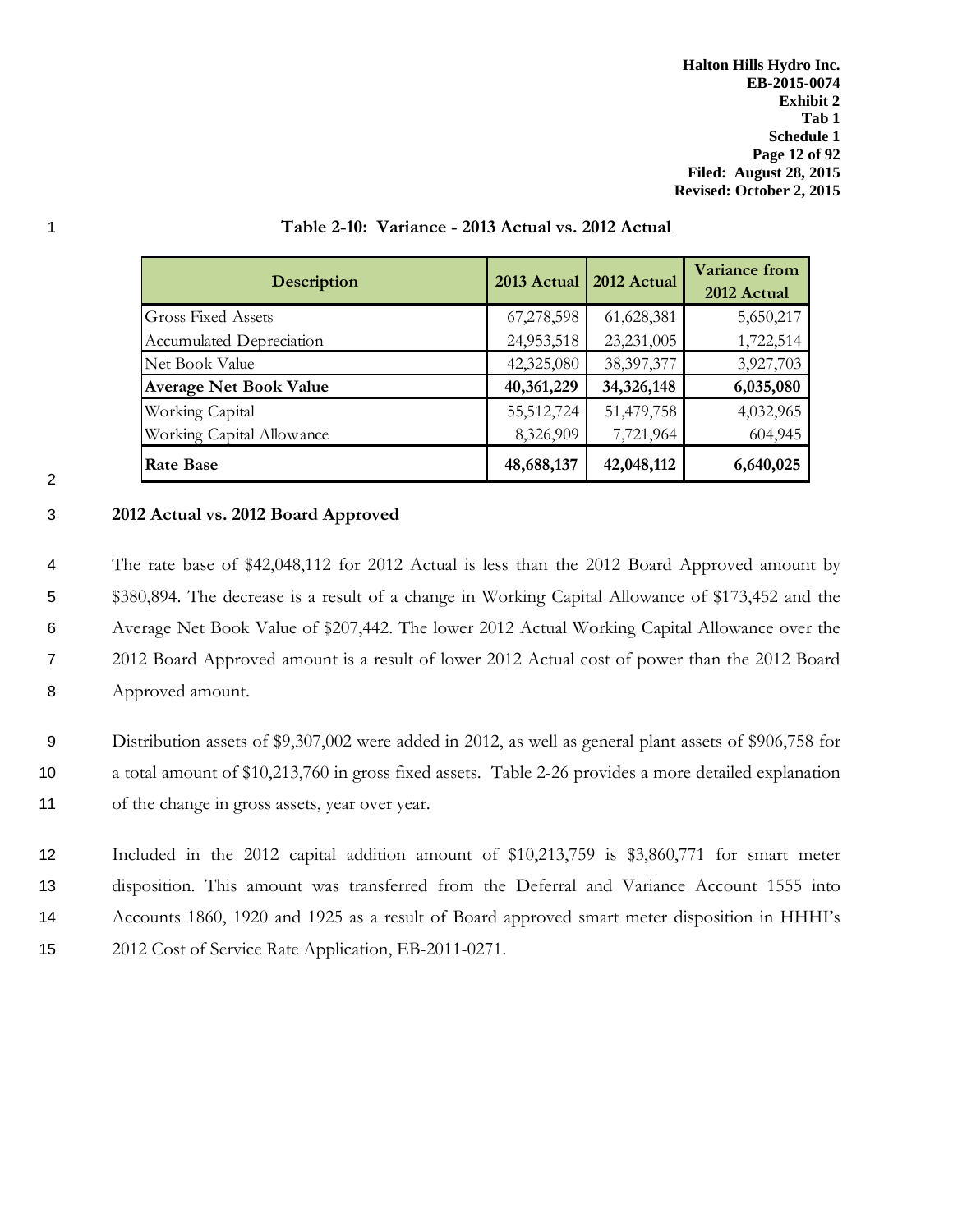**Halton Hills Hydro Inc. EB-2015-0074 Exhibit 2 Tab 1 Schedule 1 Page 13 of 92 Filed: August 28, 2015 Revised: October 2, 2015**

| <b>Description</b>            | 2012 Actual  | 2012 Board<br>Approved | Variance from<br>2012 Board<br>Approved |
|-------------------------------|--------------|------------------------|-----------------------------------------|
| <b>Gross Fixed Assets</b>     | 61,628,381   | 59,628,695             | 1,999,687                               |
| Accumulated Depreciation      | 23,231,005   | 22,514,364             | 716,640                                 |
| Net Book Value                | 38, 397, 377 | 37,114,330             | 1,283,047                               |
| <b>Average Net Book Value</b> | 34,326,148   | 34,533,590             | (207, 442)                              |
| Working Capital               | 51,479,758   | 52,636,102             | (1, 156, 344)                           |
| Working Capital Allowance     | 7,721,964    | 7,895,415              | (173, 452)                              |
| <b>Rate Base</b>              | 42,048,112   | 42,429,005             | (380, 894)                              |

## 1 **Table 2-11: Variance - 2012 Actual vs. 2012 Board Approved**

| I<br>I           |
|------------------|
| ٦<br>I<br>٠<br>I |
|                  |

## 3 **Fixed Asset Continuity Schedules, Including Work in Progress**

 Tables 2-13 through 2-17 provide the Fixed Asset Continuity Schedules, including Work In Progress ("WIP") for 2012 Actual, 2013 Actual, 2014 Actual, 2015 Bridge, and 2016 Test Years. For the years 2012, 2013 and 2014, actuals are based on Revised CGAAP. The 2015 Bridge and 2016 Test Years are based on MIFRS.

 The total gross asset balances in HHHI's Fixed Asset Continuity Statements do not balance to the opening and closing balances of gross assets used to calculate the fixed asset component of rate base. WIP has been removed from the fixed asset continuity schedule balances for rate base calculation purposes, as mandated by the Board. A reconciliation of year-end NBV by year is provided in Table 2-12 below. The opening and closing balances of accumulated depreciation used to calculate the fixed asset component of rate base correspond to the fixed asset continuity schedule. As such there is no reconciliation required for accumulated depreciation.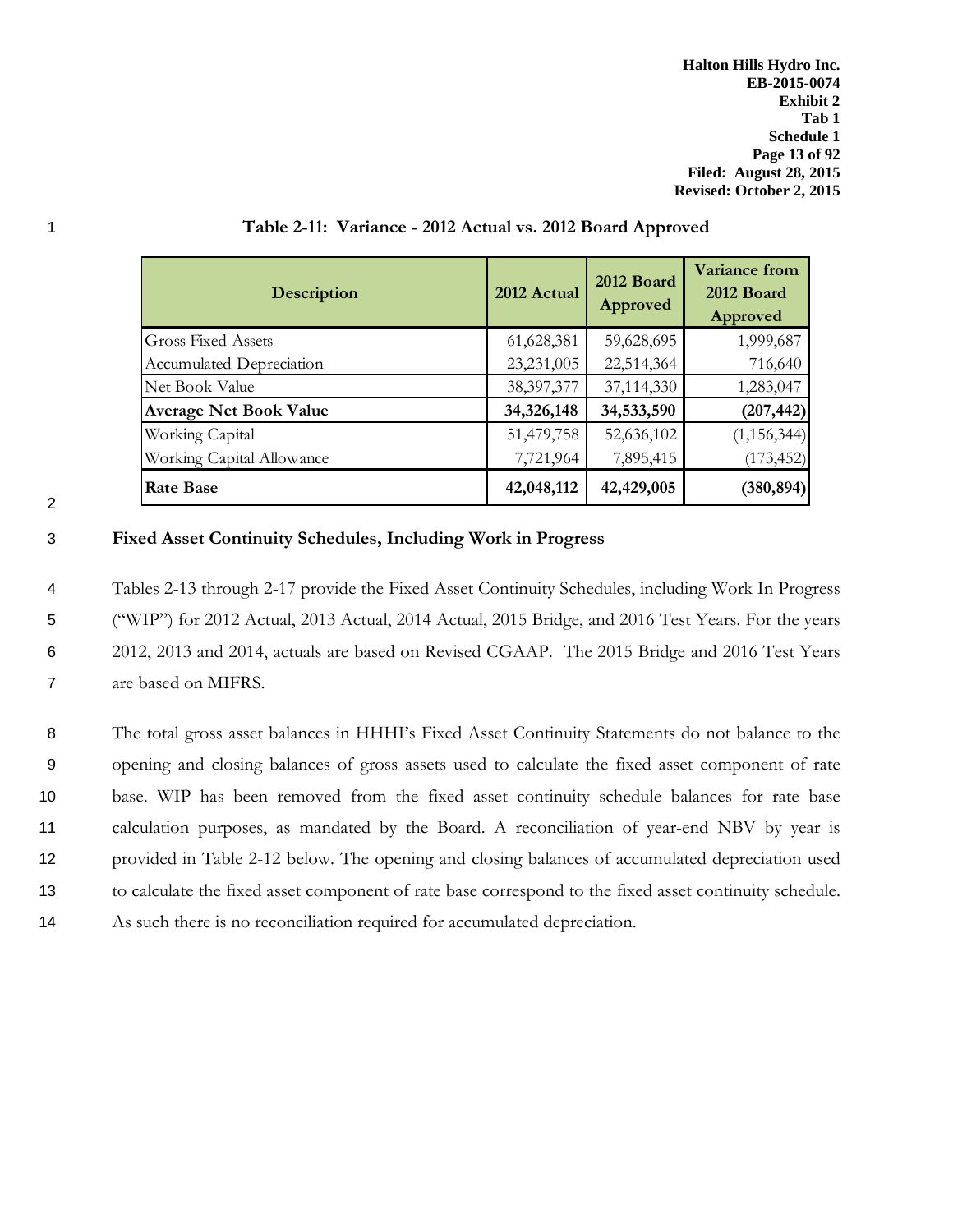**Halton Hills Hydro Inc. EB-2015-0074 Exhibit 2 Tab 1 Schedule 1 Page 14 of 92 Filed: August 28, 2015 Revised: October 2, 2015**

| <b>Description</b>                                      | 2012 Board<br>Approved |              | 2012 Actual 2013 Actual 2014 Actual |            | 2015 Bridge<br>Year | <b>2016 Test</b><br>Year |
|---------------------------------------------------------|------------------------|--------------|-------------------------------------|------------|---------------------|--------------------------|
| Total Gross Assets for Rate Base                        | 59,628,695             | 61,628,381   | 67,278,598                          | 75,569,434 | 82, 837, 245        | 91,048,205               |
| Work in Progress                                        | 2,596,729              | 1,570,979    | 3,144,067                           | 3,133,245  | 86,420,491          | 94,631,450               |
| <b>Total Gross Assets Including WIP</b>                 | 62,225,424             | 63,199,360   | 70,422,665                          | 78,702,679 | 169,257,736         | 185,679,655              |
| Total Accumulated Depreciation for<br>Rate Base         | 22,514,364             | 23,231,005   | 24,953,518                          | 26,713,501 | 28,986,750          | 31,516,772               |
| <b>Total Accumulated Depreciation,</b><br>including WIP | 22,514,364             | 23,231,005   | 24,953,518                          | 26,713,501 | 28,986,750          | 31,516,772               |
| Total Net Book Value for Rate Base                      | 37,114,330             | 38, 397, 377 | 42,325,080                          | 48,855,933 | 53,850,495          | 59,531,433               |
| Work in Progress                                        | 2,596,729              | 1,570,979    | 3,144,067                           | 3,133,245  | 3,583,245           | 3,583,245                |
| <b>Total Net Book Value Including</b><br><b>WIP</b>     | 39,711,059             | 39,968,356   | 45,469,147                          | 51,989,178 | 57,433,740          | 63,114,678               |

# 1 **Table 2-12: Reconciliation of Year End Net Book Value Balances**

2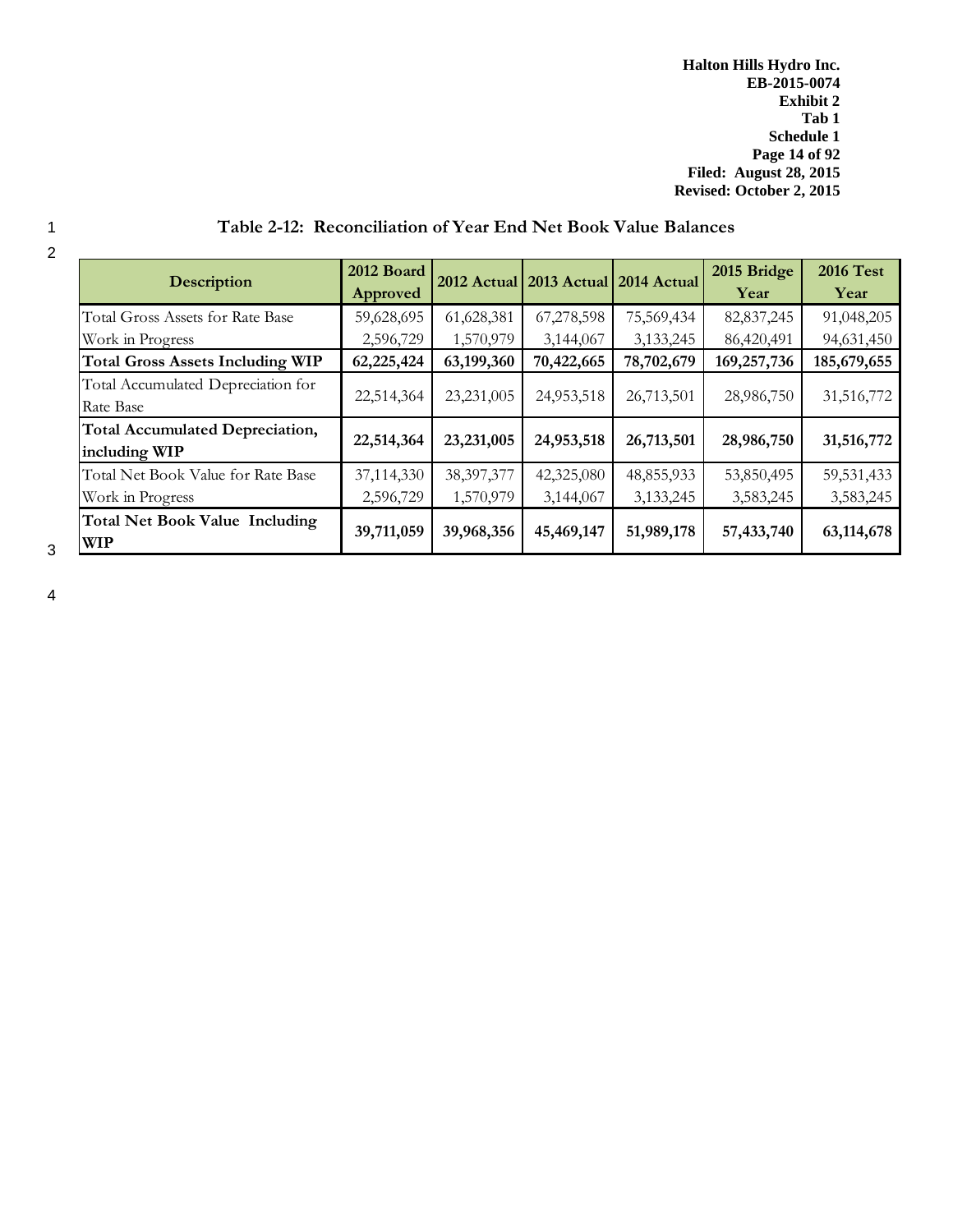**Halton Hills Hydro Inc. EB-2015-0074 Exhibit 2 Tab 1 Schedule 1 Page 15 of 93 Filed: August 28, 2015 Revised: October 2, 2015**

|              |              |                                                               |                |                  | Cost             |                |                |           | <b>Accumulated Depreciation</b> |                |                 |
|--------------|--------------|---------------------------------------------------------------|----------------|------------------|------------------|----------------|----------------|-----------|---------------------------------|----------------|-----------------|
| <b>CCA</b>   | OEB          | Description                                                   | Opening        |                  |                  | Closing        | Opening        |           |                                 | Closing        | <b>Net Book</b> |
| <b>Class</b> | <b>USofA</b> |                                                               | <b>Balance</b> | <b>Additions</b> | <b>Disposals</b> | <b>Balance</b> | <b>Balance</b> |           | <b>Additions</b> Disposals      | <b>Balance</b> | Value           |
| N/A          | 1805         | Land                                                          | 591,591        | (250)            |                  | 591,341        |                | $\sim$    |                                 | $\sim$         | 591,341         |
| CEC          | 1806         | Land Rights                                                   | 4,738          | $\theta$         |                  | 4,738          |                |           |                                 |                | 4,738           |
| 47           | 1808         | Buildings and Fixtures                                        | 3,233,684      | 356,930          |                  | 3,590,614      | 672,970        | 82,160    |                                 | 755,130        | 2,835,484       |
| 13           | 1810         | Leasehold Improvements                                        | $\sim$         | $\sim$           |                  |                |                | $\sim$    |                                 | $\sim$         |                 |
| 47           | 1815         | Transformer Station Equipment - Normally Primary above 50 kV  | $\overline{a}$ | $\sim$           |                  | ÷,             |                | $\sim$    |                                 | $\sim$         |                 |
| 47           | 1820         | Distribution Station Equipment - Normally Primary below 50 kV | 5,145,637      | 567,968          |                  | 5,713,606      | 1,117,451      | 88,877    |                                 | 1,206,328      | 4,507,278       |
| 47           | 1825         | Storage Battery Equipment                                     | $\overline{a}$ | $\overline{a}$   |                  |                |                | $\sim$    |                                 | $\sim$         |                 |
| 47           | 1830         | Poles, Towers and Fixtures                                    | 17,179,058     | 1,896,201        |                  | 19,075,259     | 12,881,791     | 230,103   |                                 | 13,111,893     | 5,963,365       |
| 47           | 1835         | Overhead Conductors and Devices                               | 6,240,894      | 688,861          |                  | 6,929,755      | 761,222        | 170,997   |                                 | 932,219        | 5,997,536       |
| 47           | 1840         | Underground Conduit                                           | 970,548        | 107,128          |                  | 1,077,676      | 98,677         | 20,488    |                                 | 119,165        | 958,511         |
| 47           | 1845         | Underground Conductors and Devices                            | 5,875,827      | 648,566          |                  | 6,524,393      | 607,731        | 217,241   |                                 | 824,972        | 5,699,420       |
| 47           | 1850         | Line Transformers                                             | 7,238,728      | 799,001          |                  | 8,037,729      | 790,428        | 221,002   |                                 | 1,011,430      | 7,026,298       |
| 47           | 1855         | Services                                                      | 2,730,647      | 301,405          |                  | 3,032,052      | 418,500        |           |                                 | 418,500        | 2,613,552       |
| 47           | 1860         | Meters                                                        | 1,179,057      | 3,790,635        |                  | 4,969,692      | 76,329         | 391,136   |                                 | 467,465        | 4,502,227       |
| N/A          | 1865         | Other Installations on Customer's Premises                    | ÷.             | $\sim$           |                  | L,             |                | $\sim$    |                                 | $\sim$         | $\sim$          |
| N/A          | 1905         | Land                                                          |                | $\sim$           |                  |                |                |           |                                 | $\sim$         |                 |
| CEC          | 1906         | Land Rights                                                   | ÷              | $\sim$           |                  | ÷,             |                | $\sim$    |                                 | $\sim$         | $\sim$          |
| 47           | 1908         | Buildings and Fixtures                                        | ÷              | $\sim$           |                  | ÷,             |                | $\sim$    |                                 | $\sim$         | $\sim$          |
| 13           | 1910         | Leasehold Improvements                                        |                |                  |                  |                |                |           |                                 |                |                 |
| 8            | 1915         | Office Furniture and Equipment                                | 384,354        | 42,424           |                  | 426,778        | 255,489        | 10,290    |                                 | 265,779        | 161,000         |
| 10           | 1920         | Computer Equipment - Hardware                                 | 1,086,223      | 266,567          |                  | 1,352,790      | 1,025,028      | 242,839   |                                 | 1,267,867      | 84,923          |
| 12           | 1925         | Computer Software                                             | 1,236,063      | 190,042          |                  | 1,426,105      | 1,108,834      | 237,178   |                                 | 1,346,012      | 80,093          |
| 10           | 1930         | Transportation Equipment                                      | 2,485,912      | 274,392          |                  | 2,760,304      | 1,481,219      | 184,231   |                                 | 1,665,450      | 1,094,854       |
| 8            | 1935         | Stores Equipment                                              | 53,152         | 5,867            |                  | 59,018         | 52,043         |           |                                 | 52,043         | 6,975           |
| 8            | 1940         | Tools, Shop and Garage Equipment                              | 584,699        | 64,538           |                  | 649,237        | 350,102        | 52,040    |                                 | 402,141        | 247,096         |
| 8            | 1945         | Measurement and Testing Equipment                             | $\sim$         | $\sim$           |                  | ÷              |                | $\sim$    |                                 | $\sim$         | $\sim$          |
| 8            | 1950         | Power Operated Equipment                                      | $\sim$         | $\sim$           |                  |                |                |           |                                 | $\sim$         |                 |
| 8            | 1955         | Communication Equipment                                       | $\sim$         | $\sim$           |                  | ÷,             | 6,507          | 51,625    |                                 | 58,133         | (58, 133)       |
| 8            | 1960         | Miscellaneous Equipment                                       |                |                  |                  |                |                |           |                                 |                |                 |
| 47           | 1970         | Load Management Controls - Customer Premises                  | 570,108        | 62,928           |                  | 633,035        | 298,141        | $\sim$    |                                 | 298,141        | 334,894         |
| 47           | 1975         | Load Management Controls - Utility Premises                   | $\overline{a}$ |                  |                  |                |                | $\sim$    |                                 | $\sim$         |                 |
| 47           | 1980         | System Supervisory Equipment                                  | 1,009,299      | 111,405          |                  | 1,120,704      | 425,242        | $\sim$    |                                 | 425,242        | 695,462         |
| 47           | 1985         | Sentinel Lighting Rentals                                     | $\sim$         |                  |                  |                |                | $\sim$    |                                 | $\sim$         |                 |
| 47           | 1990         | Other Tangible Property                                       | ÷.             | ÷.               |                  | $\overline{a}$ |                | $\sim$    |                                 | $\sim$         |                 |
| 47           | 1995         | Contributions and Grants                                      | (6,385,598)    | 39,153           |                  | (6,346,445)    | (1,268,002)    | (128,903) |                                 | (1,396,905)    | (4,949,540)     |
|              | 2005         | Property under Capital Lease                                  | ÷              |                  |                  |                |                | $\sim$    |                                 | $\sim$         |                 |
| 47           | 2440         | Deferred Revenue                                              | 51,414,622     | 10,213,759       |                  | 61,628,381     |                |           |                                 |                |                 |
|              |              | <b>Total before Work in Process</b>                           | 51,414,622     | 10,213,759       |                  | 61,628,381     | 21, 159, 703   | 2,071,302 |                                 | 23,231,005     | 38,397,377      |
|              | 2070         | Other utility plant                                           |                |                  |                  |                |                |           |                                 |                |                 |
| <b>WIP</b>   | 2055         | Work in Process                                               | 1,088,850      | 482,129          |                  | 1,570,979      |                |           |                                 |                | 1,570,979       |
|              |              | <b>Total after Work in Process</b>                            | 52,503,472     | 10,695,889       |                  | 63,199,360     | 21, 159, 703   | 2,071,302 |                                 | 23,231,005     | 39,968,356      |

# 1 **Table 2-13: Fixed Asset Continuity Schedule as at December 31, 2012 - Revised CGAAP**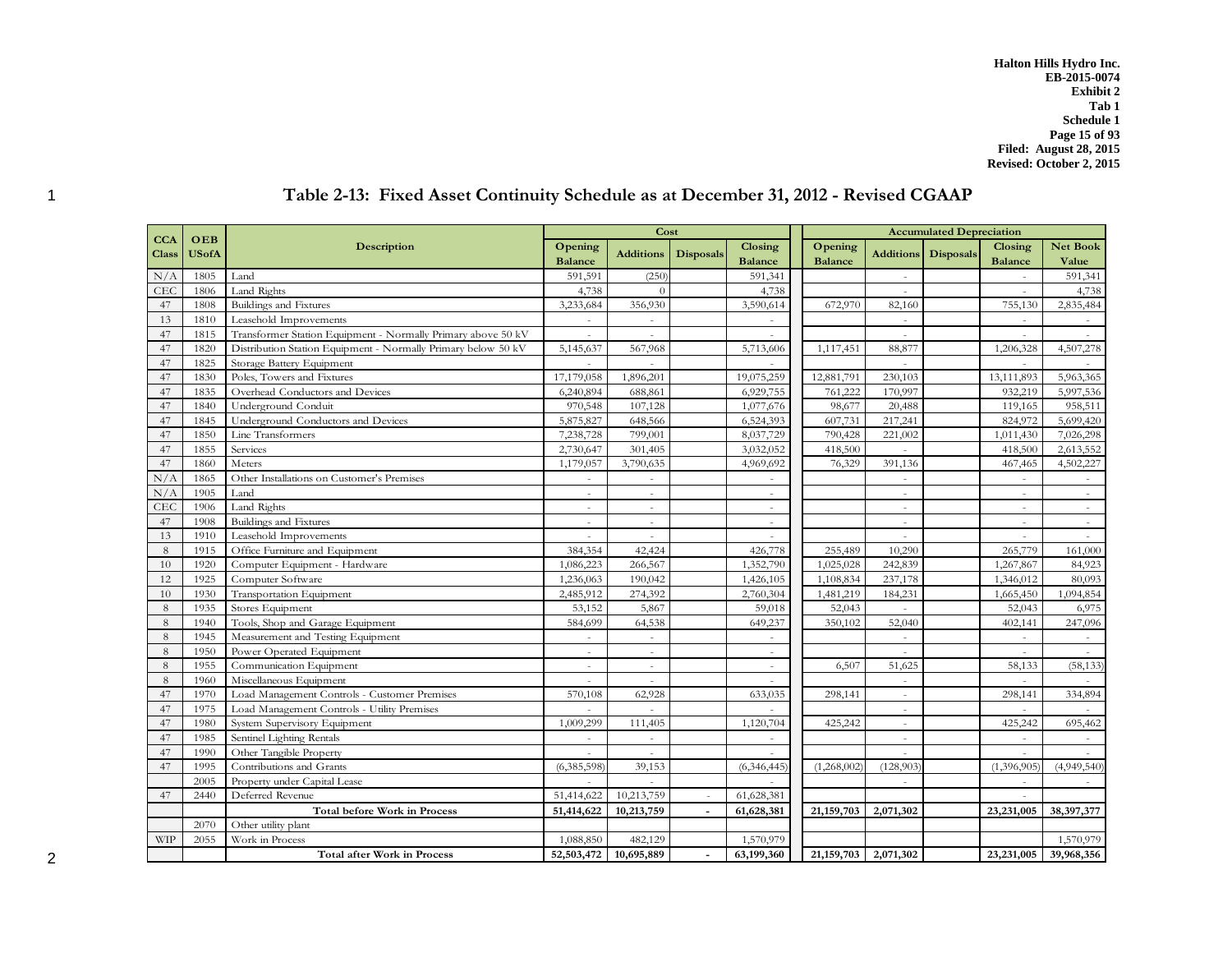**Halton Hills Hydro Inc. EB-2015-0074 Exhibit 2 Tab 1 Schedule 1 Page 16 of 93 Filed: August 28, 2015 Revised: October 2, 2015**

|                            |                     |                                                               |                           | Cost                     |                  |                                  |                           | <b>Accumulated Depreciation</b> |                  |                           |                   |  |
|----------------------------|---------------------|---------------------------------------------------------------|---------------------------|--------------------------|------------------|----------------------------------|---------------------------|---------------------------------|------------------|---------------------------|-------------------|--|
| <b>CCA</b><br><b>Class</b> | OEB<br><b>USofA</b> | Description                                                   | Opening<br><b>Balance</b> | <b>Additions</b>         | <b>Disposals</b> | <b>Closing</b><br><b>Balance</b> | Opening<br><b>Balance</b> | <b>Additions</b>                | <b>Disposals</b> | Closing<br><b>Balance</b> | Net Book<br>Value |  |
| N/A                        | 1805                | Land                                                          | 591,341                   | 250                      |                  | 591,591                          |                           |                                 |                  |                           | 591,591           |  |
| CEC                        | 1806                | Land Rights                                                   | 4,738                     | $\sim$                   |                  | 4,738                            |                           | $\sim$                          |                  | $\sim$                    | 4,738             |  |
| 47                         | 1808                | Buildings and Fixtures                                        | 3,590,614                 | $\sim$                   |                  | 3,590,614                        | 755,130                   | 82,317                          |                  | 837,447                   | 2,753,167         |  |
| 13                         | 1810                | Leasehold Improvements                                        |                           | ÷.                       |                  |                                  |                           | ÷.                              |                  |                           |                   |  |
| 47                         | 1815                | Transformer Station Equipment - Normally Primary above 50 kV  | $\sim$                    | ÷.                       |                  | $\sim$                           |                           | $\sim$                          |                  | $\sim$                    | $\sim$            |  |
| 47                         | 1820                | Distribution Station Equipment - Normally Primary below 50 kV | 5,713,606                 | $\sim$                   |                  | 5,713,606                        | 1,206,328                 | 91,165                          |                  | 1,297,492                 | 4,416,114         |  |
| 47                         | 1825                | Storage Battery Equipment                                     |                           | $\sim$                   |                  |                                  |                           |                                 |                  |                           |                   |  |
| 47                         | 1830                | Poles, Towers and Fixtures                                    | 19,075,259                | 3,191,693                |                  | 22,266,952                       | 13,111,893                | 293,107                         |                  | 13,405,000                | 8,861,952         |  |
| 47                         | 1835                | Overhead Conductors and Devices                               | 6,929,755                 | 1,079,885                |                  | 8,009,640                        | 932,219                   | 187,415                         |                  | 1,119,633                 | 6,890,006         |  |
| 47                         | 1840                | Underground Conduit                                           | 1,077,676                 | 73,112                   |                  | 1,150,788                        | 119,165                   | 21,655                          |                  | 140,820                   | 1,009,968         |  |
| 47                         | 1845                | Underground Conductors and Devices                            | 6,524,393                 | 619,154                  |                  | 7,143,546                        | 824,972                   | 246,926                         |                  | 1,071,899                 | 6,071,647         |  |
| 47                         | 1850                | Line Transformers                                             | 8,037,729                 | 694,253                  |                  | 8,731,981                        | 1,011,430                 | 232,734                         |                  | 1,244,164                 | 7,487,817         |  |
| 47                         | 1855                | Services                                                      | 3,032,052                 | 22,489                   |                  | 3,054,541                        | 418,500                   | $\sim$                          |                  | 418,500                   | 2,636,041         |  |
| 47                         | 1860                | Meters                                                        | 4,969,692                 | 339,265                  |                  | 5,308,957                        | 467,465                   | 159,421                         |                  | 626,886                   | 4,682,071         |  |
| N/A                        | 1865                | Other Installations on Customer's Premises                    | $\sim$                    | $\sim$                   |                  |                                  |                           | $\sim$                          |                  | $\sim$                    |                   |  |
| N/A                        | 1905                | Land                                                          | $\sim$                    | $\sim$                   |                  | $\sim$                           |                           | $\sim$                          |                  | $\sim$                    | $\sim$            |  |
| <b>CEC</b>                 | 1906                | Land Rights                                                   | $\sim$                    | ÷                        |                  | $\sim$                           |                           | $\sim$                          |                  |                           |                   |  |
| 47                         | 1908                | Buildings and Fixtures                                        | $\sim$                    | $\overline{\phantom{a}}$ |                  | ÷,                               |                           | $\sim$                          |                  | $\sim$                    | $\sim$            |  |
| 13                         | 1910                | Leasehold Improvements                                        | $\sim$                    | $\sim$                   |                  | ÷,                               |                           | $\sim$                          |                  | $\sim$                    | $\sim$            |  |
| 8                          | 1915                | Office Furniture and Equipment                                | 426,778                   | 3,137                    |                  | 429,916                          | 265,779                   | 12,406                          |                  | 278,184                   | 151,731           |  |
| 10                         | 1920                | Computer Equipment - Hardware                                 | 1,352,790                 | 144,237                  |                  | 1,497,027                        | 1,267,867                 | 115,155                         |                  | 1,383,023                 | 114,005           |  |
| 12                         | 1925                | Computer Software                                             | 1,426,105                 | 156,819                  |                  | 1,582,924                        | 1,346,012                 | 179,415                         |                  | 1,525,427                 | 57,498            |  |
| 10                         | 1930                | Transportation Equipment                                      | 2,760,304                 | 67,746                   |                  | 2,828,050                        | 1,665,450                 | 159,509                         |                  | 1,824,959                 | 1,003,091         |  |
| 8                          | 1935                | Stores Equipment                                              | 59,018                    |                          |                  | 59,018                           | 52,043                    |                                 |                  | 52,043                    | 6,975             |  |
| 8                          | 1940                | Tools, Shop and Garage Equipment                              | 649,237                   | 48,101                   |                  | 697,339                          | 402,141                   | 54,524                          |                  | 456,666                   | 240,673           |  |
| 8                          | 1945                | Measurement and Testing Equipment                             |                           |                          |                  |                                  |                           |                                 |                  |                           |                   |  |
| 8                          | 1950                | Power Operated Equipment                                      | $\sim$                    | $\sim$                   |                  | $\sim$                           |                           | $\sim$                          |                  | $\sim$                    | $\sim$            |  |
| 8                          | 1955                | Communication Equipment                                       | 633,035                   | $\sim$                   |                  | 633,035                          | 58,133                    | 4,634                           |                  | 62,767                    | 570,268           |  |
| 8                          | 1960                | Miscellaneous Equipment                                       |                           |                          |                  |                                  |                           | $\sim$                          |                  |                           |                   |  |
| 47                         | 1970                | Load Management Controls - Customer Premises                  | $\sim$                    | 101,160                  |                  | 101,160                          | 298,141                   | $\sim$                          |                  | 298,141                   | (196, 981)        |  |
| 47                         | 1975                | Load Management Controls - Utility Premises                   | $\sim$                    |                          |                  |                                  |                           | $\overline{a}$                  |                  |                           |                   |  |
| 47                         | 1980                | System Supervisory Equipment                                  | 1,120,704                 | 16,538                   |                  | 1,137,242                        | 425,242                   | 47,811                          |                  | 473,053                   | 664,189           |  |
| 47                         | 1985                | Sentinel Lighting Rentals                                     | $\sim$                    | $\sim$                   |                  | $\overline{\phantom{a}}$         |                           | $\sim$                          |                  | $\sim$                    | $\sim$            |  |
| 47                         | 1990                | Other Tangible Property                                       | $\sim$                    |                          |                  |                                  |                           |                                 |                  |                           |                   |  |
| 47                         | 1995                | Contributions and Grants                                      | (6,346,445)               | (907, 623)               |                  | (7,254,067)                      | (1,396,905)               | (165,680)                       |                  | (1,562,585)               | (5,691,482)       |  |
|                            | 2005                | Property under Capital Lease                                  | $\sim$                    | $\sim$                   |                  | $\sim$                           |                           | $\sim$                          |                  | $\sim$                    | $\sim$            |  |
| 47                         | 2440                | Deferred Revenue                                              |                           |                          |                  |                                  |                           |                                 |                  |                           |                   |  |
|                            |                     | <b>Total before Work in Process</b>                           | 61,628,381                | 5,650,217                |                  | 67,278,598                       | 23,231,005                | 1,722,514                       |                  | 24,953,518                | 42,325,080        |  |
|                            | 2070                | Other utility plant                                           |                           |                          |                  |                                  |                           |                                 |                  |                           |                   |  |
| <b>WIP</b>                 | 2055                | Work in Process                                               | 1,570,979                 | 1,573,088                |                  | 3,144,067                        |                           |                                 |                  |                           | 3,144,067         |  |
|                            |                     | <b>Total after Work in Process</b>                            | 63,199,360                | 7,223,305                |                  | 70,422,665                       | 23,231,005                | 1,722,514                       |                  | 24,953,518                | 45,469,147        |  |

# 1 **Table 2-14: Fixed Asset Continuity Schedule as at December 31, 2013 - Revised CGAAP**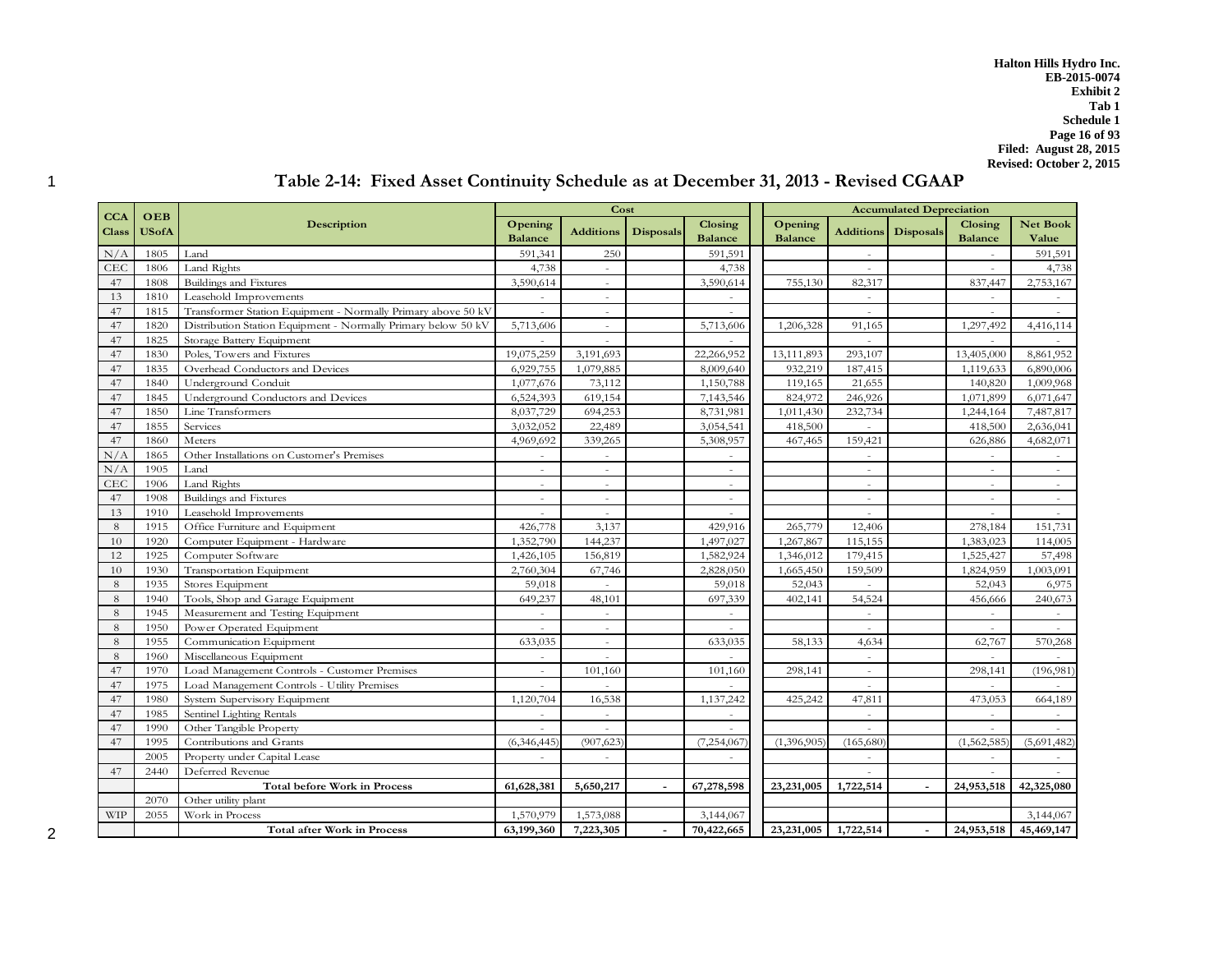**Halton Hills Hydro Inc. EB-2015-0074 Exhibit 2 Tab 1 Schedule 1 Page 17 of 93 Filed: August 28, 2015 Revised: October 2, 2015**

# 1 **Table 2-15: Fixed Asset Continuity Schedule as at December 31, 2014 - Revised CGAAP**

|              |              |                                                               |                | Cost             |                  |                |                |                  | <b>Accumulated Depreciation</b> |                          |                 |
|--------------|--------------|---------------------------------------------------------------|----------------|------------------|------------------|----------------|----------------|------------------|---------------------------------|--------------------------|-----------------|
| <b>CCA</b>   | OEB          | Description                                                   | Opening        |                  |                  | Closing        | Opening        |                  |                                 | Closing                  | <b>Net Book</b> |
| <b>Class</b> | <b>USofA</b> |                                                               | <b>Balance</b> | <b>Additions</b> | <b>Disposals</b> | <b>Balance</b> | <b>Balance</b> | <b>Additions</b> | <b>Disposals</b>                | <b>Balance</b>           | Value           |
| N/A          | 1805         | Land                                                          | 591,591        | $\sim$           |                  | 591,591        |                | $\sim$           |                                 | $\sim$                   | 591,591         |
| CEC          | 1806         | Land Rights                                                   | 4,738          | $\sim$           |                  | 4,738          |                |                  |                                 | ÷.                       | 4,738           |
| 47           | 1808         | Buildings and Fixtures                                        | 3,590,614      | 43,442           |                  | 3,634,056      | 837,447        | 80,998           |                                 | 918,444                  | 2,715,611       |
| 13           | 1810         | Leasehold Improvements                                        | $\sim$         | $\mathbf{r}$     |                  |                |                |                  |                                 | ÷.                       |                 |
| 47           | 1815         | Transformer Station Equipment - Normally Primary above 50 kV  | $\sim$         | $\sim$           |                  |                |                | $\sim$           |                                 | ÷.                       |                 |
| 47           | 1820         | Distribution Station Equipment - Normally Primary below 50 kV | 5,713,606      | 40,422           |                  | 5,754,028      | 1,297,492      | 78,714           |                                 | 1,376,207                | 4,377,821       |
| 47           | 1825         | Storage Battery Equipment                                     | $\overline{a}$ | $\sim$           |                  |                |                |                  |                                 |                          |                 |
| 47           | 1830         | Poles, Towers and Fixtures                                    | 22,266,952     | 4,605,229        |                  | 26,872,181     | 13,405,000     | 370,688          |                                 | 13,775,687               | 13,096,493      |
| 47           | 1835         | Overhead Conductors and Devices                               | 8,009,640      | 688,985          |                  | 8,698,625      | 1,119,633      | 200,128          |                                 | 1,319,761                | 7,378,863       |
| 47           | 1840         | Underground Conduit                                           | 1,150,788      | 40,463           |                  | 1,191,251      | 140,820        | 22,918           |                                 | 163,737                  | 1,027,514       |
| 47           | 1845         | Underground Conductors and Devices                            | 7,143,546      | 1,048,667        |                  | 8,192,213      | 1,071,899      | 266,116          |                                 | 1,338,015                | 6,854,198       |
| 47           | 1850         | Line Transformers                                             | 8,731,981      | 1,703,294        |                  | 10,435,275     | 1,244,164      | 238,026          |                                 | 1,482,190                | 8,953,085       |
| 47           | 1855         | Services                                                      | 3,054,541      |                  |                  | 3,054,541      | 418,500        |                  |                                 | 418,500                  | 2,636,041       |
| 47           | 1860         | Meters                                                        | 5,308,957      | 81,419           |                  | 5,390,375      | 626,886        | 167,243          |                                 | 794,129                  | 4,596,247       |
| N/A          | 1865         | Other Installations on Customer's Premises                    | $\sim$         | $\sim$           |                  | $\sim$         |                | ÷.               |                                 | $\sim$                   | $\sim$          |
| $\rm N/A$    | 1905         | Land                                                          | $\sim$         |                  |                  |                |                |                  |                                 | ÷                        |                 |
| CEC          | 1906         | Land Rights                                                   | $\sim$         | $\sim$           |                  | $\sim$         |                | $\sim$           |                                 | $\sim$                   | $\sim$          |
| 47           | 1908         | Buildings and Fixtures                                        | $\sim$         | $\sim$           |                  | $\overline{a}$ |                |                  |                                 | $\sim$                   | $\sim$          |
| 13           | 1910         | Leasehold Improvements                                        | ÷.             | $\sim$           |                  |                |                |                  |                                 | $\overline{a}$           |                 |
| 8            | 1915         | Office Furniture and Equipment                                | 429.916        | 1.040            |                  | 430,956        | 278,184        | 40,381           |                                 | 318,566                  | 112,390         |
| 10           | 1920         | Computer Equipment - Hardware                                 | 1,497,027      | 46,162           |                  | 1,543,189      | 1,383,023      | 35,621           |                                 | 1,418,644                | 124,545         |
| 12           | 1925         | Computer Software                                             | 1,582,924      | 772,756          |                  | 2,355,680      | 1,525,427      | 232,948          |                                 | 1,758,374                | 597,306         |
| 10           | 1930         | <b>Transportation Equipment</b>                               | 2,828,050      | 385,211          |                  | 3,213,261      | 1,824,959      | 131,339          |                                 | 1,956,298                | 1,256,963       |
| 8            | 1935         | Stores Equipment                                              | 59,018         |                  |                  | 59,018         | 52,043         |                  |                                 | 52,043                   | 6,975           |
| 8            | 1940         | Tools, Shop and Garage Equipment                              | 697,339        | 23,530           |                  | 720,869        | 456,666        | 37,616           |                                 | 494,282                  | 226,587         |
| 8            | 1945         | Measurement and Testing Equipment                             | $\sim$         | $\omega$         |                  | $\omega$       |                | $\sim$           |                                 | $\sim$                   | $\omega$        |
| 8            | 1950         | Power Operated Equipment                                      | $\sim$         | $\sim$           |                  | $\sim$         |                | $\sim$           |                                 | $\overline{\phantom{a}}$ |                 |
| 8            | 1955         | Communication Equipment                                       | 633,035        | 2,477            |                  | 635,513        | 62,767         | 2,576            |                                 | 65,343                   | 570,170         |
| 8            | 1960         | Miscellaneous Equipment                                       | $\sim$         | $\sim$           |                  | $\sim$         |                | $\sim$           |                                 | ÷.                       |                 |
| 47           | 1970         | Load Management Controls - Customer Premises                  | 101,160        | $\sim$           |                  | 101,160        | 298,141        | $\sim$           |                                 | 298,141                  | (196, 981)      |
| 47           | 1975         | Load Management Controls - Utility Premises                   | $\sim$         | $\sim$           |                  |                |                | ÷.               |                                 | ÷.                       |                 |
| 47           | 1980         | System Supervisory Equipment                                  | 1,137,242      | 2,806            |                  | 1,140,049      | 473,053        | 45,158           |                                 | 518,212                  | 621,837         |
| 47           | 1985         | Sentinel Lighting Rentals                                     | $\sim$         | $\sim$           |                  | $\sim$         |                | $\sim$           |                                 | $\sim$                   |                 |
| 47           | 1990         | Other Tangible Property                                       | $\sim$         | $\sim$           |                  | $\sim$         |                | $\sim$           |                                 | ÷.                       |                 |
| 47           | 1995         | Contributions and Grants                                      | (7,254,067)    | (1, 195, 066)    |                  | (8,449,133)    | (1,562,585)    | (190, 487)       |                                 | (1,753,072)              | (6,696,061)     |
|              | 2005         | Property under Capital Lease                                  | $\sim$         | $\sim$           |                  | $\sim$         |                | ÷.               |                                 | $\sim$                   |                 |
| 47           | 2440         | Deferred Revenue                                              |                |                  |                  |                |                |                  |                                 | $\sim$                   |                 |
|              |              | <b>Total before Work in Process</b>                           | 67,278,598     | 8,290,836        |                  | 75,569,434     | 24,953,518     | 1,759,983        |                                 | 26,713,501               | 48,855,933      |
|              | 2070         | Other utility plant                                           |                |                  |                  |                |                |                  |                                 |                          |                 |
| <b>WIP</b>   | 2055         | Work in Process                                               | 3,144,067      | (10, 822)        |                  | 3,133,245      |                |                  |                                 |                          | 3,133,245       |
|              |              | <b>Total after Work in Process</b>                            | 70,422,665     | 8,280,014        |                  | 78,702,679     | 24,953,518     | 1,759,983        | $\overline{\phantom{a}}$        | 26,713,501               | 51,989,178      |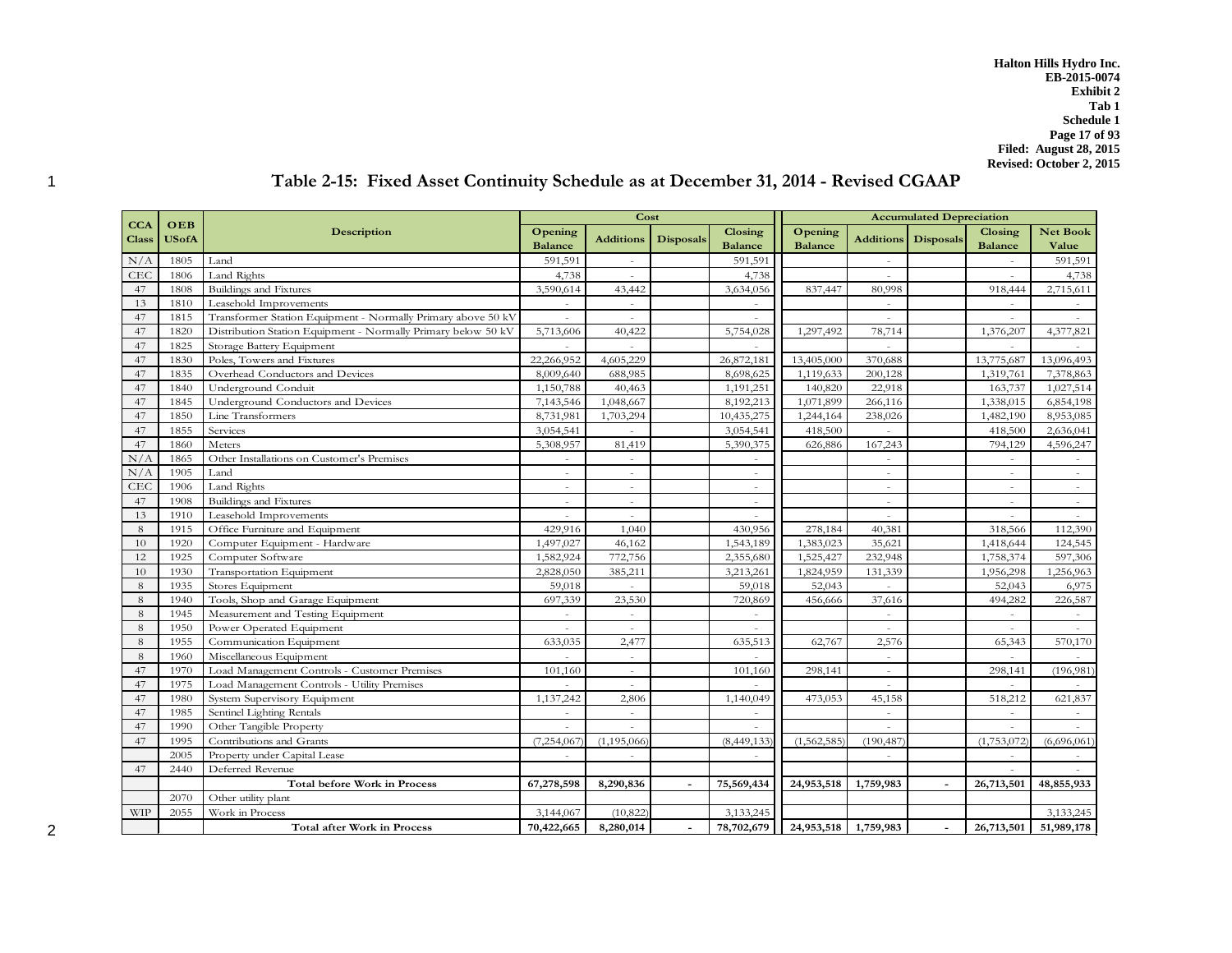**Halton Hills Hydro Inc. EB-2015-0074 Exhibit 2 Tab 1 Schedule 1 Page 18 of 93 Filed: August 28, 2015 Revised: October 2, 2015**

|              |              |                                                               |                | Cost             |                  |                |                |                          | <b>Accumulated Depreciation</b> |                |                 |
|--------------|--------------|---------------------------------------------------------------|----------------|------------------|------------------|----------------|----------------|--------------------------|---------------------------------|----------------|-----------------|
| <b>CCA</b>   | OEB          | <b>Description</b>                                            | Opening        |                  |                  | <b>Closing</b> | Opening        |                          |                                 | Closing        | <b>Net Book</b> |
| <b>Class</b> | <b>USofA</b> |                                                               | <b>Balance</b> | <b>Additions</b> | <b>Disposals</b> | <b>Balance</b> | <b>Balance</b> | <b>Additions</b>         | <b>Disposals</b>                | <b>Balance</b> | Value           |
| N/A          | 1805         | Land                                                          | 591,591        | 933,000          |                  | 1,524,591      | $\sim$         | $\overline{a}$           |                                 | $\sim$         | 1,524,591       |
| <b>CEC</b>   | 1806         | Land Rights                                                   | 4,738          |                  |                  | 4,738          | ÷              |                          |                                 | $\sim$         | 4,738           |
| 47           | 1808         | Buildings and Fixtures                                        | 3,634,056      | 150,000          |                  | 3,784,056      | 918,444        | 65,813                   |                                 | 984,258        | 2,799,798       |
| 13           | 1810         | Leasehold Improvements                                        | $\sim$         |                  |                  |                | $\sim$         |                          |                                 | $\sim$         | $\sim$          |
| 47           | 1815         | Transformer Station Equipment - Normally Primary above 50 kV  | $\sim$         |                  |                  | ÷.             | $\sim$         | ä,                       |                                 | $\sim$         |                 |
| 47           | 1820         | Distribution Station Equipment - Normally Primary below 50 kV | 5,754,028      | 267,445          |                  | 6,021,473      | 1,376,207      | 61,228                   |                                 | 1,437,434      | 4,584,038       |
| 47           | 1825         | Storage Battery Equipment                                     |                |                  |                  |                |                |                          |                                 |                |                 |
| 47           | 1830         | Poles, Towers and Fixtures                                    | 26,872,181     | 2,877,676        |                  | 29,749,857     | 13,775,687     | 419,333                  |                                 | 14,195,021     | 15,554,836      |
| 47           | 1835         | Overhead Conductors and Devices                               | 8,698,625      | 1,223,235        |                  | 9,921,860      | 1,319,761      | 210,006                  |                                 | 1,529,767      | 8,392,092       |
| 47           | 1840         | Underground Conduit                                           | 1,191,251      | 364,390          |                  | 1,555,641      | 163,737        | 24,714                   |                                 | 188,451        | 1,367,190       |
| 47           | 1845         | Underground Conductors and Devices                            | 8,192,213      | 498,591          |                  | 8,690,804      | 1,338,015      | 286,513                  |                                 | 1,624,528      | 7,066,276       |
| 47           | 1850         | Line Transformers                                             | 10,435,275     | 794,064          |                  | 11,229,339     | 1,482,190      | 256,704                  |                                 | 1,738,894      | 9,490,445       |
| 47           | 1855         | Services                                                      | 3,054,541      | 342,263          |                  | 3,396,804      | 418,500        | 4,278                    |                                 | 422,778        | 2,974,025       |
| 47           | 1860         | Meters                                                        | 5,390,375      | 343,186          |                  | 5,733,561      | 794,129        | 154,835                  |                                 | 948,963        | 4,784,598       |
| N/A          | 1865         | Other Installations on Customer's Premises                    | $\sim$         |                  |                  | $\sim$         | $\sim$         | $\overline{a}$           |                                 | $\sim$         | $\sim$          |
| N/A          | 1905         | Land                                                          | $\sim$         |                  |                  |                | $\sim$         |                          |                                 |                |                 |
| <b>CEC</b>   | 1906         | Land Rights                                                   | $\sim$         |                  |                  | $\sim$         | $\sim$         | $\sim$                   |                                 | $\sim$         | $\sim$          |
| 47           | 1908         | Buildings and Fixtures                                        | $\sim$         |                  |                  | $\overline{a}$ | $\sim$         | ÷                        |                                 | $\sim$         | $\sim$          |
| 13           | 1910         | Leasehold Improvements                                        | $\sim$         |                  |                  |                | $\sim$         |                          |                                 | $\sim$         |                 |
| 8            | 1915         | Office Furniture and Equipment                                | 430,956        | 51,136           |                  | 482,092        | 318,566        | 30,332                   |                                 | 348,897        | 133,194         |
| 10           | 1920         | Computer Equipment - Hardware                                 | 1,543,189      | 121,500          |                  | 1,664,689      | 1,418,644      | 178,182                  |                                 | 1,596,826      | 67,863          |
| 12           | 1925         | Computer Software                                             | 2,355,680      | 85,500           |                  | 2,441,180      | 1,758,374      | 648,404                  |                                 | 2,406,779      | 34,401          |
| 10           | 1930         | Transportation Equipment                                      | 3,213,261      | 329,000          |                  | 3,542,261      | 1,956,298      | 153,830                  |                                 | 2,110,127      | 1,432,133       |
| 8            | 1935         | Stores Equipment                                              | 59,018         |                  |                  | 59,018         | 52,043         |                          |                                 | 52,043         | 6,975           |
| 8            | 1940         | Tools, Shop and Garage Equipment                              | 720,869        | 30,000           |                  | 750,869        | 494,282        | 36,802                   |                                 | 531,084        | 219,785         |
| 8            | 1945         | Measurement and Testing Equipment                             | $\sim$         | 5,000            |                  | 5,000          | $\sim$         | $\overline{a}$           |                                 | $\sim$         | 5,000           |
| 8            | 1950         | Power Operated Equipment                                      | $\sim$         |                  |                  |                | $\sim$         | L.                       |                                 | $\sim$         |                 |
| 8            | 1955         | Communication Equipment                                       | 635,513        | 7,000            |                  | 642,513        | 65,343         | 4,365                    |                                 | 69,708         | 572,805         |
| 8            | 1960         | Miscellaneous Equipment                                       | $\sim$         |                  |                  |                |                | $\sim$                   |                                 | $\sim$         |                 |
| 47           | 1970         | Load Management Controls - Customer Premises                  | 101,160        |                  |                  | 101,160        | 298,141        | ÷                        |                                 | 298,141        | (196, 981)      |
| 47           | 1975         | Load Management Controls - Utility Premises                   | $\sim$         |                  |                  |                |                | $\overline{\phantom{a}}$ |                                 | $\sim$         |                 |
| 47           | 1980         | System Supervisory Equipment                                  | 1,140,049      | 292,962          |                  | 1,433,011      | 518,212        | $\overline{a}$           |                                 | 518,212        | 914,799         |
| 47           | 1985         | Sentinel Lighting Rentals                                     | $\sim$         |                  |                  | $\sim$         | $\sim$         | L.                       |                                 | $\sim$         |                 |
| 47           | 1990         | Other Tangible Property                                       | $\sim$         |                  |                  | ÷.             | $\sim$         | ÷.                       |                                 | $\sim$         | $\sim$          |
| 47           | 1995         | Contributions and Grants                                      | (8,449,133)    |                  |                  | (8,449,133)    | (1,753,072)    | $\sim$                   |                                 | (1,753,072)    | (6,696,061)     |
|              | 2005         | Property under Capital Lease                                  | $\sim$         |                  |                  |                | $\sim$         |                          |                                 |                |                 |
| 47           | 2440         | Deferred Revenue                                              | $\sim$         | (1,448,137)      |                  | (1,448,137)    | $\sim$         | (262, 091)               |                                 | (262,091)      | (1, 186, 046)   |
|              |              | <b>Total before Work in Process</b>                           | 75,569,434     | 7,267,811        |                  | 82,837,245     | 26,713,501     | 2,273,249                |                                 | 28,986,751     | 53,850,495      |
|              | 2070         | Other utility plant                                           | $\sim$         |                  |                  |                |                |                          |                                 |                |                 |
| <b>WIP</b>   | 2055         | Work in Process                                               | 3,133,245      | 450,000          |                  | 3,583,245      |                |                          |                                 |                | 3,583,245       |
|              |              | <b>Total after Work in Process</b>                            | 78,702,679     | 7,717,811        |                  | 86,420,490     | 26,713,501     | 2,273,249                | $\sim$                          | 28,986,751     | 57,433,740      |

# 1 **Table 2-16: Fixed Asset Continuity Schedule as at December 31, 2015 – MIFRS**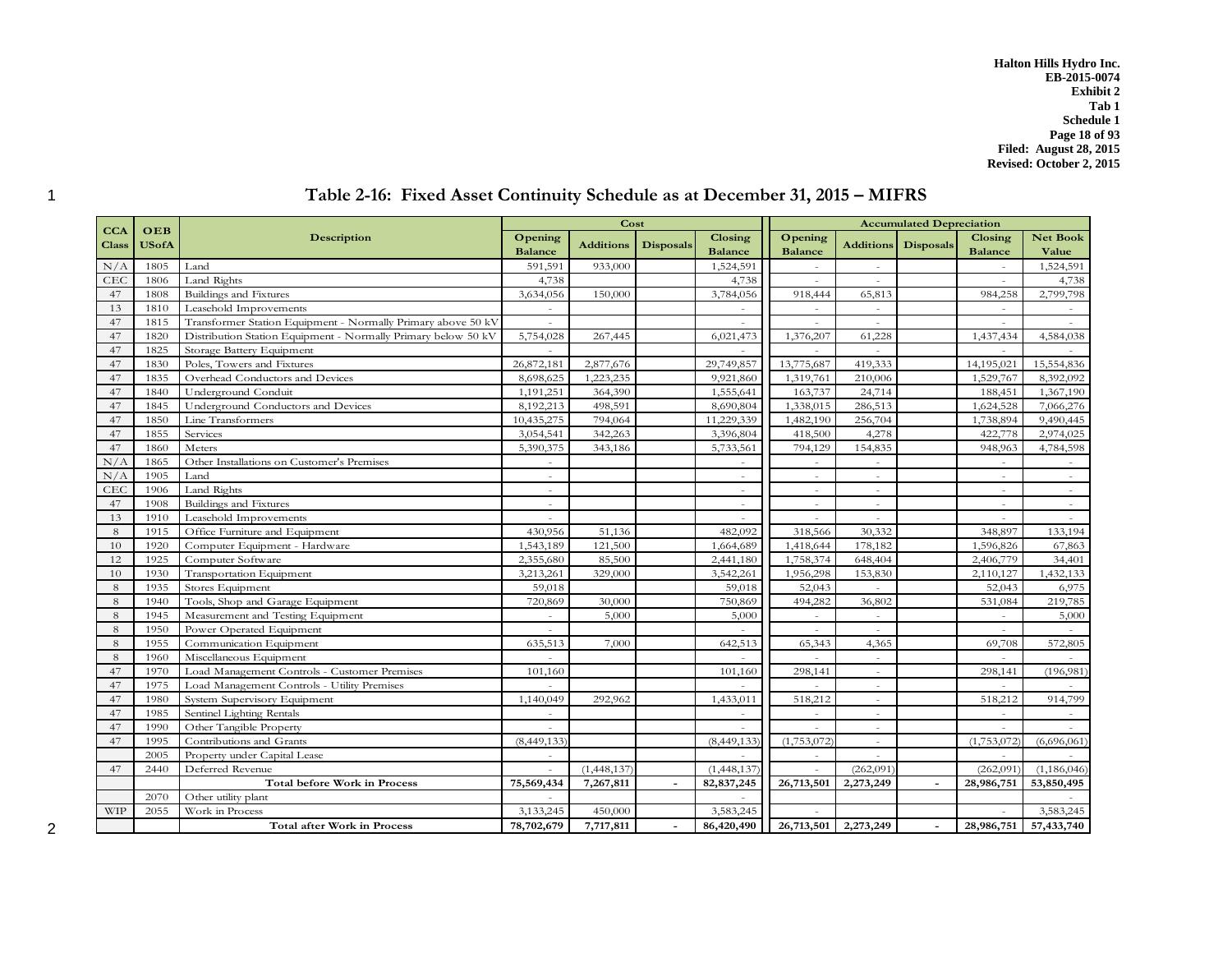**Halton Hills Hydro Inc. EB-2015-0074 Exhibit 2 Tab 1 Schedule 1 Page 19 of 92 Filed: August 28, 2015 Revised: October 2, 2015**

|              |                     |                                                               |                | Cost             |                  |                |                |                          | <b>Accumulated Depreciation</b> |                |                 |
|--------------|---------------------|---------------------------------------------------------------|----------------|------------------|------------------|----------------|----------------|--------------------------|---------------------------------|----------------|-----------------|
| <b>CCA</b>   | OEB<br><b>USofA</b> | <b>Description</b>                                            | Opening        |                  |                  | Closing        | Opening        |                          |                                 | Closing        | <b>Net Book</b> |
| <b>Class</b> |                     |                                                               | <b>Balance</b> | <b>Additions</b> | <b>Disposals</b> | <b>Balance</b> | <b>Balance</b> | <b>Additions</b>         | <b>Disposals</b>                | <b>Balance</b> | Value           |
| N/A          | 1805                | Land                                                          | 1,524,591      | $\sim$           |                  | 1,524,591      | $\sim$         | $\sim$                   |                                 | $\sim$         | 1,524,591       |
| <b>CEC</b>   | 1806                | Land Rights                                                   | 4,738          |                  |                  | 4,738          | $\sim$         | $\overline{a}$           |                                 | $\overline{a}$ | 4,738           |
| 47           | 1808                | Buildings and Fixtures                                        | 3,784,056      | 285,000          |                  | 4,069,056      | 984,258        | 70.992                   |                                 | 1,055,249      | 3,013,806       |
| 13           | 1810                | Leasehold Improvements                                        | $\sim$         | $\sim$           |                  | $\sim$         | $\sim$         | $\sim$                   |                                 | $\sim$         | $\sim$          |
| 47           | 1815                | Transformer Station Equipment - Normally Primary above 50 kV  | $\omega$       | $\sim$           |                  | $\sim$         | $\sim$         | $\sim$                   |                                 | $\sim$         |                 |
| 47           | 1820                | Distribution Station Equipment - Normally Primary below 50 kV | 6,021,473      | 1,008,609        |                  | 7,030,082      | 1,437,434      | 93,129                   |                                 | 1,530,563      | 5,499,518       |
| 47           | 1825                | Storage Battery Equipment                                     | $\sim$         | $\sim$           |                  | $\sim$         | $\sim$         | $\sim$                   |                                 | $\sim$         |                 |
| 47           | 1830                | Poles, Towers and Fixtures                                    | 29,749,857     | 3,706,539        |                  | 33,456,395     | 14,195,021     | 485,175                  |                                 | 14,680,196     | 18,776,199      |
| 47           | 1835                | Overhead Conductors and Devices                               | 9,921,860      | 1,501,254        |                  | 11,423,114     | 1,529,767      | 240,278                  |                                 | 1,770,046      | 9,653,068       |
| 47           | 1840                | Underground Conduit                                           | 1,555,641      | 546,812          |                  | 2,102,453      | 188,451        | 33,826                   |                                 | 222,277        | 1,880,176       |
| 47           | 1845                | Underground Conductors and Devices                            | 8,690,804      | 208,164          |                  | 8,898,968      | 1,624,528      | 296,064                  |                                 | 1,920,592      | 6,978,376       |
| 47           | 1850                | Line Transformers                                             | 11,229,339     | 893,285          |                  | 12,122,624     | 1,738,894      | 278,906                  |                                 | 2,017,801      | 10,104,823      |
| 47           | 1855                | Services                                                      | 3,396,804      | 387,911          |                  | 3,784,715      | 422,778        | 13,405                   |                                 | 436,184        | 3,348,531       |
| 47           | 1860                | Meters                                                        | 5,733,561      | 294,710          |                  | 6,028,271      | 948,963        | 164,802                  |                                 | 1,113,765      | 4,914,506       |
| N/A          | 1865                | Other Installations on Customer's Premises                    | $\sim$         | $\sim$           |                  | $\sim$         | $\sim$         | $\sim$                   |                                 | $\sim$         | $\sim$          |
| N/A          | 1905                | Land                                                          | $\sim$         | $\sim$           |                  | $\sim$         | $\sim$         | $\sim$                   |                                 | $\sim$         | $\sim$          |
| CEC          | 1906                | Land Rights                                                   | $\sim$         | $\sim$           |                  | $\sim$         | $\sim$         | $\sim$                   |                                 | $\sim$         | $\sim$          |
| 47           | 1908                | Buildings and Fixtures                                        | $\sim$         | $\sim$           |                  | $\sim$         | $\sim$         | $\sim$                   |                                 | ÷.             | $\sim$          |
| 13           | 1910                | Leasehold Improvements                                        | $\sim$         |                  |                  |                |                |                          |                                 |                |                 |
| 8            | 1915                | Office Furniture and Equipment                                | 482.092        | 70,000           |                  | 552,092        | 348,897        | 42,445                   |                                 | 391,342        | 160,749         |
| 10           | 1920                | Computer Equipment - Hardware                                 | 1,664,689      | 75,000           |                  | 1,739,689      | 1,596,826      | 210,932                  |                                 | 1,807,759      | (68,070)        |
| 12           | 1925                | Computer Software                                             | 2,441,180      | 2,800            |                  | 2,443,980      | 2,406,779      | 670,479                  |                                 | 3,077,258      | (633, 278)      |
| 10           | 1930                | Transportation Equipment                                      | 3,542,261      | 145,000          |                  | 3,687,261      | 2,110,127      | 173,580                  |                                 | 2,283,707      | 1,403,553       |
| 8            | 1935                | Stores Equipment                                              | 59,018         |                  |                  | 59,018         | 52,043         | $\overline{a}$           |                                 | 52,043         | 6,975           |
| 8            | 1940                | Tools, Shop and Garage Equipment                              | 750,869        | 32,000           |                  | 782,869        | 531,084        | 39,902                   |                                 | 570,987        | 211,882         |
| 8            | 1945                | Measurement and Testing Equipment                             | 5,000          | $\sim$           |                  | 5,000          | $\sim$         | $\sim$                   |                                 | $\sim$         | 5,000           |
| 8            | 1950                | Power Operated Equipment                                      | $\sim$         |                  |                  | $\sim$         | $\sim$         | $\overline{a}$           |                                 | ÷.             | $\sim$          |
| 8            | 1955                | Communication Equipment                                       | 642,513        | 100,000          |                  | 742,513        | 69,708         | 15,065                   |                                 | 84,773         | 657,740         |
| 8            | 1960                | Miscellaneous Equipment                                       | $\sim$         | $\sim$           |                  | $\sim$         | $\sim$         | ÷,                       |                                 | $\sim$         |                 |
| 47           | 1970                | Load Management Controls - Customer Premises                  | 101,160        | $\sim$           |                  | 101,160        | 298,141        | $\sim$                   |                                 | 298,141        | (196,981)       |
| 47           | 1975                | Load Management Controls - Utility Premises                   |                | $\sim$           |                  |                |                | $\overline{a}$           |                                 |                |                 |
| 47           | 1980                | System Supervisory Equipment                                  | 1,433,011      | 86,579           |                  | 1,519,590      | 518,212        | $\sim$                   |                                 | 518,212        | 1,001,378       |
| 47           | 1985                | Sentinel Lighting Rentals                                     | ÷.             |                  |                  |                | $\sim$         | $\overline{\phantom{a}}$ |                                 | $\sim$         |                 |
| 47           | 1990                | Other Tangible Property                                       | $\sim$         | $\sim$           |                  |                |                |                          |                                 |                |                 |
| 47           | 1995                | Contributions and Grants                                      | (8,449,133)    |                  |                  | (8,449,133)    | (1,753,072)    | $\sim$                   |                                 | (1,753,072)    | (6,696,061)     |
|              | 2005                | Property under Capital Lease                                  |                |                  |                  |                |                | $\overline{\phantom{a}}$ |                                 |                |                 |
| 47           | 2440                | Deferred Revenue                                              | (1,448,137)    | (1, 132, 703)    |                  | (2,580,840)    | (262,091)      | (298,960)                |                                 | (561, 051)     | (2,019,789)     |
|              |                     | <b>Total before Work in Process</b>                           | 82, 837, 245   | 8,210,959        |                  | 91,048,205     | 28,986,751     | 2,530,022                |                                 | 31,516,772     | 59,531,432      |
|              | 2070                | Other utility plant                                           |                |                  |                  |                |                |                          |                                 |                |                 |
| <b>WIP</b>   | 2055                | Work in Process                                               | 3,583,245      |                  |                  | 3,583,245      |                |                          |                                 |                | 3,583,245       |
|              |                     | Total after Work in Process                                   | 86,420,490     | 8,210,959        |                  | 94,631,450     | 28,986,751     | 2,530,022                |                                 | 31,516,772     | 63,114,677      |

# 1 **Table 2-17: Fixed Asset Continuity Schedule as at December 31, 2016 - MIFRS**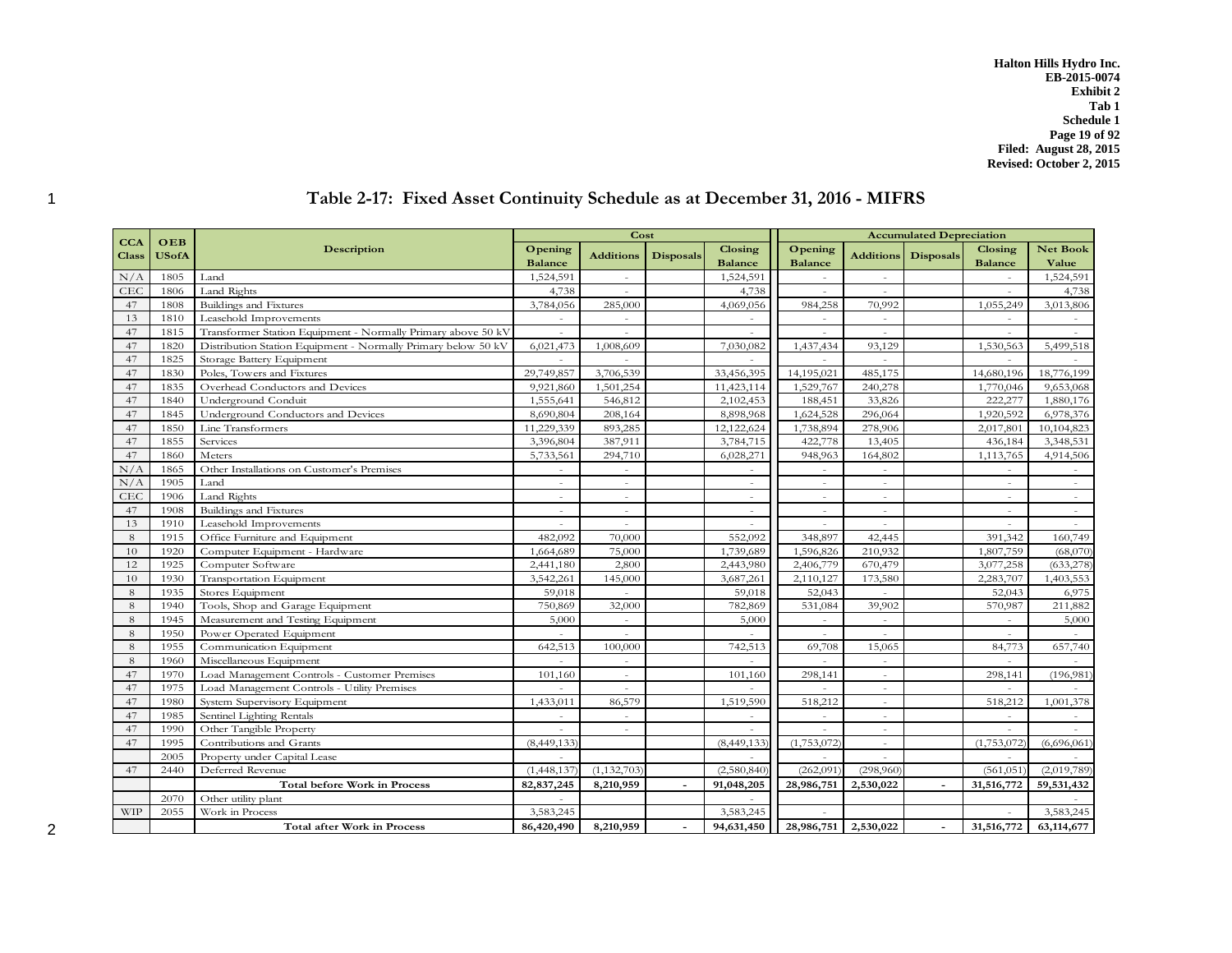**Halton Hills Hydro Inc. EB-2015-0074 Exhibit 2 Tab 1 Schedule 1 Page 20 of 92 Filed: August 28, 2015 Revised: October 2, 2015**

| $\mathbf{1}$   | <b>Fixed Asset Continuity Schedules, Excluding Work in Progress</b>                                     |
|----------------|---------------------------------------------------------------------------------------------------------|
| $\overline{2}$ | Tables 2-18 through 2-22 provide the Fixed Asset Continuity Schedules, excluding WIP for 2012           |
| 3              | Actual, 2013 Actual, 2014 Actual, 2015 Bridge, and 2016 Test Years. For the years 2012, 2013 and        |
| 4              | 2014, actuals are based on Revised CGAAP. The 2015 Bridge and 2016 Test Years are based on              |
| 5              | MIFRS. Tables 2-18 through 2-22 are as shown in Board Appendix 2-BA as required by the Filing           |
| 6              | Requirements.                                                                                           |
| $\overline{7}$ | The "CCA Class" for fixed assets shown in Appendix 2-BA is as provided by the Board and agrees          |
| 8              | with the CCA Class used for tax purposes in HHHI's tax returns.                                         |
| 9              | Upon the date of IFRS adoption, customer contributions are no longer recorded in Account 1995           |
| 10             | Contributions & Grants, but are recorded in Account 2440, Deferred Revenue and amortized to             |
| 11             | revenue over the service life of the related asset. In addition, historical amounts recorded in Account |
| 12             | 1995 prior to the transition year are to be netted against the assets in PP&E that they relate to and   |
| 13             | no longer accounted for separately as an offset to PP&E. For purposes of cost allocation, and           |
| 14             | consistency within this application, HHHI has continued to utilize Account 1995 to track customer       |
| 15             | contributions, including contributed capital forecast for the 2015 Bridge Year and the 2016 Test        |
| 16             | Year.                                                                                                   |
| 17             | A breakdown of account 1995, showing the reclassification, is provided in Table 2-23. Further           |
| 18             | detailed explanation of depreciation is provided in Exhibit 2, Tab 2, Schedule 3 and Exhibit 4, Tab     |
| 19             | 4, Schedule 1.                                                                                          |
| 20             | The calculation of rate base for the 2015 Bridge and 2016 Test Years does not include retirement of     |
| 21             | assets as no material asset retirements are planned for the Bridge and the Test Years.                  |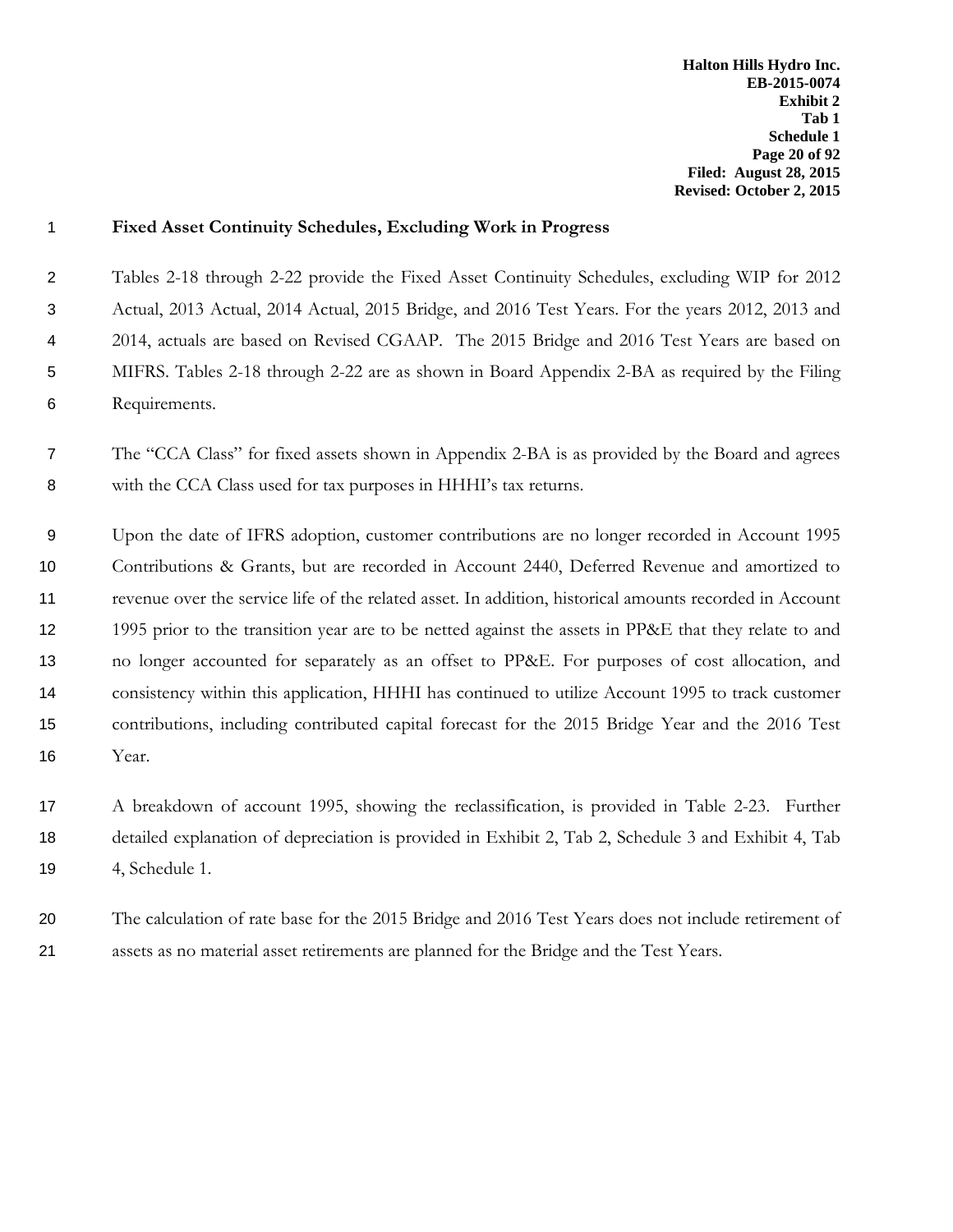# 1 **Table 2-18: Appendix 2-BA - Fixed Asset Continuity Schedule**  as at December 31, 2012 - Revised CGAAP

| <b>CCA</b>              | OEB                                |                                                                                                            |                           | Cost                             |                          |                           |                                  | <b>Accumulated Depreciation</b> |                          |                           |                               |
|-------------------------|------------------------------------|------------------------------------------------------------------------------------------------------------|---------------------------|----------------------------------|--------------------------|---------------------------|----------------------------------|---------------------------------|--------------------------|---------------------------|-------------------------------|
| Class<br>$\overline{2}$ | Account<br>$\overline{\mathbf{3}}$ | Description $3$                                                                                            | Opening<br><b>Balance</b> | Additions <sup>4</sup> Disposals |                          | Closing<br><b>Balance</b> | Opening<br><b>Balance</b>        | <b>Additions</b>                | <b>Disposals</b>         | Closing<br><b>Balance</b> | Net Book<br>Value             |
| 12                      | 1611                               | Computer Software (Formally known as<br>Account 1925)                                                      | 1,236,063                 | 190,042                          |                          | 1,426,105                 | (1, 108, 835)                    | (237, 178)                      |                          | (1,346,012)               | 80,093                        |
| CEC                     | 1612                               | Land Rights (Formally known as Account<br>1906)                                                            | 4,738                     |                                  |                          | 4,738                     |                                  |                                 |                          |                           | 4,738                         |
| N/A                     | 1805                               | Land                                                                                                       | 591,591                   | (250)                            | $\overline{\phantom{a}}$ | 591,341                   | $\overline{\phantom{a}}$         | $\sim$                          | $\sim$                   | $\sim$                    | 591,341                       |
| 47                      | 1808                               | <b>Buildings</b>                                                                                           |                           |                                  |                          |                           |                                  |                                 |                          |                           |                               |
| 13                      | 1810                               | Leasehold Improvements                                                                                     |                           |                                  |                          |                           |                                  | $\bar{a}$                       |                          |                           | $\sim$                        |
| 47                      | 1815                               |                                                                                                            |                           |                                  |                          |                           |                                  |                                 |                          |                           |                               |
| 47                      | 1820                               | Transformer Station Equipment >50 kV<br>Distribution Station Equipment <50 kV                              |                           |                                  |                          |                           |                                  |                                 | ÷,                       | (1,206,328)               |                               |
|                         |                                    |                                                                                                            | 5,145,637                 | 567,968                          | $\overline{\phantom{a}}$ | 5,713,606                 | (1, 117, 451)                    | (88, 877)                       |                          |                           | 4,507,278                     |
| 47                      | 1825                               | Storage Battery Equipment                                                                                  |                           |                                  |                          |                           |                                  |                                 |                          |                           |                               |
| 47                      | 1830                               | Poles, Towers & Fixtures                                                                                   | 17,179,058                | 1,896,201                        | $\sim$                   | 19,075,259                | (12,881,791)                     | (230, 103)                      |                          | (13, 111, 894)            | 5,963,365                     |
| 47                      | 1835                               | Overhead Conductors & Devices                                                                              | 6,240,894                 | 688,861                          | $\sim$                   | 6,929,755                 | (761, 222)                       | (170, 997)                      | $\sim$                   | (932, 219)                | 5,997,536                     |
| 47                      | 1840                               | Underground Conduit                                                                                        | 970,548                   | 107,128                          | $\sim$                   | 1,077,676                 | (98, 676)                        | (20, 488)                       | ÷,                       | (119, 163)                | 958,512                       |
| 47                      | 1845                               | Underground Conductors & Devices                                                                           | 5,875,827                 | 648,566                          | $\overline{\phantom{a}}$ | 6,524,393                 | (607, 731)                       | (217, 241)                      | $\sim$                   | (824, 972)                | 5,699,420                     |
| 47                      | 1850                               | Line Transformers                                                                                          | 7,238,728                 | 799,001                          |                          | 8,037,729                 | (790, 428)                       | (221,002)                       |                          | (1,011,430)               | 7,026,298                     |
| 47                      | 1855                               | Services (Overhead & Underground)                                                                          | 2,730,647                 | 301,405                          | $\overline{\phantom{a}}$ | 3,032,052                 | (418,500)                        |                                 | $\overline{\phantom{a}}$ | (418,500)                 | 2,613,552                     |
| 47                      | 1860                               | Meters                                                                                                     | 1,179,057                 | 3,790,635                        |                          | 4,969,692                 | (76, 329)                        | (391, 136)                      |                          | (467, 465)                | 4,502,227                     |
| 47                      | 1860                               | Meters (Smart Meters)                                                                                      |                           |                                  |                          | $\equiv$                  |                                  |                                 |                          | $\overline{\phantom{a}}$  | $\sim$                        |
| N/A                     | 1905                               | Land                                                                                                       |                           |                                  |                          |                           |                                  | $\overline{a}$                  |                          | $\sim$                    |                               |
| 47                      | 1908                               | <b>Buildings &amp; Fixtures</b>                                                                            | 3,233,684                 | 356,930                          | $\overline{\phantom{a}}$ | 3,590,614                 | (672,970)                        | (82,160)                        | $\overline{a}$           | (755, 130)                | 2,835,484                     |
| 13                      | 1910                               | Leasehold Improvements                                                                                     |                           |                                  | $\overline{\phantom{a}}$ |                           |                                  |                                 | $\overline{\phantom{a}}$ | $\sim$                    |                               |
| $\,$ 8 $\,$             | 1915                               | Office Furniture & Equipment (10 years)                                                                    | 384,354                   | 42,424                           | $\overline{\phantom{a}}$ | 426,778                   | (255, 489)                       | (10,290)                        | $\overline{\phantom{a}}$ | (265, 779)                | 161,000                       |
| $\,$ 8 $\,$             | 1915                               | Office Furniture & Equipment (5 years)                                                                     |                           |                                  |                          |                           |                                  |                                 |                          |                           |                               |
| 10                      | 1920                               | Computer Equipment - Hardware                                                                              | 1,086,223                 | 266,567                          |                          | 1,352,790                 | (1,025,029)                      | (242, 839)                      |                          | (1,267,868)               | 84,922                        |
| 45                      | 1920                               | Computer Equip.-Hardware(Post Mar.<br>22/04                                                                |                           |                                  |                          |                           |                                  |                                 |                          |                           |                               |
| 45.1                    | 1920                               | Computer Equip.-Hardware(Post Mar.<br>19/07                                                                |                           |                                  |                          |                           |                                  |                                 |                          |                           |                               |
| 10                      | 1930                               | Transportation Equipment                                                                                   | 2,485,912                 | 274,392                          | $\bar{\phantom{a}}$      | 2,760,304                 | (1,481,219)                      | (184, 231)                      | $\sim$                   | (1,665,450)               | 1,094,854                     |
| 8                       | 1935                               | Stores Equipment                                                                                           | 53,152                    | 5,867                            | $\overline{a}$           | 59,018                    | (52, 043)                        |                                 | ÷.                       | (52, 043)                 | 6,975                         |
| 8                       | 1940                               | Tools, Shop & Garage Equipment                                                                             | 584,699                   | 64,538                           | $\overline{\phantom{a}}$ | 649,237                   | (350, 102)                       | (52,040)                        | $\sim$                   | (402, 142)                | 247,096                       |
| 8                       | 1945                               | Measurement & Testing Equipment                                                                            |                           |                                  |                          |                           |                                  |                                 | ÷,                       | ÷.                        |                               |
| $8\phantom{.}$          | 1950                               | Power Operated Equipment                                                                                   |                           | $\bar{a}$                        | $\bar{a}$                | $\sim$                    | $\bar{a}$                        | $\bar{a}$                       | $\bar{a}$                | $\overline{\phantom{a}}$  | $\omega$                      |
| 8                       | 1955                               | Communications Equipment                                                                                   |                           |                                  |                          | $\sim$                    | (6,507)                          | (51, 625)                       |                          | (58, 132)                 | (58, 132)                     |
| $\,$ 8 $\,$             | 1955                               | Communication Equipment (Smart<br>Meters)                                                                  |                           |                                  |                          |                           |                                  |                                 |                          |                           |                               |
| $\,$ 8 $\,$             | 1960                               | Miscellaneous Equipment                                                                                    |                           | $\overline{\phantom{a}}$         | $\overline{\phantom{a}}$ | $\sim$                    | $\overline{a}$                   | $\sim$                          | $\overline{a}$           | $\sim$                    |                               |
| 47                      | 1970                               | Load Management Controls Customer<br>Premises                                                              | 570,108                   | 62,928                           |                          | 633,035                   | (298, 141)                       | $\sim$                          |                          | (298, 141)                | 334,894                       |
| 47                      | 1975                               | Load Management Controls Utility<br>Premises                                                               |                           |                                  |                          |                           |                                  |                                 |                          |                           |                               |
| 47                      | 1980                               | System Supervisor Equipment                                                                                | 1,009,299                 | 111,405                          |                          | 1,120,704                 | (425, 242)                       |                                 |                          | (425, 242)                | 695,462                       |
|                         |                                    |                                                                                                            |                           |                                  |                          |                           |                                  |                                 |                          |                           |                               |
| 47<br>47                | 1985<br>1990                       | Miscellaneous Fixed Assets<br>Other Tangible Property                                                      |                           | $\equiv$<br>$\sim$               | $\overline{\phantom{a}}$ | ÷.                        |                                  | $\overline{\phantom{a}}$        |                          |                           |                               |
| 47                      |                                    |                                                                                                            |                           |                                  |                          |                           |                                  |                                 |                          |                           |                               |
|                         | 1995                               | Contributions & Grants                                                                                     | (6,385,598)               | 39,153                           |                          | (6,346,445)               | 1,268,002                        | 128,903                         | ÷,                       | 1,396,905                 | (4,949,540)                   |
| 47                      | 2440                               | Deferred Revenue <sup>5</sup>                                                                              |                           |                                  |                          |                           |                                  |                                 |                          |                           |                               |
|                         |                                    |                                                                                                            |                           |                                  |                          |                           |                                  |                                 |                          |                           |                               |
|                         |                                    | Sub-Total                                                                                                  | 51,414,622                | 10,213,760                       |                          | 61,628,381                | $(21, 159, 704)$ $(2, 071, 302)$ |                                 |                          |                           | $(23, 231, 005)$ 38, 397, 376 |
|                         |                                    | <b>Less Socialized Renewable Energy</b><br>Generation Investments (input as                                |                           |                                  |                          |                           |                                  |                                 |                          |                           |                               |
|                         |                                    | negative)                                                                                                  |                           |                                  |                          |                           |                                  |                                 |                          |                           |                               |
|                         |                                    | Less Other Non Rate-Regulated                                                                              |                           |                                  |                          |                           |                                  |                                 |                          |                           |                               |
|                         |                                    | Utility Assets (input as negative)                                                                         |                           |                                  |                          |                           |                                  |                                 |                          |                           |                               |
|                         |                                    | Total PP&E                                                                                                 | 51,414,622                | 10,213,760                       |                          | 61,628,381                | (21, 159, 704)                   | (2,071,302)                     |                          | (23, 231, 005)            | 38,397,376                    |
|                         |                                    | Depreciation Expense adj. from gain or loss on the retirement of assets (pool of like assets), if applical |                           |                                  |                          |                           |                                  |                                 |                          |                           |                               |
|                         |                                    | Total                                                                                                      |                           |                                  |                          |                           |                                  | (2,071,302)                     |                          |                           |                               |

|  | ransportation    |
|--|------------------|
|  | Stores Equipment |
|  |                  |

**Less:** *Fully Allocated Depreciation* 10 Transportation Transportation  $\rm\thinspace Stores$  Equipment **Net Depreciation (2,071,302)**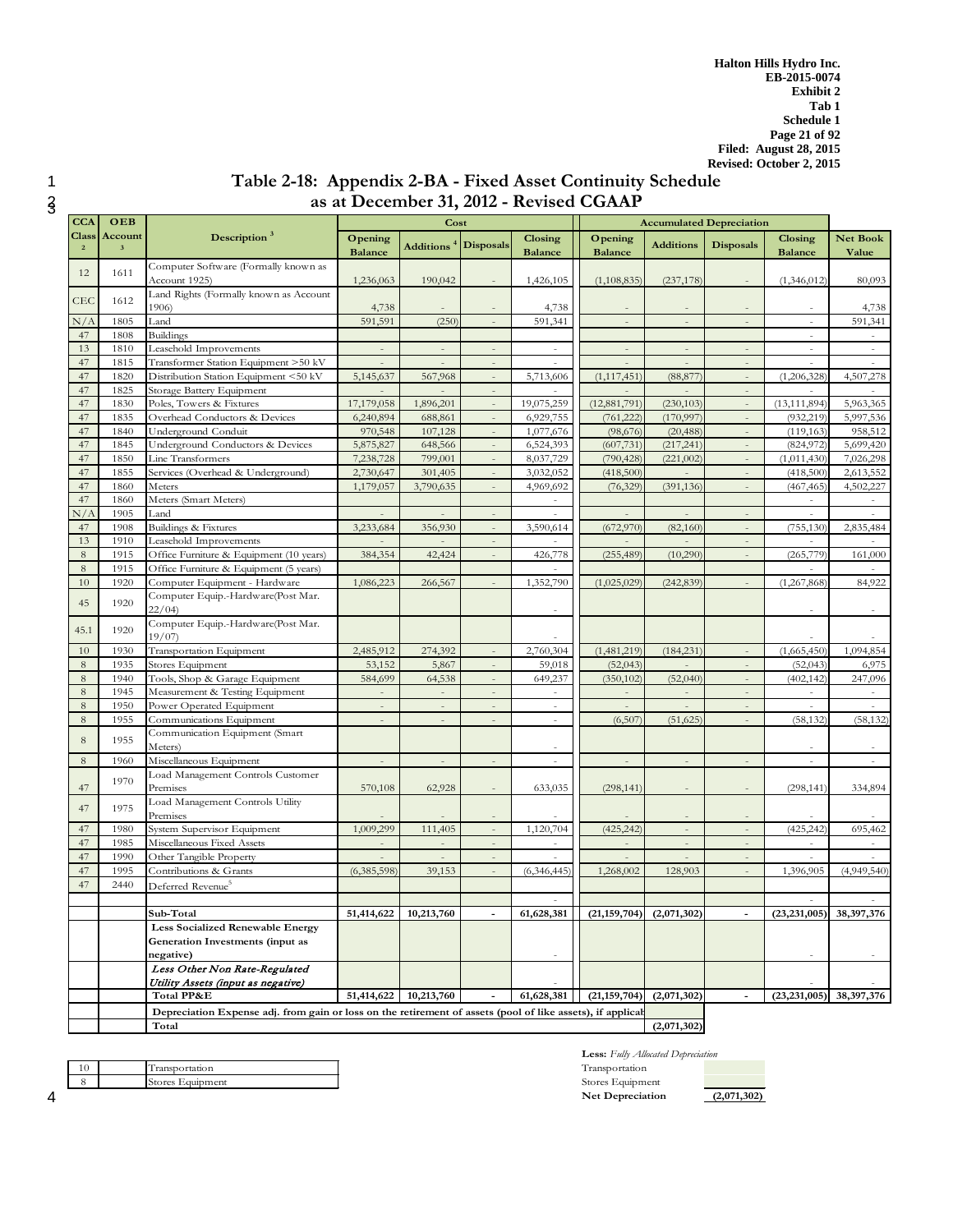# 1 **Table 2-19: Appendix 2-BA - Fixed Asset Continuity Schedule**  as at December 31, 2013 - Revised CGAAP

| <b>CCA</b>                     | OEB                                |                                                                                                            | Cost                      |                                  |                          |                           |                                           |                          | <b>Accumulated Depreciation</b> |                           |                   |
|--------------------------------|------------------------------------|------------------------------------------------------------------------------------------------------------|---------------------------|----------------------------------|--------------------------|---------------------------|-------------------------------------------|--------------------------|---------------------------------|---------------------------|-------------------|
| <b>Class</b><br>$\overline{2}$ | Account<br>$\overline{\mathbf{3}}$ | Description <sup>3</sup>                                                                                   | Opening<br><b>Balance</b> | Additions <sup>4</sup> Disposals |                          | Closing<br><b>Balance</b> | Opening<br><b>Balance</b>                 | <b>Additions</b>         | <b>Disposals</b>                | Closing<br><b>Balance</b> | Net Book<br>Value |
|                                |                                    | Computer Software (Formally known as                                                                       |                           |                                  |                          |                           |                                           |                          |                                 |                           |                   |
| 12                             | 1611                               | Account 1925)                                                                                              | 1,426,105                 | 156,819                          |                          | 1,582,924                 | (1,346,012)                               | (179, 415)               |                                 | (1,525,427)               | 57,497            |
|                                |                                    | Land Rights (Formally known as Account                                                                     |                           |                                  |                          |                           |                                           |                          |                                 |                           |                   |
| <b>CEC</b>                     | 1612                               | 1906)                                                                                                      | 4,738                     |                                  |                          | 4,738                     |                                           |                          |                                 |                           | 4,738             |
| N/A                            | 1805                               | Land                                                                                                       | 591,341                   | 250                              | ä,                       | 591,591                   |                                           | $\overline{a}$           | $\sim$                          | ÷.                        | 591,591           |
| 47                             | 1808                               | <b>Buildings</b>                                                                                           |                           |                                  |                          |                           | $\sim$                                    |                          |                                 |                           |                   |
| 13                             | 1810                               | Leasehold Improvements                                                                                     | $\sim$                    | $\sim$                           |                          | $\sim$                    | $\sim$                                    | $\sim$                   |                                 | ÷.                        |                   |
| 47                             | 1815                               | Transformer Station Equipment >50 kV                                                                       |                           | $\sim$                           | $\overline{\phantom{a}}$ | $\sim$                    | $\sim$                                    |                          |                                 | $\sim$                    |                   |
| 47                             | 1820                               | Distribution Station Equipment <50 kV                                                                      | 5,713,606                 |                                  | ÷,                       | 5,713,606                 | (1,206,328)                               | (91, 165)                |                                 | (1,297,492)               | 4,416,114         |
| 47                             | 1825                               | Storage Battery Equipment                                                                                  | $\sim$                    | $\sim$                           | $\frac{1}{2}$            | $\sim$                    | $\sim$                                    | $\sim$                   | $\bar{a}$                       | $\sim$                    |                   |
| 47                             | 1830                               | Poles, Towers & Fixtures                                                                                   | 19,075,259                | 3,191,693                        | $\sim$                   | 22,266,952                | (13, 111, 894)                            | (293, 107)               | $\overline{a}$                  | (13,405,000)              | 8,861,951         |
| 47                             | 1835                               | Overhead Conductors & Devices                                                                              | 6,929,755                 | 1,079,885                        | $\overline{\phantom{a}}$ | 8,009,640                 | (932.219)                                 | (187, 415)               | $\overline{\phantom{a}}$        | (1, 119, 633)             | 6,890,007         |
| 47                             | 1840                               | Underground Conduit                                                                                        | 1,077,676                 | 73,112                           | $\overline{a}$           | 1,150,788                 | (119, 163)                                | (21, 655)                |                                 | (140, 818)                | 1,009,969         |
| 47                             | 1845                               | Underground Conductors & Devices                                                                           | 6,524,393                 | 619,154                          | $\overline{\phantom{a}}$ | 7,143,546                 | (824, 972)                                | (246, 926)               | $\sim$                          | (1,071,899)               | 6,071,648         |
| 47                             | 1850                               | Line Transformers                                                                                          | 8,037,729                 | 694,253                          | $\overline{\phantom{a}}$ | 8,731,981                 | (1,011,430)                               | (232, 734)               | $\overline{a}$                  | (1,244,164)               | 7,487,817         |
| 47                             | 1855                               | Services (Overhead & Underground)                                                                          | 3,032,052                 | 22,489                           | $\overline{\phantom{a}}$ | 3,054,541                 | (418,500)                                 |                          | $\sim$                          | (418,500)                 | 2,636,041         |
| 47                             | 1860                               | Meters                                                                                                     | 4,969,692                 | 339,265                          |                          | 5,308,957                 | (467, 465)                                | (159, 421)               |                                 | (626, 886)                | 4,682,071         |
| 47                             | 1860                               | Meters (Smart Meters)                                                                                      | $\overline{\phantom{a}}$  |                                  |                          |                           | $\overline{\phantom{a}}$                  |                          |                                 | $\sim$                    |                   |
| N/A                            | 1905                               | Land                                                                                                       |                           |                                  |                          |                           |                                           |                          |                                 |                           |                   |
| 47                             | 1908                               | Buildings & Fixtures                                                                                       | 3,590,614                 |                                  |                          | 3,590,614                 | (755, 130)                                | (82, 317)                |                                 | (837, 447)                | 2,753,167         |
| 13                             | 1910                               | Leasehold Improvements                                                                                     |                           |                                  | ÷,                       |                           |                                           |                          |                                 |                           |                   |
| $\,8\,$                        | 1915                               | Office Furniture & Equipment (10 years)                                                                    | 426,778                   | 3,137                            |                          | 429,916                   | (265, 779)                                | (12, 406)                |                                 | (278, 185)                | 151,731           |
| $\,8\,$                        | 1915                               | Office Furniture & Equipment (5 years)                                                                     |                           |                                  |                          |                           |                                           |                          |                                 |                           |                   |
| $10\,$                         | 1920                               | Computer Equipment - Hardware                                                                              | 1,352,790                 | 144,237                          |                          | 1,497,027                 | (1,267,868)                               | (115, 155)               |                                 | (1,383,024)               | 114,004           |
| 45                             | 1920                               | Computer Equip.-Hardware(Post Mar.                                                                         |                           |                                  |                          |                           |                                           |                          |                                 |                           |                   |
|                                |                                    | 22/04                                                                                                      |                           |                                  |                          | ÷.                        |                                           |                          |                                 |                           |                   |
| 45.1                           | 1920                               | Computer Equip.-Hardware(Post Mar.                                                                         |                           |                                  |                          |                           |                                           |                          |                                 |                           |                   |
|                                |                                    | 19/07                                                                                                      |                           |                                  |                          |                           |                                           |                          |                                 |                           |                   |
| 10                             | 1930                               | Transportation Equipment                                                                                   | 2,760,304                 | 67,746                           | $\bar{a}$                | 2,828,050                 | (1,665,450)                               | (159,509)                | $\sim$                          | (1,824,959)               | 1,003,091         |
| 8                              | 1935                               | Stores Equipment                                                                                           | 59,018                    |                                  |                          | 59,018                    | (52, 043)                                 |                          |                                 | (52, 043)                 | 6,975             |
| 8                              | 1940                               | Tools, Shop & Garage Equipment                                                                             | 649,237                   | 48,101                           | $\sim$                   | 697,339                   | (402, 142)                                | (54, 524)                |                                 | (456, 666)                | 240,673           |
| 8                              | 1945                               | Measurement & Testing Equipment                                                                            |                           | $\sim$                           |                          | $\sim$                    |                                           |                          |                                 | $\sim$                    | ÷.                |
| $\,8\,$                        | 1950                               | Power Operated Equipment                                                                                   |                           | $\equiv$                         | ÷,                       | $\sim$                    | $\bar{a}$                                 | $\bar{a}$                |                                 | $\overline{\phantom{a}}$  |                   |
| 8                              | 1955                               | Communications Equipment                                                                                   |                           |                                  |                          | $\sim$                    | (58, 132)                                 | (4,634)                  |                                 | (62, 767)                 | (62, 767)         |
| 8                              | 1955                               | Communication Equipment (Smart                                                                             |                           |                                  |                          |                           |                                           |                          |                                 |                           |                   |
|                                |                                    | Meters)                                                                                                    |                           |                                  |                          |                           |                                           |                          |                                 |                           |                   |
| $\,8\,$                        | 1960                               | Miscellaneous Equipment<br>Load Management Controls Customer                                               |                           | $\overline{a}$                   | $\overline{a}$           | $\sim$                    | $\overline{a}$                            | $\overline{\phantom{a}}$ | $\overline{a}$                  | ÷.                        |                   |
|                                | 1970                               |                                                                                                            |                           |                                  |                          |                           |                                           |                          |                                 |                           |                   |
| 47                             |                                    | Premises<br>Load Management Controls Utility                                                               | 633,035                   | 101,160                          | $\overline{a}$           | 734,195                   | (298, 141)                                | $\overline{\phantom{a}}$ |                                 | (298, 141)                | 436,054           |
| 47                             | 1975                               | Premises                                                                                                   |                           |                                  |                          |                           |                                           |                          |                                 |                           |                   |
| 47                             | 1980                               | System Supervisor Equipment                                                                                | 1,120,704                 | 16,538                           |                          | 1,137,242                 | (425, 242)                                | (47, 811)                |                                 | (473, 053)                | 664,189           |
| 47                             | 1985                               | Miscellaneous Fixed Assets                                                                                 |                           | $\sim$                           |                          | $\sim$                    | $\sim$                                    |                          |                                 |                           |                   |
| 47                             | 1990                               | Other Tangible Property                                                                                    |                           |                                  | $\qquad \qquad -$        |                           |                                           |                          |                                 |                           |                   |
| 47                             | 1995                               | Contributions & Grants                                                                                     | (6,346,445)               | (907, 623)                       |                          | (7,254,067)               | 1,396,905                                 | 165,680                  |                                 | 1,562,585                 | (5,691,482)       |
|                                |                                    |                                                                                                            |                           |                                  |                          |                           |                                           |                          |                                 |                           |                   |
| 47                             | 2440                               | Deferred Revenue <sup>5</sup>                                                                              | ÷.                        |                                  |                          |                           |                                           |                          |                                 | $\overline{a}$            |                   |
|                                |                                    | Sub-Total                                                                                                  | 61,628,381                | 5,650,217                        |                          |                           | $(7,278,598$ $(23,231,005)$ $(1,722,514)$ |                          |                                 | (24, 953, 519)            | 42,325,079        |
|                                |                                    | <b>Less Socialized Renewable Energy</b>                                                                    |                           |                                  |                          |                           |                                           |                          |                                 |                           |                   |
|                                |                                    | Generation Investments (input as                                                                           |                           |                                  |                          |                           |                                           |                          |                                 |                           |                   |
|                                |                                    | negative)                                                                                                  |                           |                                  |                          | $\sim$                    |                                           |                          |                                 |                           |                   |
|                                |                                    | Less Other Non Rate-Regulated                                                                              |                           |                                  |                          |                           |                                           |                          |                                 |                           |                   |
|                                |                                    | Utility Assets (input as negative)                                                                         |                           |                                  |                          |                           |                                           |                          |                                 |                           |                   |
|                                |                                    | Total PP&E                                                                                                 | 61,628,381                | 5,650,217                        |                          | 67,278,598                | (23, 231, 005)                            | (1,722,514)              |                                 | (24, 953, 519)            | 42,325,079        |
|                                |                                    | Depreciation Expense adj. from gain or loss on the retirement of assets (pool of like assets), if applical |                           |                                  |                          |                           |                                           |                          |                                 |                           |                   |
|                                |                                    | Total                                                                                                      |                           |                                  |                          |                           |                                           | (1,722,514)              |                                 |                           |                   |
|                                |                                    |                                                                                                            |                           |                                  |                          |                           |                                           |                          |                                 |                           |                   |

|  | Transportation   |
|--|------------------|
|  | Stores Equipment |
|  |                  |

**Less:** *Fully Allocated Depreciation* Transportation Stores Equipment Stores Equipment **Net Depreciation (1,722,514)**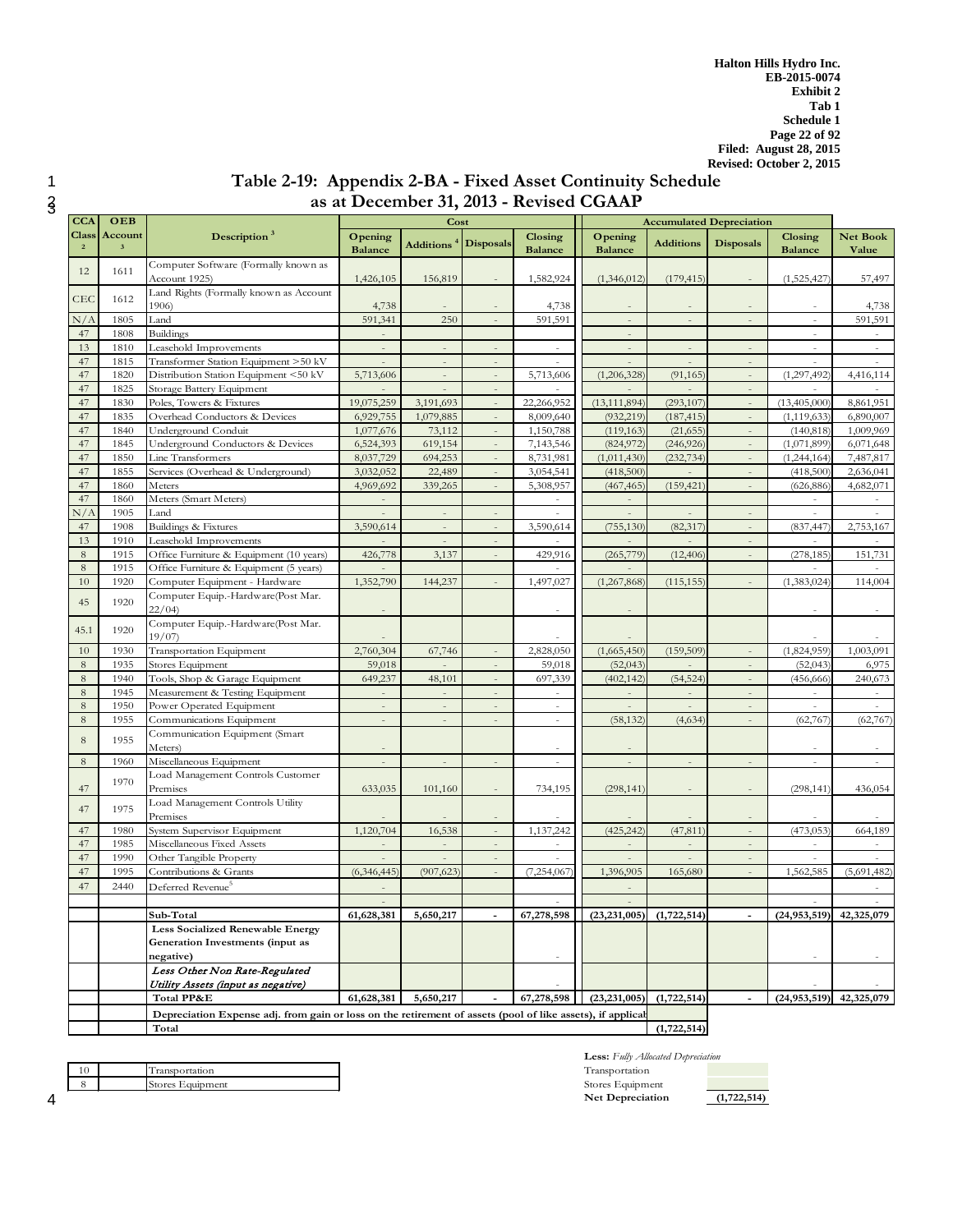# 1 **Table 2-20: Appendix 2-BA - Fixed Asset Continuity Schedule**  as at December 31, 2014 - Revised CGAAP

| <b>CCA</b>                   | OEB                                |                                                                                                            | Cost                      |                                  |                          |                           |                           |                          | <b>Accumulated Depreciation</b> |                           |                          |
|------------------------------|------------------------------------|------------------------------------------------------------------------------------------------------------|---------------------------|----------------------------------|--------------------------|---------------------------|---------------------------|--------------------------|---------------------------------|---------------------------|--------------------------|
| <b>Class</b><br>$\mathbf{2}$ | Account<br>$\overline{\mathbf{3}}$ | Description $3$                                                                                            | Opening<br><b>Balance</b> | Additions <sup>4</sup> Disposals |                          | Closing<br><b>Balance</b> | Opening<br><b>Balance</b> | <b>Additions</b>         | <b>Disposals</b>                | Closing<br><b>Balance</b> | <b>Net Book</b><br>Value |
| 12                           | 1611                               | Computer Software (Formally known as<br>Account 1925)                                                      | 1,582,924                 | 772,756                          |                          | 2,355,680                 | (1,525,427)               | (232,948)                |                                 | (1,758,375)               | 597,306                  |
| CEC                          | 1612                               | Land Rights (Formally known as Account<br>1906)                                                            | 4,738                     |                                  |                          | 4,738                     |                           |                          |                                 |                           | 4,738                    |
| N/A                          | 1805                               | Land                                                                                                       | 591,591                   | $\sim$                           | $\overline{\phantom{a}}$ | 591,591                   | $\overline{\phantom{a}}$  | $\overline{\phantom{a}}$ | $\sim$                          | $\overline{a}$            | 591,591                  |
| 47                           | 1808                               | <b>Buildings</b>                                                                                           |                           |                                  |                          |                           | $\overline{\phantom{a}}$  |                          |                                 |                           |                          |
| 13                           | 1810                               | Leasehold Improvements                                                                                     |                           |                                  |                          |                           |                           | $\qquad \qquad =$        |                                 |                           |                          |
| 47                           | 1815                               | Transformer Station Equipment >50 kV                                                                       |                           |                                  |                          |                           |                           |                          |                                 |                           |                          |
| 47                           | 1820                               | Distribution Station Equipment <50 kV                                                                      | 5,713,606                 | 40,422                           |                          | 5,754,028                 | (1,297,492)               | (78, 714)                |                                 | (1,376,207)               | 4,377,821                |
| 47                           | 1825                               | Storage Battery Equipment                                                                                  |                           |                                  |                          |                           |                           |                          |                                 |                           |                          |
| 47                           | 1830                               | Poles, Towers & Fixtures                                                                                   | 22,266,952                | 4,605,229                        | $\overline{a}$           | 26,872,181                | (13,405,000)              | (370, 688)               |                                 | (13,775,688)              | 13,096,493               |
| 47                           | 1835                               | Overhead Conductors & Devices                                                                              | 8,009,640                 | 688,985                          |                          | 8,698,625                 | (1, 119, 633)             | (200, 128)               |                                 | (1,319,761)               | 7,378,864                |
| 47                           | 1840                               | Underground Conduit                                                                                        | 1,150,788                 | 40,463                           | $\overline{a}$           | 1,191,251                 | (140, 818)                | (22,918)                 | $\overline{a}$                  | (163, 736)                | 1,027,515                |
| 47                           | 1845                               | Underground Conductors & Devices                                                                           | 7,143,546                 | 1,048,667                        | $\bar{a}$                | 8,192,213                 | (1,071,899)               | (266, 116)               | $\sim$                          | (1,338,015)               | 6,854,198                |
| 47                           | 1850                               | Line Transformers                                                                                          | 8,731,981                 | 1,703,294                        | $\overline{a}$           | 10,435,275                | (1,244,164)               | (238, 026)               | $\sim$                          | (1,482,190)               | 8,953,085                |
| 47                           | 1855                               | Services (Overhead & Underground)                                                                          | 3,054,541                 |                                  | $\sim$                   | 3,054,541                 | (418,500)                 |                          | $\sim$                          | (418,500)                 | 2,636,041                |
| 47                           | 1860                               | Meters                                                                                                     | 5,308,957                 | 81,419                           |                          | 5,390,375                 | (626, 886)                | (167, 243)               |                                 | (794, 129)                | 4,596,247                |
| 47                           | 1860                               | Meters (Smart Meters)                                                                                      | $\overline{\phantom{a}}$  |                                  |                          |                           | $\sim$                    |                          |                                 | $\sim$                    |                          |
| N/A                          | 1905                               | Land                                                                                                       |                           |                                  |                          | ÷.                        | $\overline{\phantom{a}}$  |                          |                                 | $\sim$                    |                          |
| 47                           | 1908                               | <b>Buildings &amp; Fixtures</b>                                                                            | 3,590,614                 | 43,442                           | $\bar{z}$                | 3,634,056                 | (837, 447)                | (80,998)                 | $\sim$                          | (918, 444)                | 2,715,611                |
| 13                           | 1910                               | Leasehold Improvements                                                                                     | $\sim$                    | $\sim$                           | $\overline{a}$           | $\sim$                    | $\sim$                    | $\sim$                   | $\sim$                          | $\sim$                    |                          |
| $\,8\,$                      | 1915                               | Office Furniture & Equipment (10 years)                                                                    | 429,916                   | 1,040                            | $\omega$                 | 430,956                   | (278, 185)                | (40, 381)                | $\sim$                          | (318, 566)                | 112,390                  |
| 8                            | 1915                               | Office Furniture & Equipment (5 years)                                                                     | $\overline{a}$            |                                  |                          | $\overline{a}$            |                           |                          |                                 | $\overline{a}$            |                          |
| 10                           | 1920                               | Computer Equipment - Hardware                                                                              | 1,497,027                 | 46,162                           |                          | 1,543,189                 | (1,383,024)               | (35, 621)                |                                 | (1,418,645)               | 124,544                  |
| 45                           | 1920                               | Computer Equip.-Hardware(Post Mar.<br>22/04                                                                |                           |                                  |                          | $\overline{\phantom{m}}$  |                           |                          |                                 |                           |                          |
| 45.1                         | 1920                               | Computer Equip.-Hardware(Post Mar.<br>19/07                                                                |                           |                                  |                          |                           |                           |                          |                                 |                           |                          |
| 10                           | 1930                               | Transportation Equipment                                                                                   | 2,828,050                 | 385,211                          |                          | 3,213,261                 | (1,824,959)               | (131, 339)               |                                 | (1,956,298)               | 1,256,963                |
| 8                            | 1935                               | Stores Equipment                                                                                           | 59,018                    |                                  |                          | 59,018                    | (52,043)                  |                          |                                 | (52, 043)                 | 6,975                    |
| 8                            | 1940                               | Tools, Shop & Garage Equipment                                                                             | 697,339                   | 23,530                           |                          | 720,869                   | (456, 666)                | (37,616)                 |                                 | (494, 282)                | 226,586                  |
| 8                            | 1945                               | Measurement & Testing Equipment                                                                            |                           | $\overline{\phantom{a}}$         |                          | $\overline{\phantom{a}}$  |                           | $\overline{\phantom{a}}$ |                                 |                           |                          |
| 8                            | 1950                               | Power Operated Equipment                                                                                   | $\sim$                    | $\overline{a}$                   | $\sim$                   | $\sim$                    | $\overline{a}$            | $\overline{a}$           | $\sim$                          | $\sim$                    |                          |
| $\,8\,$                      | 1955                               | Communications Equipment                                                                                   | $\overline{a}$            | 2,477                            |                          | 2,477                     | (62, 767)                 | (2,576)                  |                                 | (65, 343)                 | (62, 865)                |
| $\,8\,$                      | 1955                               | Communication Equipment (Smart<br>Meters)                                                                  |                           |                                  |                          |                           |                           |                          |                                 |                           |                          |
| 8                            | 1960                               | Miscellaneous Equipment                                                                                    | $\sim$                    | $\omega$                         | $\sim$                   | $\sim$                    | $\sim$                    | $\sim$                   | $\sim$                          | $\sim$                    |                          |
|                              | 1970                               | Load Management Controls Customer                                                                          |                           |                                  |                          |                           |                           |                          |                                 |                           |                          |
| 47<br>47                     | 1975                               | Premises<br>Load Management Controls Utility                                                               | 734,195                   |                                  |                          | 734,195                   | (298, 141)                | $\sim$                   |                                 | (298, 141)                | 436,054                  |
|                              |                                    | Premises                                                                                                   |                           |                                  |                          |                           |                           |                          |                                 |                           |                          |
| 47                           | 1980                               | System Supervisor Equipment                                                                                | 1,137,242                 | 2,806                            | $\sim$                   | 1,140,049                 | (473,053)                 | (45, 158)                |                                 | (518, 212)                | 621,837                  |
| 47                           | 1985                               | Miscellaneous Fixed Assets                                                                                 | $\bar{a}$                 | $\sim$                           | $\omega$                 | $\sim$                    | $\sim$                    | $\omega$                 | $\bar{ }$                       | $\sim$                    | $\sim$                   |
| 47                           | 1990                               | Other Tangible Property                                                                                    |                           |                                  | $\overline{a}$           | $\sim$                    | $\overline{a}$            | $\overline{a}$           | $\sim$                          | ÷,                        |                          |
| 47                           | 1995                               | Contributions & Grants                                                                                     | (7, 254, 067)             | (1, 195, 066)                    | $\sim$                   | (8,449,133)               | 1,562,585                 | 190,487                  |                                 | 1,753,072                 | (6,696,061)              |
| 47                           | 2440                               | Deferred Revenue <sup>3</sup>                                                                              |                           |                                  |                          |                           |                           |                          |                                 |                           |                          |
|                              |                                    |                                                                                                            |                           |                                  |                          |                           |                           |                          |                                 |                           |                          |
|                              |                                    | Sub-Total                                                                                                  | 67,278,598                | 8,290,836                        |                          | 75,569,434                | (24, 953, 519)            | (1,759,983)              |                                 | (26,713,502)              | 48,855,932               |
|                              |                                    | <b>Less Socialized Renewable Energy</b>                                                                    |                           |                                  |                          |                           |                           |                          |                                 |                           |                          |
|                              |                                    | Generation Investments (input as                                                                           |                           |                                  |                          |                           |                           |                          |                                 |                           |                          |
|                              |                                    | negative)                                                                                                  |                           |                                  |                          |                           |                           |                          |                                 |                           |                          |
|                              |                                    | Less Other Non Rate-Regulated                                                                              |                           |                                  |                          |                           |                           |                          |                                 |                           |                          |
|                              |                                    | Utility Assets (input as negative)                                                                         |                           |                                  |                          |                           |                           |                          |                                 |                           |                          |
|                              |                                    | Total PP&E                                                                                                 | 67,278,598                | 8,290,836                        |                          | 75,569,434                | (24, 953, 519)            | (1,759,983)              |                                 | (26, 713, 502)            | 48,855,932               |
|                              |                                    | Depreciation Expense adj. from gain or loss on the retirement of assets (pool of like assets), if applical |                           |                                  |                          |                           |                           |                          |                                 |                           |                          |
|                              |                                    | Total                                                                                                      |                           |                                  |                          |                           |                           | (1,759,983)              |                                 |                           |                          |

|  | Transportation   |
|--|------------------|
|  | Stores Equipment |
|  |                  |

**Less:** *Fully Allocated Depreciation* Transportation Stores Equipme Stores Equipment

**Net Depreciation (1,759,983)**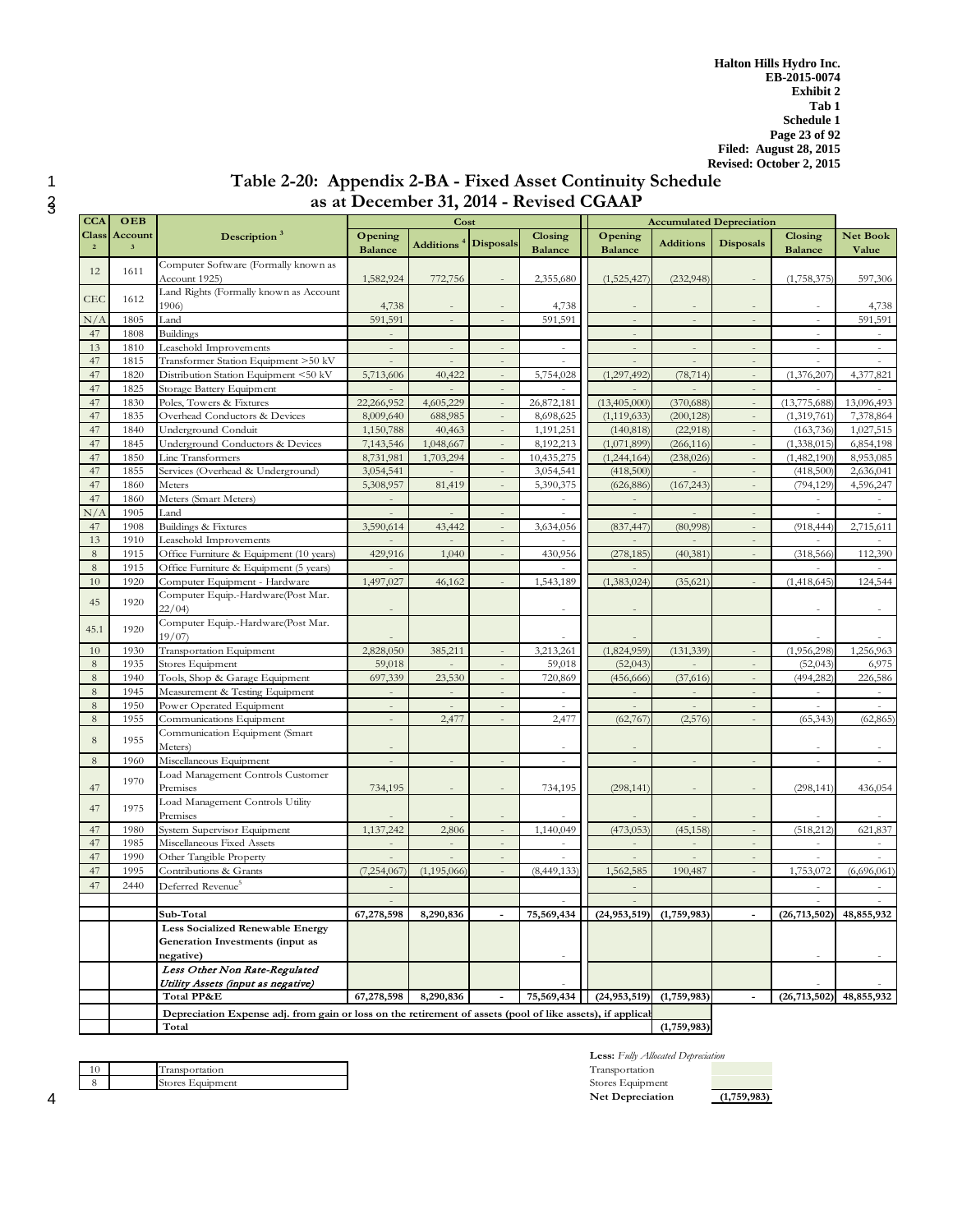# 1 **Table 2-21: Appendix 2-BA - Fixed Asset Continuity Schedule**  <sup>2</sup> **as at December 31, 2015 - MIFRS** <sup>3</sup>

| <b>CCA</b>                     | OEB                                |                                                                                                            |                           | Cost             |                          |                           |                           | <b>Accumulated Depreciation</b> |                          |                           |                          |
|--------------------------------|------------------------------------|------------------------------------------------------------------------------------------------------------|---------------------------|------------------|--------------------------|---------------------------|---------------------------|---------------------------------|--------------------------|---------------------------|--------------------------|
| <b>Class</b><br>$\overline{2}$ | Account<br>$\overline{\mathbf{3}}$ | Description <sup>3</sup>                                                                                   | Opening<br><b>Balance</b> | <b>Additions</b> | <b>Disposals</b>         | Closing<br><b>Balance</b> | Opening<br><b>Balance</b> | <b>Additions</b>                | <b>Disposals</b>         | Closing<br><b>Balance</b> | <b>Net Book</b><br>Value |
| 12                             | 1611                               | Computer Software (Formally known as<br>Account 1925)                                                      | 2,355,680                 | 85,500           |                          | 2,441,180                 | (1,758,375)               | (648, 404)                      |                          | (2,406,779)               | 34,401                   |
| CEC                            | 1612                               | Land Rights (Formally known as Account<br>1906)                                                            | 4,738                     |                  |                          | 4,738                     |                           |                                 |                          |                           | 4,738                    |
| N/A                            | 1805                               | Land                                                                                                       | 591,591                   | 933,000          | $\sim$                   | 1,524,591                 | $\Box$                    | $\bar{z}$                       | $\bar{z}$                | $\omega$                  | 1,524,591                |
| 47                             | 1808                               | <b>Buildings</b>                                                                                           |                           |                  |                          |                           |                           |                                 |                          |                           |                          |
| 13                             | 1810                               | Leasehold Improvements                                                                                     |                           |                  |                          |                           |                           | $\frac{1}{2}$                   |                          |                           |                          |
| 47                             | 1815                               | Transformer Station Equipment >50 kV                                                                       |                           |                  |                          |                           |                           |                                 |                          |                           |                          |
| 47                             | 1820                               | Distribution Station Equipment <50 kV                                                                      | 5,754,028                 | 267,445          | $\frac{1}{2}$            | 6,021,473                 | (1,376,207)               | (61,228)                        | $\overline{a}$           | (1,437,434)               | 4,584,038                |
| 47                             | 1825                               | Storage Battery Equipment                                                                                  |                           |                  |                          |                           |                           |                                 |                          |                           |                          |
| 47                             | 1830                               | Poles, Towers & Fixtures                                                                                   | 26,872,181                | 2,877,676        | $\overline{\phantom{a}}$ | 29,749,857                | (13, 775, 688)            | (419, 333)                      |                          | (14, 195, 021)            | 15,554,836               |
| 47                             | 1835                               | Overhead Conductors & Devices                                                                              | 8,698,625                 | 1,223,235        |                          | 9,921,860                 | (1, 319, 761)             | (210,006)                       |                          | (1,529,767)               | 8,392,093                |
| 47                             | 1840                               | Underground Conduit                                                                                        | 1,191,251                 | 364,390          | $\Box$                   | 1,555,641                 | (163, 736)                | (24, 714)                       | $\Box$                   | (188, 450)                | 1,367,191                |
| 47                             | 1845                               | Underground Conductors & Devices                                                                           | 8,192,213                 | 498,591          |                          | 8,690,804                 | (1,338,015)               | (286, 513)                      |                          | (1,624,528)               | 7,066,276                |
| 47                             | 1850                               | Line Transformers                                                                                          | 10,435,275                | 794,064          | $\bar{a}$                | 11,229,339                | (1,482,190)               | (256, 704)                      | $\equiv$                 | (1,738,894)               | 9,490,445                |
| 47                             | 1855                               | Services (Overhead & Underground)                                                                          | 3,054,541                 | 342,263          |                          | 3,396,804                 | (418,500)                 | (4,278)                         |                          | (422, 778)                | 2,974,026                |
| 47                             | 1860                               | Meters                                                                                                     | 5,390,375                 | 343,186          | $\overline{\phantom{a}}$ | 5,733,561                 | (794, 129)                | (154, 835)                      |                          | (948, 963)                | 4,784,598                |
| 47                             | 1860                               | Meters (Smart Meters)                                                                                      |                           |                  |                          |                           |                           |                                 |                          |                           |                          |
| N/A                            | 1905                               | Land                                                                                                       | $\overline{\phantom{a}}$  |                  | $\overline{\phantom{a}}$ | à.                        | $\overline{\phantom{a}}$  | $\sim$                          |                          | $\sim$                    | à.                       |
| 47                             | 1908                               | <b>Buildings &amp; Fixtures</b>                                                                            | 3,634,056                 | 150,000          | $\overline{a}$           | 3,784,056                 | (918, 444)                | (65, 813)                       |                          | (984, 258)                | 2,799,798                |
| 13                             | 1910                               | Leasehold Improvements                                                                                     |                           |                  | $\overline{a}$           |                           |                           |                                 | $\sim$                   |                           |                          |
| 8                              | 1915                               | Office Furniture & Equipment (10 years)                                                                    | 430,956                   | 51,136           |                          | 482,092                   | (318, 566)                | (30, 332)                       |                          | (348, 898)                | 133,194                  |
| 8                              | 1915                               | Office Furniture & Equipment (5 years)                                                                     |                           |                  |                          |                           |                           |                                 |                          |                           |                          |
| 10                             | 1920                               | Computer Equipment - Hardware                                                                              | 1,543,189                 | 121,500          |                          | 1,664,689                 | (1, 418, 645)             | (178, 182)                      |                          | (1,596,827)               | 67,862                   |
| 45                             | 1920                               | Computer Equip.-Hardware(Post Mar.<br>22/04                                                                |                           |                  |                          |                           |                           |                                 |                          |                           |                          |
| 45.1                           | 1920                               | Computer Equip.-Hardware(Post Mar.<br>19/07                                                                |                           |                  |                          |                           |                           |                                 |                          |                           |                          |
| 10                             | 1930                               | Transportation Equipment                                                                                   | 3,213,261                 | 329,000          | $\sim$                   | 3,542,261                 | (1,956,298)               | (153, 830)                      | $\sim$                   | (2,110,128)               | 1,432,133                |
| 8                              | 1935                               | Stores Equipment                                                                                           | 59,018                    |                  |                          | 59,018                    | (52,043)                  |                                 |                          | (52, 043)                 | 6,975                    |
| 8                              | 1940                               | Tools, Shop & Garage Equipment                                                                             | 720,869                   | 30,000           | $\equiv$                 | 750,869                   | (494, 282)                | (36, 802)                       | $\bar{\phantom{a}}$      | (531, 085)                | 219,784                  |
| 8                              | 1945                               | Measurement & Testing Equipment                                                                            |                           | 5,000            |                          | 5,000                     |                           |                                 |                          |                           | 5,000                    |
| 8                              | 1950                               | Power Operated Equipment                                                                                   | $\overline{\phantom{a}}$  | ÷,               | $\overline{\phantom{a}}$ | à.                        | $\overline{\phantom{a}}$  | $\overline{\phantom{a}}$        | $\bar{a}$                | $\bar{\phantom{a}}$       | $\sim$                   |
| 8                              | 1955                               | Communications Equipment                                                                                   | 2,477                     | 7,000            |                          | 9,477                     | (65, 343)                 | (4, 365)                        |                          | (69,708)                  | (60, 230)                |
| 8                              | 1955                               | Communication Equipment (Smart<br>Meters)                                                                  |                           |                  |                          |                           |                           |                                 |                          |                           |                          |
| $\,8\,$                        | 1960                               | Miscellaneous Equipment                                                                                    | $\mathcal{L}$             | $\equiv$         | $\overline{\phantom{a}}$ | $\mathbb{L}$              | $\bar{z}$                 | $\bar{\phantom{a}}$             | $\sim$                   | $\sim$                    | $\bar{a}$                |
| 47                             | 1970                               | Load Management Controls Customer<br>Premises                                                              | 734,195                   |                  |                          | 734,195                   | (298, 141)                |                                 |                          | (298, 141)                | 436,054                  |
| 47                             | 1975                               | Load Management Controls Utility<br>Premises                                                               |                           |                  |                          |                           |                           |                                 |                          |                           |                          |
| 47                             | 1980                               | System Supervisor Equipment                                                                                | 1,140,049                 | 292,962          | $\frac{1}{2}$            | 1,433,011                 | (518, 212)                |                                 |                          | (518, 212)                | 914,799                  |
| 47                             | 1985                               | Miscellaneous Fixed Assets                                                                                 |                           |                  | $\sim$                   | $\sim$                    |                           | $\sim$                          | $\overline{a}$           | $\sim$                    |                          |
| 47                             | 1990                               | Other Tangible Property                                                                                    |                           |                  | $\frac{1}{2}$            |                           |                           | $\overline{a}$                  | $\bar{\phantom{a}}$      | $\overline{a}$            |                          |
| 47                             | 1995                               | Contributions & Grants                                                                                     | (8,449,133)               |                  | $\sim$                   | (8,449,133)               | 1,753,072                 |                                 | $\sim$                   | 1,753,072                 | (6,696,061)              |
| 47                             | 2440                               | Deferred Revenue <sup>5</sup>                                                                              |                           | (1,448,137)      |                          | (1,448,137)               |                           | 262,091                         |                          | 262,091                   | (1, 186, 046)            |
|                                |                                    | Sub-Total                                                                                                  | 75,569,434                | 7,267,811        | $\blacksquare$           | 82, 837, 245              | (26, 713, 502)            | (2,273,249)                     | $\overline{\phantom{a}}$ | (28, 986, 751)            | 53,850,494               |
|                                |                                    | <b>Less Socialized Renewable Energy</b><br>Generation Investments (input as<br>negative)                   |                           |                  |                          |                           |                           |                                 |                          |                           |                          |
|                                |                                    | Less Other Non Rate-Regulated                                                                              |                           |                  |                          |                           |                           |                                 |                          |                           |                          |
|                                |                                    | Utility Assets (input as negative)                                                                         |                           |                  |                          |                           |                           |                                 |                          |                           |                          |
|                                |                                    | Total PP&E                                                                                                 | 75,569,434                | 7,267,811        |                          | 82, 837, 245              | (26, 713, 502)            | (2,273,249)                     |                          | (28, 986, 751)            | 53,850,494               |
|                                |                                    | Depreciation Expense adj. from gain or loss on the retirement of assets (pool of like assets), if applical |                           |                  |                          |                           |                           |                                 |                          |                           |                          |
|                                |                                    | Total                                                                                                      |                           |                  |                          |                           |                           | (2,273,249)                     |                          |                           |                          |
|                                |                                    |                                                                                                            |                           |                  |                          |                           |                           |                                 |                          |                           |                          |

10 Transportation<br>8 Stores Equipment Stores Equipment

| Less: Fully Allocated Depreciation |  |
|------------------------------------|--|
| Transportation                     |  |
| Stores Equipment                   |  |
| <b>Net Depreciation</b>            |  |

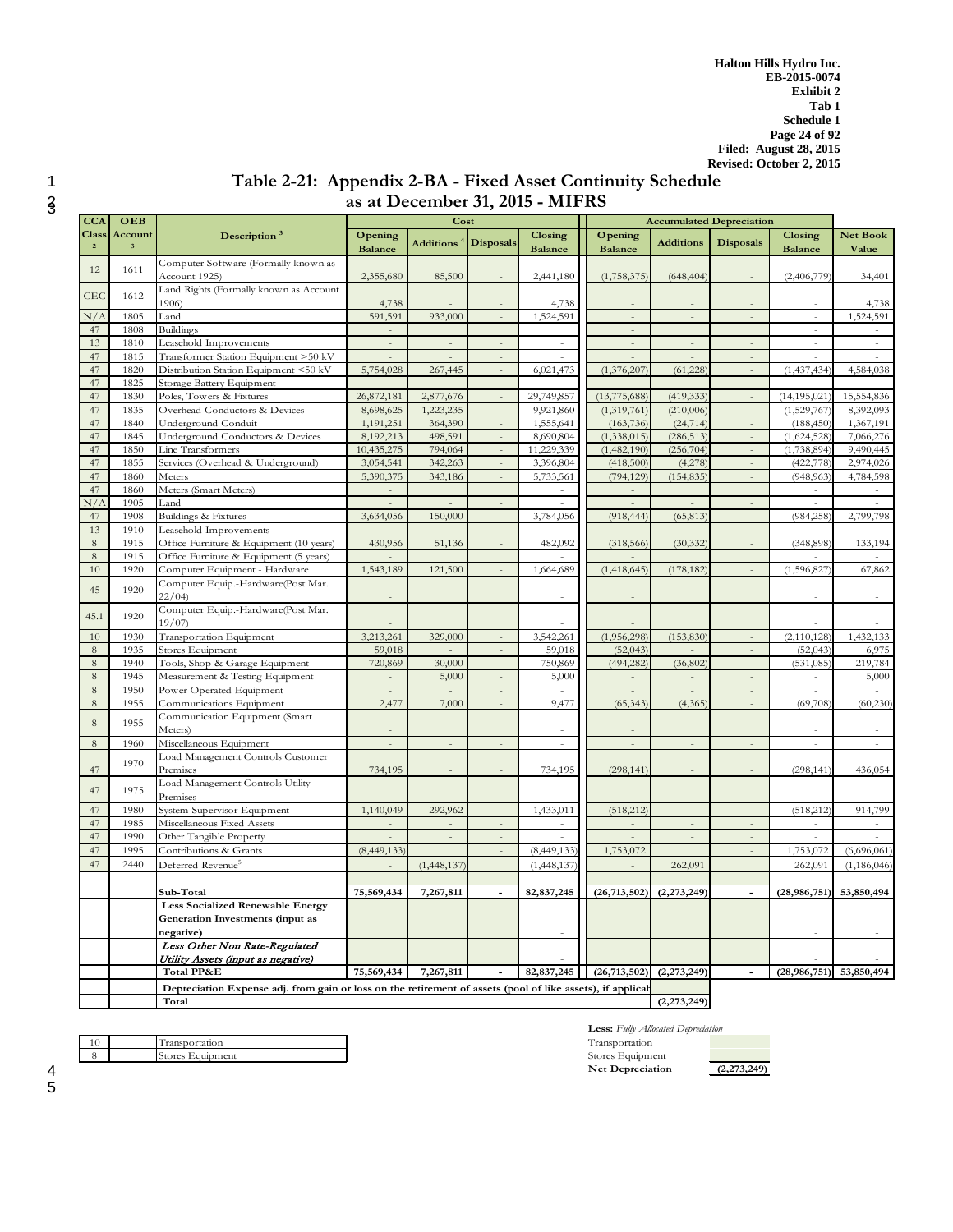# 1 **Table 2-22: Appendix 2-BA - Fixed Asset Continuity Schedule**  <sup>2</sup> **as at December 31, 2016 - MIFRS** <sup>3</sup>

| <b>CCA</b>                     | OEB                                |                                                                                                            |                           | Cost                |                          |                           |                           | <b>Accumulated Depreciation</b> |                          |                           |                          |
|--------------------------------|------------------------------------|------------------------------------------------------------------------------------------------------------|---------------------------|---------------------|--------------------------|---------------------------|---------------------------|---------------------------------|--------------------------|---------------------------|--------------------------|
| <b>Class</b><br>$\overline{2}$ | Account<br>$\overline{\mathbf{3}}$ | Description <sup>3</sup>                                                                                   | Opening<br><b>Balance</b> | <b>Additions</b>    | <b>Disposals</b>         | Closing<br><b>Balance</b> | Opening<br><b>Balance</b> | <b>Additions</b>                | <b>Disposals</b>         | Closing<br><b>Balance</b> | <b>Net Book</b><br>Value |
| 12                             | 1611                               | Computer Software (Formally known as                                                                       |                           |                     |                          |                           |                           |                                 |                          |                           |                          |
|                                |                                    | Account 1925)                                                                                              | 2,441,180                 | 2,800               |                          | 2,443,980                 | (2,406,779)               | (670, 479)                      |                          | (3,077,259)               | (633, 278)               |
| CEC                            | 1612                               | Land Rights (Formally known as Account<br>1906)                                                            |                           |                     |                          |                           |                           |                                 |                          |                           |                          |
| N/A                            | 1805                               | Land                                                                                                       | 4,738<br>1,524,591        | $\bar{\phantom{a}}$ | $\bar{ }$                | 4,738<br>1,524,591        | $\bar{a}$                 | $\equiv$                        | ÷,                       | $\sim$                    | 4,738<br>1,524,591       |
| 47                             | 1808                               | <b>Buildings</b>                                                                                           |                           |                     |                          |                           |                           |                                 |                          |                           |                          |
| 13                             | 1810                               | Leasehold Improvements                                                                                     |                           |                     |                          |                           |                           |                                 |                          |                           |                          |
| 47                             | 1815                               | Transformer Station Equipment >50 kV                                                                       |                           |                     |                          |                           |                           |                                 |                          |                           |                          |
| 47                             | 1820                               | Distribution Station Equipment <50 kV                                                                      | 6,021,473                 | 1,008,609           | ÷,                       | 7,030,082                 | (1, 437, 434)             | (93, 129)                       |                          | (1,530,563)               | 5,499,518                |
| 47                             | 1825                               | Storage Battery Equipment                                                                                  |                           |                     |                          |                           |                           |                                 |                          |                           |                          |
| 47                             | 1830                               | Poles, Towers & Fixtures                                                                                   | 29,749,857                | 3,706,539           |                          | 33,456,395                | (14, 195, 021)            | (485, 175)                      |                          | (14,680,197)              | 18,776,199               |
| 47                             | 1835                               | Overhead Conductors & Devices                                                                              | 9,921,860                 | 1,501,254           |                          | 11,423,114                | (1,529,767)               | (240, 278)                      |                          | (1,770,046)               | 9,653,069                |
| 47                             | 1840                               | Underground Conduit                                                                                        | 1,555,641                 | 546,812             |                          | 2,102,453                 | (188, 450)                | (33,826)                        |                          | (222, 276)                | 1,880,177                |
| 47                             | 1845                               | Underground Conductors & Devices                                                                           | 8,690,804                 | 208,164             |                          | 8,898,968                 | (1,624,528)               | (296, 064)                      |                          | (1,920,592)               | 6,978,376                |
| 47                             | 1850                               | Line Transformers                                                                                          | 11,229,339                | 893,285             |                          | 12,122,624                | (1,738,894)               | (278,906)                       |                          | (2,017,801)               | 10,104,823               |
| 47                             | 1855                               | Services (Overhead & Underground)                                                                          | 3,396,804                 | 387,911             |                          | 3,784,715                 | (422, 778)                | (13, 405)                       |                          | (436, 184)                | 3,348,531                |
| 47                             | 1860                               | Meters                                                                                                     | 5,733,561                 | 294,710             | ÷,                       | 6,028,271                 | (948, 963)                | (164, 802)                      |                          | (1, 113, 765)             | 4,914,506                |
| 47                             | 1860                               | Meters (Smart Meters)                                                                                      |                           |                     |                          |                           |                           |                                 |                          |                           |                          |
| N/A                            | 1905                               | Land                                                                                                       |                           |                     |                          |                           |                           |                                 |                          |                           |                          |
| 47                             | 1908                               | Buildings & Fixtures                                                                                       | 3,784,056                 | 285,000             |                          | 4,069,056                 | (984, 258)                | (70, 992)                       |                          | (1,055,249)               | 3,013,806                |
| 13                             | 1910                               | Leasehold Improvements                                                                                     |                           |                     | $\overline{\phantom{a}}$ |                           |                           |                                 | $\overline{\phantom{a}}$ |                           |                          |
| $\,8\,$<br>$\,8\,$             | 1915                               | Office Furniture & Equipment (10 years)                                                                    | 482,092                   | 70,000              |                          | 552,092                   | (348, 898)                | (42, 445)                       |                          | (391, 343)                | 160,749                  |
| 10                             | 1915<br>1920                       | Office Furniture & Equipment (5 years)<br>Computer Equipment - Hardware                                    | 1,664,689                 | 75,000              |                          | 1,739,689                 | (1,596,827)               | (210, 932)                      |                          | (1,807,760)               | (68,071)                 |
|                                |                                    | Computer Equip.-Hardware(Post Mar.                                                                         |                           |                     |                          |                           |                           |                                 |                          |                           |                          |
| 45                             | 1920                               | 22/04                                                                                                      |                           |                     |                          |                           |                           |                                 |                          |                           |                          |
| 45.1                           | 1920                               | Computer Equip.-Hardware(Post Mar.                                                                         |                           |                     |                          |                           |                           |                                 |                          |                           |                          |
|                                |                                    | 19/07                                                                                                      |                           |                     |                          |                           |                           |                                 |                          |                           |                          |
| 10                             | 1930                               | Transportation Equipment                                                                                   | 3,542,261                 | 145,000             | $\overline{a}$           | 3,687,261                 | (2,110,128)               | (173,580)                       |                          | (2.283.708)               | 1,403,553                |
| $\,$ 8 $\,$                    | 1935                               | Stores Equipment                                                                                           | 59,018                    |                     | $\overline{\phantom{a}}$ | 59,018                    | (52, 043)                 |                                 | $\overline{\phantom{a}}$ | (52, 043)                 | 6,975                    |
| $\,8\,$                        | 1940                               | Tools, Shop & Garage Equipment                                                                             | 750,869                   | 32,000              | $\overline{\phantom{a}}$ | 782,869                   | (531, 085)                | (39,902)                        | $\overline{\phantom{a}}$ | (570, 987)                | 211,882                  |
| $\,8\,$<br>$\,8\,$             | 1945<br>1950                       | Measurement & Testing Equipment<br>Power Operated Equipment                                                | 5,000                     | $\Box$              | $\bar{ }$<br>÷,          | 5,000                     | $\equiv$                  | $\overline{\phantom{a}}$        | $\Box$<br>$\sim$         | $\sim$<br>$\overline{a}$  | 5,000                    |
| $\,8\,$                        | 1955                               | Communications Equipment                                                                                   | 9,477                     | 100,000             | $\overline{a}$           | 109,477                   | (69,708)                  | (15,065)                        | $\sim$                   | (84, 772)                 | 24,705                   |
|                                |                                    | Communication Equipment (Smart                                                                             |                           |                     |                          |                           |                           |                                 |                          |                           |                          |
| $\,8\,$                        | 1955                               | Meters)                                                                                                    | $\overline{\phantom{a}}$  |                     |                          |                           |                           |                                 |                          |                           |                          |
| $\,$ 8 $\,$                    | 1960                               | Miscellaneous Equipment                                                                                    | $\bar{z}$                 | $\mathcal{L}$       | $\overline{a}$           | $\omega$                  | $\overline{a}$            | $\overline{a}$                  | $\overline{a}$           | $\bar{a}$                 | $\overline{a}$           |
|                                |                                    | Load Management Controls Customer                                                                          |                           |                     |                          |                           |                           |                                 |                          |                           |                          |
| 47                             | 1970                               | Premises                                                                                                   | 734,195                   |                     |                          | 734,195                   | (298, 141)                |                                 |                          | (298, 141)                | 436,054                  |
|                                |                                    | Load Management Controls Utility                                                                           |                           |                     |                          |                           |                           |                                 |                          |                           |                          |
| 47                             | 1975                               | Premises                                                                                                   |                           |                     |                          |                           |                           |                                 |                          |                           |                          |
| 47                             | 1980                               | System Supervisor Equipment                                                                                | 1,433,011                 | 86,579              | ÷,                       | 1,519,590                 | (518, 212)                | L.                              | $\sim$                   | (518, 212)                | 1,001,378                |
| 47                             | 1985                               | Miscellaneous Fixed Assets                                                                                 |                           |                     | $\overline{a}$           |                           |                           | $\overline{a}$                  | $\overline{a}$           |                           |                          |
| 47                             | 1990                               | Other Tangible Property                                                                                    |                           | $\bar{a}$           | $\bar{a}$                | ÷.                        |                           | $\bar{a}$                       | $\sim$                   |                           |                          |
| 47                             | 1995                               | Contributions & Grants                                                                                     | (8,449,133)               |                     |                          | (8,449,133)               | 1,753,072                 |                                 |                          | 1,753,072                 | (6,696,061)              |
| 47                             | 2440                               | Deferred Revenue <sup>5</sup>                                                                              | (1,448,137)               | (1, 132, 703)       |                          | (2,580,840)               | 262,091                   | 298,960                         |                          | 561,051                   | (2,019,789)              |
|                                |                                    | Sub-Total                                                                                                  | 82, 837, 245              | 8,210,960           | $\overline{a}$           | 91,048,205                | (28, 986, 751)            | (2,530,022)                     |                          | (31, 516, 773)            | 59,531,431               |
|                                |                                    | <b>Less Socialized Renewable Energy</b>                                                                    |                           |                     |                          |                           |                           |                                 |                          |                           |                          |
|                                |                                    | Generation Investments (input as                                                                           |                           |                     |                          |                           |                           |                                 |                          |                           |                          |
|                                |                                    | negative)                                                                                                  |                           |                     |                          |                           |                           |                                 |                          |                           |                          |
|                                |                                    | Less Other Non Rate-Regulated                                                                              |                           |                     |                          |                           |                           |                                 |                          |                           |                          |
|                                |                                    | Utility Assets (input as negative)                                                                         |                           |                     |                          |                           |                           |                                 |                          |                           |                          |
|                                |                                    | Total PP&E                                                                                                 | 82, 837, 245              | 8,210,960           | $\overline{a}$           | 91,048,205                | (28,986,751)              | (2,530,022)                     |                          | (31, 516, 773)            | 59,531,431               |
|                                |                                    | Depreciation Expense adj. from gain or loss on the retirement of assets (pool of like assets), if applical |                           |                     |                          |                           |                           |                                 |                          |                           |                          |
|                                |                                    | Total                                                                                                      |                           |                     |                          |                           |                           | (2,530,022)                     |                          |                           |                          |
|                                |                                    |                                                                                                            |                           |                     |                          |                           |                           |                                 |                          |                           |                          |

**Less:** *Fully Allocated Depreciation* **Net Depreciation (2,530,022)**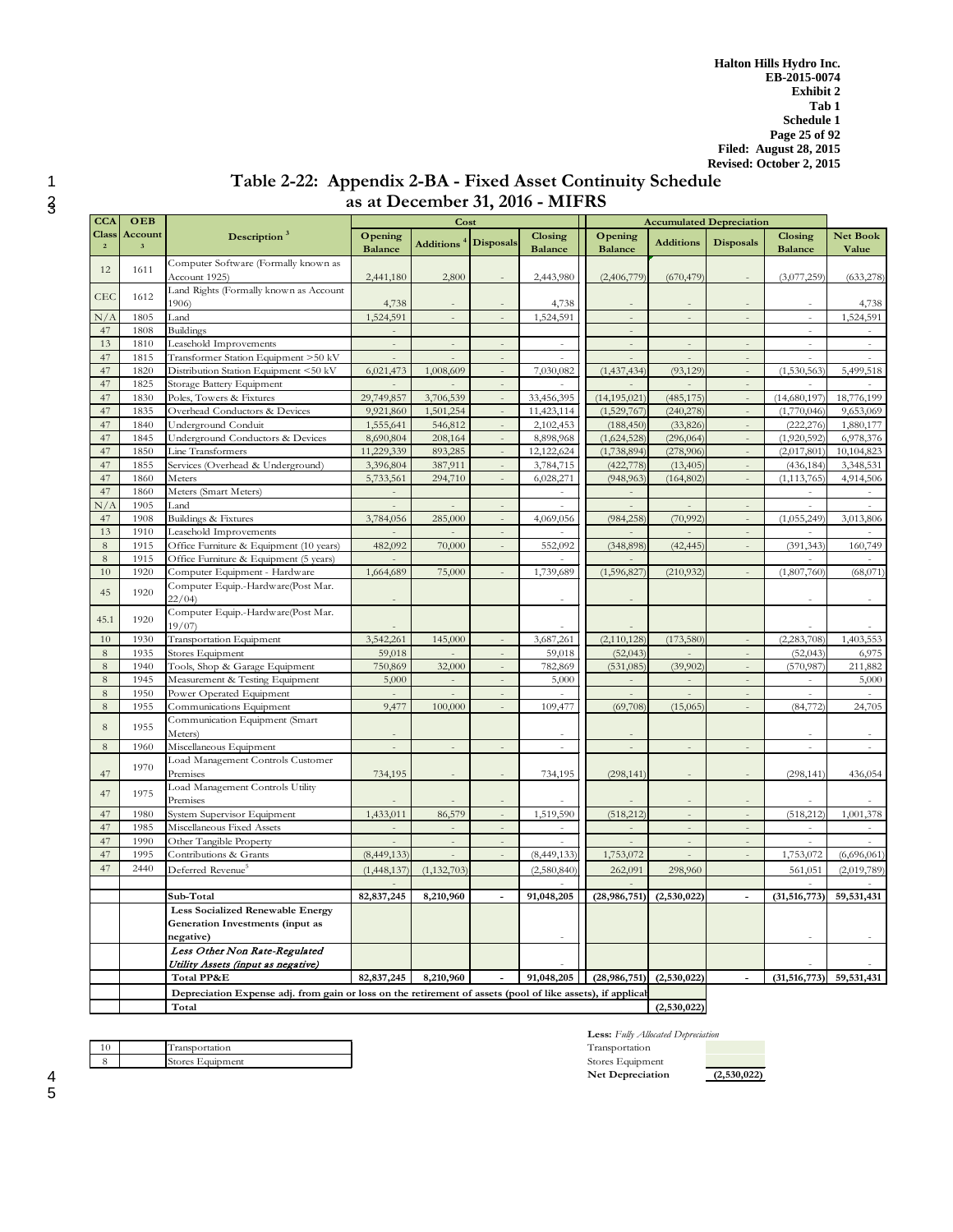89

|       |                                                                          |                           | Cost                     |                           |                           |                  | <b>Accumulated Depreciation</b> |                          |
|-------|--------------------------------------------------------------------------|---------------------------|--------------------------|---------------------------|---------------------------|------------------|---------------------------------|--------------------------|
|       | <b>Account 1995 Breakdown for Financial</b><br><b>Reporting Purposes</b> | Opening<br><b>Balance</b> | <b>Additions</b>         | Closing<br><b>Balance</b> | Opening<br><b>Balance</b> | <b>Additions</b> | Closing<br><b>Balance</b>       | <b>Net Book</b><br>Value |
|       | December 31, 2014 MIFRS                                                  |                           |                          |                           |                           |                  |                                 |                          |
| 1830  | Poles, Towers and Fixtures                                               | (3,625,041)               | $\sim$                   | (3,625,041)               | (752, 143)                | (81, 727)        | (833, 870)                      | (2,791,171)              |
| 1835  | Overhead Conductors and Devices                                          | (1,499,118)               | $\overline{\phantom{a}}$ | (1,499,118)               | (311, 045)                | (33,798)         | (344, 843)                      | (1, 154, 275)            |
| 1840  | Underground Conduit                                                      |                           | $\overline{a}$           |                           |                           |                  |                                 |                          |
| 1845  | Underground Conductors and Devices                                       | (2,224,942)               | $\sim$                   | (2,224,942)               | (461, 643)                | (50, 162)        | (511, 805)                      | (1,713,137)              |
| 1850  | Line Transformers                                                        |                           | $\overline{\phantom{a}}$ |                           |                           |                  |                                 |                          |
| 1855  | Services                                                                 |                           | $\sim$                   |                           |                           | ÷                |                                 |                          |
| 1860  | Meters                                                                   | (1,100,033)               | $\overline{\phantom{a}}$ | (1,100,033)               | (228, 241)                | (24, 800)        | (253, 041)                      | (846,992)                |
| 2440  | Deferred Revenue                                                         |                           | (1,448,137)              | (1,448,137)               |                           | (71, 604)        | (71,604)                        | (1,376,533)              |
| Total |                                                                          | (8, 449, 133)             | (1, 448, 137)            | (9,897,270)               | (1,753,072)               | (262,091)        | (2,015,163)                     | (7,882,107)              |
|       | December 31, 2015 MIFRS                                                  |                           |                          |                           |                           |                  |                                 |                          |
| 1830  | Poles, Towers and Fixtures                                               | (3,625,041)               |                          | (3,625,041)               | (833, 870)                | (81, 727)        | (915, 597)                      | (2,709,444)              |
| 1835  | Overhead Conductors and Devices                                          | (1,499,118)               | $\overline{\phantom{a}}$ | (1,499,118)               | (344, 843)                | (33, 798)        | (378, 641)                      | (1,120,477)              |
| 1840  | Underground Conduit                                                      |                           | $\overline{\phantom{a}}$ |                           |                           |                  |                                 |                          |
| 1845  | Underground Conductors and Devices                                       | (2,224,942)               | $\overline{\phantom{a}}$ | (2,224,942)               | (511, 805)                | (50, 162)        | (561, 966)                      | (1,662,975)              |
| 1850  | Line Transformers                                                        |                           | $\overline{\phantom{a}}$ |                           |                           |                  |                                 |                          |
| 1855  | Services                                                                 |                           | $\overline{a}$           |                           |                           |                  |                                 |                          |
| 1860  | Meters                                                                   | (1,100,033)               | $\overline{\phantom{a}}$ | (1,100,033)               | (253, 041)                | (24, 800)        | (277, 842)                      | (822, 192)               |
| 2440  | Deferred Revenue                                                         | (1,448,137)               | (1, 132, 703)            | (2,580,840)               | (71, 604)                 | (108, 473)       | (180,077)                       | (2,400,763)              |
| Total |                                                                          | (9,897,270)               | (1, 132, 703)            | (11, 029, 973)            | (2,015,163)               | (298,960)        | (2,314,123)                     | (8,715,850)              |

| Table 2-23: Details of USofA 1995 |  |  |
|-----------------------------------|--|--|
|                                   |  |  |

1 As explained previously, upon the date of IFRS adoption, customer contributions are no longer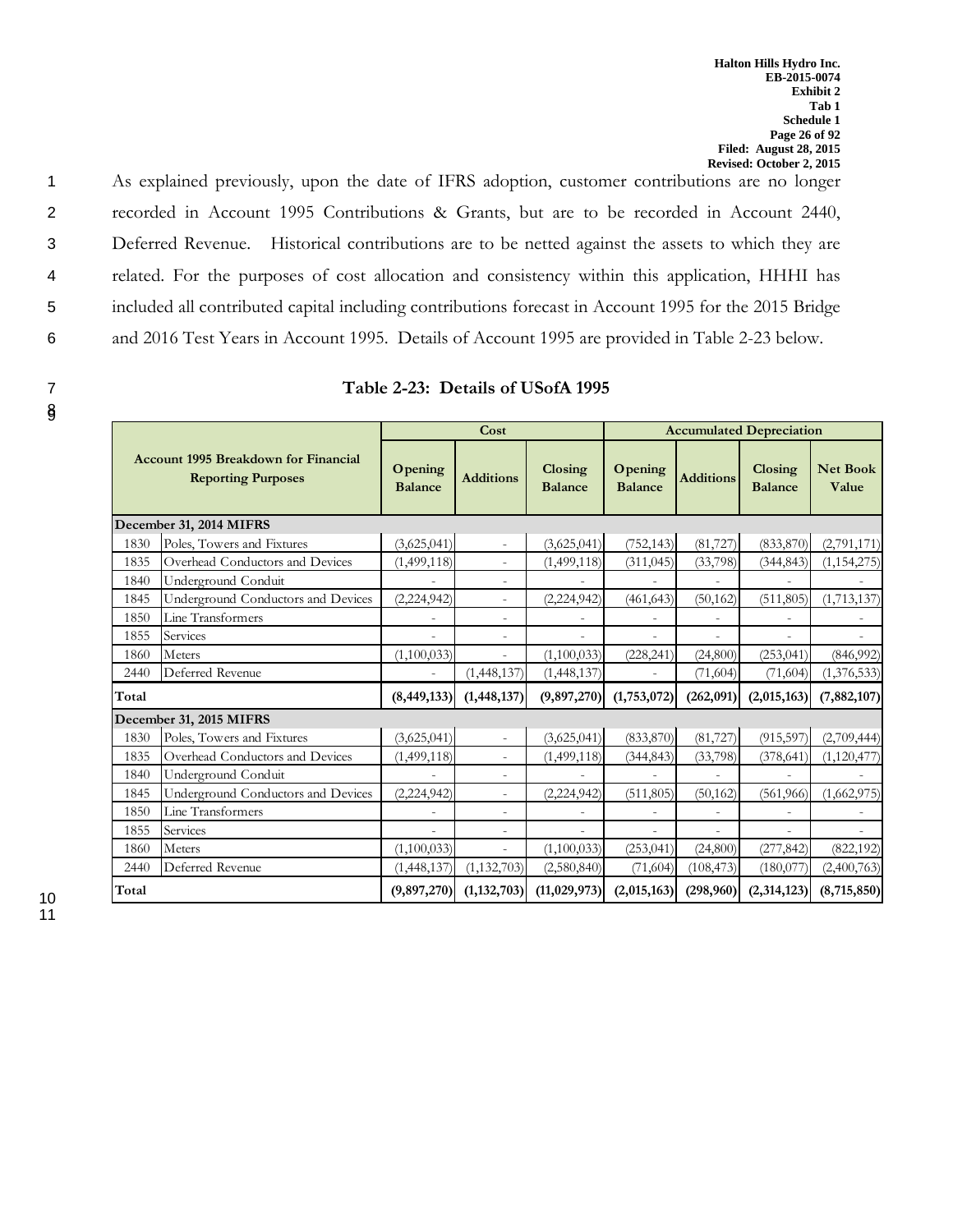| 1            | <u><b>Gross Assets – Property Plant and Equipment and Accumulated Depreciation (2.2.1.2)</b></u>            |
|--------------|-------------------------------------------------------------------------------------------------------------|
| $\mathbf{2}$ | <b>Breakdown by Function</b>                                                                                |
| 3            | Table 2-24: Categorizes HHHI's assets into four categories:                                                 |
| 4            | Distribution plant                                                                                          |
| 5            | General plant                                                                                               |
| 6            | Contributions and grants                                                                                    |
| 7            | <b>WIP</b>                                                                                                  |
| 8<br>9<br>10 | In accordance with the Uniform System of Accounts ("USoA"), HHHI has segregated gross assets<br>as follows: |
| 11           | Distribution plant asset accounts include USoA 1805 to 1860 - including assets such as                      |
| 12           | substation equipment, poles, wires, transformers and meters;                                                |
| 13           | General plant asset accounts include USoA 1905 to 1990 and USoA 1611 - including assets                     |
| 14           | such as buildings, computer software and hardware, transportation equipment, and tools;                     |
| 15           | Contributions and grants includes USoA account 1995 – including all contributions in aid of                 |
| 16           | capital that HHHI has received or forecasted to be received as per the Distribution System                  |
| 17           | Code ("DSC"); and                                                                                           |
| 18           | WIP -all costs related to assets that are not considered in-service as of December 31 <sup>st</sup> of the  |
| 19           | applicable fiscal year. Costs are transferred out of WIP and into the appropriate category                  |
| 20           | above once designated in-service in the field.                                                              |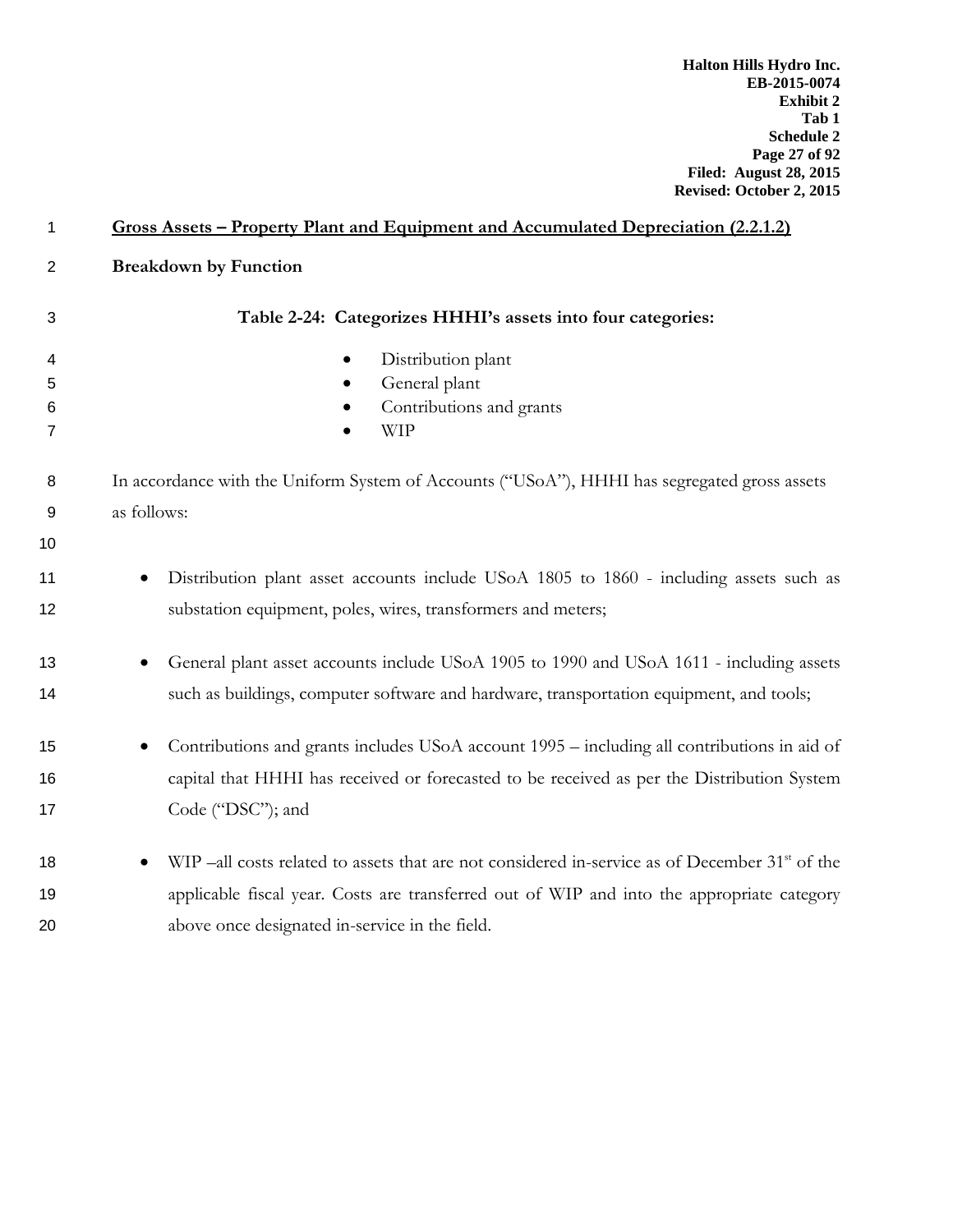| <b>Description</b>         | 2012 Board     |                | 2012 Actual 2013 Actual 2014 Actual |                | 2015 Bridge  | <b>2016 Test</b> |  |
|----------------------------|----------------|----------------|-------------------------------------|----------------|--------------|------------------|--|
|                            | Approved       |                |                                     |                | Year         | Year             |  |
|                            | <b>Revised</b> | <b>Revised</b> | <b>Revised</b>                      | <b>Revised</b> |              |                  |  |
| <b>Reporting Basis</b>     | <b>CGAAP</b>   | <b>CGAAP</b>   | <b>CGAAP</b>                        | <b>CGAAP</b>   | <b>MIFRS</b> | <b>MIFRS</b>     |  |
| Distribution Plant         | 7,454,011      | 9,267,849      | 6,036,638                           | 8,254,726      | 8,086,812    | 8,918,863        |  |
| <b>General Plant</b>       | 879,083        | 906,758        | 521,201                             | 1,231,176      | 629,136      | 424,800          |  |
| Contributions and Grants   | (1,433,093)    | 39,153         | (907, 623)                          | (1, 195, 066)  | (1,448,137)  | (1, 132, 703)    |  |
| <b>Total Excluding WIP</b> | 6,900,000      | 10,213,759     | 5,650,217                           | 8,290,836      | 7,267,811    | 8,210,959        |  |
| <b>WIP</b>                 |                | 482,129        | 1,573,088                           | (10,822)       | 450,000      |                  |  |
| Total Including WIP        | 6,900,000      | 10,695,889     | 7,223,305                           | 8,280,014      | 7,717,811    | 8,210,959        |  |

## 1 **Table 2-25: Gross Assets by Category**

3

2

## 4 **Detailed Breakdown by Major Plant Account**

 Table 2-26 below provides a detailed breakdown by major plant account for each functionalized plant item. Each plant item is accompanied by a description in accordance with the Board's USoA, including the 2016 Test Year. HHHI has also included a breakdown of accumulated amortization in the same format in Table 2-27.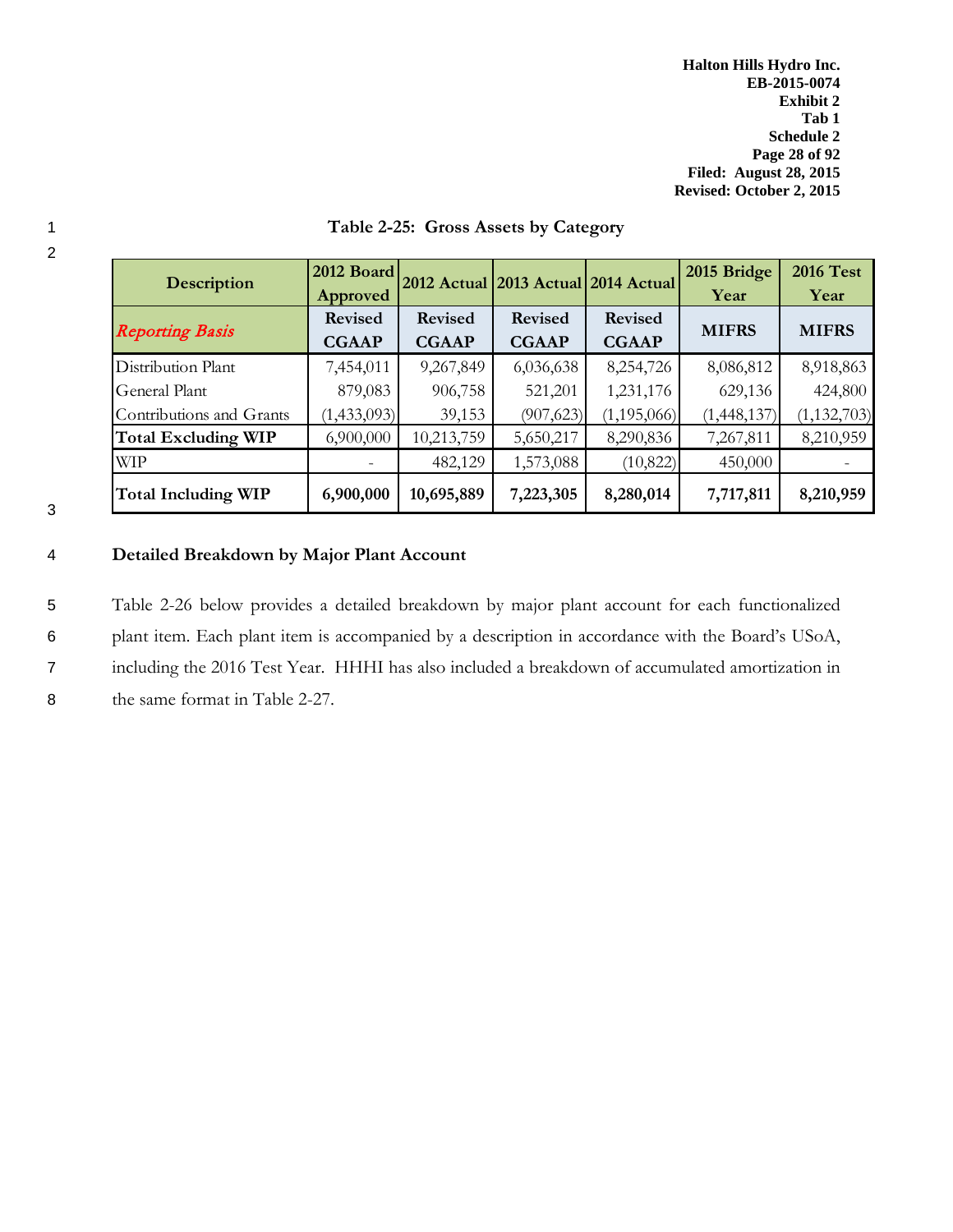| <b>USofA</b>    | Description                                  | 2012 Board<br>Approved  | 2012 Actual             | Variance<br>from 2012<br><b>Board</b> | 2013 Actual             | Variance<br>from 2012    | 2014 Actual              | Variance<br>from 2013 | 2015 Bridge Year | Variance<br>from 2014 | <b>2016 Test</b><br>Year | Variance<br>from 2015 |
|-----------------|----------------------------------------------|-------------------------|-------------------------|---------------------------------------|-------------------------|--------------------------|--------------------------|-----------------------|------------------|-----------------------|--------------------------|-----------------------|
|                 | <b>Reporting Basis</b>                       | Revised<br><b>CGAAP</b> | Revised<br><b>CGAAP</b> | Approved                              | Revised<br><b>CGAAP</b> | Actual                   | Revised<br><b>CGAAP</b>  | Actual                | <b>MIFRS</b>     | Actual                | <b>MIFRS</b>             | <b>Bridge</b>         |
| Land            |                                              |                         |                         |                                       |                         |                          |                          |                       |                  |                       |                          |                       |
| 1805            | Land                                         | 534,871                 | 591,341                 | 56,470                                | 591,591                 | 250                      | 591,591                  |                       | 1,524,591        | 933,000               | 1,524,591                |                       |
| 1806            | Land Rights                                  | 4,738                   | 4,738                   | $\theta$                              | 4,738                   |                          | 4,738                    |                       | 4,738            |                       | 4,738                    |                       |
| 1808            | Buildings and Fixtures                       | 3,080,205               | 3,590,614               | 510,409                               | 3,590,614               |                          | 3,634,056                | 43,442                | 3,784,056        | 150,000               | 4,069,056                | 285,000               |
|                 | Sub-Total-Land and Buildings                 | 3,619,814               | 4,186,693               | 566,879                               | 4,186,943               | 250                      | 4,230,385                | 43,442                | 5,313,385        | 1,083,000             | 5,598,385                | 285,000               |
|                 |                                              |                         |                         |                                       |                         |                          |                          |                       |                  |                       |                          |                       |
|                 | <b>Distribution Stations</b>                 |                         |                         |                                       |                         |                          |                          |                       |                  |                       |                          |                       |
| 1820            | Distribution Station Equipment - Normally    | 4,380,992               | 5,713,606               | 1,332,614                             | 5,713,606               | $\sim$                   | 5,754,028                | 40,422                | 6,021,473        | 267,445               | 7,030,082                | 1,008,609             |
|                 | Primary below 50 kV                          |                         |                         |                                       |                         |                          |                          |                       |                  |                       |                          |                       |
|                 | Sub-Total-Distribution Stations              | 4,380,992               | 5,713,606               | 1,332,614                             | 5,713,606               | $\overline{\phantom{a}}$ | 5,754,028                | 40,422                | 6,021,473        | 267,445               | 7,030,082                | 1,008,609             |
| Poles and Wires |                                              |                         |                         |                                       |                         |                          |                          |                       |                  |                       |                          |                       |
| 1830            | Poles, Towers and Fixtures                   | 19,401,338              | 19,075,259              | (326,079)                             | 22,266,952              | 3,191,693                | 26,872,181               | 4,605,229             | 29,749,857       | 2,877,676             | 33,456,395               | 3,706,539             |
| 1835            | Overhead Conductors and Devices              | 9,129,398               | 6,929,755               | (2,199,643)                           | 8,009,640               | 1,079,885                | 8,698,625                | 688,985               | 9,921,860        | 1,223,235             | 11,423,114               | 1,501,254             |
| 1840            | Underground Conduit                          | 1,885,425               | 1,077,676               | (807,749)                             | 1,150,788               | 73,112                   | 1,191,251                | 40,463                | 1,555,641        | 364,390               | 2,102,453                | 546,812               |
| 1845            | Underground Conductors and Devices           | 5,452,468               | 6,524,393               | 1,071,925                             | 7,143,546               | 619,154                  | 8,192,213                | 1,048,667             | 8,690,804        | 498,591               | 8,898,968                | 208,164               |
|                 | Sub-Total Poles & Wire                       | 35,868,629              | 33,607,082              | (2,261,547)                           | 38,570,925              | 4,963,843                | 44,954,269               | 6,383,344             | 49,918,161       | 4,963,892             | 55,880,930               | 5,962,769             |
|                 | <b>Line Transformers</b>                     |                         |                         |                                       |                         |                          |                          |                       |                  |                       |                          |                       |
| 1850            | Line Transformers                            | 7,585,114               | 8,037,729               | 452,615                               | 8,731,981               | 694,253                  | 10,435,275               | 1,703,294             | 11,229,339       | 794,064               | 12,122,624               | 893,285               |
|                 | Sub-Total Line Transformers                  | 7,585,114               | 8,037,729               | 452,615                               | 8,731,981               | 694,253                  | 10,435,275               | 1,703,294             | 11,229,339       | 794,064               | 12, 122, 624             | 893,285               |
|                 | <b>Services and Meters</b>                   |                         |                         |                                       |                         |                          |                          |                       |                  |                       |                          |                       |
|                 |                                              |                         |                         |                                       |                         |                          |                          |                       |                  |                       |                          |                       |
| 1855            | Services                                     | 2,556,444               | 3,032,052               | 475,608                               | 3,054,541               | 22,489                   | 3,054,541                | ÷.                    | 3,396,804        | 342,263               | 3,784,715                | 387,911               |
| 1860            | Meters                                       | 4,632,204               | 4,969,692               | 337,488                               | 5,308,957               | 339,265                  | 5,390,375                | 81,419                | 5,733,561        | 343,186               | 6,028,271                | 294,710               |
|                 | Sub-Total Services and Meters                | 7,188,648               | 8,001,744               | 813,096                               | 8,363,498               | 361,754                  | 8,444,916                | 81,419                | 9,130,365        | 685,449               | 9,812,986                | 682,621               |
|                 | <b>General Plant, Land and Buildings</b>     |                         |                         |                                       |                         |                          |                          |                       |                  |                       |                          |                       |
| 1905            | Land                                         |                         | $\sim$                  | $\sim$                                |                         |                          | $\overline{\phantom{a}}$ | ٠                     |                  |                       |                          |                       |
| 1906            | Land Rights                                  |                         | $\sim$                  |                                       |                         |                          |                          |                       |                  |                       |                          |                       |
| 1908            | Buildings and Fixtures                       | 134,075                 | $\sim$                  | (134, 075)                            |                         |                          |                          | $\sim$                |                  |                       |                          |                       |
|                 | Sub-Total-General Plant, Land and Buildings  | 134,075                 | $\overline{a}$          | (134,075)                             |                         | $\overline{a}$           | $\overline{a}$           | $\ddot{\phantom{1}}$  | $\overline{a}$   | $\overline{a}$        | $\overline{a}$           | $\sim$                |
| T Assets        |                                              |                         |                         |                                       |                         |                          |                          |                       |                  |                       |                          |                       |
| 1920            | Computer Equipment - Hardware                | 1,379,041               | 1,352,790               | (26, 251)                             | 1,497,027               | 144,237                  | 1,543,189                | 46,162                | 1,664,689        | 121,500               | 1,739,689                | 75,000                |
| 1611            | Computer Software                            | 1,562,279               | 1,426,105               | (136, 174)                            | 1,582,924               | 156,819                  | 2,355,680                | 772,756               | 2,441,180        | 85,500                | 2,443,980                | 2,800                 |
|                 | Sub-Total-IT Assets                          | 2,941,320               | 2,778,895               | (162,425)                             | 3,079,952               | 301,057                  | 3,898,870                | 818,918               | 4,105,870        | <i><b>207,000</b></i> | 4,183,670                | 77,800                |
| Equipment       |                                              |                         |                         |                                       |                         |                          |                          |                       |                  |                       |                          |                       |
| 1915            | Office Furniture and Equipment               | 399,406                 | 426,778                 | 27,372                                | 429,916                 | 3,137                    | 430,956                  | 1,040                 | 482,092          | 51,136                | 552,092                  | 70,000                |
| 1930            | Transportation Equipment                     | 2,749,028               | 2,760,304               | 11,276                                | 2,828,050               | 67,746                   | 3,213,261                | 385,211               | 3,542,261        | 329,000               | 3,687,261                | 145,000               |
| 1935            | Stores Equipment                             | 77,811                  | 59,018                  | (18, 793)                             | 59,018                  |                          | 59,018                   |                       | 59,018           | ÷,                    | 59,018                   |                       |
| 1940            | Tools, Shop and Garage Equipment             | 601,261                 | 649,237                 | 47,976                                | 697,339                 | 48,101                   | 720,869                  | 23,530                | 750,869          | 30,000                | 782,869                  | 32,000                |
| 1945            | Measurement and Testing Equipment            |                         |                         |                                       |                         |                          |                          |                       | 5,000            | 5,000                 | 5,000                    |                       |
| 1955            | Communication Equipment                      | 33,023                  |                         |                                       | 633,035                 |                          |                          | 2,477                 |                  | 7,000                 | 742,513                  | 100,000               |
|                 |                                              |                         |                         | (33,023)                              |                         | 633,035                  | 635,513                  |                       | 642,513          |                       |                          |                       |
| 1960            | Miscellaneous Equipment                      |                         |                         |                                       |                         |                          |                          |                       |                  |                       |                          |                       |
|                 | Sub-Total-Equipment                          | 3,860,529               | 3,895,338               | 34,809                                | 4,647,358               | 752,020                  | 5,059,616                | 412,258               | 5,481,752        | 422,136               | 5,828,752                | 347,000               |
|                 | <b>Other Distribution Assets</b>             |                         |                         |                                       |                         |                          |                          |                       |                  |                       |                          |                       |
| 1970            | Load Management Controls - Customer Premises | 563,902                 | 633,035                 | 69,133                                | 101,160                 | (531, 876)               | 101,160                  |                       | 101,160          |                       | 101,160                  |                       |
| 1975            | Load Management Controls - Utility Premises  |                         |                         |                                       |                         |                          |                          | $\sim$                |                  |                       |                          |                       |
| 1980            | System Supervisory Equipment                 | 942,255                 | 1,120,704               | 178,449                               | 1,137,242               | 16,538                   | 1,140,049                | 2,806                 | 1,433,011        | 292,962               | 1,519,590                | 86,579                |
| 1990            | Other Tangible Property                      |                         |                         |                                       |                         |                          |                          |                       |                  |                       |                          |                       |
| 1995            | Contributions and Grants                     | (7,456,584)             | (6,346,445)             | 1,110,139                             | (7,254,067)             | (907, 623)               | (8,449,133)              | (1,195,066)           | (8,449,133)      | $\sim$                | (8,449,133)              |                       |
| 2440            | Deferred Revenue                             |                         |                         |                                       |                         |                          |                          |                       | (1,448,137)      | (1,448,137)           | (2,580,840)              | (1, 132, 703)         |
| 2005            | Property under Capital Lease                 |                         |                         |                                       |                         |                          |                          |                       |                  |                       |                          |                       |
|                 | Sub-Total-Other Distribution Assets          | (5, 950, 427)           | (4, 592, 705)           | 1,357,722                             | (6,015,665)             | (1, 422, 960)            | (7, 207, 925)            | (1, 192, 260)         | (8, 363, 100)    | (1, 155, 175)         | (9,409,224)              | (1,046,124)           |
|                 | Total before Work in Process                 | 59,628,694              | 61,628,381              | 1,999,687                             | 67,278,598              | 5,650,217                | 75,569,434               | 8,290,836             | 82,837,245       | 7,267,811             | 91,048,205               | 8,210,960             |
| 2070            | Other utility plant                          |                         |                         |                                       |                         |                          |                          |                       |                  |                       |                          |                       |
| 2055            | Work in Process                              | 2,596,729               | 1,570,979               | (1,025,750)                           | 3,144,067               | 1,573,088                | 3,133,245                | (10, 822)             | 3,583,245        | 450,000               | 3,583,245                |                       |
|                 | Sub-total-WIP                                | 2,596,729               | 1,570,979               | (1,025,750)                           | 3,144,067               | 1,573,088                | 3,133,245                | (10, 822)             | 3,583,245        | 450,000               | 3,583,245                | $\sim$                |
|                 |                                              |                         |                         |                                       |                         |                          |                          |                       |                  |                       |                          |                       |
|                 | <b>GROSS ASSET TOTAL</b>                     | 62,225,423              | 63,199,360              | 973,937                               | 70,422,665              | 7,223,305                | 78,702,679               | 8,280,014             | 86,420,490       | 7,717,811             | 94,631,450               | 8,210,960             |

# **Table 2-26: Gross Assets - Detailed Breakdown by Major Plant Function**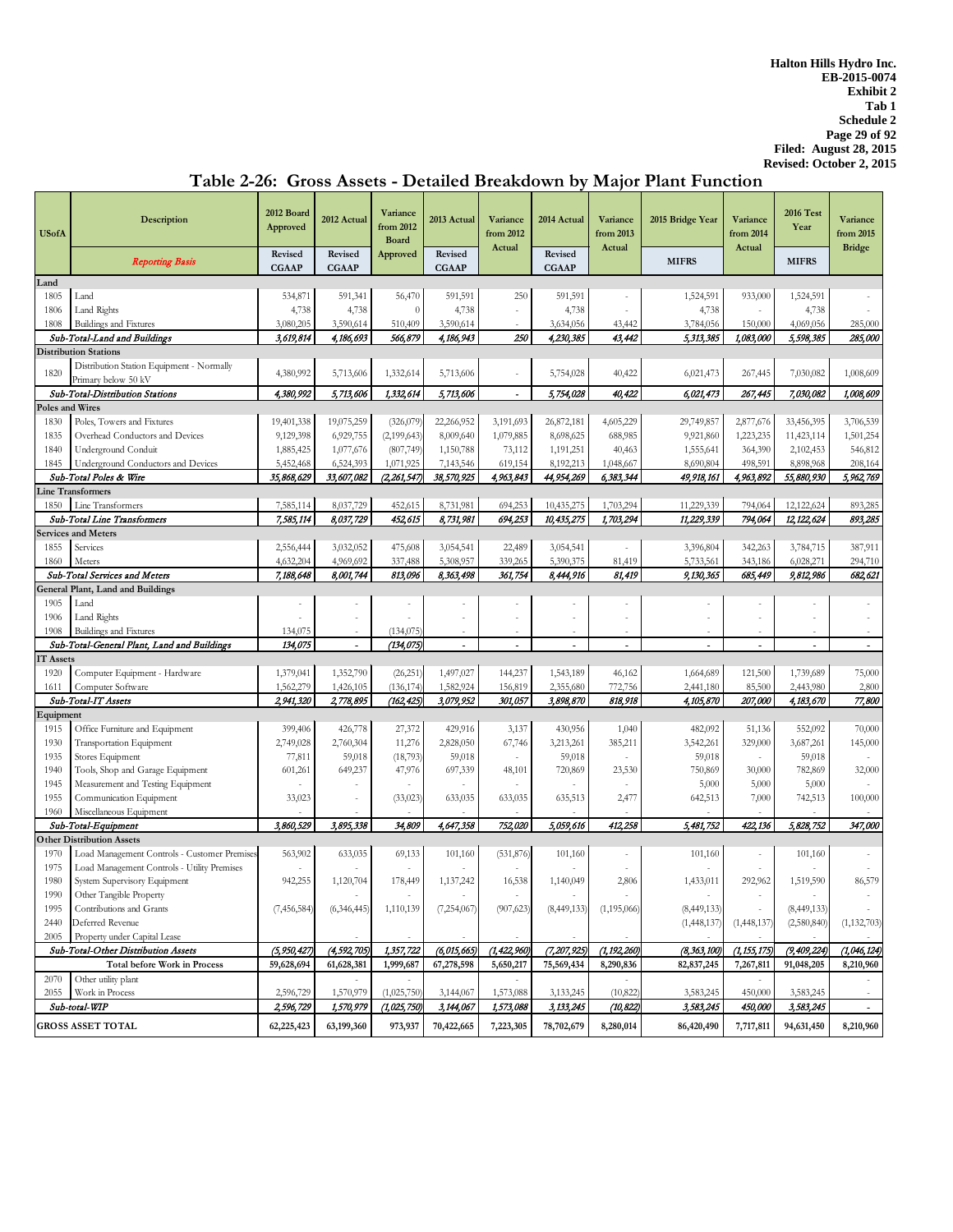### **Description 2012 Board Approved**  2012 Actual **Variance** 2013 Actual **Variance** 2014 Actual **Variance** 2015 Bridge **Year 2016 Test Year**  Reporting Basis **Revised CGAAP Revised CGAAP Revised CGAAP Revised CGAAP** MIFRS **MIFRS Land and Buildings** 1805 Land - - - - - - - - - - - 1806 Land Rights - - - - - - - - - - - 1808 Buildings and Fixtures 760,055 755,130 (4,925) 837,447 82,317 918,444 80,998 984,258 65,813 1,055,249 70,992 Sub-Total-Land and Buildings 760,055 755,130 (4,925) 837,447 82,317 918,444 80,998 984,258 65,813 1,055,249 70,992 **Distribution Stations** - - - - - 1820 Distribution Station Equipment - Normally<br>Primary below 50 kV Primary below 50 kV 1,353,843 1,353,843 1,206,328 (147,515) 1,297,492 91,165 1,376,207 78,714 1,437,434 61,228 1,530,563 93,129 Sub-Total-Distribution Stations 1,353,843 1,206,328 (147,515) 1,297,492 91,165 1,376,207 78,714 1,437,434 61,228 1,530,563 93,129 **Poles and Wires** - - - - - 1830 Poles, Towers and Fixtures 12,855,648 13,111,893 256,245 13,405,000 293,107 13,775,687 370,688 14,195,021 419,333 14,680,196 485,175 1835 Overhead Conductors and Devices 561,390 932,219 370,829 1,119,633 187,415 1,319,761 200,128 1,529,767 210,006 1,770,046 240,278 1840 Underground Conduit 126,788 119,165 (7,623) 140,820 21,655 163,737 22,918 188,451 24,714 222,277 33,826 1845 Underground Conductors and Devices 396,560 824,972 428,412 1,071,899 246,926 1,338,015 266,116 1,624,528 286,513 1,920,592 296,064 Sub-Total Poles & Wire 13,940,386 14,988,249 1,047,863 15,737,352 749,102 16,597,201 859,850 17,537,767 940,566 18,593,111 1,055,343 **Line Transformers** - - - - - 1850 Line Transformers 575,418 1,011,430 436,012 1,244,164 232,734 1,482,190 238,026 1,738,894 256,704 2,017,801 278,906 Sub-Total Line Transformers 575,418 1,011,430 436,012 1,244,164 232,734 1,482,190 238,026 1,738,894 256,704 2,017,801 278,906 **Services and Meters** - - - - - 1855 Services 540,068 418,500 (121,568) 418,500 - 418,500 - 422,778 4,278 436,184 13,405 1860 Meters 785,817 467,465 (318,352) 626,886 159,421 794,129 167,243 948,963 154,835 1,113,765 164,802 Sub-Total Services and Meters **1,325,885** 885,965 (439,920) 1,045,386 159,421 1,212,629 167,243 1,371,742 159,113 1,549,949 178,207 **General Plant, Land and Buildings** 1905 Land - - - - - - - - - - - 1906 Land Rights - - - - - - - - - - - 1908 Buildings and Fixtures - - - - - - - - - - - Sub-Total-General Plant, Land and Buildings - - - - - - - - - - - **IT Assets** - - - - - 1920 Computer Equipment - Hardware 1,250,214 1,267,867 17,653 1,383,023 115,155 1,418,644 35,621 1,596,826 178,182 1,807,759 210,932<br>1,345,021 1,596,826 1,596,826 178,182 1,596,826 178,182 1,596,826 178,182 1,596,826 178,1 1611 Computer Software 1,322,778 1,346,012 23,234 1,525,427 179,415 1,758,374 232,948 2,406,779 648,404 3,077,258 670,479 Sub-Total-IT Assets 2,572,992 2,613,879 40,887 2,908,449 294,570 3,177,018 268,569 4,003,605 826,587 4,885,017 881,412 **Equipment** - - - - - 1915 Office Furniture and Equipment 278,899 265,779 (13,120) 278,184 12,406 318,566 40,381 348,897 30,332 391,342 42,445 1930 Transportation Equipment 1,691,638 1,665,450 (26,188) 1,824,959 159,509 1,956,298 131,339 2,110,127 153,830 2,283,707 173,580 1935 Stores Equipment 1910 1920 1932,045 (2) 52,043 (2) 52,043 - 52,043 - 52,043 - 52,043 - 52,043 - 52,043 - 52,043 1940 Tools, Shop and Garage Equipment 424,049 402,141 (21,908) 456,666 54,524 494,282 37,616 531,084 36,802 570,987 39,902 1945 Measurement and Testing Equipment 1955 Communication Equipment 58,133 58,133 62,767 4,634 65,343 2,576 69,708 4,365 84,773 15,065 1960 Miscellaneous Equipment 1960 Miscellaneous Equipment 1960 Miscellaneous Equipment 1960 Miscellaneous Equipment 2446,631 2443,545 (3,086) 2,674,619 231,073 2,886,531 211,913 3,111,860 225,329 3,382,852 270,992 Sub-Total-Equipment 2,446,631 2,443,545 (3,086) 2,674,619 231,073 2,886,531 211,913 3,111,860 225,329 3,382,852 **Other Distribution Assets**<br>1970 Load Management Controls - Customer Premis 322,296 298,141 24,155 298,141 - 298,141 - 298,141 - 298,141 1970 Load Management Controls - Customer Premis 322,296 298,141 (24,155) 298,141 - 298,141 - 298,141 - 298,141 - 298,141 - 298,141 - 298,141 - 298,141 - 298,141 - 298,141 - 298,141 - 298,141 - 298,141 - 298,141 - 298,141 -1975 Load Management Controls - Utility Premises - - - - - - - - - - - 1980 System Supervisory Equipment 448,137 425,242 (22,895) 473,053 47,811 518,212 45,158 518,212 - 518,212 - 1990 Other Tangible Property<br>
1995 Contributions and Grants (1.231.278) (1.231.278) (1.396.905) (1.562.585) (1.55.627) (1.753.072) (1.753.072) (1.753.072) (1.753.072) (1.753.072) 1995 Contributions and Grants (1,231,278) (1,396,905) (165,627) (1,562,585) (165,680) (1,753,072) (190,487) (1,753,072) (1,753,072) (1,753,072) 2440 Deferred Revenue (262,091) (262,091) (561,051) 2005 Property under Capital Lease Sub-Total-Other Distribution Assets (460,845) (673,522) (212,677) (791,390) (117,868) (936,719) (145,329) (1,198,810) (262,091) (1,497,770) (298,960)<br>Total before Work in Proces 22,514,365 23,231,004 716,639 24,953,518 1,7 **Total before Work in Process 22,514,365 23,231,004 716,639 24,953,518 1,722,514 26,713,501 1,759,983 28,986,750 2,273,249 31,516,772 2,530,022** 2070 | Other utility plant the second control of the second control of the second control of the second control of the second control of the second control of the second control of the second control of the second control 2055 Work in Process - - - - - - - - - - -  $Sub\text{-}total\text{-}WIP$  , and a set of the set of  $\text{Sub}\text{-}total\text{-}WIP$  , and a set of  $\text{Sub}\text{-}total\text{-}WIP$  , and a set of  $\text{Sub}\text{-}total\text{-}WIP$  , and a set of  $\text{Sub}\text{-}total\text{-}WIP$  , and a set of  $\text{Sub}\text{-}total\text{-}WIP$  , and a set of  $\text{Sub}\text{-}total\text{-}W$ **GROSS ASSET TOTAL 22,514,365 23,231,004 716,639 24,953,518 1,722,514 26,713,501 1,759,983 28,986,750 2,273,249 31,516,772 2,530,022 Variance from 2015 Bridge USofA Variance from 2012 Board Approved Variance from 2012 Actual Variance from 2013 Actual Variance from 2014 Actual**

## **Table 2-27: Accumulated Amortization - Detailed Breakdown by Major Plant Function**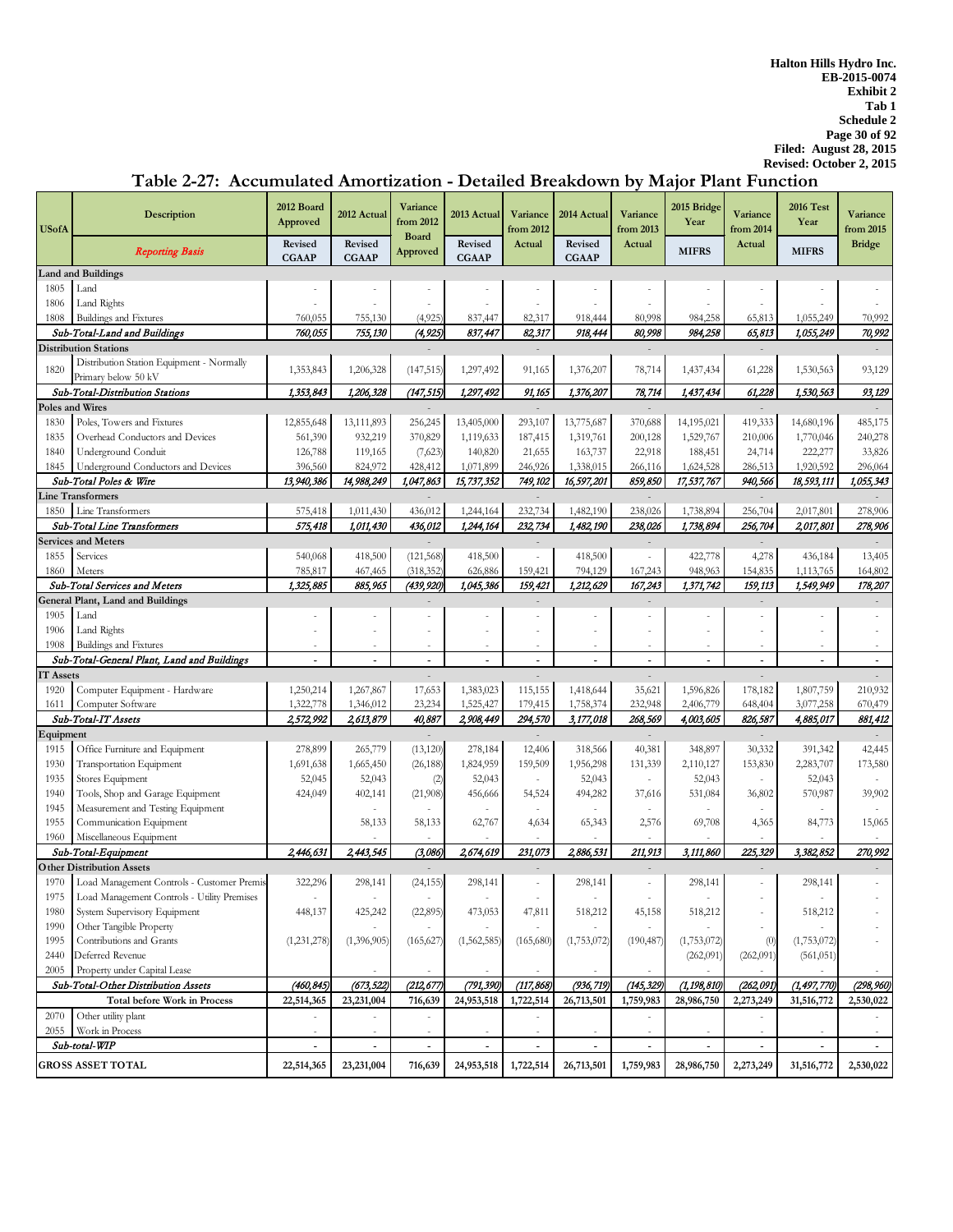## 1 **Variance Analysis on Gross Assets**

- 2 Table 2-28 below provides the same level of detail as Table 2-26, however, for the purposes of the
- 3 variance analysis, assets are categorized as Distribution Assets and General Plant. Only explanations
- 4 of variances over HHHI's materiality threshold of \$65,000 are further explained.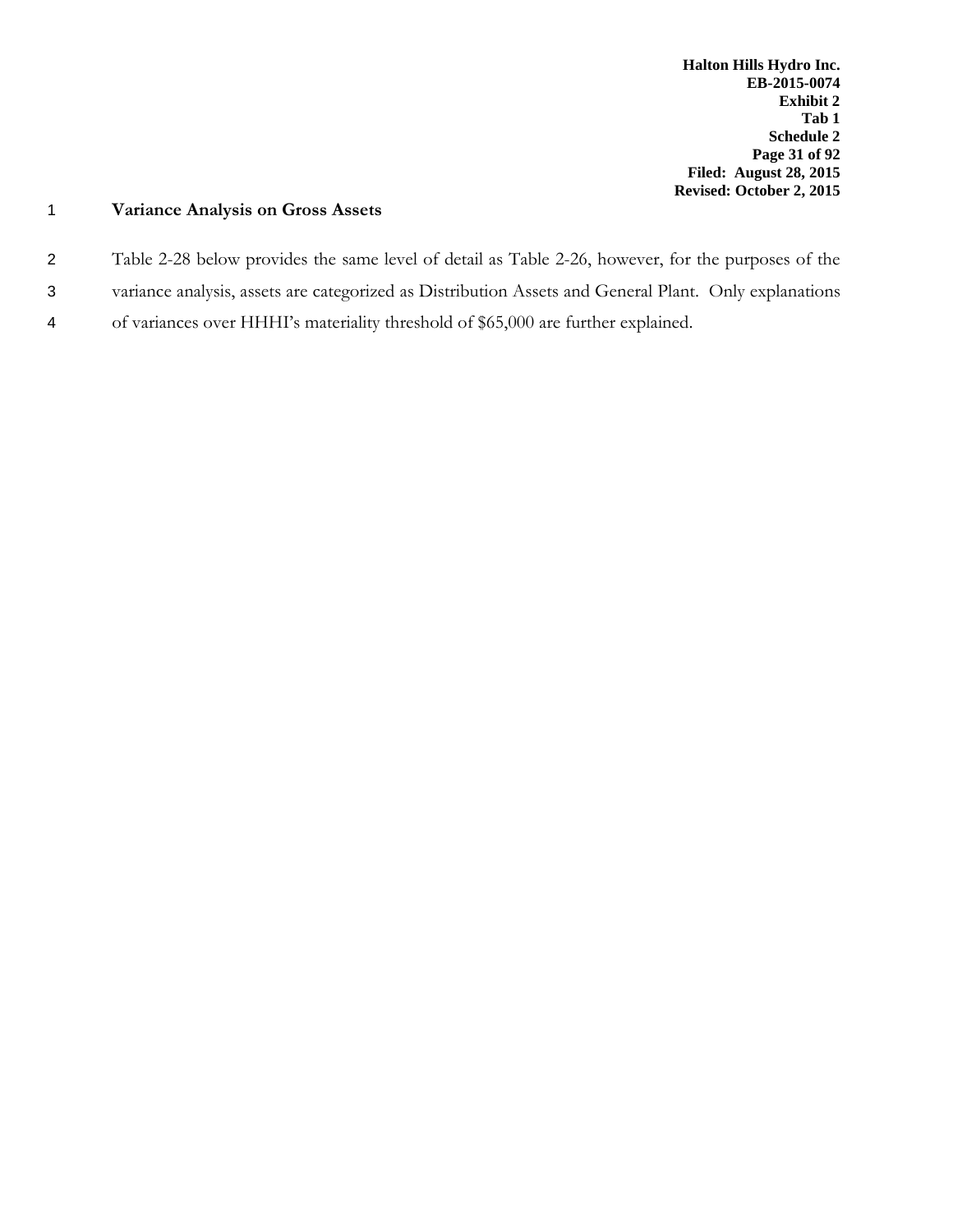**Halton Hills Hydro Inc. EB-2015-0074 Exhibit 2 Tab 1 Schedule 2 Page 32 of 92 Filed: August 28, 2015 Revised: October 2, 2015**

| <b>USofA</b>         | <b>Description</b>                                               | 2012 Board<br>Approved  | 2012 Actual              | Variance<br>from 2012    | 2013 Actual             | Variance<br>from 2012    | 2014 Actual             | Variance<br>from 2013    | 2015 Bridge<br>Year | Variance<br>from 2014    | <b>2016 Test</b><br>Year | Variance<br>from 2015 |
|----------------------|------------------------------------------------------------------|-------------------------|--------------------------|--------------------------|-------------------------|--------------------------|-------------------------|--------------------------|---------------------|--------------------------|--------------------------|-----------------------|
|                      | <b>Reporting Basis</b>                                           | Revised<br><b>CGAAP</b> | Revised<br><b>CGAAP</b>  | <b>Board</b><br>Approved | Revised<br><b>CGAAP</b> | Actual                   | Revised<br><b>CGAAP</b> | Actual                   | <b>MIFRS</b>        | Actual                   | <b>MIFRS</b>             | <b>Bridge</b>         |
|                      | <b>Distibution Assets</b>                                        |                         |                          |                          |                         |                          |                         |                          |                     |                          |                          |                       |
| 1805                 | Land                                                             | 534,871                 | 591,341                  | 56,470                   | 591,591                 | 250                      | 591,591                 | $\overline{\phantom{a}}$ | 1,524,591           | 933,000                  | 1,524,591                |                       |
| 1806                 | Land Rights                                                      | 4,738                   | 4,738                    | $\theta$                 | 4,738                   | ÷                        | 4,738                   |                          | 4,738               |                          | 4,738                    |                       |
| 1808                 | Buildings and Fixtures                                           | 3,080,205               | 3,590,614                | 510,409                  | 3,590,614               | $\sim$                   | 3,634,056               | 43,442                   | 3,784,056           | 150,000                  | 4,069,056                | 285,000               |
| 1820                 | Distribution Station Equipment - Normally<br>Primary below 50 kV | 4,380,992               | 5,713,606                | 1,332,614                | 5,713,606               |                          | 5,754,028               | 40,422                   | 6,021,473           | 267,445                  | 7,030,082                | 1,008,609             |
| 1830                 | Poles, Towers and Fixtures                                       | 19,401,338              | 19,075,259               | (326,079)                | 22,266,952              | 3,191,693                | 26,872,181              | 4,605,229                | 29,749,857          | 2,877,676                | 33,456,395               | 3,706,539             |
| 1835                 | Overhead Conductors and Devices                                  | 9,129,398               | 6,929,755                | (2,199,643)              | 8,009,640               | 1,079,885                | 8,698,625               | 688,985                  | 9,921,860           | 1,223,235                | 11,423,114               | 1,501,254             |
| 1840                 | Underground Conduit                                              | 1,885,425               | 1,077,676                | (807,749)                | 1,150,788               | 73,112                   | 1,191,251               | 40,463                   | 1,555,641           | 364,390                  | 2,102,453                | 546,812               |
| 1845                 | Underground Conductors and Devices                               | 5,452,468               | 6,524,393                | 1,071,925                | 7,143,546               | 619,154                  | 8,192,213               | 1,048,667                | 8,690,804           | 498,591                  | 8,898,968                | 208,164               |
| 1850                 | Line Transformers                                                | 7,585,114               | 8,037,729                | 452,615                  | 8,731,981               | 694,253                  | 10,435,275              | 1,703,294                | 11,229,339          | 794,064                  | 12,122,624               | 893,285               |
| 1855                 | Services                                                         | 2,556,444               | 3,032,052                | 475,608                  | 3,054,541               | 22,489                   | 3,054,541               |                          | 3,396,804           | 342,263                  | 3,784,715                | 387,911               |
| 1860                 | Meters                                                           | 4,632,204               | 4,969,692                | 337,488                  | 5,308,957               | 339,265                  | 5,390,375               | 81,419                   | 5,733,561           | 343,186                  | 6,028,271                | 294,710               |
| 1980                 | System Supervisory Equipment                                     | 942,255                 | 1,120,704                | 178,449                  | 1,137,242               | 16,538                   | 1,140,049               | 2,806                    | 1,433,011           | 292,962                  | 1,519,590                | 86,579                |
| 1995                 | Contributions and Grants                                         | (7, 456, 584)           | (6,346,445)              | 1,110,139                | (7,254,067)             | (907, 623)               | (8,449,133)             | (1,195,066)              | (8,449,133)         |                          | (8,449,133)              |                       |
| 2440                 | Deferred Revenue                                                 |                         |                          |                          |                         |                          |                         |                          | (1,448,137)         | (1,448,137)              | (2,580,840)              | (1, 132, 703)         |
|                      | <b>Sub-total Distribution Assets</b>                             | 52, 128, 868            | 54, 321, 113             | 2,192,245                | 59,450,129              | 5,129,016                | 66,509,789              | 7,059,660                | 73, 148, 464        | 6,638,675                | 80,934,623               | 7,786,160             |
| <b>General Plant</b> |                                                                  |                         |                          |                          |                         |                          |                         |                          |                     |                          |                          |                       |
| 1905                 | Land                                                             |                         |                          |                          |                         |                          |                         |                          |                     |                          |                          |                       |
| 1906                 | Land Rights                                                      |                         |                          |                          |                         |                          |                         |                          |                     |                          |                          |                       |
| 1908                 | Buildings and Fixtures                                           | 134,075                 | $\overline{\phantom{a}}$ | (134, 075)               |                         |                          |                         |                          |                     |                          |                          |                       |
| 1920                 | Computer Equipment - Hardware                                    | 1,379,041               | 1,352,790                | (26, 251)                | 1,497,027               | 144,237                  | 1,543,189               | 46,162                   | 1,664,689           | 121,500                  | 1,739,689                | 75,000                |
| 1611                 | Computer Software                                                | 1,562,279               | 1,426,105                | (136, 174)               | 1,582,924               | 156,819                  | 2,355,680               | 772,756                  | 2,441,180           | 85,500                   | 2,443,980                | 2,800                 |
| 1915                 | Office Furniture and Equipment                                   | 399,406                 | 426,778                  | 27,372                   | 429,916                 | 3,137                    | 430,956                 | 1,040                    | 482,092             | 51,136                   | 552,092                  | 70,000                |
| 1930                 | Transportation Equipment                                         | 2,749,028               | 2,760,304                | 11,276                   | 2,828,050               | 67,746                   | 3,213,261               | 385,211                  | 3,542,261           | 329,000                  | 3,687,261                | 145,000               |
| 1935                 | Stores Equipment                                                 | 77,811                  | 59,018                   | (18,793)                 | 59,018                  | $\overline{\phantom{a}}$ | 59,018                  | $\overline{a}$           | 59,018              | $\overline{\phantom{a}}$ | 59,018                   |                       |
| 1940                 | Tools, Shop and Garage Equipment                                 | 601,261                 | 649,237                  | 47,976                   | 697,339                 | 48,101                   | 720,869                 | 23,530                   | 750,869             | 30,000                   | 782,869                  | 32,000                |
| 1945                 | Measurement and Testing Equipment                                |                         |                          |                          |                         |                          |                         |                          | 5,000               | 5,000                    | 5,000                    |                       |
| 1955                 | Communication Equipment                                          | 33,023                  | $\overline{\phantom{a}}$ | (33, 023)                | 633,035                 | 633,035                  | 635,513                 | 2,477                    | 642,513             | 7,000                    | 742,513                  | 100,000               |
| 1960                 | Miscellaneous Equipment                                          |                         |                          |                          |                         |                          |                         |                          |                     |                          |                          |                       |
| 1970                 | Load Management Controls - Customer Pren                         | 563,902                 | 633,035                  | 69,133                   | 101,160                 | (531, 876)               | 101,160                 |                          | 101,160             |                          | 101,160                  |                       |
| 1975                 | Load Management Controls - Utility Premises                      |                         |                          |                          |                         |                          |                         |                          |                     |                          |                          |                       |
| 1990                 | Other Tangible Property                                          |                         |                          |                          |                         |                          |                         |                          |                     |                          |                          |                       |
| 2005                 | Property under Capital Lease                                     |                         |                          |                          |                         |                          |                         |                          |                     |                          |                          |                       |
|                      | Sub-Total General Plant                                          | 7,499,826               | 7.307.269                | (192, 557)               | 7,828,470               | 521,201                  | 9,059,645               | 1,231,176                | 9,688,781           | 629,136                  | 10,113,581               | 424,800               |
|                      | <b>Total before Work in Process</b>                              | 59,628,694              | 61,628,381               | 1,999,687                | 67,278,598              | 5,650,217                | 75,569,434              | 8,290,836                | 82,837,245          | 7,267,811                | 91,048,205               | 8,210,960             |
| 2070                 | Other utility plant                                              |                         |                          |                          |                         |                          |                         |                          |                     |                          |                          |                       |
|                      | <b>GROSS ASSET TOTAL</b>                                         | 59,628,694              | 61,628,381               | 1,999,687                | 67,278,598              | 5,650,217                | 75,569,434              | 8,290,836                | 82,837,245          | 7,267,811                | 91,048,205               | 8,210,960             |

## 1 **Table 2-28: Variance on Gross Assets**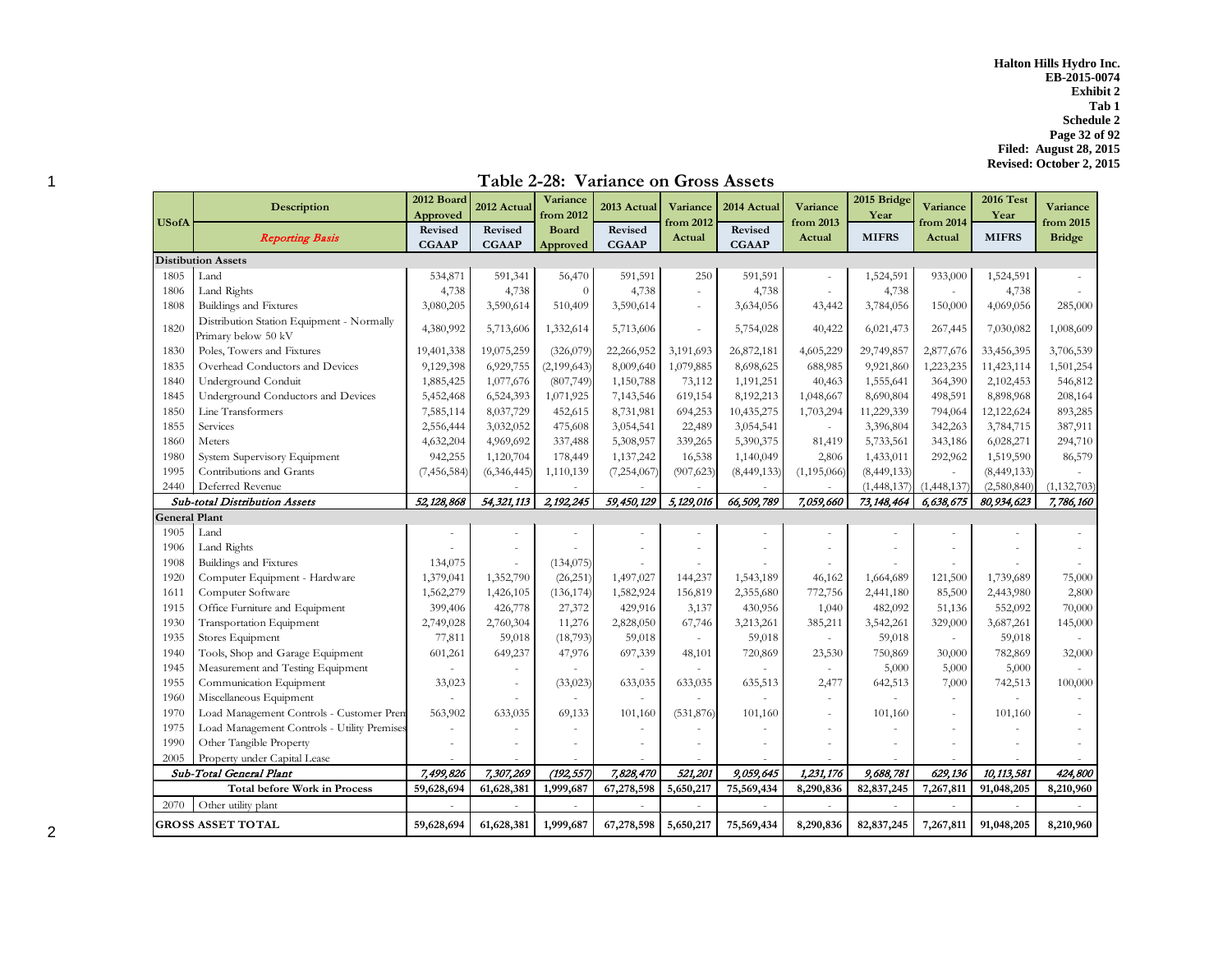2 • **Distribution Assets – \$2,192,245** 19 • **General Assets - (\$192,557)**

# 1 **2012 Actual vs. 2012 Board Approved**

- 3 2012 Actual Distribution Assets are higher than the 2012 Board Approved amount by 4 \$2,192,245. Items related to this variance include:
- 5 Expenditures for HHHI's Pole-Trans transformer replacement projects were 6 higher than the 2012 Board Approved amount. The level of investment in 2012 7 reflects the larger scope of work undertaken to replace aged and obsolete Pole-8 Trans transformers. In 2012, as part of HHHI's three (3) year aged and obsolete 9 Pole-Trans phase out plan for Kingham Road in Acton, Pole-Trans expenditures 10 totalled \$1,040,177.
- 11 **11** 2012 Actual Contributed Capital was lower than 2012 Board Approved by 12 \$1,110,139. The main driver of this variance is the Steeles Avenue – Trafalgar Rd 13 to 5th Line South (Phase 2 – Stage 2) capital project and Pole Relocations on 14 Steeles Avenue between Winston Churchill Boulevard and Trafalgar Road capital 15 project (collectively, the "Steeles Avenue Projects") initiated by the Region of 16 Halton. The Steeles Avenue Projects were actually completed in 2013 and 2014, 17 and thus, contributed capital for these projects was not received in 2012 as 18 budgeted.
- 20 The main driver of this (\$192,557) variance is the 2013 implementation of the ERP 21 system that was included in the 2012 budget. HHHI required additional time to 22 research appropriate software vendors and ultimately released an RFP.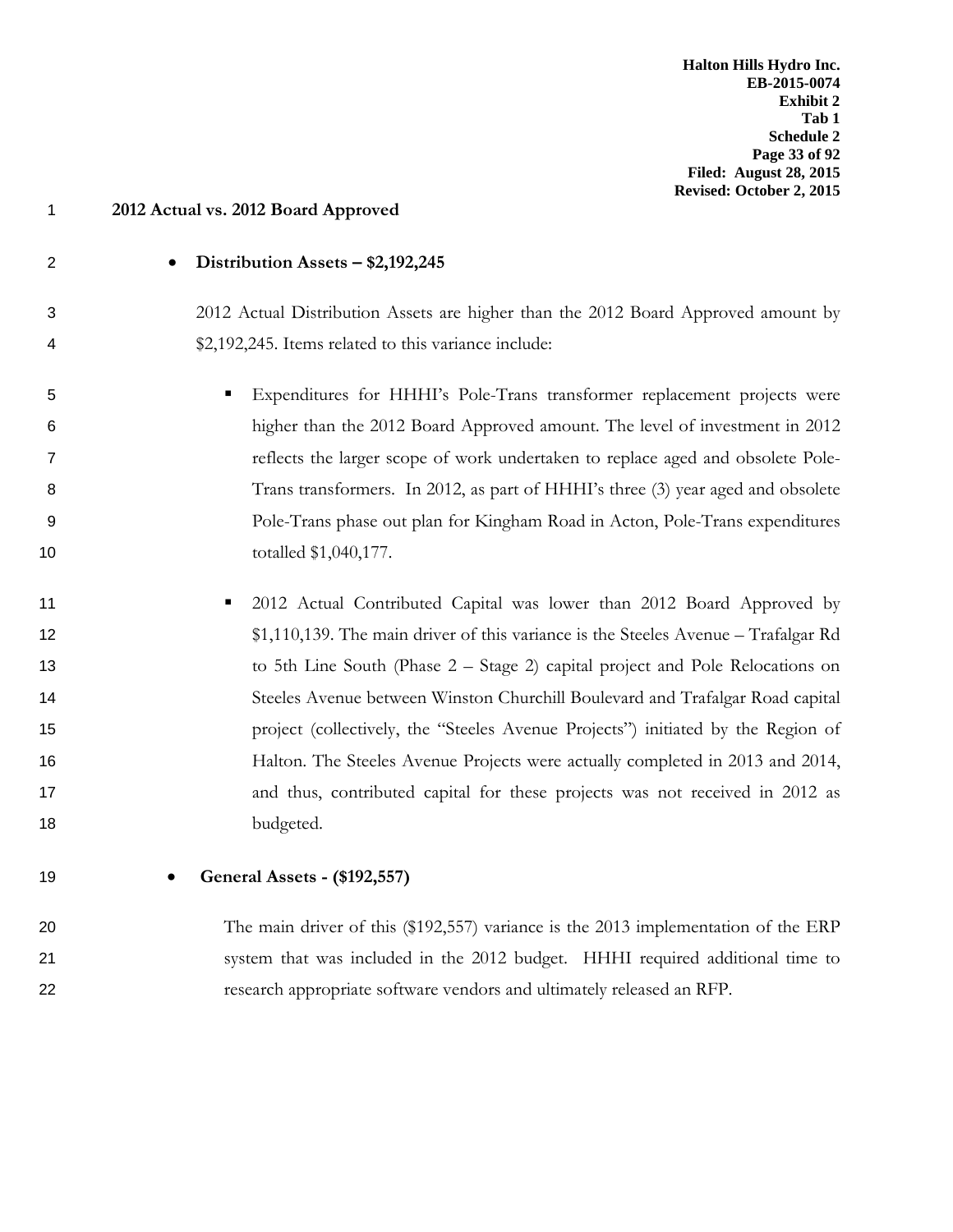| 1  | 2013 Actual vs. 2012 Actual                                                         |
|----|-------------------------------------------------------------------------------------|
| 2  | Distribution Assets - \$5,129,016<br>$\bullet$                                      |
| 3  | 2013 Actual Distribution assets are higher than 2012 Actual amounts by \$5,129,016. |
| 4  | Items contributing to this variance include:                                        |
| 5  | Municipal roadway relocation activity - \$1,133,463<br>Е                            |
| 6  | Pole replacement activity due to age and condition - \$1,183,227<br>п               |
| 7  | System extension and automation - \$935,241                                         |
| 8  | Feeder upgrade - \$620,746<br>п                                                     |
| 9  | Pole-Trans conversion - \$331,266<br>п                                              |
| 10 | Substations activity - \$220,398<br>п                                               |
| 11 | Contributed Capital - \$907,623                                                     |
| 12 | General Assets - \$521,201                                                          |
| 13 | 2013 General Assets are higher than 2012 Actual amounts by \$521,201 which is       |
| 14 | primarily related to:                                                               |
| 15 | Computer hardware and software - \$301,057                                          |
| 16 | Fleet addition - \$67,746<br>п                                                      |
| 17 | Tools and Equipment - \$48,101                                                      |
| 18 | 2014 Actual vs. 2013 Actual                                                         |
| 19 | Distribution Assets - \$7,059,660<br>$\bullet$                                      |
| 20 | 2014 Actual Distribution assets are higher than 2013 Actual amounts by \$7,059,660. |
| 21 | Items related to this variance include:                                             |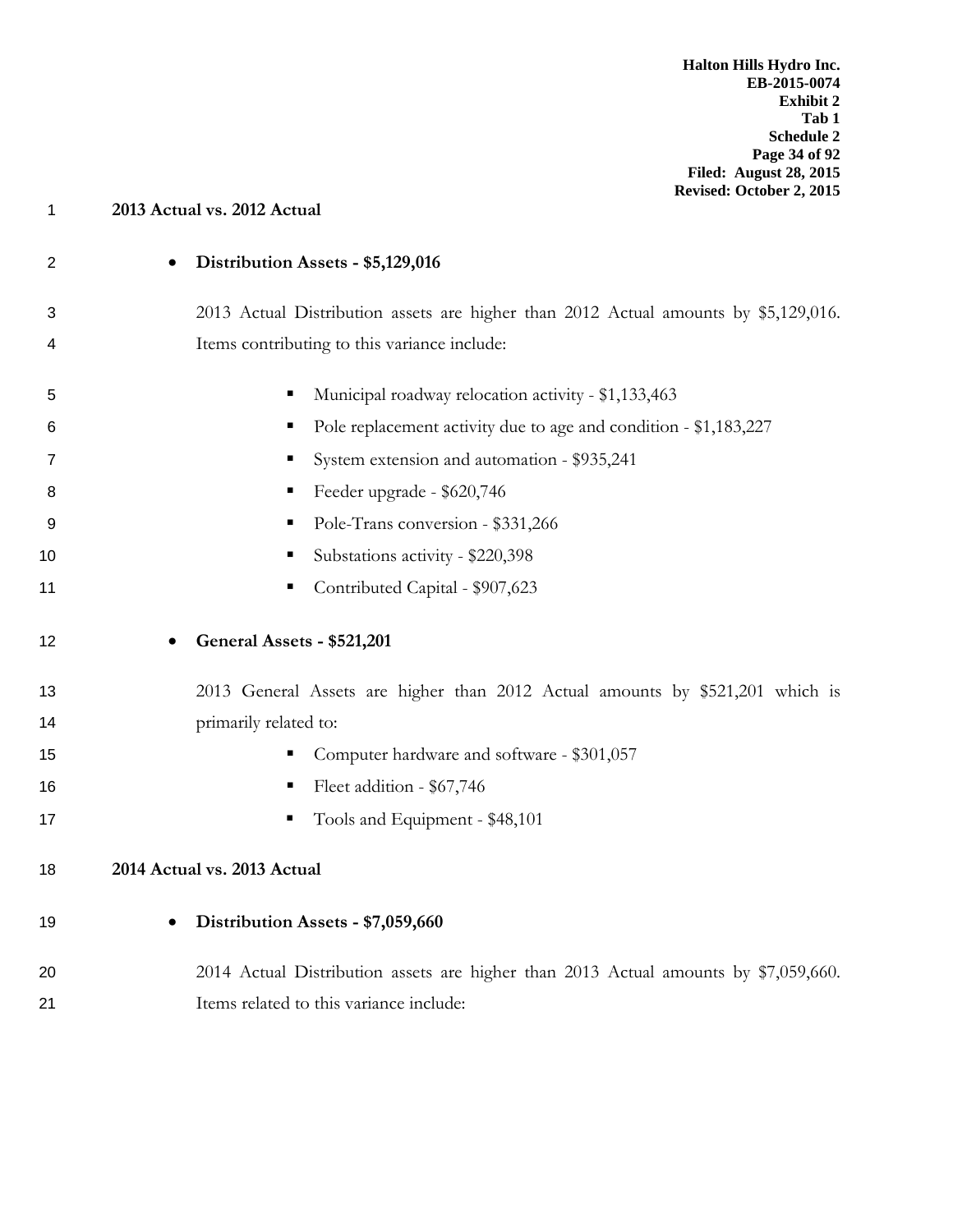**Halton Hills Hydro Inc. EB-2015-0074 Exhibit 2 Tab 1 Schedule 2 Page 35 of 92 Filed: August 28, 2015**

|                | Revised: October 2, 2015                                                          |
|----------------|-----------------------------------------------------------------------------------|
| 1              | Municipal projects - \$2,819,451                                                  |
| $\overline{2}$ | Pole replacement activity due to age and condition - \$2,144,150<br>ш             |
| 3              | System upgrade and automation - \$1,683,847<br>ш                                  |
| 4              | Feeder upgrade - \$114,148<br>п                                                   |
| 5              | Contributed Capital - \$1,195,066<br>■                                            |
| 6              | <b>General Assets - \$1,231,176</b>                                               |
| 7              | 2014 General Assets are higher than 2013 Actual amounts by \$1,123,176 which is   |
| 8              | primarily related to:                                                             |
| 9              | ERP system in 2014 - \$818,918<br>ш                                               |
| 10             | Fleet addition - \$385,211                                                        |
| 11             | 2015 Bridge Year Forecast vs. 2014 Actual                                         |
| 12             | Distribution Assets - \$7,088,675<br>$\bullet$                                    |
| 13             | 2015 Bridge Year Distribution assets are forecasted to be higher than 2014 Actual |
| 14             | amounts by \$6,638, 675. Items expected to contribute to this variance include:   |
| 15             |                                                                                   |
| 16             | Municipal and customer requested projects - \$1,176,678<br>п                      |
| 17             | Pole replacement activity due to age and condition - \$1,099,697                  |
| 18             | System conversion projects (27.6kV) - \$1,549,738                                 |
| 19             | Pole-Trans conversion - \$524,475                                                 |
| 20             | Substation automation, system reinforcement and other substation                  |
| 21             | activity - \$527,407                                                              |
| 22             | HHHI Transformer project and purchase - \$933,000<br>п                            |
| 23             | Contributed Capital - \$1,448,137<br>п                                            |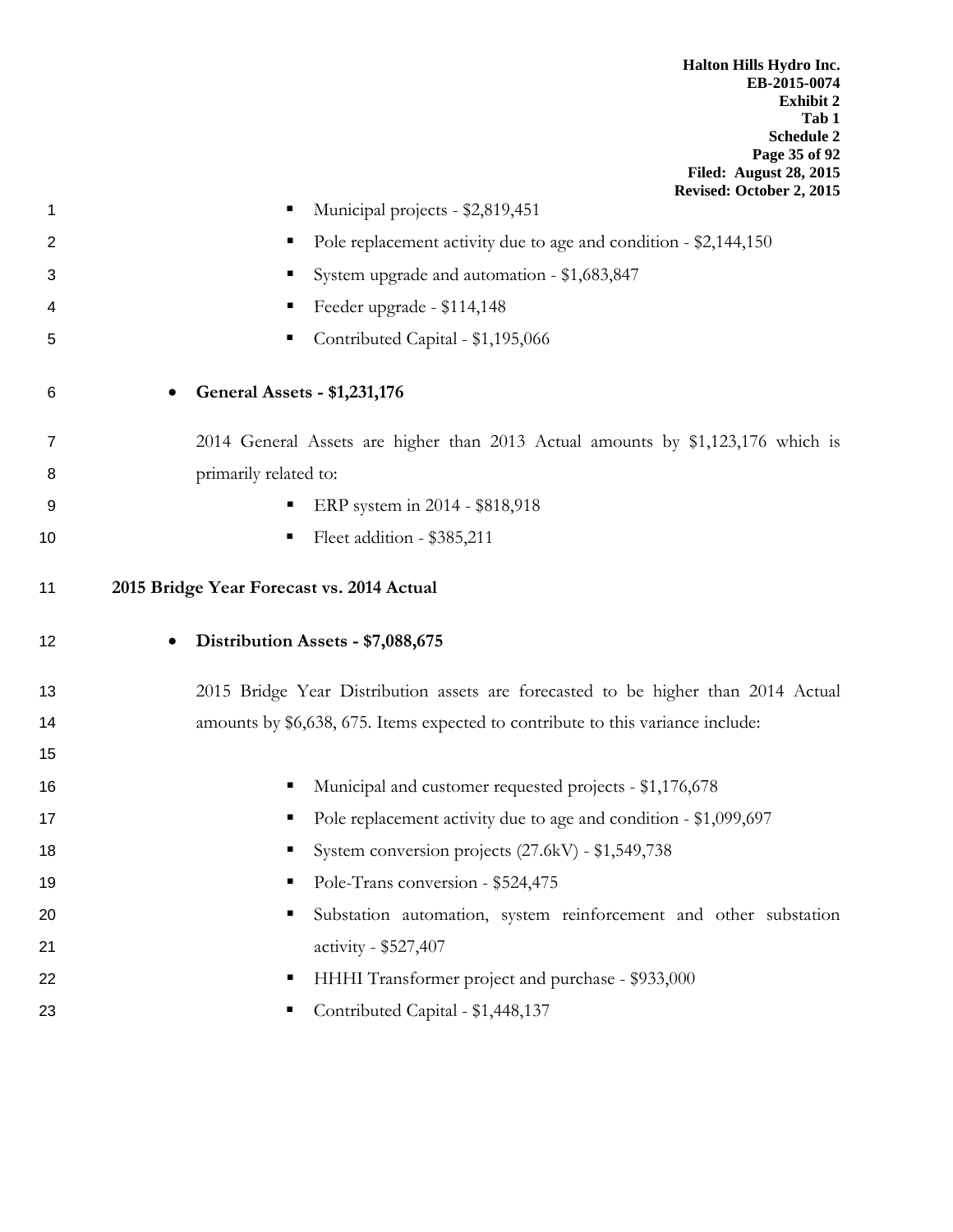## • **General Assets - \$629,136**

- 2 2015 Bridge Year General assets are forecasted to be higher than 2014 Actual amounts by \$629,136. The main drivers of the increase are expected to be:
- 4 Single bucket truck (cab and chassis) \$325,000 Metering activity (including wholesale meter replacements) - \$148,825 General plant - \$150,000 **b** O New roof (43 Alice Street);
- o Furniture for engineering and customer care departments;
- **b o** Replacement of two garage doors
- **Computer hardware and software \$167,000**
- **12** 25 New Gate Keepers (Smart Metering) \$100,000

## **2016 Forecast vs. 2015 Forecast**

## • **Distribution Assets - \$7,786,160**

- 2016 Distribution assets are forecasted to be higher than 2015 forecast amount by \$7,786,160. Details of the forecasted projects for 2016 are in HHHI's DSP.
- 

# • **General Assets - \$424,800**

- 2016 General assets are forecasted to be higher than 2015 forecast amount by \$424,800. The main driver of the forecasted increase is discussed in HHHI's DSP.
-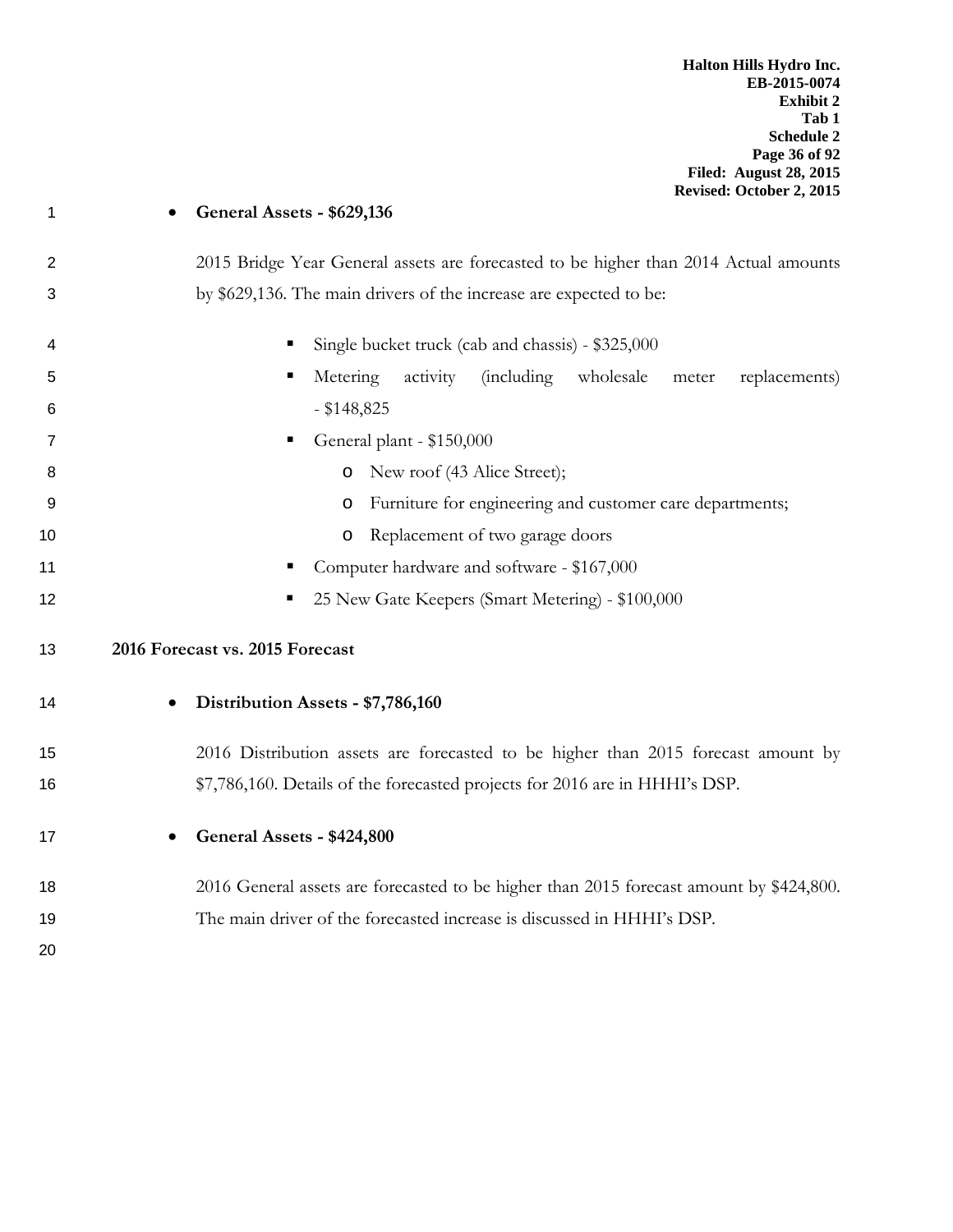| $\mathbf{1}$   | Summary of Incremental Capital Module Adjustment                                                      |
|----------------|-------------------------------------------------------------------------------------------------------|
| $\overline{2}$ | HHHI confirms that it has not applied for, nor received, any ICM adjustments as part of a previous    |
| 3              | IRM application.                                                                                      |
| 4              | Reconciliation of Continuity Statements to Calculated Depreciation Expenses                           |
| 5              | HHHI confirms that the depreciation expenses in the fixed asset continuity statements reconcile to    |
| 6              | the calculated depreciation expenses in Exhibit 4, Tab 4, Schedule 1 and are presented by account.    |
| $\overline{7}$ | As such, there are no reconciling items between the fixed asset continuity statements in this Exhibit |
| 8              | and the calculated depreciation expense in Exhibit 4.                                                 |
|                |                                                                                                       |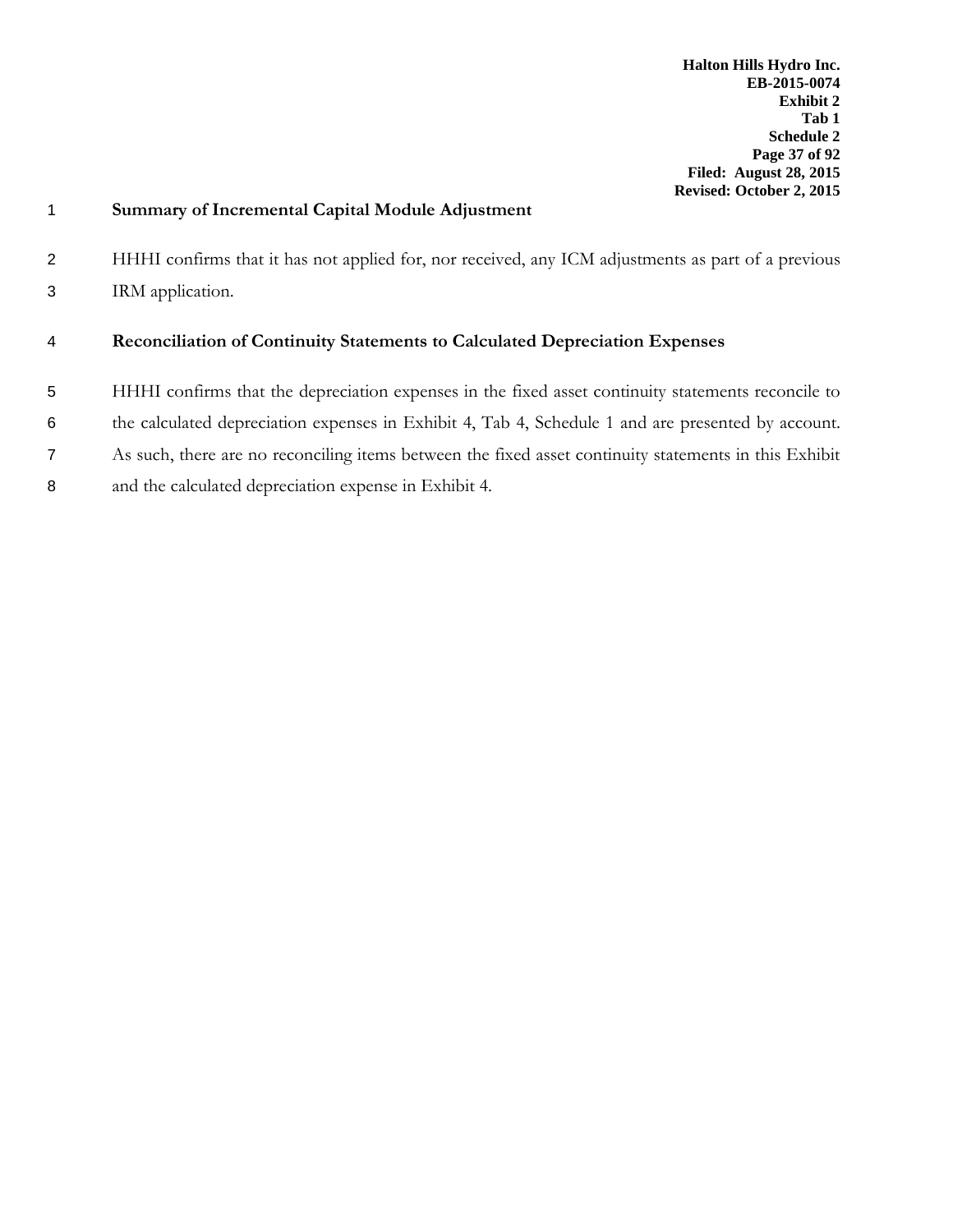### 1 **Allowance for Working Capital (2.2.1.3)**

#### 2 **Overview**

 The Filing Requirements permit applicants to take one of two approaches for the calculation of the allowance for working capital; the 7.5% Allowance Approach or the filing of a lead/lag study. This Application has been prepared using the default Working Capital Allowance for the 2016 Rate Year of 7.5% in accordance with the Board policy for the calculation of the allowance for working capital for electricity rate applications published on June 3, 2015. Given the fact that this change in Board Policy is relatively recent, HHHI is still in the process of assessing the impact of the policy, and reserves the right to subsequently submit evident in support of an HHHI specific working capital 10 allowance supported by a lead-lag study.

11 The working capital allowance for the 2016 Test Year is based upon 7.5% of the Cost of Power and 12 controllable expenses. In calculating the working capital allowance for years 2012 to 2014 actuals 13 and for the 2015 Bridge Year, HHHI used the Board's historical 15% Allowance Approach that was 14 approved in its 2012 Cost of Service.

15 Table 2-29 provides a summary of HHHI's COP and controllable expenses used to the calculate 16 working capital allowance for 2012 Board Approved, 2012 Actual, 2013 Actual, 2014 Actual, 2015 17 Bridge Year and the 2016 Test Year.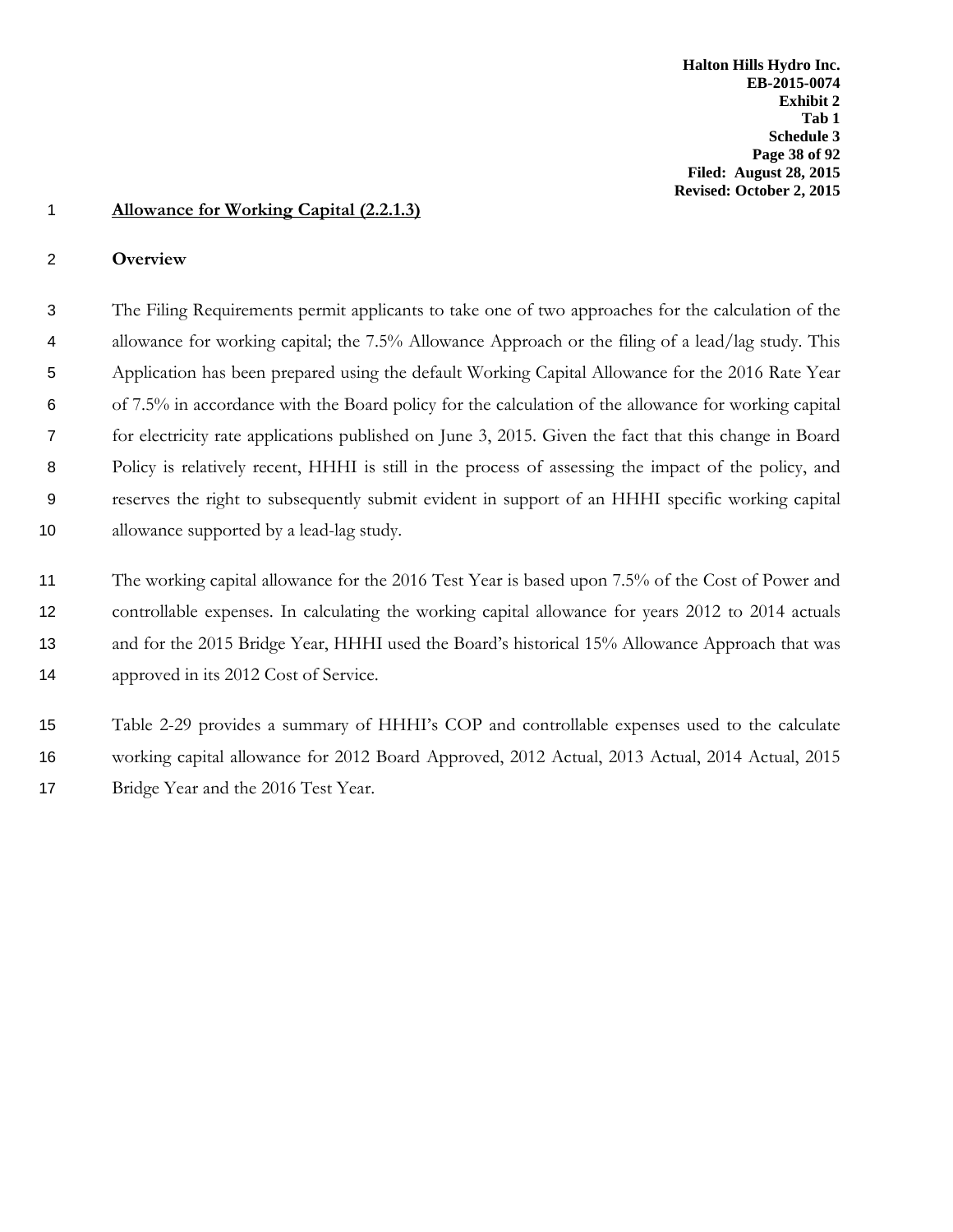**Halton Hills Hydro Inc. EB-2015-0074 Exhibit 2 Tab 1 Schedule 3 Page 39 of 92 Filed: August 28, 2015 Revised: October 2, 2015**

| <b>Description</b>                     | 2012 Board<br>Approved | 2012 Actual | 2013 Actual | 2014 Actual | 2015 Bridge<br>Year | <b>2016 Test</b><br>Year |
|----------------------------------------|------------------------|-------------|-------------|-------------|---------------------|--------------------------|
| <b>Cost of Power</b>                   | 46,736,102             | 45,746,999  | 50,494,619  | 55,410,232  | 66,099,360          | 66,075,638               |
| <b>Controllable Expenses</b>           |                        |             |             |             |                     |                          |
| Operation                              | 1,122,101              | 797,619     | 800,456     | 791,622     | 1,419,193           | 1,355,647                |
| Maintenance                            | 808,985                | 1,905,957   | 742,555     | 615,219     | 341,000             | 374,125                  |
| Billing and Collecting                 | 1,548,690              | 1,072,259   | 1,210,087   | 1,203,346   | 1,584,893           | 1,890,937                |
| Community Relations                    |                        |             |             |             |                     |                          |
| Administrative and General Expenses    | 2,313,625              | 2,036,642   | 2,331,334   | 2,568,754   | 2,917,017           | 3,122,070                |
| Donations - LEAP                       |                        | 4,875       | 2,975       | 24,054      | 12,000              | 12,027                   |
| Property Taxes                         | 106,600                | 99,638      | 90,207      | 100,799     | 101,896             | 104,440                  |
| Allocated Depreciation                 |                        | (184, 231)  | (159, 509)  | (131, 339)  | (153, 830)          | (173,580)                |
| <b>Total Controllable Expenses</b>     | 5,900,000              | 5,732,759   | 5,018,105   | 5,172,456   | 6,222,169           | 6,685,666                |
| Working Capital                        | 52,636,102             | 51,479,758  | 55,512,724  | 60,582,688  | 72,321,529          | 72,761,304               |
| Working Capital Allowance Rate         | 15%                    | 15%         | 15%         | 15%         | 15%                 | $7.5\%$                  |
| <b>Total Working Capital Allowance</b> | 7,895,415              | 7,721,964   | 8,326,909   | 9,087,403   | 10,848,229          | 5,457,098                |

#### 1 **Table 2-29: Summary of Working Capital Allowance**

2

 As shown in Table 2-30, the 2016 working capital allowance has decreased by \$2,438,318 in comparison to the 2012 Board Approved amount. The change between the 2016 Test Year and 2012 Board Approved amount is a result of increased working capital requirements due to increased costs of power and controllable expenses, less the decrease in percentage rate applied in the computation of the working capital allowance from 15% to 7.5%. Table 2-30 provides a summary of 8 the decrease between the 2016 Test Year and 2012 Board Approved allowance for working capital.

10

### 9 **Table 2-30: Summary of Changes in Allowance for Working Capital**

| Description                                | 2012 Board<br>Approved                    | <b>2016 Test</b><br>Year | Change       | <b>Allowance for</b><br><b>Working Capital</b><br>Rate | Working<br>Capital<br>Allowance |  |  |  |  |  |
|--------------------------------------------|-------------------------------------------|--------------------------|--------------|--------------------------------------------------------|---------------------------------|--|--|--|--|--|
| Cost of Power                              | 46,736,102                                | 66,075,638               | 19,339,536   | 15%                                                    | 2,900,930                       |  |  |  |  |  |
| <b>Total Controllable Expenses</b>         | 5,900,000                                 | 6,685,666                | 785,666      | 15%                                                    | 117,850                         |  |  |  |  |  |
| <b>Working Capital</b>                     | 52,636,102                                | 72,761,304               | 20, 125, 202 |                                                        | 3,018,780                       |  |  |  |  |  |
| COP and Controllable Expenses at 2016 Rate |                                           | 72,761,304               |              | $7.5\%$                                                | 5,457,098                       |  |  |  |  |  |
| COP and Controllable Expenses at 2012 Rate |                                           | 72,761,304               |              | 15%                                                    | 10,914,196                      |  |  |  |  |  |
|                                            | Decrease in Allowance for Working Capital |                          |              |                                                        |                                 |  |  |  |  |  |
| <b>Net Allowance for Working Capital</b>   |                                           |                          |              |                                                        | (2, 438, 318)                   |  |  |  |  |  |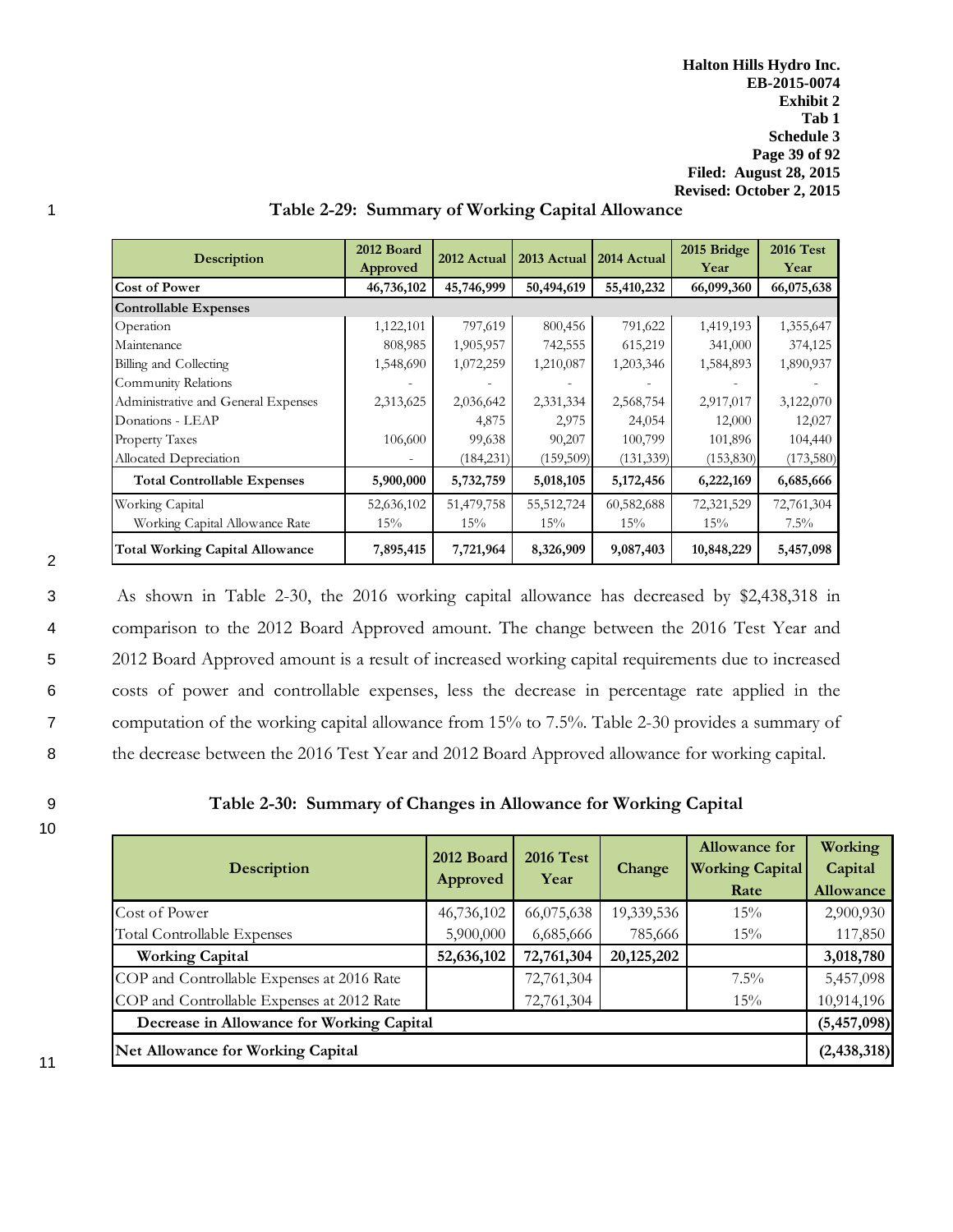Working capital increased by \$20,125,202 between 2012 and 2016. The increase was due mainly to the increase in cost of power. However, this increase to cost of power was offset in 2016 by the calculated allowance for working capital as the percentage used for the calculation decrease from 15% in 2012 to 7.5% in 2016.

## 5 **Cost of Power ("COP") Calculations**

6 HHHI has calculated COP for the 2016 Test Year based on the 2016 load forecast, adjusted for the 7 impact of Conservation and Demand Management activities and in accordance with the Board's 8 filing requirements. A summary of the total COP expenses is provided in Table 2-31.

10

11

| <b>Description</b>                  | 2012 Board | 2012 Actual 2013 Actual 2014 Actual |              |            | 2015 Bridge | <b>2016 Test</b> |
|-------------------------------------|------------|-------------------------------------|--------------|------------|-------------|------------------|
|                                     | Approved   |                                     |              |            | Year        | Year             |
| <b>Cost of Power Expenses</b>       |            |                                     |              |            |             |                  |
| Power Purchased                     | 38,162,591 | 37,358,084                          | 41, 431, 851 | 45,623,602 | 54,820,906  | 54,904,781       |
| Wholesale Market Service Charges    | 3,272,631  | 2,646,854                           | 2,729,242    | 2,886,065  | 3,064,223   | 3,068,988        |
| Network Charges                     | 2,942,577  | 2,885,393                           | 3,196,989    | 3,601,142  | 3,885,570   | 3,654,054        |
| <b>Connection Charges</b>           | 2,358,303  | 2,250,997                           | 2,522,891    | 2,629,836  | 2,748,453   | 2,869,148        |
| Low Voltage Charges                 |            | 605,671                             | 613,646      | 636,481    | 1,373,936   | 1,373,936        |
| <b>Smart Meter Entity Charges</b>   |            |                                     |              | 33,107     | 206,273     | 204,731          |
| <b>Total Cost of Power Expenses</b> | 46,736,102 | 45,746,999                          | 50,494,619   | 55,410,232 | 66,099,360  | 66,075,638       |

#### 9 **Table 2-31: Summary of Total Cost of Power Expenses**

#### 12 Commodity Prices

13 In accordance with the Filing Requirements, the commodity price estimate, used to calculate COP, 14 was determined using actual 2014 data, split between Regulated Price Plan ("RPP") and non-RPP 15 customers and the most current RPP pricing.

 The RPP and non-RPP price was obtained from the Regulated Price Plan Price Report for the period of May 1, 2015 through April 30, 2016 published by the Board on April 20, 2015. For the purposes of calculating the 2016 Test Year, HHHI has used an estimate of \$0.10210 per kWh for RPP customers. For non-RPP customers, HHHI has used \$0.10186 per kWh which includes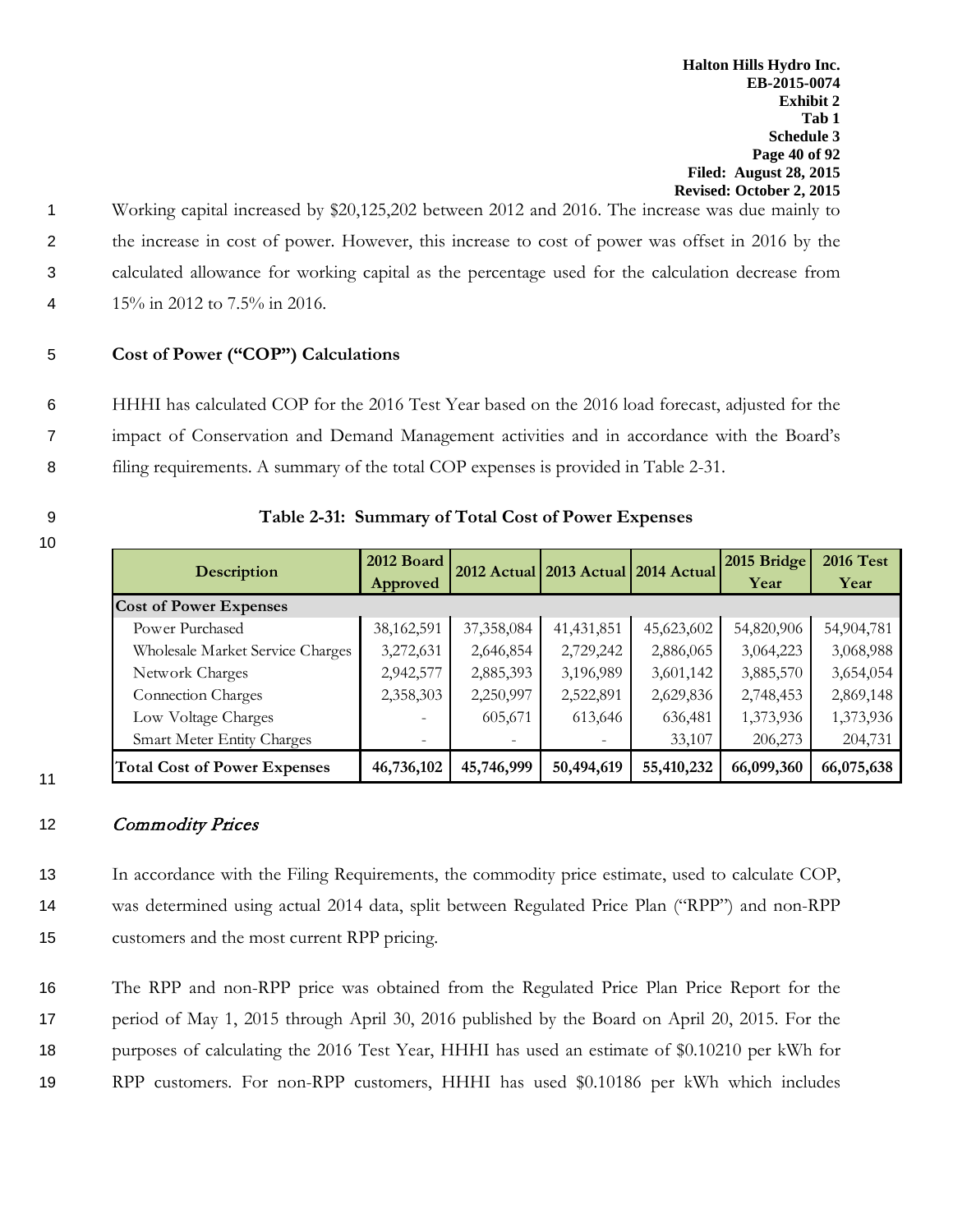- \$0.01992 per kWh for the Wholesale Electricity Price and \$0.08194 per kWh for Global Adjustment charges.
- HHHI understands that the commodity charge will be updated to reflect any changes to commodity prices that may become available prior to the approval of this Application.

# Regulatory Charges

 For the purposes of determining the cost of Wholesale Market Service ("WMS") Charges for the 2016 Test Year, HHHI used the current 2015 WMS rate of \$0.0044 per kWh and applied it to the 2016 load forecast.

 For the purposes of determining the cost of Rural Rate Assistance Charges for the 2016 Test Year, HHHI used the current 2015 rate of \$0.0013 per kWh and applied it to the 2016 load forecast.

# 11 Network and Connection Charges

 HHHI incurs Network and Connection charges from both the IESO and Hydro One Networks Inc. ("HONI"). For the purposes of determining the Network and Connection costs for the 2016 Test Year, HHHI utilized the Board's 2016 Retail Transmission Service Rate ("RTSR") Model which incorporates the Uniform Transmission Rates ("UTR"s) as approved by the Board and HONI's approved 2015 Sub-transmission rates (EB-2014-0357). HHHI understands that the transmission costs will be updated to reflect any new rates that may become available prior to the approval of its application.

# 19 Low Voltage Charges

 HHHI incurs low voltage charges through HONI sub-transmission invoicing. The 2016 Test Year costs are estimated to be \$1,373,936. Details of the Low Voltage calculation are presented in Exhibit 8, Tab 7, Schedule 1.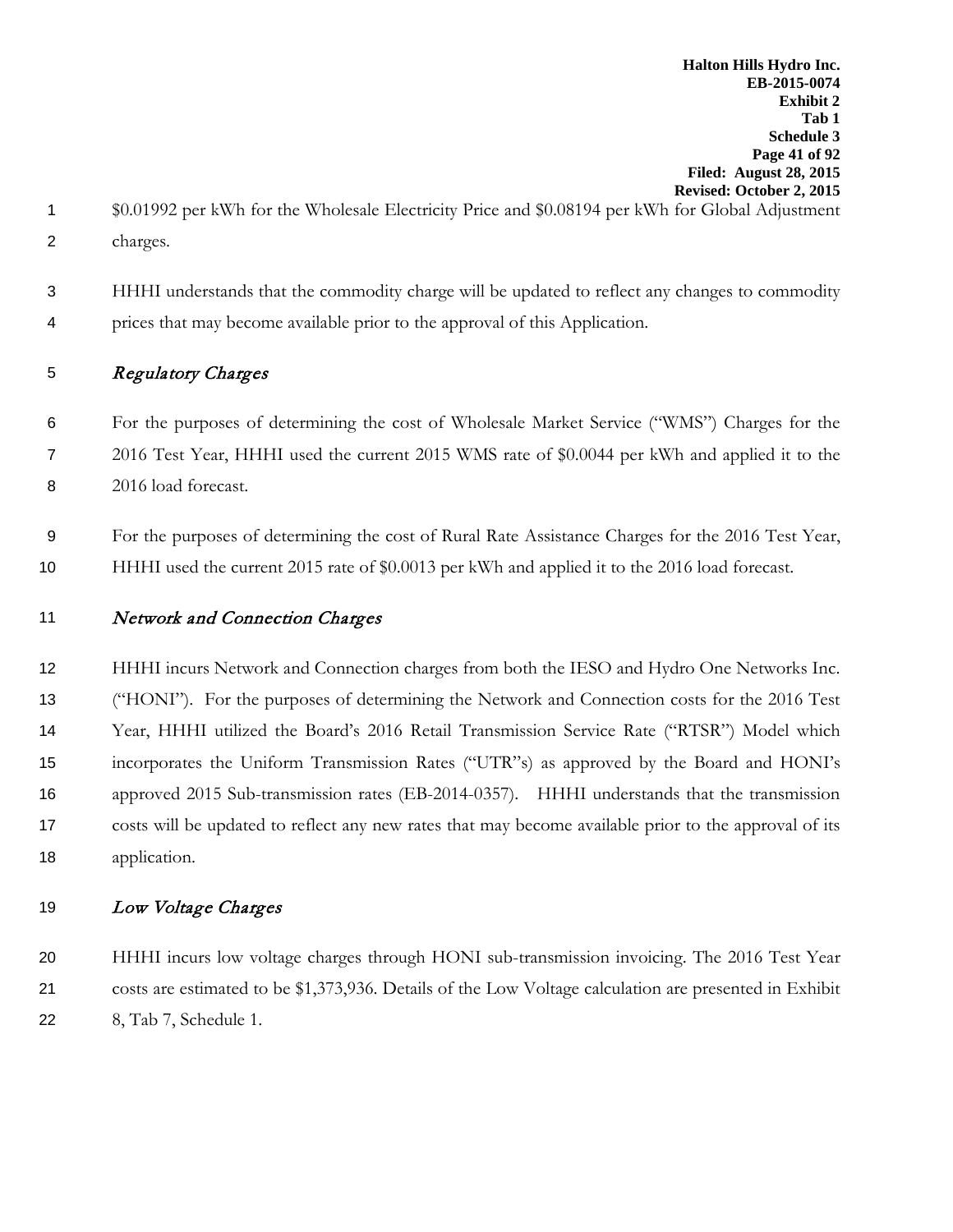# 1 Smart Meter Entity Charges

 The Smart Meter Entity costs are calculated based on the IESO rate of \$0.788 per month per Residential and General Service less than 50 kW customer approved by the Board on March 28, 2014. HHHI's 2016 load forecast customer count has been utilized for the 2016 Test Year calculation.

6 Table 2-32 provides a summary of the COP calculation for the 2016 Test Year.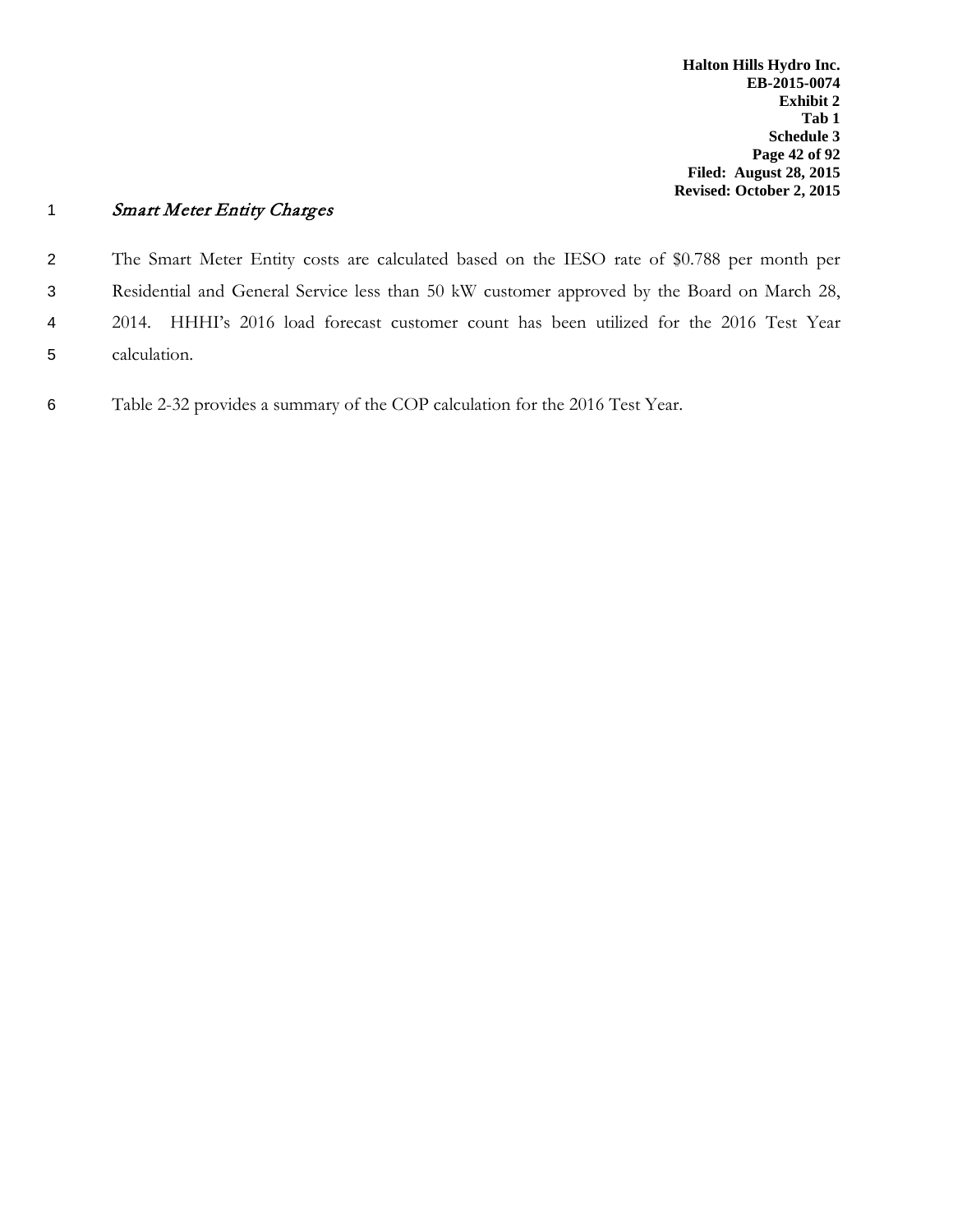| 2016 Load Forecast                                              | kWh             | kW               | 2014 % RPP    |           |               |
|-----------------------------------------------------------------|-----------------|------------------|---------------|-----------|---------------|
| Residential                                                     | 195,182,110     |                  | 96%           |           |               |
| General Service less than 50 kW                                 | 48,031,437      |                  | 82%           |           |               |
| General Service 50 to 999 kW                                    | 141,978,525     | 391,918          | $11\%$        |           |               |
| General Service 1,000 to 4,999 kW                               | 121,810,401     | 315,722          | 0%            |           |               |
| <b>Street Lighting</b>                                          | 1,466,975       | 4,090            | $0\%$         |           |               |
| Sentinel Lighting                                               | 464,833         | 633              | $0\%$         |           |               |
| Unmetered Scattered Load                                        | 932,138         |                  | $0\%$         |           |               |
| Total                                                           | 509,866,419     | 712,363          |               |           |               |
| <b>Electricity - Commodity RPP</b>                              | 2016 Forecasted | <b>2016 Loss</b> |               | 2016      |               |
| <b>Class per Load Forecast RPP</b>                              | kWh             | Factor           | kWh           | Rate (\$) | Total         |
| Residential                                                     | 187,374,825     | 1.0560           | 197,867,815   | 0.10210   | 20,202,303.93 |
| General Service less than 50 kW                                 | 39,385,778      | 1.0560           | 41,591,382    | 0.10210   | 4,246,480     |
| General Service 50 to 999 kW                                    | 15,617,638      | 1.0560           | 16,492,225    | 0.10210   | 1,683,856     |
| General Service 1,000 to 4,999 kW                               |                 | 1.0560           |               | 0.10210   |               |
| <b>Street Lighting</b>                                          |                 | 1.0560           |               | 0.10210   |               |
| Sentinel Lighting                                               |                 | 1.0560           |               | 0.10210   |               |
| Unmetered Scattered Load                                        |                 | 1.0560           |               | 0.10210   |               |
| Total                                                           | 242,378,241     |                  | 255,951,423   |           | 26,132,640    |
| <b>Electricity - Commodity RPP</b>                              | 2016 Forecasted | <b>2016 Loss</b> |               | 2016      |               |
| <b>Class per Load Forecast RPP</b>                              | kWh             | Factor           | kWh           | Rate (\$) | Total         |
| Residential                                                     | 7,807,285       | 1.0560           | 8,244,493     | 0.10186   | 839,784.10    |
| General Service less than 50 kW                                 | 8,645,659       | 1.0560           | 9,129,816     | 0.10186   | 929,963       |
| General Service 50 to 999 kW                                    | 126,360,887     | 1.0560           | 133,437,097   | 0.10186   | 13,591,903    |
| General Service 1,000 to 4,999 kW                               | 121,810,401     | 1.0560           | 128, 631, 783 | 0.10186   | 13,102,433    |
| <b>Street Lighting</b>                                          | 1,466,975       | 1.0560           | 1,549,126     | 0.10186   | 157,794       |
| Sentinel Lighting                                               | 464,833         | 1.0560           | 490,864       | 0.10186   | 49,999        |
| Unmetered Scattered Load                                        | 932,138         | 1.0560           | 984,338       | 0.10186   | 100,265       |
| Total                                                           | 267,488,178     |                  | 282,467,516   |           | 28,772,141    |
| <b>Transmission - Network</b>                                   |                 |                  |               |           |               |
| <b>Based on 2014 Actual</b>                                     |                 |                  |               |           | Total         |
| IESO                                                            |                 |                  |               |           | 623,779       |
| Hydro One Networks Inc.                                         |                 |                  |               |           | 3,030,275     |
| Total                                                           |                 |                  |               |           | 3,654,054     |
| <b>Transmission - Connection</b><br><b>Based on 2014 Actual</b> |                 |                  |               |           | Total         |
| IESO                                                            |                 |                  |               |           | 510,910       |
| Hydro One Networks Inc.                                         |                 |                  |               |           | 2,358,238     |
| Total                                                           |                 |                  |               |           | 2,869,148     |

# 1 **Table 2-32A: 2016 Cost of Power Calculation**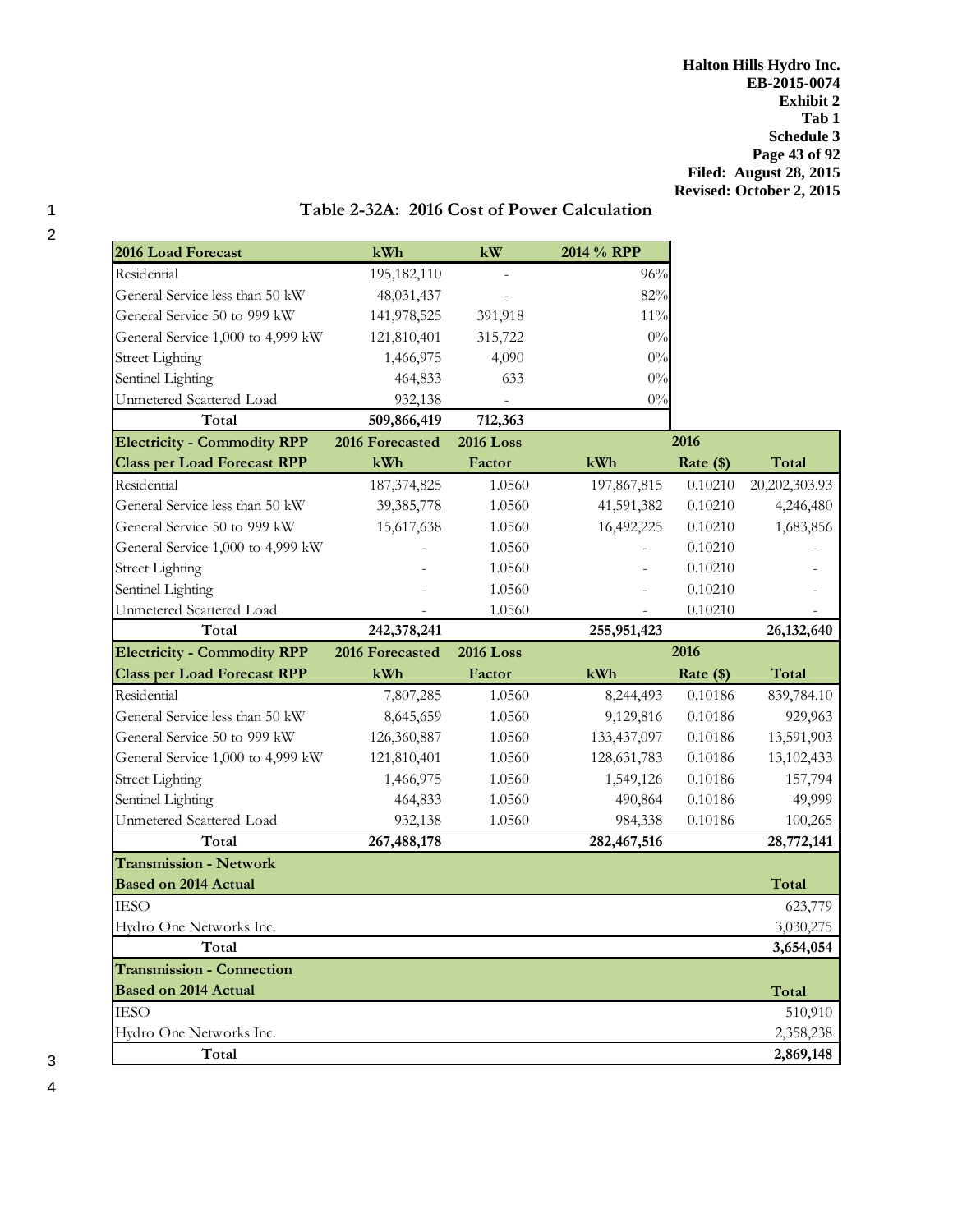**Halton Hills Hydro Inc. EB-2015-0074 Exhibit 2 Tab 1 Schedule 3 Page 44 of 92 Filed: August 28, 2015 Revised: October 2, 2015**

|                                   | Table 2-32A: 2016 Cost of Power Calculation (cont'd) |                            |             |           |  |  |
|-----------------------------------|------------------------------------------------------|----------------------------|-------------|-----------|--|--|
| <b>Wholesale Market Service</b>   | Volume                                               | 2016                       |             |           |  |  |
| <b>Class per Load Forecast</b>    | Metric                                               | kWh                        | Rate $(\$)$ | Total     |  |  |
| Residential                       | kWh                                                  | 206,112,308                | 0.0044      | 906,894   |  |  |
| General Service less than 50 kW   | kWh                                                  | 50,721,197                 | 0.0044      | 223,173   |  |  |
| General Service 50 to 999 kW      | kWh                                                  | 149,929,322                | 0.0044      | 659,689   |  |  |
| General Service 1,000 to 4,999 kW | kWh                                                  | 128, 631, 783              | 0.0044      | 565,980   |  |  |
| <b>Street Lighting</b>            | kWh                                                  | 1,549,126                  | 0.0044      | 6,816     |  |  |
| Sentinel Lighting                 | kWh                                                  | 490,864                    | 0.0044      | 2,160     |  |  |
| Unmetered Scattered Load          | kWh                                                  | 984,338                    | 0.0044      | 4,331     |  |  |
| Total                             |                                                      | 538,418,938                |             | 2,369,043 |  |  |
| <b>Rural Rate Assistance</b>      | Volume                                               |                            | 2016        |           |  |  |
| <b>Class per Load Forecast</b>    | Metric                                               | kWh                        | Rate (\$)   | Total     |  |  |
| Residential                       | kWh                                                  | 206,112,308                | 0.0013      | 267,946   |  |  |
| General Service less than 50 kW   | kWh                                                  | 50,721,197                 | 0.0013      | 65,938    |  |  |
| General Service 50 to 999 kW      | kWh                                                  | 149,929,322                | 0.0013      | 194,908   |  |  |
| General Service 1,000 to 4,999 kW | kWh                                                  | 128, 631, 783              | 0.0013      | 167,221   |  |  |
| <b>Street Lighting</b>            | kWh                                                  | 1,549,126                  | 0.0013      | 2,014     |  |  |
| Sentinel Lighting                 | kWh                                                  | 490,864                    | 0.0013      | 638       |  |  |
| Unmetered Scattered Load          | kWh                                                  | 984,338                    | 0.0013      | 1,280     |  |  |
| Total                             |                                                      | 538,418,938                |             | 699,945   |  |  |
| <b>Low Voltage</b>                |                                                      |                            |             |           |  |  |
| <b>Based on 2014 Actual</b>       |                                                      |                            |             | Total     |  |  |
| Hydro One Networks Inc.           |                                                      |                            |             | 1,373,936 |  |  |
| Total                             |                                                      |                            |             | 1,373,936 |  |  |
| <b>Smart Meter Entity Fee</b>     |                                                      |                            | 2016        |           |  |  |
| <b>Class per Load Forecast</b>    | Volume<br>Metric                                     | Customer Numbers Rate (\$) |             | Total     |  |  |
| Residential                       | Per Month                                            | 19,955                     | 0.7800      | 188,690   |  |  |
| General Service less than 50 kW   | Per Month                                            | 1,696                      | 0.7800      | 16,041    |  |  |
| Total                             |                                                      | 21,651                     |             | 204,731   |  |  |

# 3 **Table 2-32B: 2016 Cost of Power Summary by USofA**

|                               | 2016 Forecasted |
|-------------------------------|-----------------|
| <b>Usof A and Description</b> | Costs           |
| 4705 - Power Purchased        | 54,904,781      |
| 4708 - Charges - WMS          | 2,369,043       |
| 4714 - Charges - NW           | 3,654,054       |
| $4716$ - Charges - CN         | 2,869,148       |
| 4730 - Rural Rate Assistance  | 699,945         |
| 4750 - Low Voltage            | 1,373,936       |
| 4751 - Smart Meter Entity Fee | 204,731         |
| Total                         | 66,075,638      |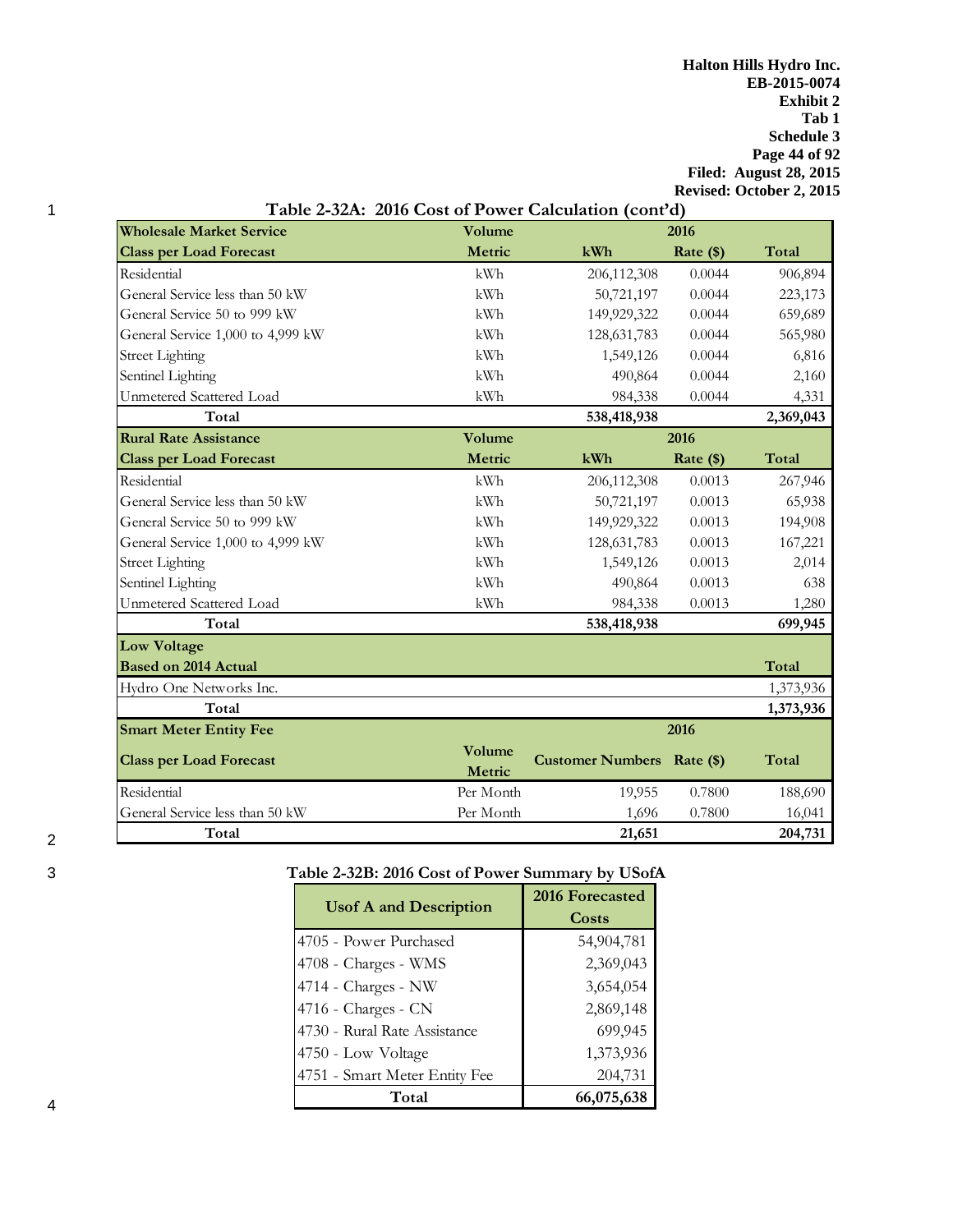# 1 **Treatment of Stranded Assets Related To Smart Meter Deployment (2.2.1.4)**

 In HHHI's 2012 Cost of Service application (EB-2011-0271), HHHI requested disposition of all Smart Meter Costs included in Deferral and Variance Accounts 1555 – Smart Meter Capital Costs and 1556 – Smart Meter OM&A Costs. The Board approved the disposition and issued a Stranded Meter specific Rate Rider for the period May 1, 2012 to April 30, 2016 to recover the cost of stranded meters. The cost of only the stranded meters remained in account 1555 – Smart Meter 7 Capital.

 The revenue from the Board Approved Stranded Meter Rate Rider has been applied to account 1555 – Smart Meter Capital and Recovery Offset Variance Account, Sub-Account Stranded Meter Costs. HHHI will request final disposition of audited Stranded Meter Costs through a future rate application.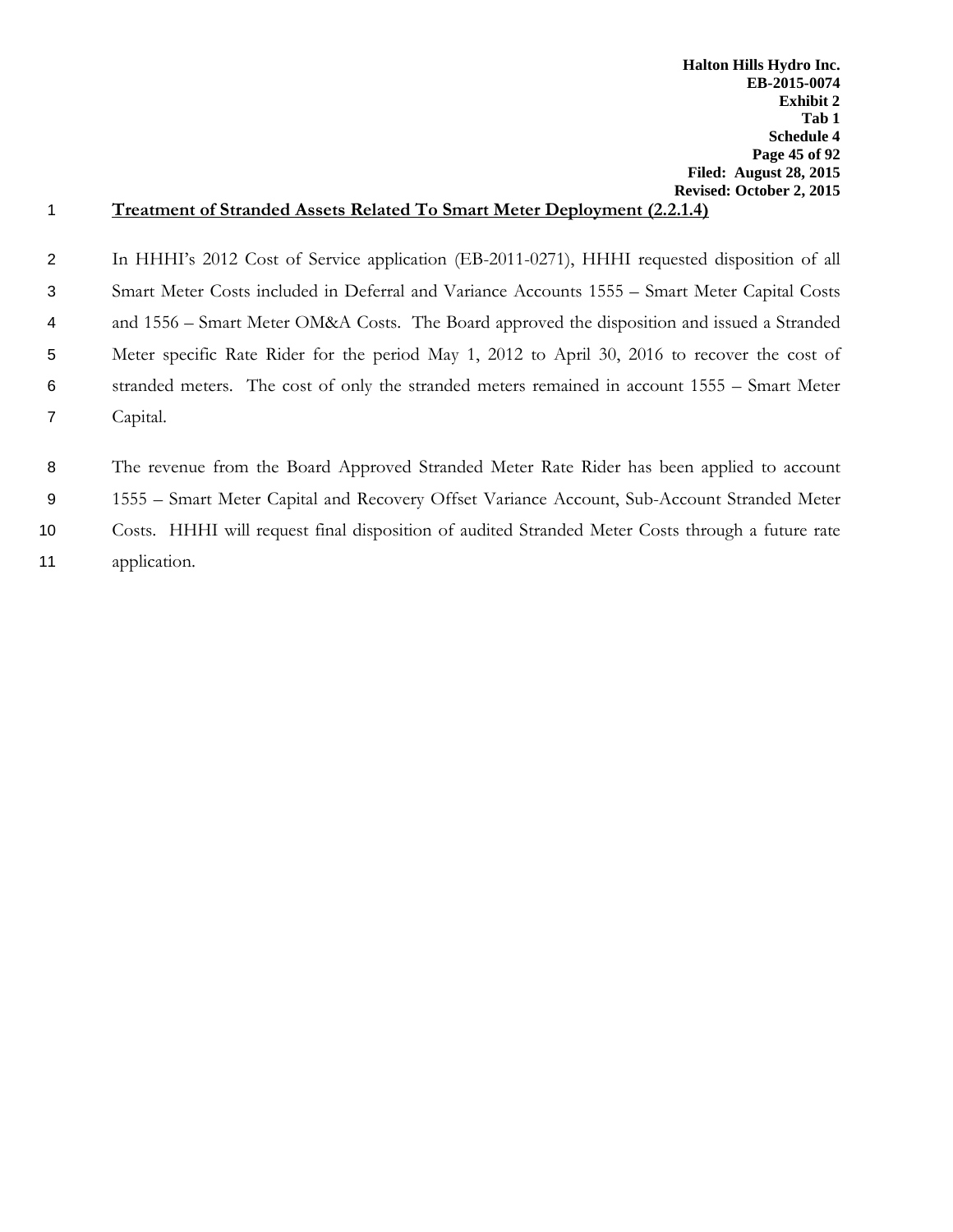#### **CAPITAL EXPENDITURES (2.2.2)**

#### **Planning (2.2.2.1)**

#### **Overview**

 In accordance with the Filing Requirements, HHHI has developed a Distribution System Plan ("DSP") and has included the DSP as a stand-alone document in Appendix 2-A of this Exhibit. The information presented in the DSP has been organized in accordance with Chapter 5 of the Board's *Filing Requirements for Electricity Distribution and Transmission Applications.* The DSP incorporates matters pertaining to asset management, regional planning, and renewable energy generation.

 HHHI engaged Acumen Engineered Solutions International Inc. (AESI) to review the DSP in its entirety. Upon completion of the review, AESI provided an independent letter indicating their 12 agreement that the DSP achieved the purposes of the Chapter 5 Filing Requirements. This letter is included in the DSP for convenience.

 The categories of system investments, namely system renewal, system access, system service, and general plant, have been addressed and consolidated in HHHI's capital expenditure plan. HHHI has provided historical spending by capital project in the aforementioned categories for 2011, 2012, 2013, and 2014 Actuals, in addition to the 2015 Bridge and 2016 Test Years. HHHI has assigned all historical and forecasted construction projects to the system investment categories as required by the Board. The DSP provides the suggested spending level as determined through HHHI asset management planning, for the years 2016 through 2020.

Information related to the Regional Planning Process is found in Section 1.2.6 of the DSP.

 Based on the evaluation of the distribution system, HHHI is not proposing any capital investments for capacity upgrades to accommodate applications for the connection of renewable energy generation plant for the 2016 Test Year. Information related to system capacity for the connection of renewable energy generation plant is found in Section 3.3 of the DSP.

HHHI assets fall into two broad categories: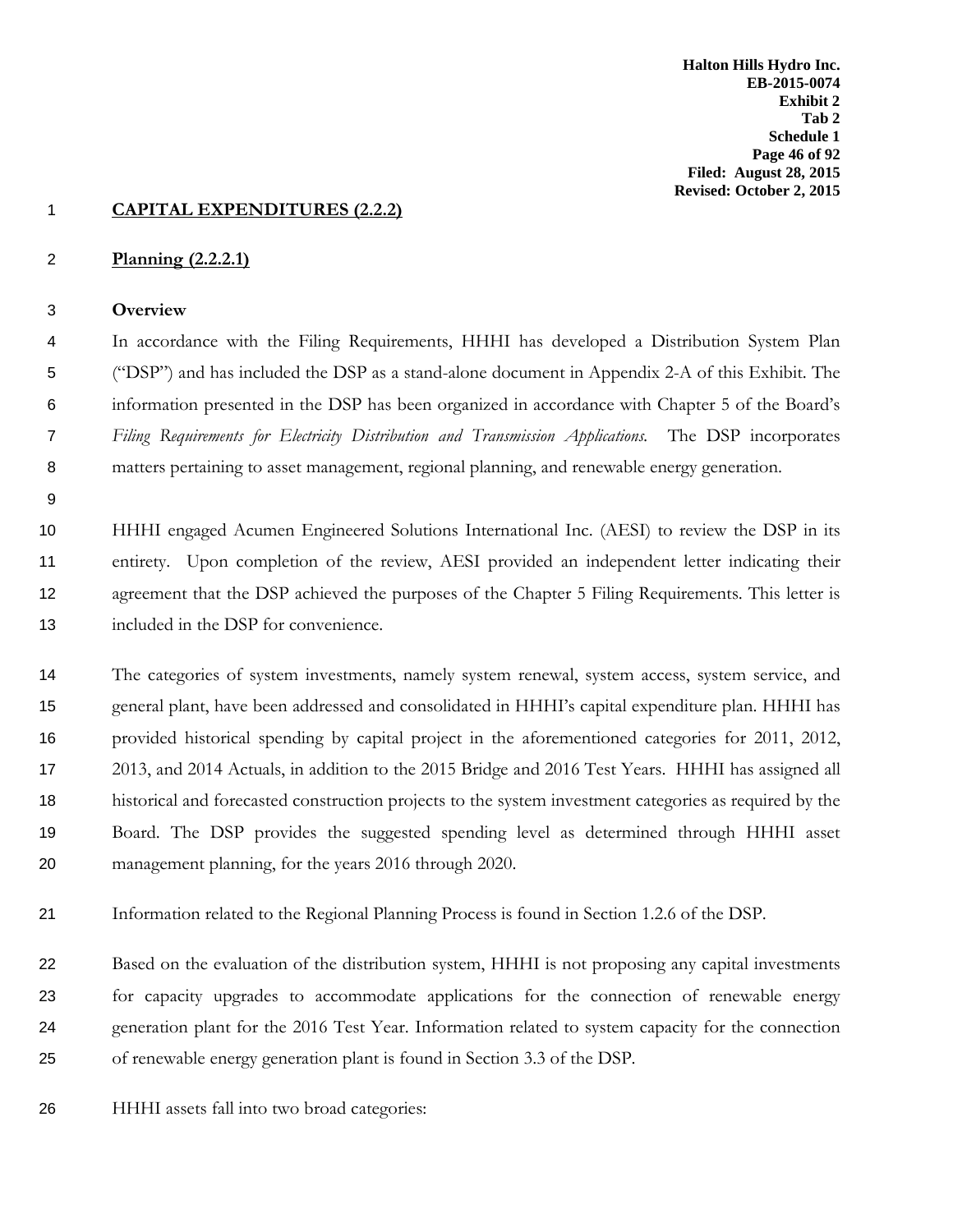- 
- 1 Distribution Plant includes assets such as wires, overhead and underground electricity distribution infrastructure, transformers, meters and substations
- 
- General Plant includes assets such as the office building, SCADA, equipment and tools.
- For internal budgeting purposes, HHHI has categorized all spending to align with the new DSP categories of system renewal, system access, system service and general plant.
- **Budget**

The following comments provide an overview of HHHI's capital budgeting process.

 The budget is prepared annually by management and is reviewed by senior executives before being presented to HHHI's Board of Directors for approval. The budget is prepared before the start of each fiscal year. Once approved, the budget does not change, but provides a target against which actual results may be evaluated.

 HHHI has been, and continues to be, focused on maintaining the adequacy, reliability, and quality of service to its distribution customers through effective capital spending. The capital budget is a critical component of HHHI's business plan.

 HHHI annual construction capital budget is developed in co-operation with the Engineering, Operations and Finance departments. Once developed, the budget is reviewed by senior management and then presented to HHHI Board of Directors for approval. Based on HHHI's asset management plan, a design of the projects is completed by the Engineering department. Labour hours and third party contracting costs are then estimated based on discussions with the Engineering and Operations departments and known third party contractor costs. Anticipated costs, including, but not limited to materials, trucking, and other costs are then broken down by job and applied accordingly within each project budget.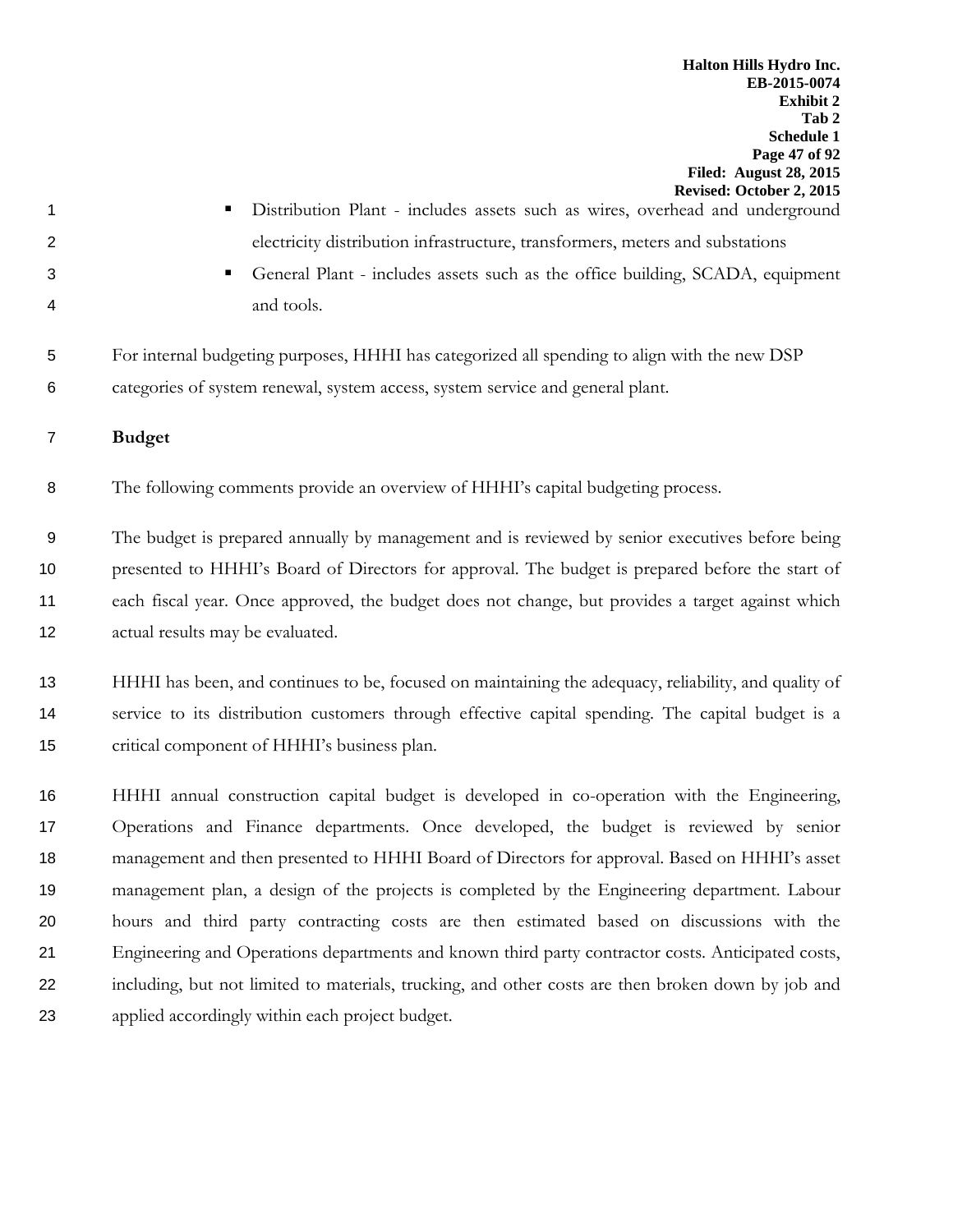- 1 Non-construction capital projects are budgeted base on each departmental need, taking into account
- 2 age and asset conditions, regulatory and statutory requirements. The 2015 Bridge Year non-
- 3 construction capital projects are based on forecast.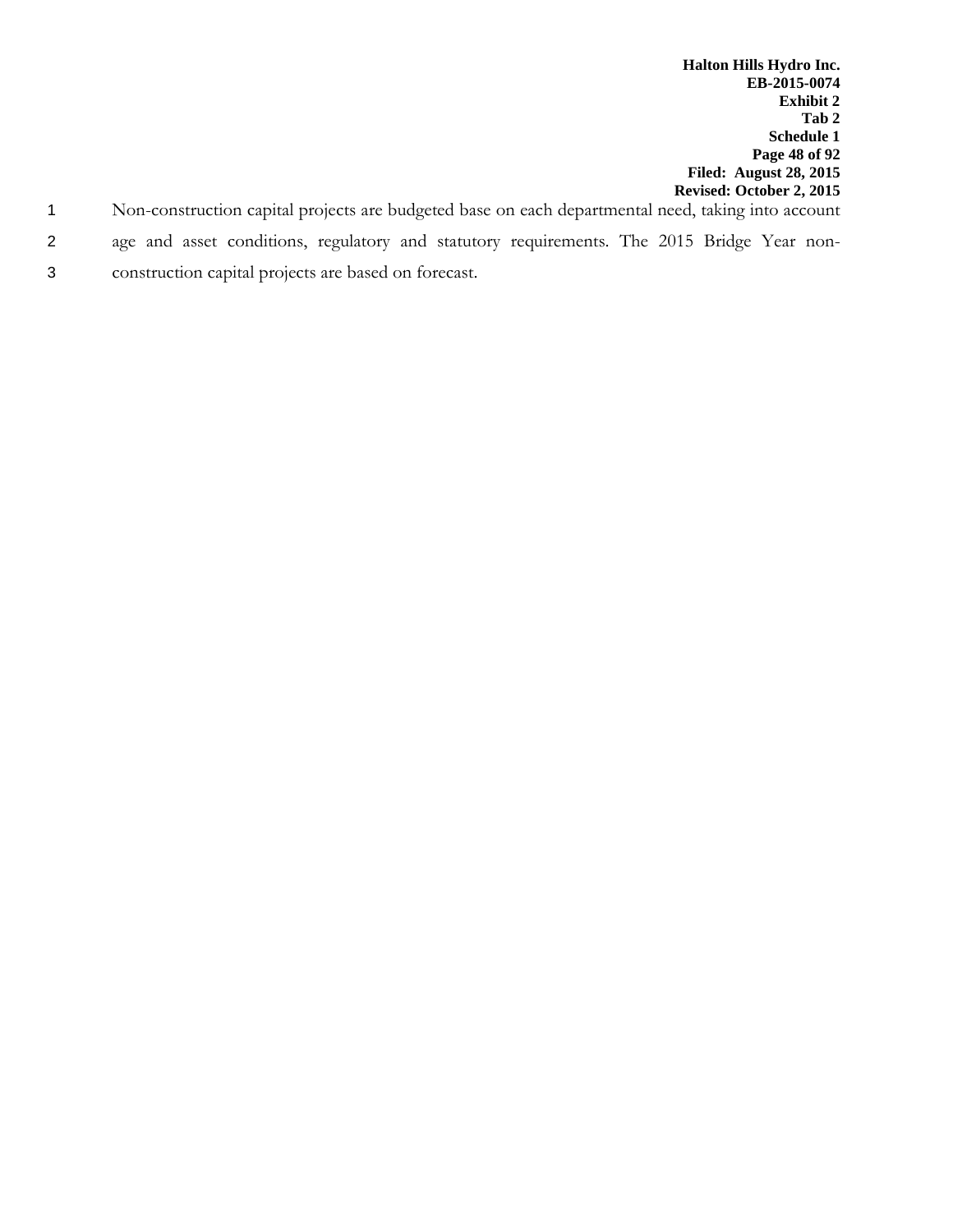#### **Required Information (2.2.2.2)**

#### **Summary of Capital Expenditures**

 Table 2-33 provides a summary of historical capital expenditures for the past four (4) historical years, 2011 through 2014, projections for the 2015 Bridge and 2016 Test Years, as well as projections for the years 2017 through 2020. Table 2-33 is consistent with Board Appendix 2-AB. HHHI has made its best efforts to categorize historical projects into the DSP system investment categories. The annual capital expenditures include all new spending in the fiscal period. Costs for projects that are considered WIP at the end of a fiscal year are captured in the year spent, not the year the asset is transferred into service. The variance between the annual capital expenditure totals in the table and the total 'additions' in the continuity schedules are those applicable to WIP and contributed capital.

 Cumulative gross capital expenditures incurred and forecasted by HHHI for the 2011 through 2015 period represents total net capital spending in the amount of \$31,872,626. Chart 2-34 shows the percentage of cumulative gross capital expenditures incurred and forecasted by HHHI for the period 2011 through 2015 in each of the system investment categories. Cumulative gross capital expenditures forecasted by HHHI for the 2016 through 2020 period represents total net capital spending in the amount of \$41,472,632. Chart 2-35 shows the percentage of the cumulative net capital expenditures forecasted by HHHI for the period 2016 through 2020 in each of the investment categories.

 HHHI's main infrastructure focus is on renewal and this has been the driver of historical spending and is the driver of future spending.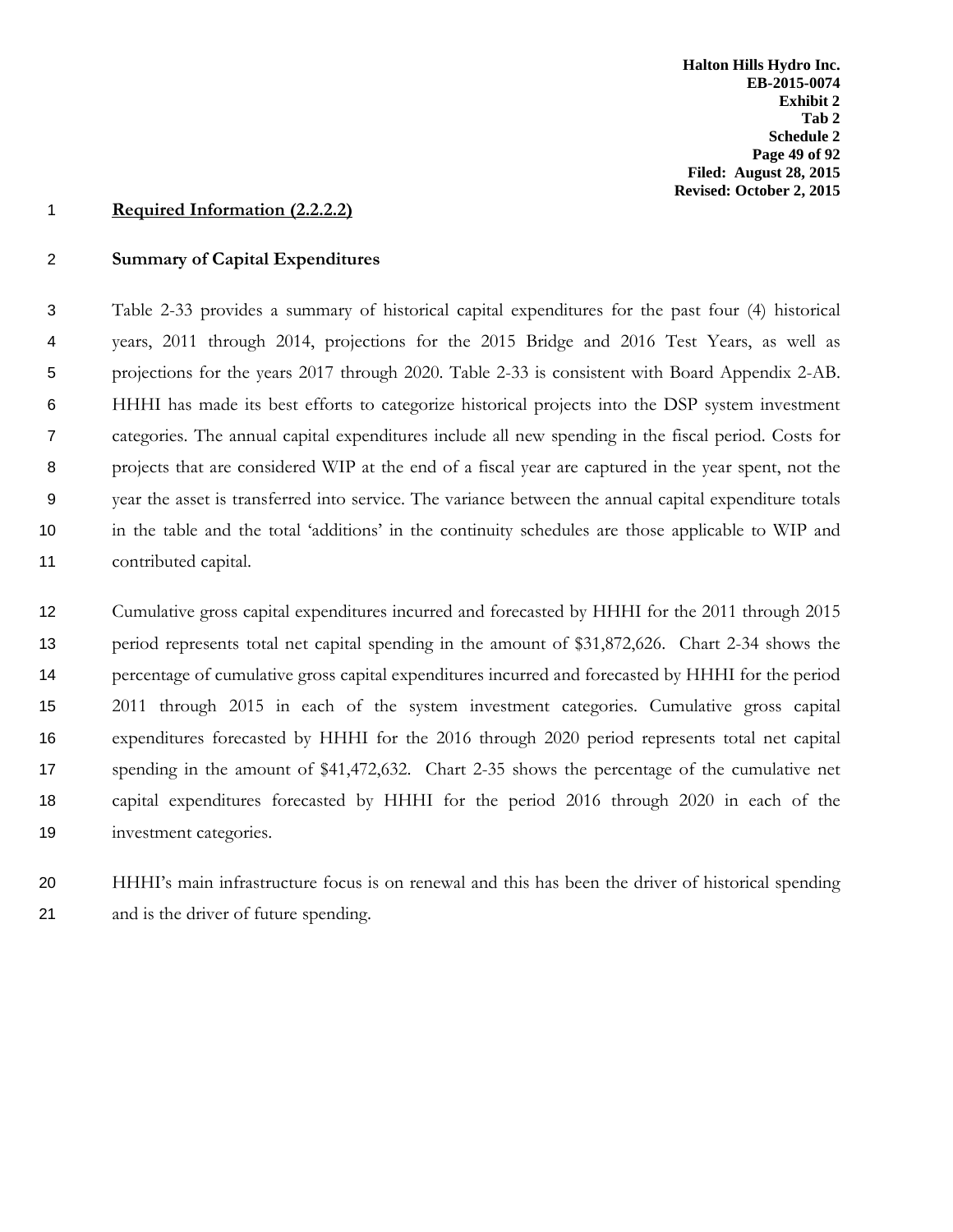**Halton Hills Hydro Inc. EB-2015-0074 Exhibit 2 Tab 2 Schedule 2 Page 50 of 92 Filed: August 28, 2015 Revised: October 2, 2015**

| First year of                      | 2016 |                                            |               |      |                 |               |      |               |               |      |             |               |                                  |        |               |             |                     |                   |                                      |             |
|------------------------------------|------|--------------------------------------------|---------------|------|-----------------|---------------|------|---------------|---------------|------|-------------|---------------|----------------------------------|--------|---------------|-------------|---------------------|-------------------|--------------------------------------|-------------|
| <b>Forecast Period:</b>            |      |                                            |               |      |                 |               |      |               |               |      |             |               |                                  |        |               |             |                     |                   |                                      |             |
|                                    |      | Historical Period (previous plan & actual) |               |      |                 |               |      |               |               |      |             |               | <b>Forecast Period (planned)</b> |        |               |             |                     |                   |                                      |             |
| <b>CATEGORY</b>                    |      | 2011                                       |               |      | 2012            |               |      | 2013          |               |      | 2014        |               |                                  | 2015   |               | 2016        | 2017                | 2018              | 2019                                 | <b>2020</b> |
|                                    | Plan | Actual                                     | Varl          | Plan | Actual          | Varl          | Plan | Actual        | <b>Var</b>    | Plan | Actual      | Varl          | Plan                             | Actual | Var           |             |                     |                   |                                      |             |
|                                    |      | \$7000                                     |               |      | \$7000          |               |      | \$7000        |               |      | \$7000      |               | \$7000                           |        | $\frac{0}{0}$ |             |                     | \$7000            |                                      |             |
| <b>System Access</b>               | N/A  | 1,182,087                                  |               | N/A  | 5,251,191       |               | N/A  | 1,867,987     | $\sim$ $\sim$ | N/A  | 2,680,732   |               | 1,578,189                        |        | $-100.0\%$    | 1,339,885   |                     | 290,760 1,589,978 | 256,040                              | 256,410     |
| System Renewal                     | N/A  | 2,316,186                                  |               | N/A  | 2,560,260       |               | N/A  | 1,584,398     |               | N/A  | 2,362,906   |               | 1,870,124                        |        | $-100.0\%$    | 3,790,671   | 4,226,861           |                   | $\mid$ 2,818,292 4,220,233           | 5,464,607   |
| <b>System Service</b>              | N/A  | 757,210                                    |               | N/A  | 1,192,256       |               | N/A  | 1,777,792     |               | N/A  | 1,975,057   |               | 3,485,366                        |        | $-100.0\%$    | 2,302,791   |                     |                   | $\mid$ 1,854,882 3,535,241 4,567,366 | 1,856,986   |
| <b>General Plant</b>               | N/A  | 865,557                                    |               | N/A  | 1,210,052       |               | N/A  | 420,040       | $- -$         | N/A  | 1,272,141   | $\sim$ $\sim$ | 784,136                          |        | $-100.0\%$    | 777,613     | 479,416             | 421,000           | 425,000                              | 374,000     |
| <b>TOTAL</b><br><b>EXPENDITURE</b> |      | $5,121,039$ -                              |               |      | $10,213,760$ -- |               |      | $5,650,217$ - |               |      | 8,290,836   |               | 7,717,815                        |        | $-1-100.0\%$  |             | 8,210,960 6,851,919 |                   | 8,364,511 9,468,639 7,952,003        |             |
| System O & M                       |      | \$1,215,158                                | $\sim$ $\sim$ |      | \$2,703,576     | $\sim$ $\sim$ |      | \$1,543,011   | $\sim$ $\sim$ |      | \$1,406,841 | $\sim$ $-$    | \$1,850,667                      |        | $-100.0\%$    | \$1,779,072 |                     |                   |                                      |             |

|  |  |  | Table 2-33: Board Appendix 2-AB - Capital Expenditure Summary – 2011 through 2020 |
|--|--|--|-----------------------------------------------------------------------------------|
|--|--|--|-----------------------------------------------------------------------------------|

1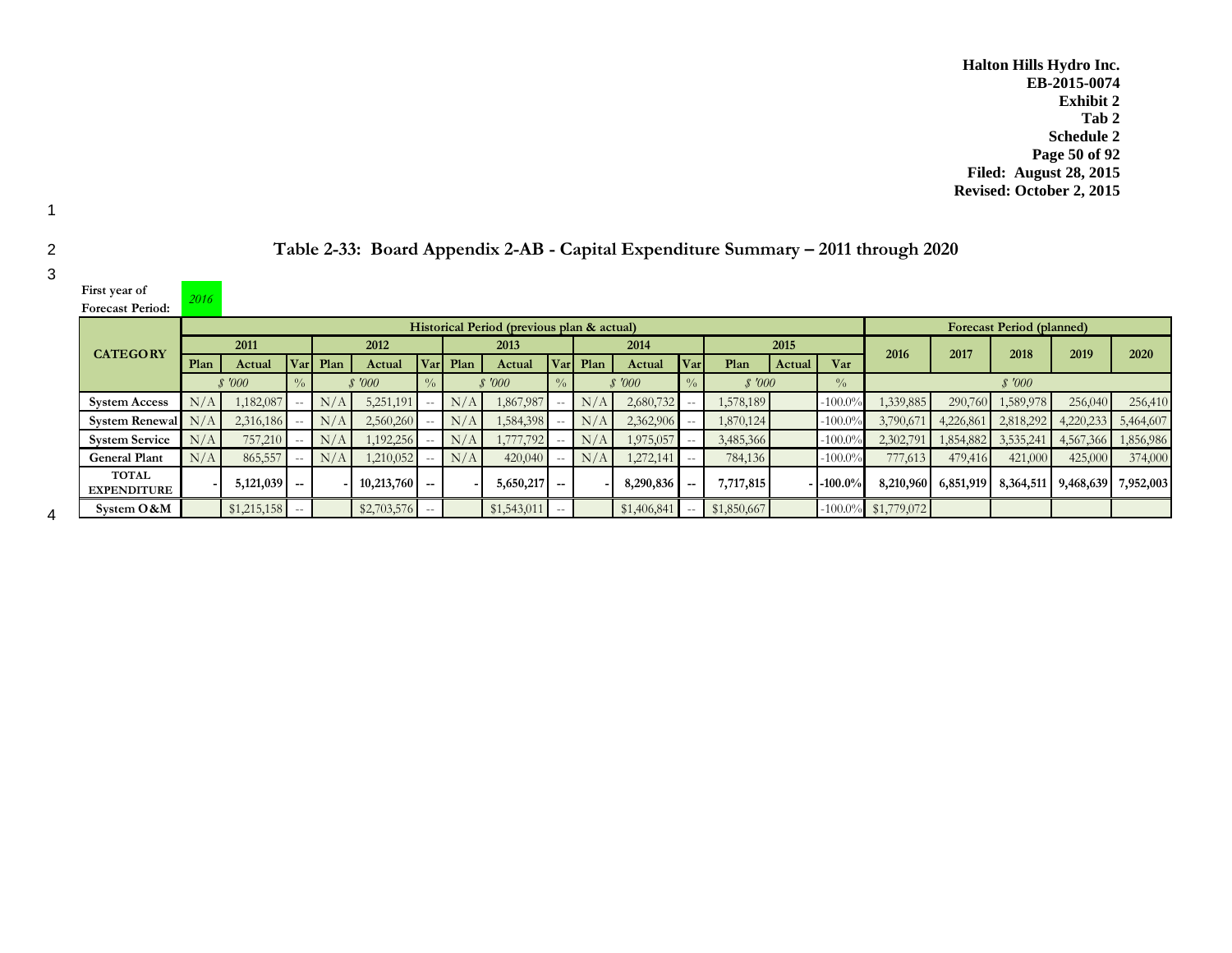**Halton Hills Hydro Inc. EB-2015-0074 Exhibit 2 Tab 2 Schedule 2 Page 51 of 92 Filed: August 28, 2015 Revised: October 2, 2015**





3 **Chart 2-35: Cumulative Gross Capital Expenditures 2016 - 2020**





2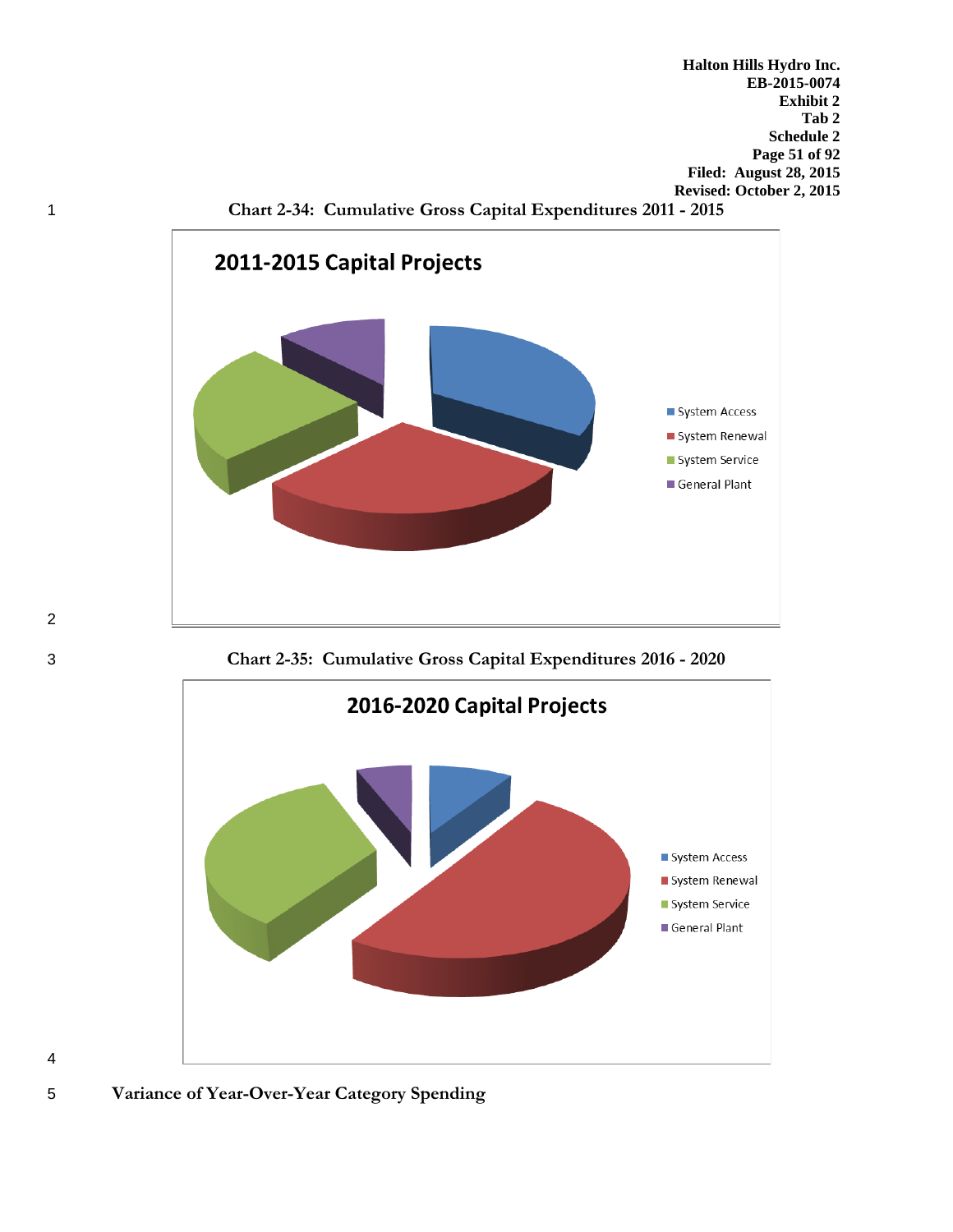- An analysis of year over year trending for historical costs within the DSP categories follows.
- **2012 Actual vs. 2011 Actual**
- **System Access (SA):**
- Included in the 2012 additions is \$3,660,492 of smart meter capital costs that were transferred from the Deferral and Variance Account 1555 as result of HHHI smart meter disposition in 2012.
- In 2012, planned system access work began on pole line construction along Steeles Avenue. The pole line was relocated to accommodate regional road improvement plans between Trafalgar Road and Winston Churchill Blvd. HHHI also continued pole line relocations on Steeles Avenue, carried over from 2011 into 2012, between James Snow Parkway and 5th Line South. The level of expenditures in 2012 as compared to 2011 reflects the increased amount of system access work undertaken in 2012.
- **System Renewal (SR):**
- System renewal expenditures in 2011 and 2012 are consistent over the 2 year period and reflect HHHI's commitment to ensuring aged assets are rehabilitated or replaced prior to failure, thus decreasing outages to customers as a result of failed equipment. Significant expenditures in this category relate to replacement of aged poles and underground infrastructure replacements (Pole-Trans transformers and primary cable).
- **System Service (SS):**
- In 2012, system service expenditures reflected HHHI ongoing focus to ensure its distribution system is robust and flexible. System access projects in 2012 reflected HHHI's commitment to providing distribution excellence by procuring and beginning to install automated switches at key locations in the 44kV sub-transmission system. Expenditures in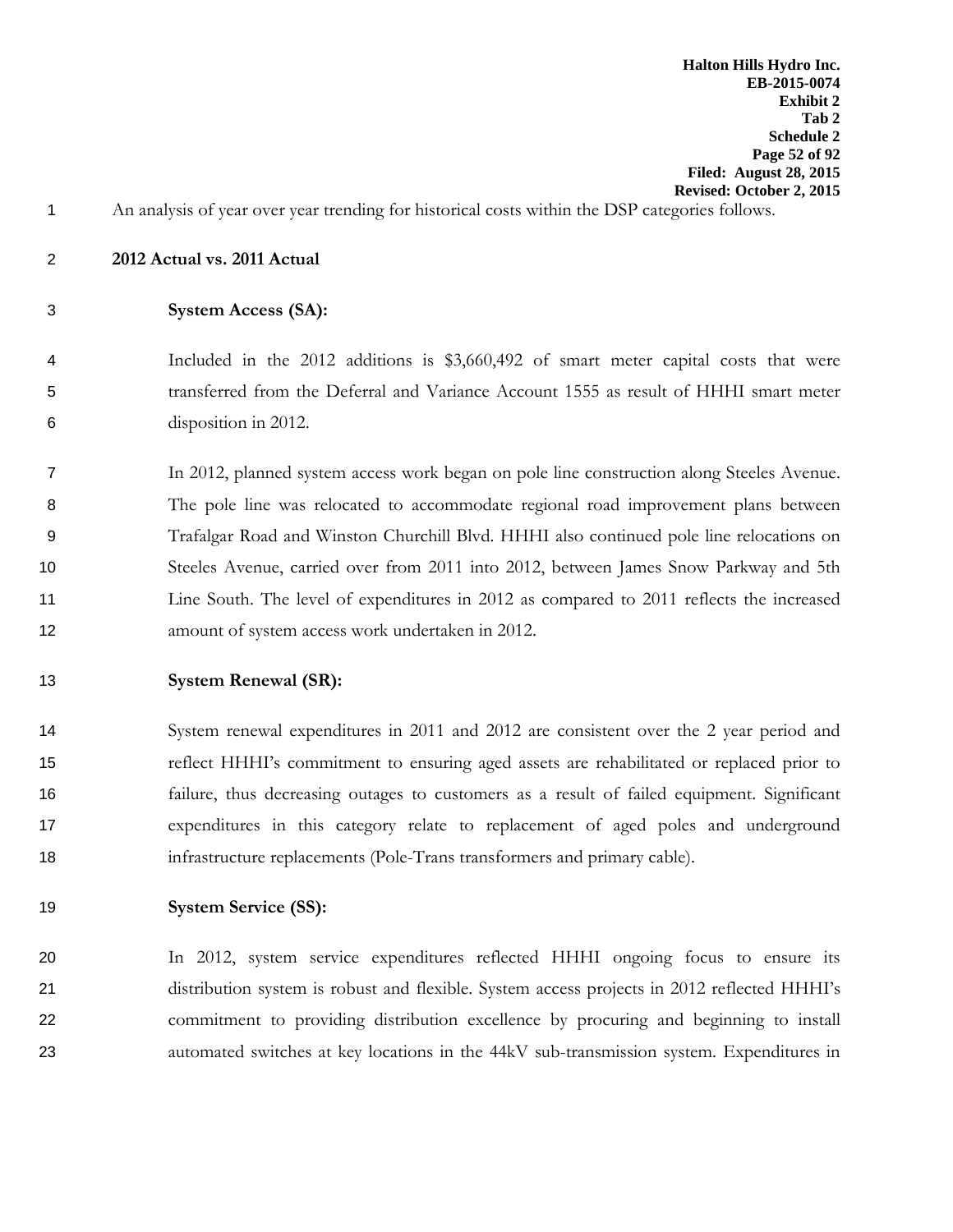1 the category also included upgrading key feeder lines on the distribution system to ensure a 2 continued support of current load and accommodate new load from in-fill development.

3 **General Plant (GP):**

 Included in the 2012 General Plant total is \$200,278 of computer hardware and software capital cost that was transferred from the Deferral and Variance Account 1555 as result of HHHI smart meter disposition in 2012. Addition items in 2012 include additions to Building, Furniture and Fixtures for \$356,930, GIS system implementation for \$57,583 and Fleet for \$274,392.

| <b>Description</b>                           |           | 2011 Actual 2012 Actual | Variance from<br>2011 Actual |
|----------------------------------------------|-----------|-------------------------|------------------------------|
| <b>System Access</b>                         | 1,182,087 | 1,590,699               | 408,613                      |
| System Access - Smart Meter Cost transfer to |           |                         |                              |
| Capital from DVA 1555                        |           | 3,660,492               | 3,660,492                    |
| System Renewal                               | 2,316,186 | 2,560,260               | 244,075                      |
| <b>System Service</b>                        | 757,210   | 1,192,256               | 435,046                      |
| General Plant                                | 865,557   | 1,009,774               | 144,218                      |
| General Plant - Smart Meter Cost transfer to |           |                         |                              |
| Capital from DVA 1555                        |           | 200,278                 | 200,278                      |
| <b>Total Capital Expenditure</b>             | 5,121,039 | 10,213,760              | 5,092,721                    |

9 **Table 2-36: 2012 Actual vs. 2011 Actual**

10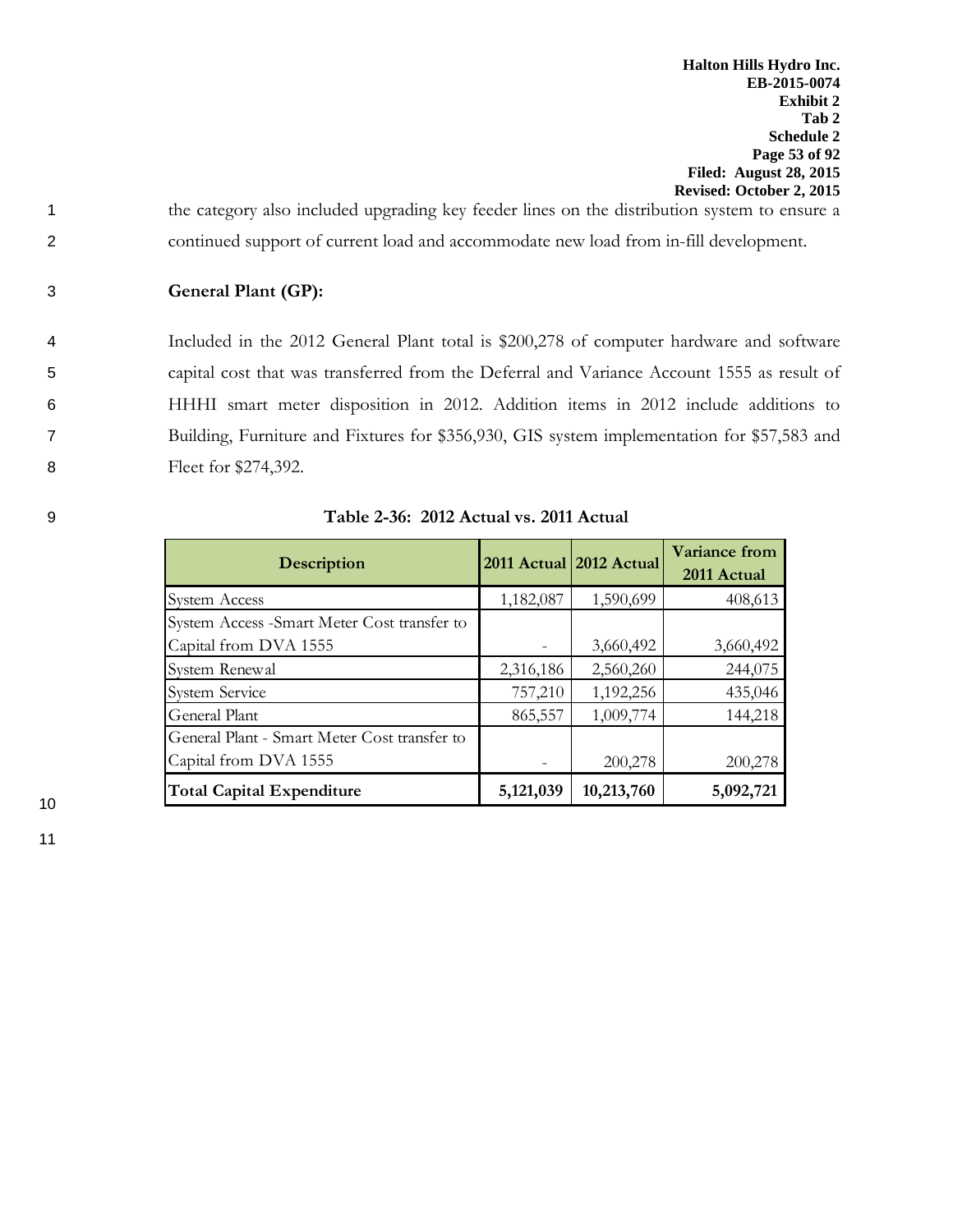- **2013 Actual vs. 2012 Actual**
- **System Access (SA):**

 The levels of expenditure in 2013 as compared to 2012 reflect an increased need to address municipally driven work along Steeles Avenue as the Region of Halton continued its road widening projects.

**System Renewal (SR):**

 Expenditures for system renewal projects in 2012 were greater in 2013 as the level of investment in 2012 reflects the larger scope of work undertaken to replace aged and obsolete Pole-Trans transformers. In 2012, HHHI Pole-Trans expenditures in Acton totalled \$1,040,177 replacing aged and obsolete poletrans transformers on Kingham Road and surrounding streets in Acton as part of HHHI's three (3) year Pole-Trans phase out plan for Kingham Road. In 2013, HHHI completed the Kingham Road project and moved forward on a smaller scoped Pole-Trans replacement project on Bower and John Streets in Acton to remedy potential safety issues involving Pole-Trans transformers. In 2013, the smaller scope of work for Pole-Trans replacements totalled \$345,071.

# **System Service (SS):**

 The increased level of expenditures relating to system service projects in 2013 reflect HHHI`s commitment to ensuring the distribution system is robust and accommodating for growth. In 2013, HHHI undertook two significant pole line projects addressing capacity on the distribution system. The projects addressed potential constraints at HHHI's municipal substation MS19 by bringing a third feeder, 19-F3, out of the substation as well as increase reliability by extending the 27.6kV distribution system along Trafalgar Road from 15 Side Road to 10 Side Road, working towards creating a distribution loop.

**General Plant (GP):**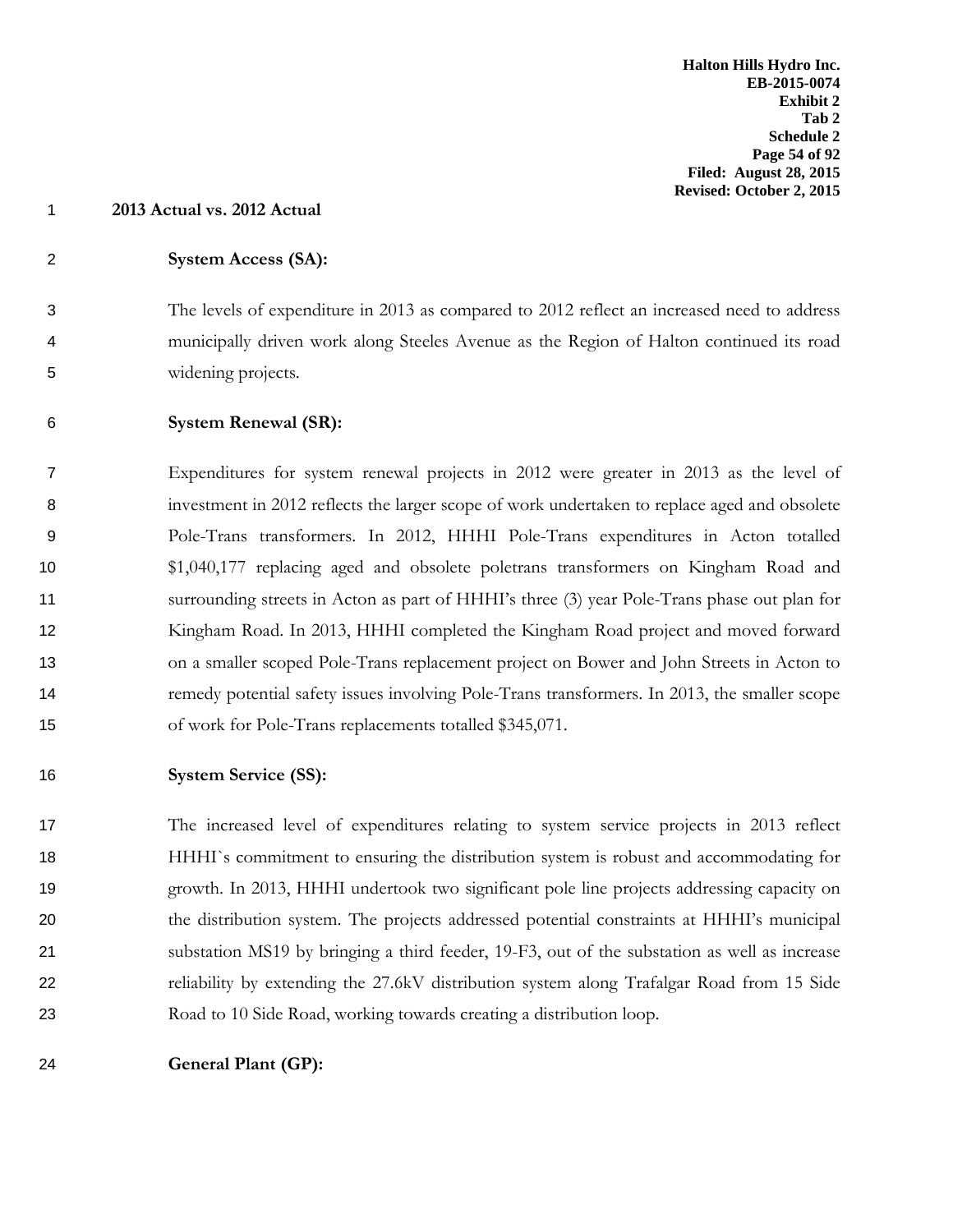The change in spending over the 2 years is attributed primarily to the \$200,278 of computer hardware and soft capital cost that was transferred from the Deferral and Variance Account 1555 as result of HHHI smart meter disposition in 2012. Addition items contributing to the reduction in spending include Building, Furniture and Fixtures for \$356,930, GIS system 5 implementation for \$57,583 and Fleet for \$206,646.

|  | Table 2-37: 2013 Actual vs. 2012 Actual |
|--|-----------------------------------------|
|  |                                         |

| <b>Description</b>                           |            | 2012 Actual 2013 Actual | <b>Variance from</b><br>2012 Actual |
|----------------------------------------------|------------|-------------------------|-------------------------------------|
| System Access                                | 1,590,699  | 1,867,987               | 277,287                             |
| System Access -Smart Meter Cost transfer to  |            |                         |                                     |
| Capital from DVA 1555                        | 3,660,492  |                         | (3,660,492)                         |
| System Renewal                               | 2,560,260  | 1,584,398               | (975, 862)                          |
| <b>System Service</b>                        | 1,192,256  | 1,777,792               | 585,536                             |
| General Plant                                | 1,009,774  | 420,040                 | (589, 734)                          |
| General Plant - Smart Meter Cost transfer to |            |                         |                                     |
| Capital from DVA 1555                        | 200,278    |                         | (200, 278)                          |
| <b>Total Capital Expenditure</b>             | 10,213,760 | 5,650,217               | (4, 563, 543)                       |

7 8

## 9 **2014 Actual vs. 2013 Actual**

# 10 **System Access (SA):**

 In 2014, the level of expenditures relating to system access projects varied largely from expenditures in 2013 mainly due to municipally driven projects along Steeles Avenue and at the intersection of 10 Side Road and 10<sup>th</sup> Line. In 2014, HHHI continued relocating plant along Steeles Avenue as part of Region of Halton road widening projects.

## 15 **System Renewal (SR):**

16 The increased level of expenditure in 2014 reflects HHHI's commitment to ensuring the 17 prudent replacement of aged assets. In 2014, HHHI continued normal levels of individual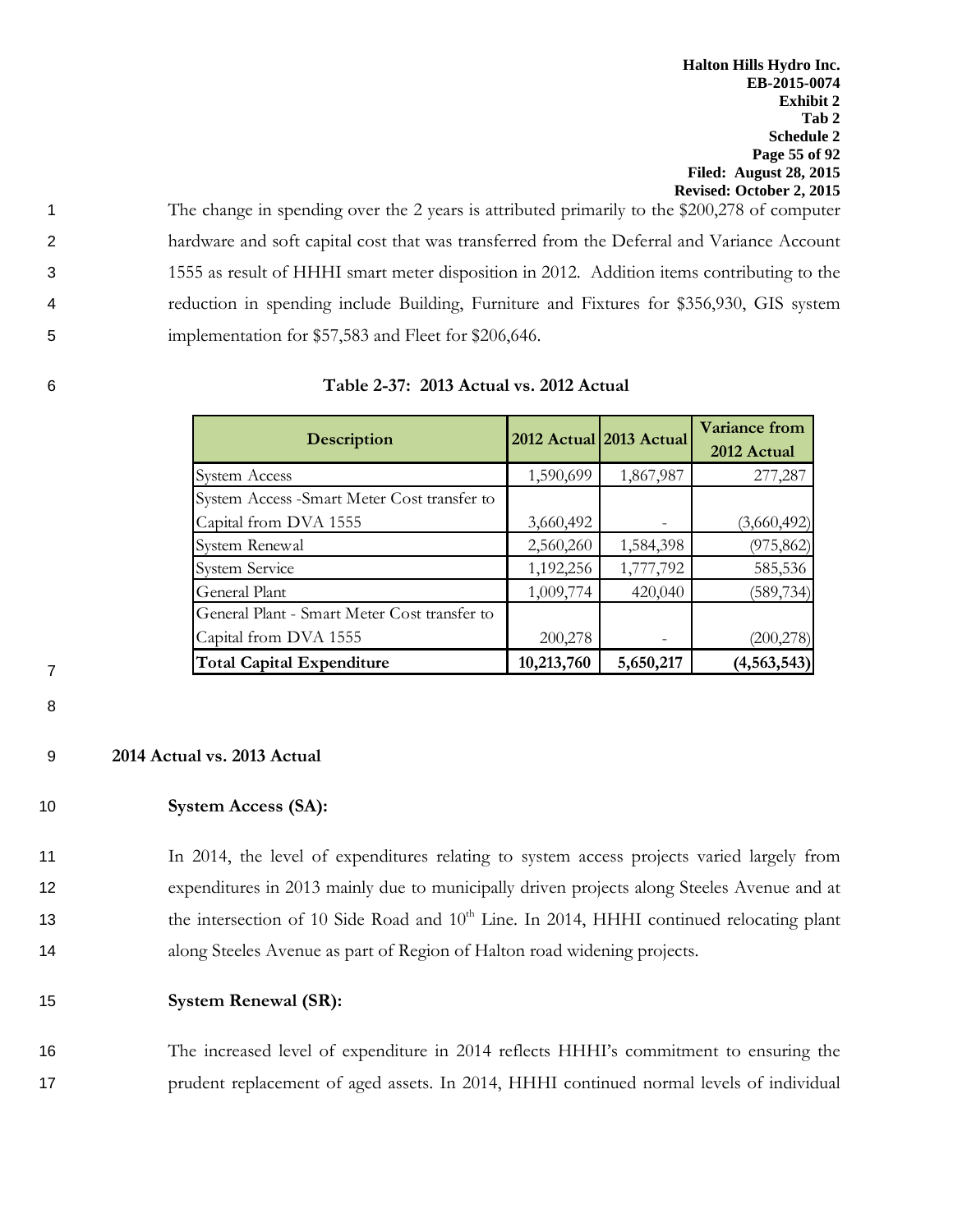pole replacements in addition to renewing plant along Delrex Blvd and Sargent Road in Georgetown. In 2014, there was also an increase in Operations driven pole replacements (poles identified by line staff as needing replacement). A significantly larger scope of Pole- Trans replacements in 2014 (Lakeview Subdivision in Acton) was performed as compared to similar work on Bower Street in 2013.

# 6 **System Service (SS):**

 The increased level of expenditures in 2014 relating to system service projects reflects HHHI's continued conversion of the 8.32kV distribution system to 27.6kV in a continued effort to increase reliability in the southern regions of HHHI's service territory. Additional expenditures include the purchase and installation of six (6) 46kV automated switches.

11 **General Plant (GP):**

12 The main cause of the variance in General Plant between 2013 and 2014 is the addition of 13 the financial system (Great Plains) in 2014 for \$772,756.

| <b>Description</b>               |           | 2013 Actual 2014 Actual | <b>Variance from</b><br>2013 Actual |
|----------------------------------|-----------|-------------------------|-------------------------------------|
| System Access                    | 1,867,987 | 2,680,732               | 812,746                             |
| System Renewal                   | 1,584,398 | 2,362,906               | 778,508                             |
| <b>System Service</b>            | 1,777,792 | 1,975,057               | 197,265                             |
| General Plant                    | 420,040   | 1,272,141               | 852,101                             |
| <b>Total Capital Expenditure</b> | 5,650,217 | 8,290,836               | 2,640,620                           |

# 14 **Table 2-38: 2014 Actual vs. 2013 Actual**

15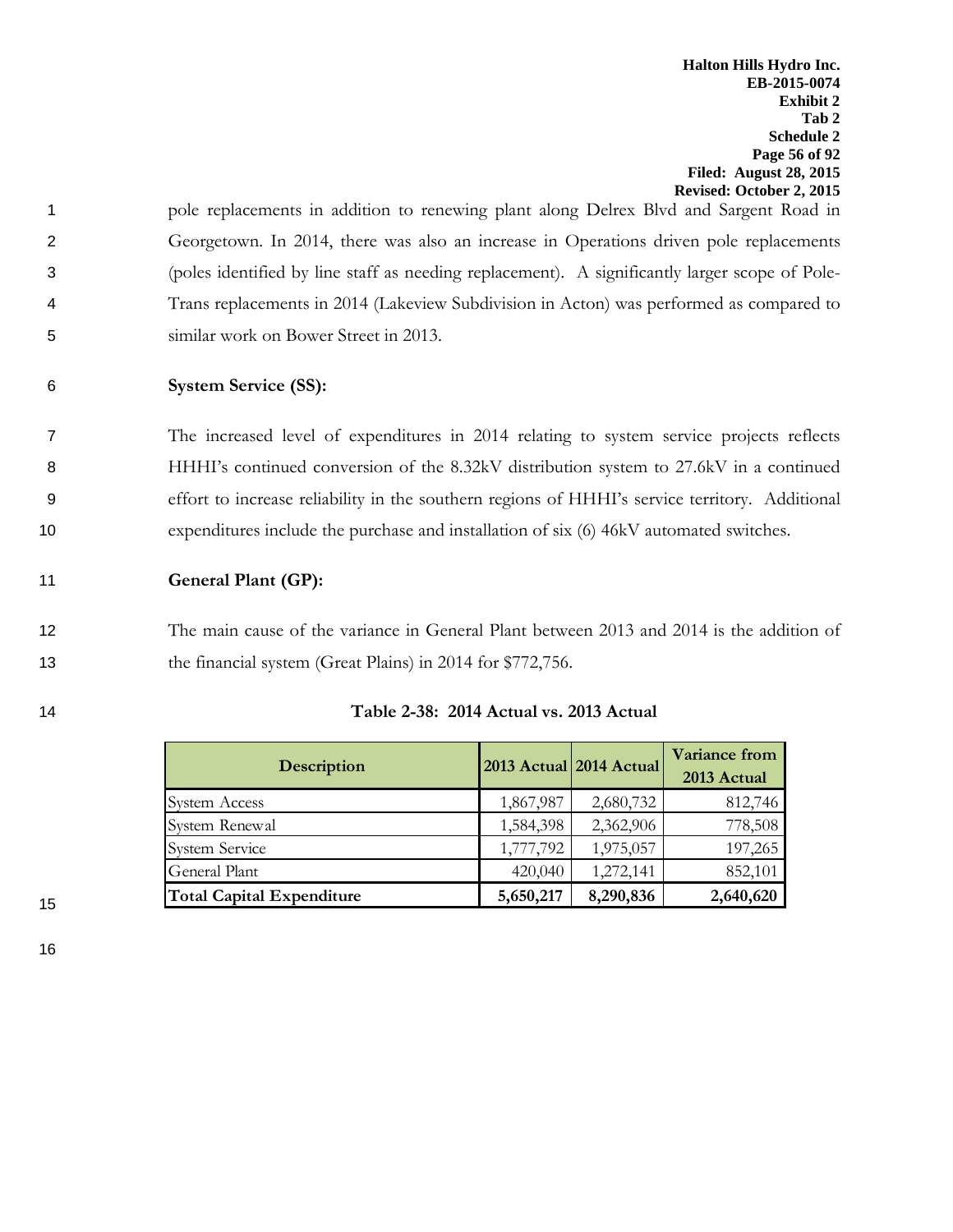# **System Access (SA):**

 In 2015, the estimated level of expenditures as compared to the actual expenditures for system access projects in 2014 are less and reflect the nature of work HHHI plans to undertake relating to this category.

**System Renewal (SR):**

 In 2015, the overall estimated level of expenditures relating to system renewal projects as compared to actual expenditures for this same category in 2014 are less and reflect the significantly larger amount of system renewal work relating to the replacement of old poles and removing aged PoleTrans transformers from service between 2014 and 2015.

**System Service (SS):**

 In 2015, the estimated level of expenditures for system service projects is greater than the actual 2014 expenditures. HHHI's level of expenditures in 2015 reflects HHHI's continued commitment to ensuring the distribution system is reliable and flexible to better serve customers.

**General Plant (GP):**

17 The 2015 General Plant amount is \$488,005 less when compare to 2014. The main driver of 18 this variance is a reduction in computer software of \$687,256, and increased costs in building of \$150,000 and computer hardware of \$121,000.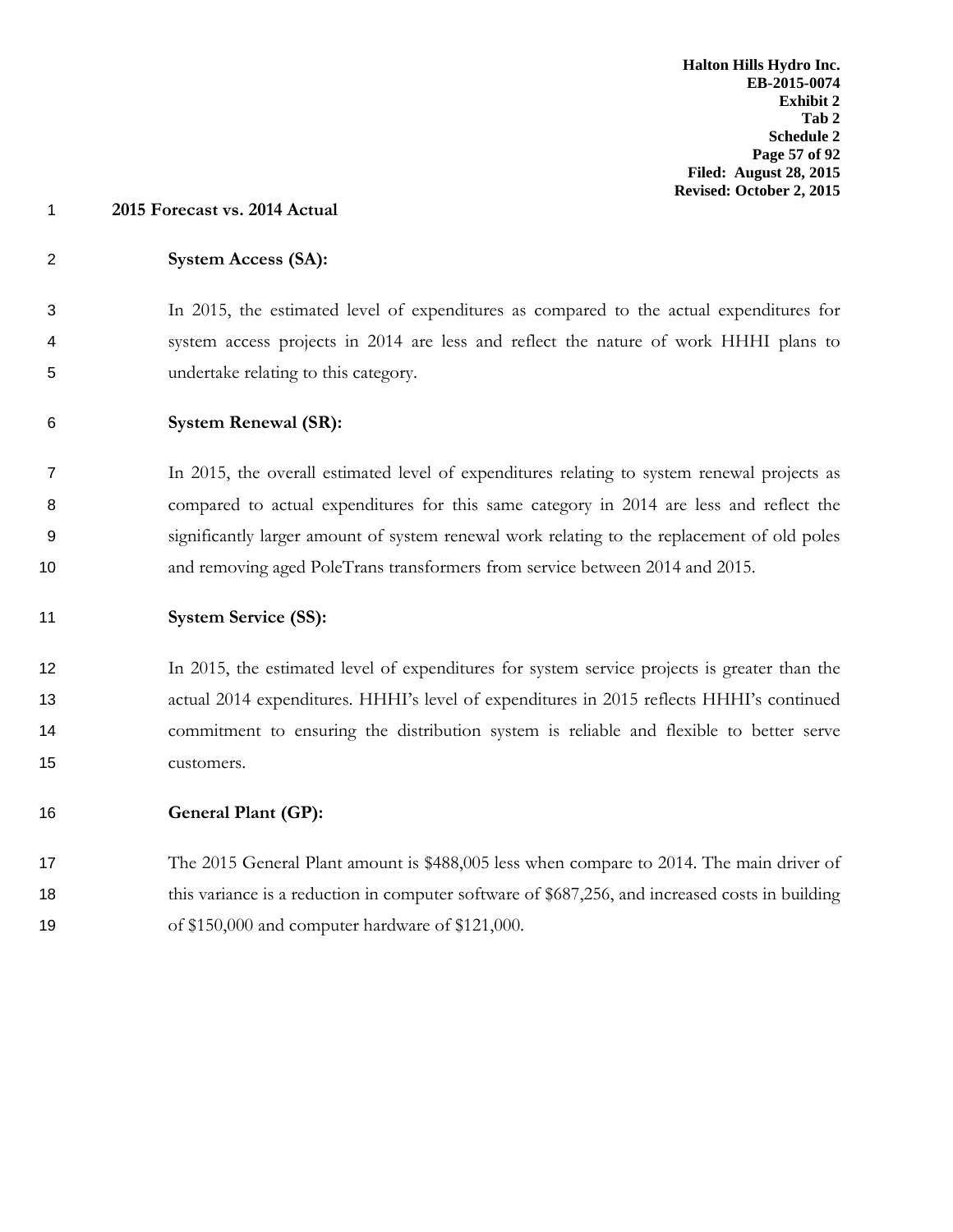**Halton Hills Hydro Inc. EB-2015-0074 Exhibit 2 Tab 2 Schedule 2 Page 58 of 92 Filed: August 28, 2015 Revised: October 2, 2015**

| <b>Description</b>               | 2014 Actual | 2015<br>Forecast | Variance<br>from 2014<br>Actual |
|----------------------------------|-------------|------------------|---------------------------------|
| <b>System Access</b>             | 2,680,732   | 1,578,189        | (1,102,543)                     |
| System Renewal                   | 2,362,906   | 1,870,124        | (492, 782)                      |
| <b>System Service</b>            | 1,975,057   | 3,485,366        | 1,510,309                       |
| General Plant                    | 1,272,141   | 784,136          | (488,005)                       |
| <b>Total Capital Expenditure</b> | 8,290,836   | 7,717,815        | (573, 021)                      |

## 1 **Table 2-39: 2015 Forecast vs. 2014 Actual**

| I | š |
|---|---|
|   |   |
|   |   |

3

#### 4 **2016 Forecast vs. 2015 Forecast**

## 5 **System Access (SA):**

- 6 System Access spending is relatively consistent over the two years
- 7 **System Renewal (SR):**

8 2016 spending is increased due increased vintage replacement projects and pole replacement 9 strategies.

# 10 **System Service (SS):**

11 System Service spending in 2015 is significantly higher than previous years due to the land 12 **purchase for the new Transformer Station.** 

# 13 **General Plant (GP):**

- 14 Spending in this category is relatively consistent over the two years.
- 15
- 16

### 17 **Table 2-40: 2016 Forecast vs. 2015 Forecast**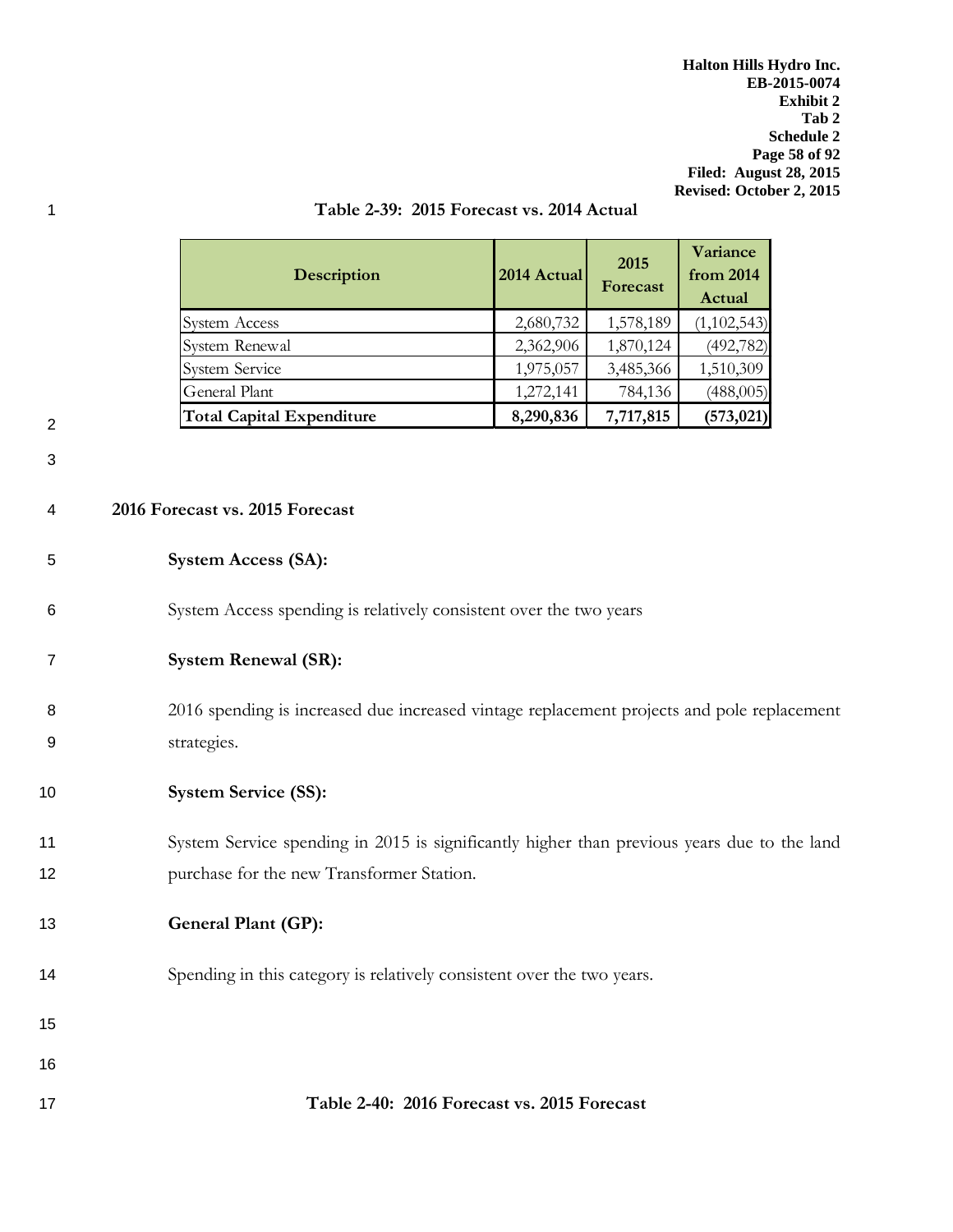|                                  | 2015      | 2016      | Variance from |
|----------------------------------|-----------|-----------|---------------|
| <b>Description</b>               | Forecast  | Forecast  | 2015 Forecast |
| System Access                    | 1,578,189 | 1,339,885 | (238, 304)    |
| System Renewal                   | 1,870,124 | 3,790,671 | 1,920,547     |
| <b>System Service</b>            | 3,485,366 | 2,302,791 | (1, 182, 575) |
| General Plant                    | 784,136   | 777,613   | (6,523)       |
| <b>Total Capital Expenditure</b> | 7,717,815 | 8,210,960 | 493,145       |

#### 3 **2016 Forecast vs. 2017 Forecast**

### 4 **System Access (SA):**

 The main driver in System Access spending in 2016 is municipally directed road widening projects. Specifically, two significant projects: the intersection widening project at Trafalgar Road and 10 Side Road and the road widening project along 9th Line between Steeles Ave and 10 Side Road. The combined budget for these two projects is \$1,668,844. These projects involve relocating utility poles, wires, anchors, and related equipment. There is currently no significant road widening projects planned for 2017 however, there is a large project planned for 2018. The primary risk to completion to these projects is that work may be delayed until the Region of Halton can acquire the necessary land and easements. HHHI generally will not commence construction until confirmation that land and easements are acquired or permission to enter and construct our work is received. As a result of these potential delays, budgeting and timing for these projects can be difficult to predict.

#### 16 **System Renewal (SR):**

 The main driver in System Renewal spending in 2017 is an increase in vintage system replacement projects and substation improvements. Switchgear replacement projects are scheduled every two years, beginning in 2017. 2017 also includes a significant Pole-Trans transformer replacement project in Acton. The design work for the project is scheduled for 2016 with construction in 2017. The Silver Creek MS transformer is scheduled for replacement in 2017. The next major substation projects are scheduled for 2019.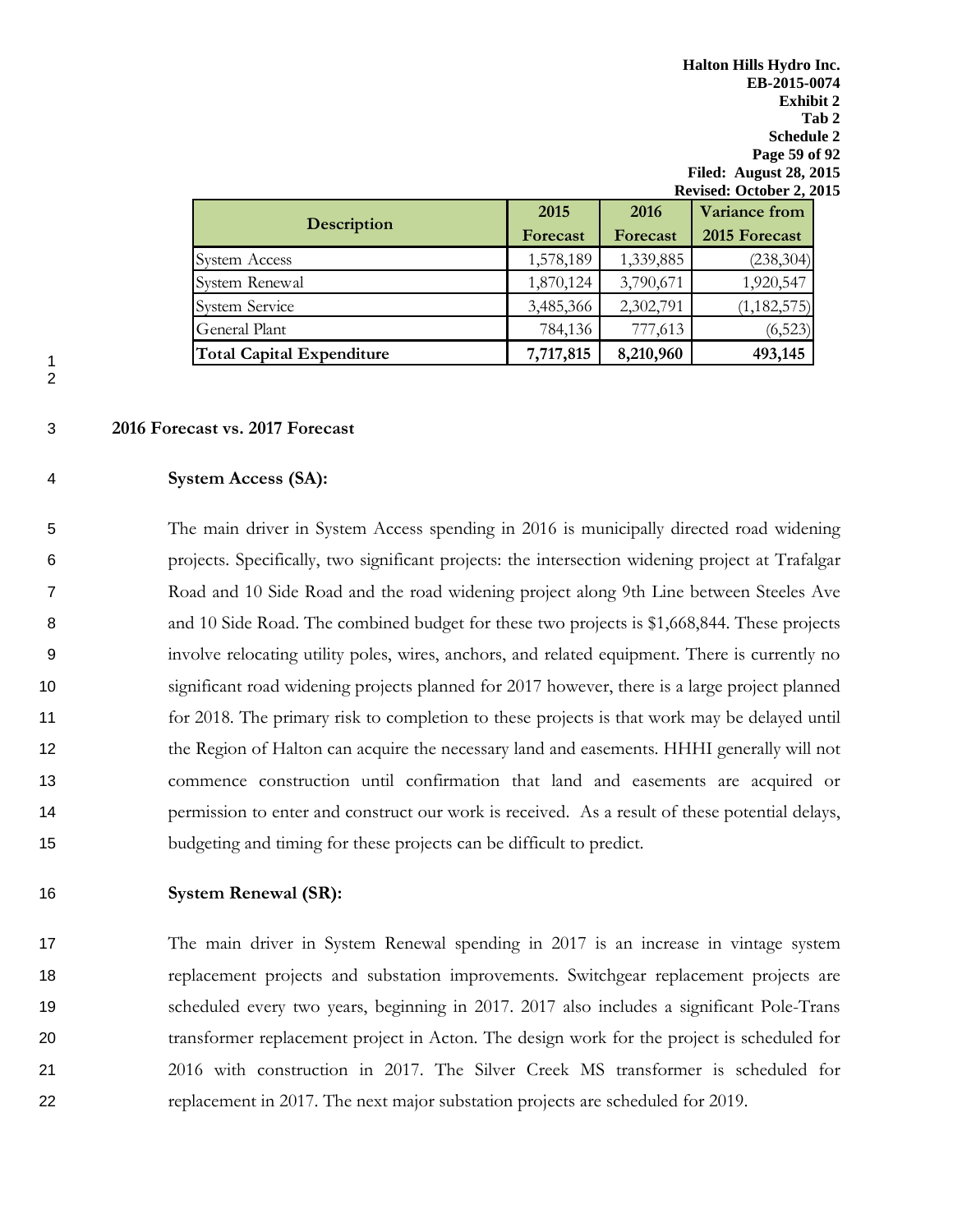## 1 **System Service (SS):**

2 The main difference in System Service spending between the two years is the installation of 3 automated switches on the 46kV system. Two (2) switches are planned for installation in 4 each of 2016, 2018 and 2019, and none in 2017 or 2020.

# 5 **General Plant (GP):**

 Three (3) projects are the key drivers for the increased spending in General Plant in 2016. The roof over the garage at the HHHI office needs to be resurfaced in 2016. As well, the parking lot requires complete resurfacing and repaving that year. The other main project in 2016 is the implementation of an Interactive Voice Response (IVR) system. This system addresses customer preferences for improved communication and self-service options as 11 identified in our customer surveys and focus groups.

| 12 | Table 2-41: 2016 Forecast vs. 2017 Forecast |  |
|----|---------------------------------------------|--|
|    |                                             |  |

|                                  | 2016      | 2017      | Variance from |
|----------------------------------|-----------|-----------|---------------|
| <b>Description</b>               | Forecast  | Forecast  | 2016 Forecast |
| <b>System Access</b>             | 1,339,885 | 290,760   | (1,049,125)   |
| System Renewal                   | 3,790,671 | 4,226,861 | 436,190       |
| <b>System Service</b>            | 2,302,791 | 1,854,882 | (447,909)     |
| General Plant                    | 777,613   | 479,416   | (298, 197)    |
| <b>Total Capital Expenditure</b> | 8,210,960 | 6,851,919 | (1,359,041)   |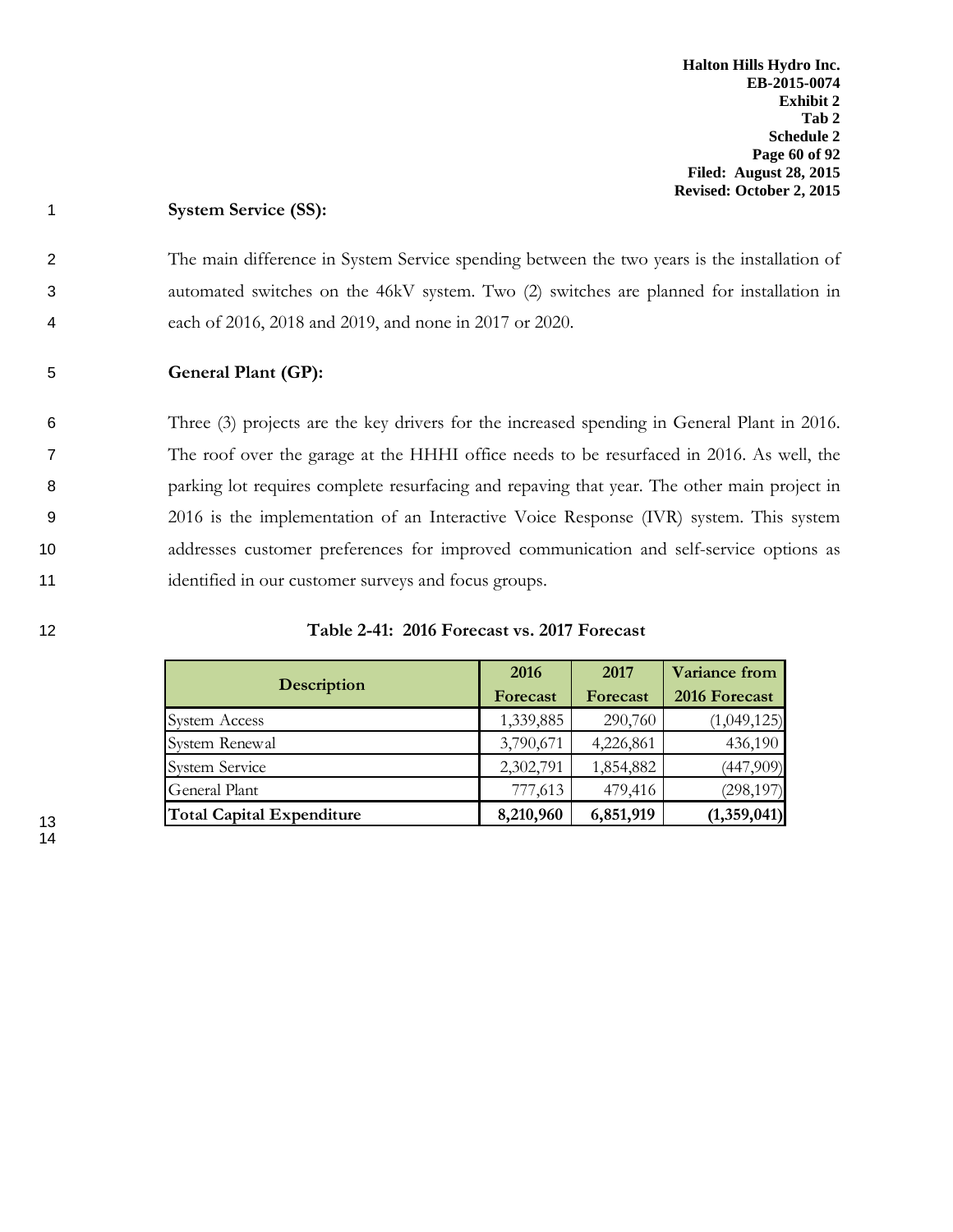# **System Access (SA):**

 System Access projects are expected to remain fairly consistent with the exception of 2018 when a large Region of Halton driven road widening project on Winston Churchill Blvd. is expected to proceed.

## **System Renewal (SR):**

 System Renewal projects are planned fairly evenly throughout the duration of this plan. There is a decrease in System Renewal spending planned in 2018 to accommodate the increase in System Access spending. Two larger feeder renewal projects are scheduled for 2020 to upgrade and harden parts of the distribution system in Acton and Georgetown. The intent of these projects is to renew portions of the distribution system that are reaching the end of useful life and no longer meet current standards for construction.

#### **System Service (SS):**

 2018 and 2019 will see the completion of a number of voltage conversion projects and the construction of a new municipal substation. Voltage Conversion projects planned over the next several years is intended continue to expand the 27.6kV distribution system.

# **General Plant (GP):**

 General Plant expenditures are fairly consistent for the duration of this plan and are largely 19 driven by fleet replacements.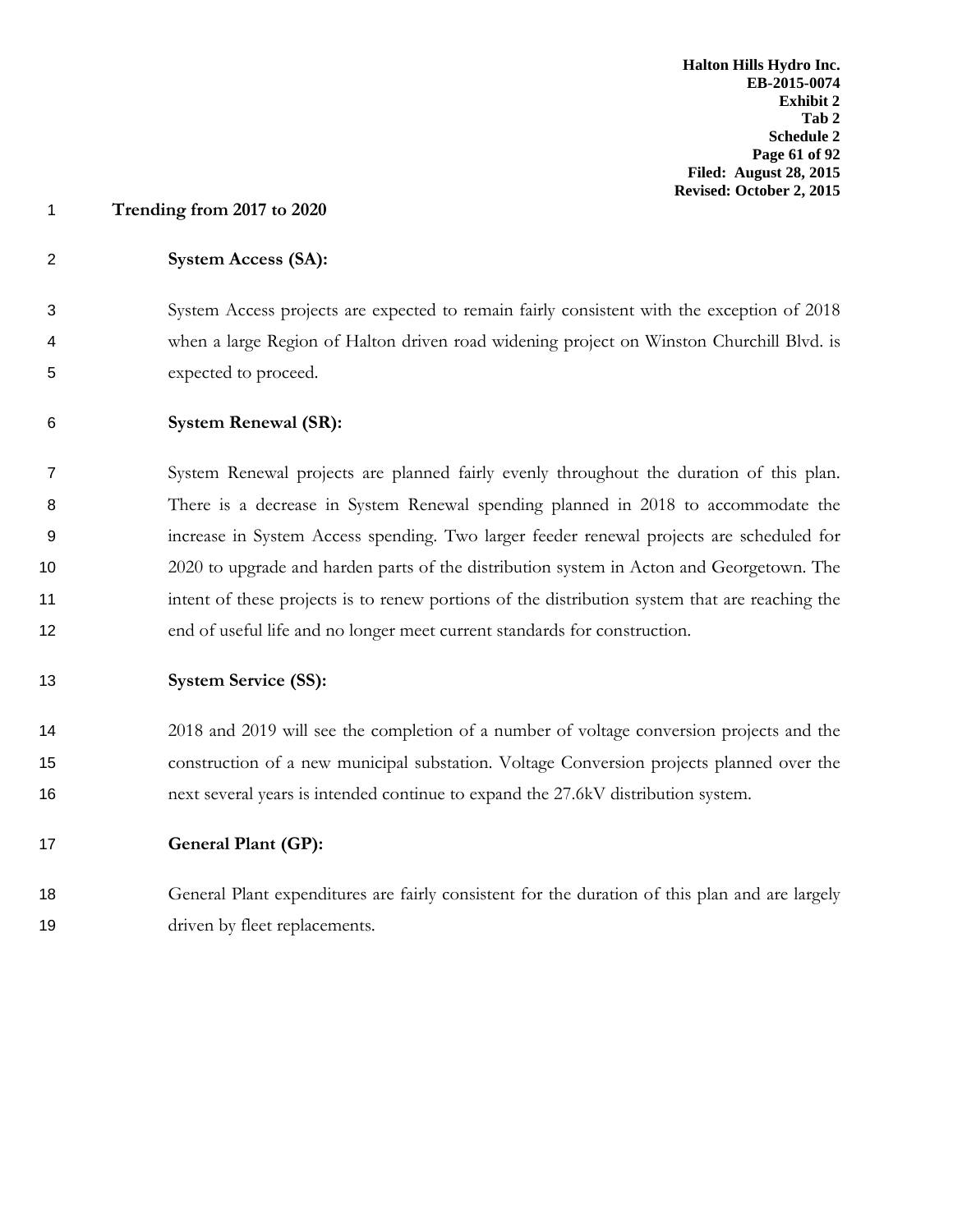**Halton Hills Hydro Inc. EB-2015-0074 Exhibit 2 Tab 2 Schedule 2 Page 62 of 92 Filed: August 28, 2015 Revised: October 2, 2015**

|                                  | 2017      | 2018      |               | <b>2020</b> |
|----------------------------------|-----------|-----------|---------------|-------------|
| <b>Description</b>               | Forecast  | Forecast  | 2019 Forecast | Forecast    |
| System Access                    | 290,760   | 1,589,978 | 256,040       | 256,410     |
| System Renewal                   | 4,226,861 | 2,818,292 | 4,220,233     | 5,464,607   |
| <b>System Service</b>            | 1,854,882 | 3,535,241 | 4,567,366     | 1,856,986   |
| General Plant                    | 479,416   | 421,000   | 425,000       | 374,000     |
| <b>Total Capital Expenditure</b> | 6,851,919 | 8,364,511 | 9,468,639     | 7,952,003   |

## 1 **Table 2-42: Trending from 2017 to 2020**

## 3 **Capital Project Summary**

 Table 2-43 provides a summary of all capital projects for the years 2011 through 2014, the 2015 Bridge Year and the 2016 Test Year. All projects above HHHI's materiality threshold of \$65,000 have been listed individually within the DSP categories and all individual projects below the threshold have been grouped together as miscellaneous within the applicable category. HHHI's 8 DSP, found in Appendix 2-A, provides capital project summaries along with full descriptions and justifications of all individual material projects listed in the table for the 2016 Test Year. These summaries are found in the DSP. Table 2-43 is consistent with the Board's Appendix 2-AA, Capital Projects Table.

12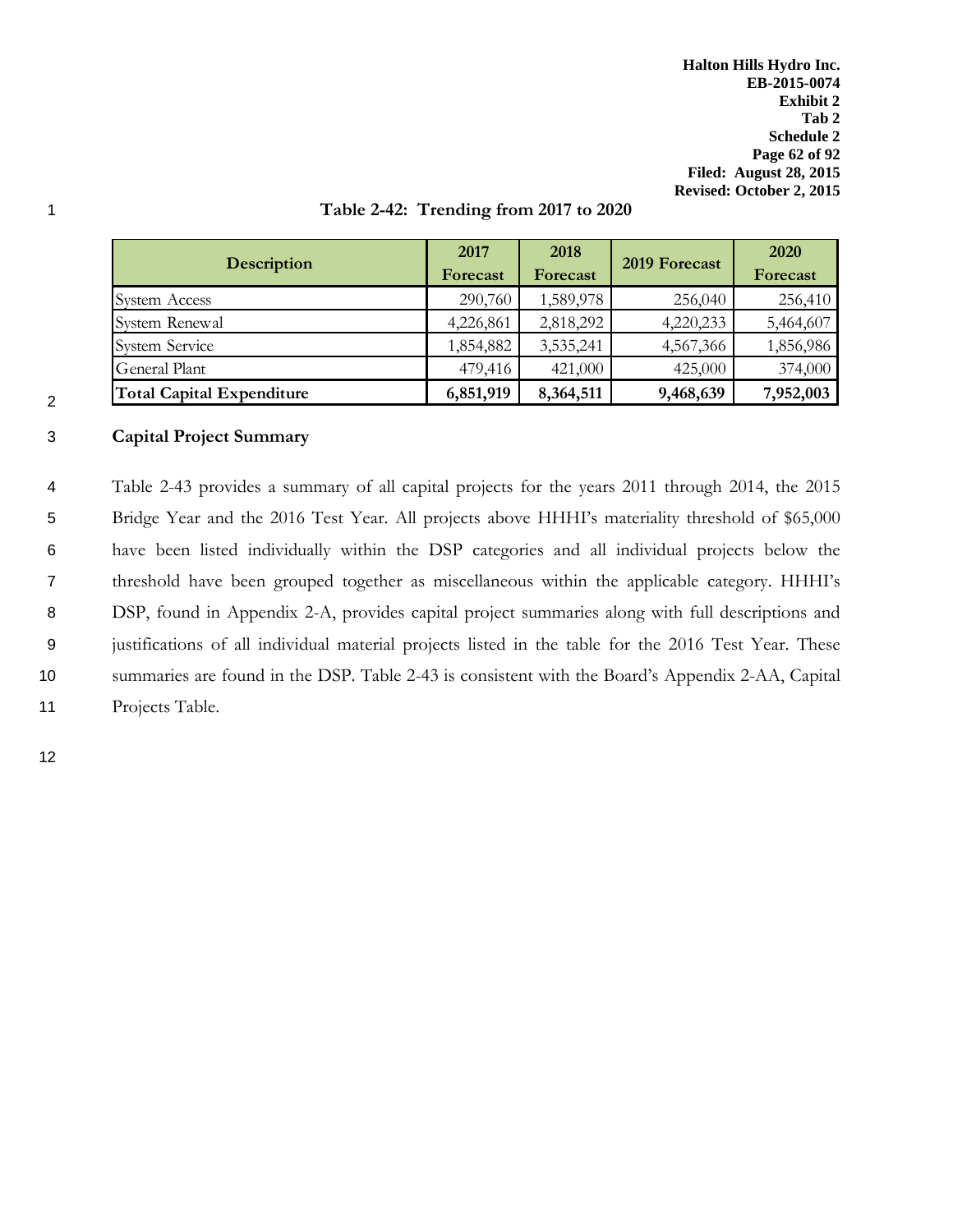**Halton Hills Hydro Inc. EB-2015-0074 Exhibit 2 Tab 2 Schedule 2 Page 63 of 92 Filed: August 28, 2015 Revised: October 2, 2015**

# 1 **Table 2-43A: Capital Projects Table – 2011 to 2016**

|                                                         | 2011         | 2012           | 2013           | 2014           | 2015          |                  |
|---------------------------------------------------------|--------------|----------------|----------------|----------------|---------------|------------------|
| Projects                                                | Actual       | Actual         | Actual         | Actual         | <b>Bridge</b> | <b>2016 Test</b> |
|                                                         |              | <b>Revised</b> | <b>Revised</b> | <b>Revised</b> |               |                  |
| <b>Reporting Basis</b>                                  | <b>CGAAP</b> | <b>CGAAP</b>   | <b>CGAAP</b>   | <b>CGAAP</b>   | <b>MIFRS</b>  | <b>MIFRS</b>     |
| <b>System Access</b>                                    |              |                |                |                |               |                  |
| Jobs for Asymetrical Account - 2012 COS                 |              |                |                |                |               |                  |
| Steeles Avenue -5th Line South to Trafalgar Road        |              | 1,507          | 4,401          | 435,955        |               |                  |
| Steeles Avenue Pole Relocations between Trafalgar & WCB |              | 765,414        | 935,311        |                |               |                  |
|                                                         |              |                |                |                |               |                  |
| 10 sdrd west of WCB                                     | 11,817       |                |                |                |               |                  |
| 10 Side Road/ 10th Line Round-About                     |              |                | 2,594          | 539,619        | 9,315         |                  |
| 10112 4th Line                                          | 150          |                |                |                |               |                  |
| 10296 8th Line                                          | 1,249        |                |                |                |               |                  |
| 103 King st                                             | 2,179        |                |                |                |               |                  |
| 10545 Townline                                          | 808          |                |                |                |               |                  |
| 10563 3rd Line                                          | 9,108        |                |                |                |               |                  |
| 106 Joseph St                                           | 212          |                |                |                |               |                  |
| 10617 Trafalgar                                         | 2,115        |                |                |                |               |                  |
| 10676 Trafalgar Rd                                      | 808          |                |                |                |               |                  |
| 10766 Trafalgar Rd                                      | 7,182        |                |                |                |               |                  |
| 109 Moore Park Cres, Georgetown                         | 300          |                |                |                |               |                  |
| 10th Line & 10 Sdrd                                     | 4,360        |                |                |                |               |                  |
| 11051 Trafalgar Rd                                      | 300          |                |                |                |               |                  |
| 11445 Hwy 25- Old Speyside School                       | 1,428        |                |                |                |               |                  |
| 11674 Line                                              | 329          |                |                |                |               |                  |
| 11694 Winston Churchill Blvd- Disconnect & Removal      | 150          |                |                |                |               |                  |
| 12 Morgan Dr                                            | 329          |                |                |                |               |                  |
| 12158 17th sdrd- Pole and anchor Install to accommodate |              |                |                |                |               |                  |
| sentinel light                                          | 2,491        |                |                |                |               |                  |
| 12266 10th line, georgetown-sheridian nurseries         | 4,691        |                |                |                |               |                  |
| 12486 6th line                                          | 3,750        |                |                |                |               |                  |
| 12562 9th Line                                          | 165          |                |                |                |               |                  |
| 12799 9th line                                          | 3,097        |                |                |                |               |                  |
| 13010 8th Line                                          | 5,521        |                |                |                |               |                  |
| 13260 Fallbrook Trail                                   | 3,625        |                |                |                |               |                  |
| 13261 10th Line-Upgrade 100-200                         | 891          |                |                |                |               |                  |
| 13441 4th Line- Panel Change                            | 165          |                |                |                |               |                  |
| 13536 15th sdrd                                         | 300          |                |                |                |               |                  |
| 13536 4th Line                                          | 7.718        |                |                |                |               |                  |
| 13564 7th Line                                          | 459          |                |                |                |               |                  |
| 13705 22nd sdrd                                         | 427          |                |                |                |               |                  |
| 13819 Trafalgar Rd                                      | 316          |                |                |                |               |                  |
| 139 Kingham rd, Acton                                   | 300          |                |                |                |               |                  |
| 13980 9th line                                          | 1,445        |                |                |                |               |                  |
| 14 Southwinds dr                                        | 8,185        |                |                |                |               |                  |
| 14243 9th Line                                          | 329          |                |                |                |               |                  |
| 14303 Trafalgar Rd                                      | 4,042        |                |                |                |               |                  |
| 15350 Argyll Rd                                         | 150          |                |                |                |               |                  |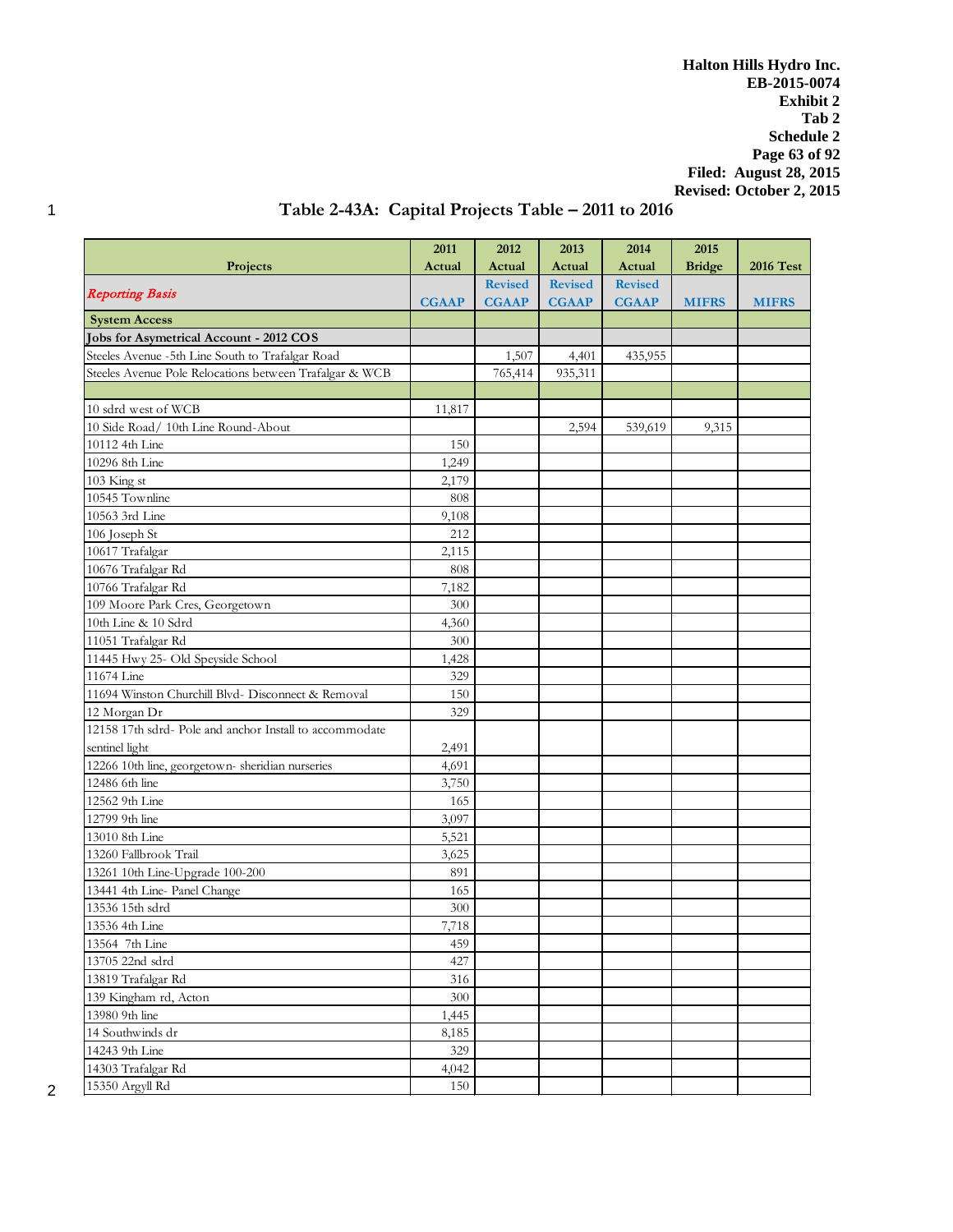**Halton Hills Hydro Inc. EB-2015-0074 Exhibit 2 Tab 2 Schedule 2 Page 64 of 92 Filed: August 28, 2015 Revised: October 2, 2015**

# 1 **Table 2-43A: Capital Projects Table – 2011 to 2016 (cont'd)**

|                                                        | 2011         | 2012           | 2013           | 2014           | 2015          |                  |
|--------------------------------------------------------|--------------|----------------|----------------|----------------|---------------|------------------|
| <b>Projects</b>                                        | Actual       | Actual         | Actual         | Actual         | <b>Bridge</b> | <b>2016 Test</b> |
|                                                        |              | <b>Revised</b> | <b>Revised</b> | <b>Revised</b> |               |                  |
| <b>Reporting Basis</b>                                 | <b>CGAAP</b> | <b>CGAAP</b>   | <b>CGAAP</b>   | <b>CGAAP</b>   | <b>MIFRS</b>  | <b>MIFRS</b>     |
| <b>System Access</b>                                   |              |                |                |                |               |                  |
| 16 Mountanview Rd S                                    | 9,143        |                |                |                |               |                  |
| 17 River St- Acton Public Library                      | 20,464       |                |                |                |               |                  |
| 177 Mountainview Rd                                    | 514          |                |                |                |               |                  |
| 18 Heather Court, Georgetown                           | 300          |                |                |                |               |                  |
| 18 Weber Dr, Georgetown                                | 6,170        |                |                |                |               |                  |
| 19 Valleyview rd, georgetown                           | 300          |                |                |                |               |                  |
| 19 Willow st N- U/G installation between 15 & 9 Willow | 17,090       |                |                |                |               |                  |
| 197 Mill St W                                          | 239          |                |                |                |               |                  |
| 20 John St- Georgetown                                 | 446          |                |                |                |               |                  |
| 21 Cedar rd, acton                                     | 1,247        |                |                |                |               |                  |
| 211 Armstrong ave-change o/h to $u/g$                  | 1,646        |                |                |                |               |                  |
| 24 Browns Cres, Acton                                  | 329          |                |                |                |               |                  |
| 24 Churchill cres                                      | 239          |                |                |                |               |                  |
| 254 Main st s- georgetown                              | 1,464        |                |                |                |               |                  |
| 283 Queen St-Acton                                     | 212          |                |                |                |               |                  |
| 29 & 31 Birchway place, Acton                          | 5,045        |                |                |                |               |                  |
| 29 Todd Rd- Water Tower                                | 8,873        |                |                |                |               |                  |
| 3 Churchill cres- upgrade 60-200                       | 656          |                |                |                |               |                  |
| 3 Crombie Pl, Georgetown                               | 300          |                |                |                |               |                  |
| 30 Armstrong Ave, Georgetown                           | 13,414       |                |                |                |               |                  |
| 307 Armstrong ave- upgrade 200-400 amps                | 118          |                |                |                |               |                  |
| 32 Albert St                                           | 329          |                |                |                |               |                  |
| 35 Sinclair Ave, Georgetown                            | 1,445        |                |                |                |               |                  |
| 362 Delrex Blvd, Georgetown                            | 336          |                |                |                |               |                  |
| 368 Delrex Blvd, Georgetown                            | 300          |                |                |                |               |                  |
| 388 Delrexc-Temp- Vacant lot between 382 & 388         | 2,403        |                |                |                |               |                  |
| 40 Charles st                                          | 1,613        |                |                |                |               |                  |
| 400 GUELPH ST, GEORGETOWN                              |              | 29,013         |                |                |               |                  |
| 42 Munro Circle                                        | 329          |                |                |                |               |                  |
| 44 Eastern Ave- Acton                                  | 10,267       |                |                |                |               |                  |
| 48 Armstrong Ave                                       | 309          |                |                |                |               |                  |
| 5 Hepburn Cres, Georgetown                             | 329          |                |                |                |               |                  |
| 5 Oakridge Dr, Georgetown                              | 6,407        |                |                |                |               |                  |
| 510 Main st, Glen Williams                             | 300          |                |                |                |               |                  |
| 53 Samuel Cres, Georgetown                             | 6,079        |                |                |                |               |                  |
| 54 Arbourglen Dr                                       | 329          |                |                |                |               |                  |
| 54 Armstrong- New service                              | 2,678        |                |                |                |               |                  |
| 58 River Dr- Upgrade 60-100                            | 580          |                |                |                |               |                  |
| 59 Gollop Cres, Georgetown                             | 300          |                |                |                |               |                  |
| 5th line & 5 sdrd                                      | 2,758        |                |                |                |               |                  |

 $2^{\frac{1}{2}}$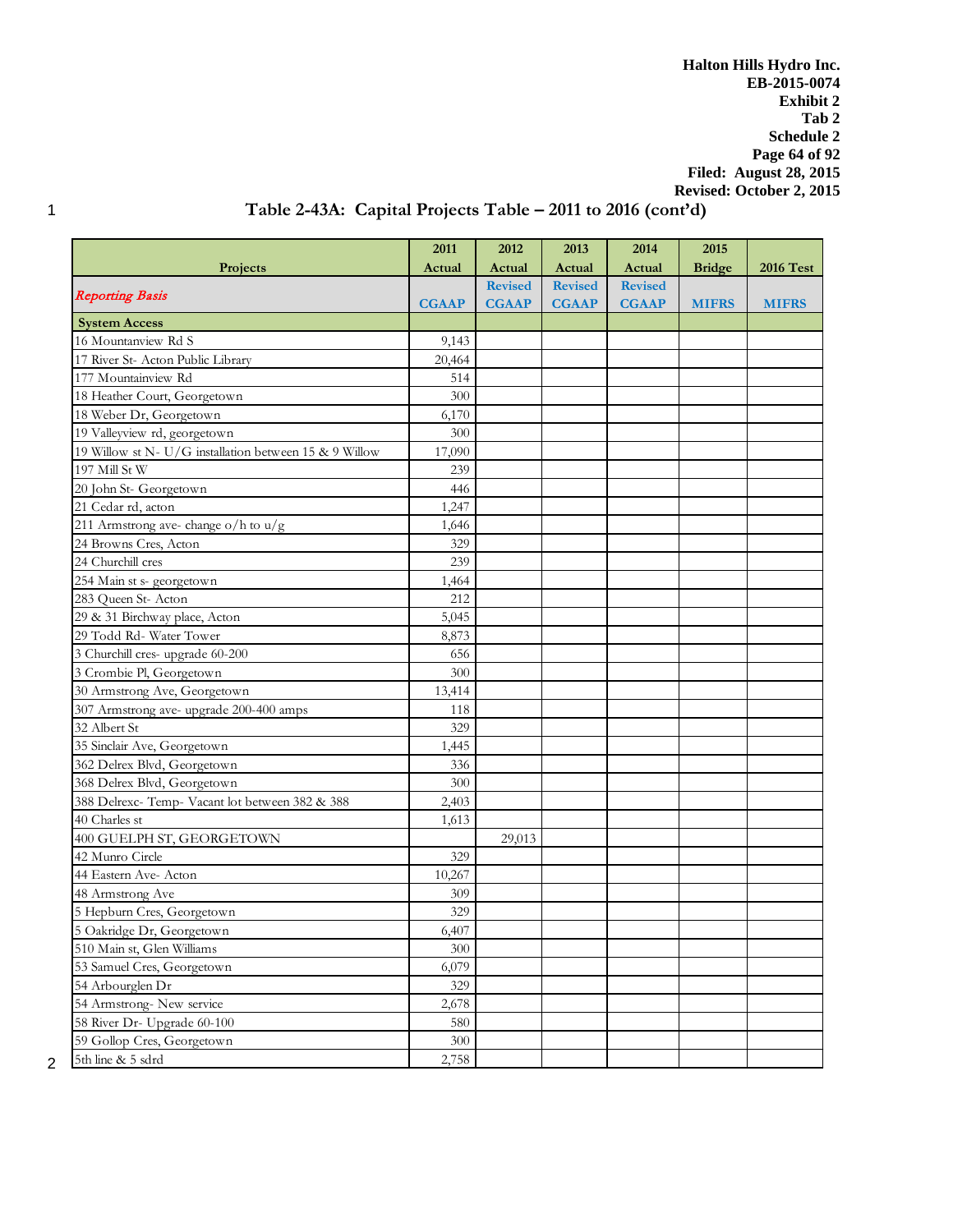**Halton Hills Hydro Inc. EB-2015-0074 Exhibit 2 Tab 2 Schedule 2 Page 65 of 92 Filed: August 28, 2015 Revised: October 2, 2015**

# 1 **Table 2-43A: Capital Projects Table – 2011 to 2016 (cont'd)**

|                                                         | 2011         | 2012           | 2013           | 2014           | 2015          |                  |
|---------------------------------------------------------|--------------|----------------|----------------|----------------|---------------|------------------|
| Projects                                                | Actual       | Actual         | Actual         | Actual         | <b>Bridge</b> | <b>2016 Test</b> |
|                                                         |              | <b>Revised</b> | <b>Revised</b> | <b>Revised</b> |               |                  |
| <b>Reporting Basis</b>                                  | <b>CGAAP</b> | <b>CGAAP</b>   | <b>CGAAP</b>   | <b>CGAAP</b>   | <b>MIFRS</b>  | <b>MIFRS</b>     |
| <b>System Access</b>                                    |              |                |                |                |               |                  |
| 5th Line and Steeles Ave, Hornby                        | 159          |                |                |                |               |                  |
| 6153 22 sdrd                                            | 3,386        |                |                |                |               |                  |
| 65 Jocelyn Cres, Georgetown                             | 4,677        |                |                |                |               |                  |
| 73 Main St N, Georgetown                                | 1,645        |                |                |                |               |                  |
| 7651 5th sdrd                                           | 7,566        |                |                |                |               |                  |
| 7856 5th line-Milton- Union gas station                 | 4,260        |                |                |                |               |                  |
| 8 Ann st, georgetown                                    | 300          |                |                |                |               |                  |
| 8070 Horby Rd, Hornby                                   | 9,539        |                |                |                |               |                  |
| 8160 10th line                                          | 3,255        |                |                |                |               |                  |
| 88 Moore Park cres, Georgetown                          | 452          |                |                |                |               |                  |
| 8851 6th Line                                           | 2,935        |                |                |                |               |                  |
| 8th line (main st) Pole line relocation                 | 3,466        |                |                |                |               |                  |
| 9 Airedale Crt, Georgetown                              | 329          |                |                |                |               |                  |
| 9 Church St- Georgetown Library & Cultural Center       | 4,902        |                |                |                |               |                  |
| 90 Weber Dr, Georgetown                                 | 300          |                |                |                |               |                  |
| 9018 4th line                                           | 1,874        |                |                |                |               |                  |
| 9111 3rd Line                                           | 3,962        |                |                |                |               |                  |
| 9249 Hwy 25                                             | 4,412        |                |                |                |               |                  |
| 9419 Hwy 25                                             | 8,225        |                |                |                |               |                  |
| 9464 3rd line                                           | 9,060        |                |                |                |               |                  |
| 97 Irwin Cres, Georgetown                               | 300          |                |                |                |               |                  |
| 9th Line (Steeles Avenue to 10 Side Road).              |              |                |                |                |               | 831,245          |
| ACTON REAR YARD POLE REPLACEMENT                        |              |                |                |                |               |                  |
| PROGRAM                                                 | 5,528        |                |                |                |               |                  |
| Armstrong Ave, Georgetown                               | 1,137        |                |                |                |               |                  |
| Campbellville Road/ Dublin Line Round-About Relocations |              |                |                |                | 68,533        |                  |
| Campbellville Road/JSP/Tremaine Road - Round-about      |              |                |                |                |               |                  |
| (WO: 195651)                                            |              |                | 31             |                |               |                  |
| Connect 9.88kw Microfit solar pv generation project     | 4,396        |                |                |                |               |                  |
| Eden Oak townhouse- Subdivision                         | 3,034        |                |                |                |               |                  |
| Gellert Center Solar Panel Project                      | 4,930        |                |                |                |               |                  |
| General Meter Service & Installs                        | 1,399        |                |                |                |               |                  |
| Generation - FIT                                        |              | 7,512          |                |                |               |                  |
| Hall Rd (Gtwn) Apartment Building (56 Units)            |              |                |                |                | 130,000       |                  |
| HHVH PH. 4, Eagleview                                   | 2,931        |                |                |                |               |                  |
| HHVHI phase 5                                           | 6,120        |                |                |                |               |                  |
| Interval Metering Installation/ Exchange                | 5,902        |                |                |                |               |                  |
| KINGHAM RD. POLETRANS CONVERSION                        | 323          |                |                |                |               |                  |
| L11 Conc 4 Hume crt-Temp Service                        | 2,379        |                |                |                |               |                  |
| Lot 1 Conc 1 32nd Sdrd                                  | 3,736        |                |                |                |               |                  |
| Make Ready Install Anchors at Pole 7149                 | 1,542        |                |                |                |               |                  |
| Make Ready Upgrades                                     |              |                |                |                | 22,686        | 15,424           |
| Make Ready Work, 15 sdrd                                | 642          |                |                |                |               |                  |
| Meadows in the Glen                                     | 11,530       |                |                |                |               |                  |
| Metering                                                | 130,647      | 3,790,635      | 339,265        | 81,419         | 148,825       |                  |
| Metering General Service >50kW upgrade                  |              |                |                |                |               | 44,726           |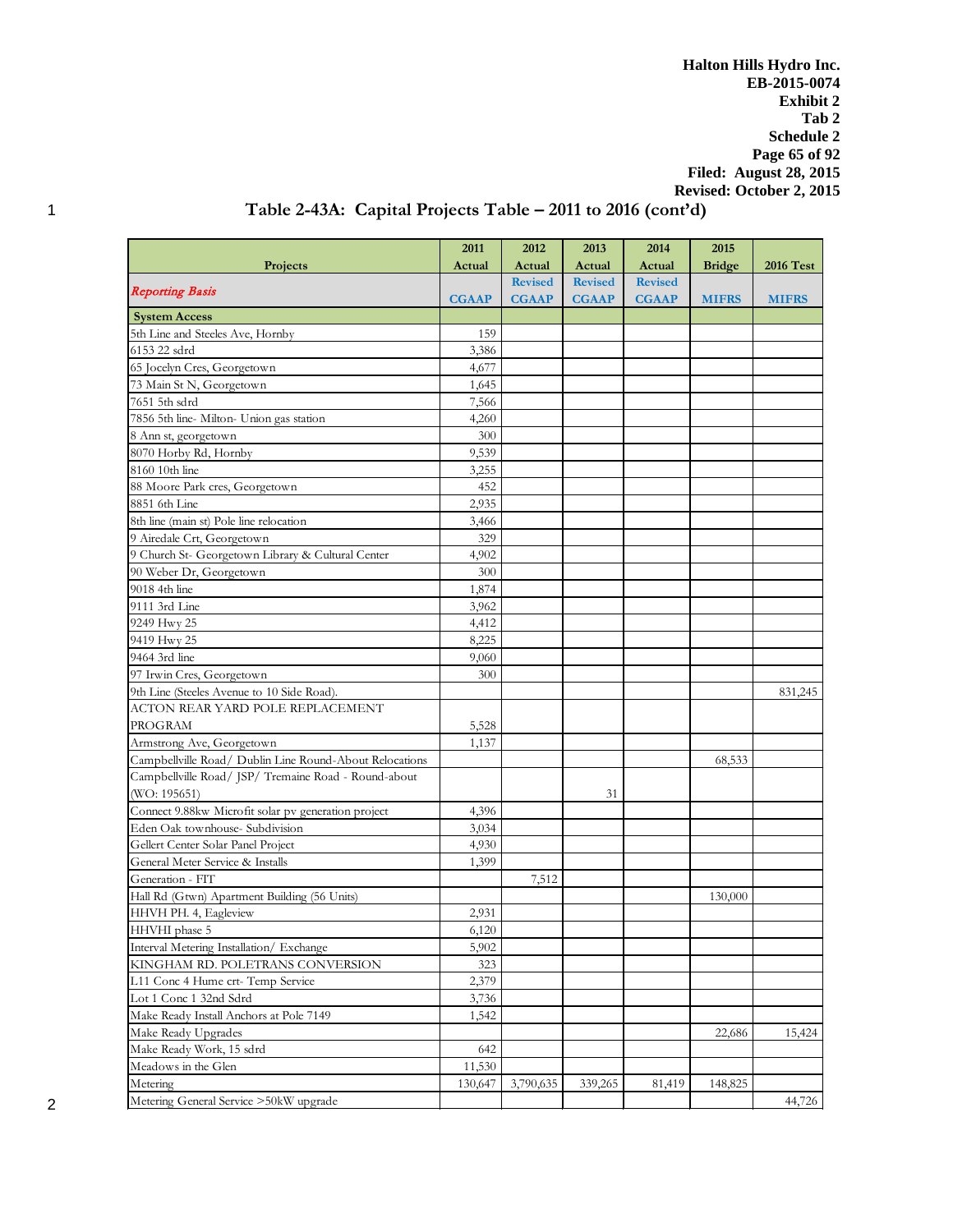**Halton Hills Hydro Inc. EB-2015-0074 Exhibit 2 Tab 2 Schedule 2 Page 66 of 92 Filed: August 28, 2015 Revised: October 2, 2015**

# 1 **Table 2-43A: Capital Projects Table – 2011 to 2016 (cont'd)**

|                                                               | 2011         | 2012           | 2013           | 2014           | 2015          |                  |
|---------------------------------------------------------------|--------------|----------------|----------------|----------------|---------------|------------------|
| <b>Projects</b>                                               | Actual       | Actual         | Actual         | Actual         | <b>Bridge</b> | <b>2016 Test</b> |
|                                                               |              | <b>Revised</b> | <b>Revised</b> | <b>Revised</b> |               |                  |
| <b>Reporting Basis</b>                                        | <b>CGAAP</b> | <b>CGAAP</b>   | <b>CGAAP</b>   | <b>CGAAP</b>   | <b>MIFRS</b>  | <b>MIFRS</b>     |
| <b>System Access</b>                                          |              |                |                |                |               |                  |
| Metering Residential/Interval Materials                       |              |                |                |                |               | 114,824          |
| Microfit                                                      |              | 9,536          |                |                |               |                  |
| Misc Capital Jobs                                             | 214,901      | 3,367          | 457,518        | 13,679         |               |                  |
| MTO 401 Bridge Widening (5th Line South) Relocations****      |              |                |                |                | 18,416        |                  |
| New 100 amp service for water control valve-corner or steels  |              |                |                |                |               |                  |
| and wcb                                                       | 5,592        |                |                |                |               |                  |
| New 200 Amp Service- 104 Guelph St- Cogeco hub                | 18,676       |                |                |                |               |                  |
| New 600 volt service- Cross Haulroad at traffid lights-22nd   |              |                |                |                |               |                  |
| sdrd                                                          | 20,794       |                |                |                |               |                  |
| New Streetlight- 5th Line & 15th sdrd-N/E Corner              | 253          |                |                |                |               |                  |
| New Streetlighting at Intersection of Hwy 7 & 4th line        | 317          |                |                |                |               |                  |
| Pole Relocations on Highway #25 at 5 Side Road                | 18,704       |                |                |                |               |                  |
| Pole Relocations on Steeles Avenue between WCB and            |              |                |                |                |               |                  |
| Trafalgar Road                                                | 4,805        |                |                |                |               |                  |
| Pole Replacements                                             | 80,317       |                |                |                |               |                  |
| Pole, Conductor, Tx., and Switch Replacements on Church       |              |                |                |                |               |                  |
| Street East, Acton.                                           | 254          |                |                |                |               |                  |
| Reconductoring WCB from Guelph Street on Old Pine Crest       |              |                |                |                |               |                  |
| Road to CNR Tracks on WCB                                     | 870          |                |                |                |               |                  |
| Residential Meter Installations/ Exchange                     | 3,547        |                |                |                |               |                  |
| Service Relocations, Winston Churchill Blvd (2-Lane           |              |                |                |                |               |                  |
| Reconstruction 5 sdrd to Norval PMU), PR-2144                 |              |                | 794            |                |               |                  |
| Silver Creek Estates Phase 2                                  | 38,879       |                |                |                |               |                  |
| <b>Smart Meters</b>                                           | 36,469       | 66,448         |                |                | 100,000       |                  |
| Steeles Avenue - James Snow Parkway to 5th Line South         |              |                |                |                |               |                  |
| (Phase 2 - Stage 1)                                           | 170,620      | 577,759        | (73, 448)      |                |               |                  |
|                                                               |              |                |                |                |               |                  |
| Steeles Avenue -5th Line South to Trafalgar Road - 2015 Phase |              |                |                |                | 1,064,164     |                  |
| Steeles Avenue Pole Relocations between Trafalgar & WCB -     |              |                |                |                |               |                  |
| 2015 Phase                                                    |              |                |                | 1,610,060      |               |                  |
| <b>Technical Service Layouts</b>                              |              |                |                |                |               | 80,000           |
| Trafalgar rd & Lindsay Crt Lot 7 Conc 21                      | 16,017       |                |                |                |               |                  |
| Trafalgar Road/ 10 Side Road Intersection Relocations         | 2,094        |                | 200,727        |                | 6,766         | 253,666          |
| Upgrade 60-200, 11 karen dr                                   | 2,504        |                |                |                |               |                  |
| Wallace Street and McDonald Blvd.Relocate Poles and           |              |                |                |                |               |                  |
| Anchors                                                       | 41,131       |                |                |                |               |                  |
|                                                               |              |                |                |                |               |                  |
| West Meadows Townhouse Complex- Dr Moore and Wallace          | 27,970       |                |                |                |               |                  |
|                                                               |              |                |                |                |               |                  |
| Wildwood Road Relocations (Highway 7 to Oakridge Drive)       |              |                |                |                | 9,484         |                  |
| Winston Churchill Blvd / 10th Side Road Re-Alignment &        |              |                |                |                |               |                  |
| WCB 2- Lane Reconstruction Guelph St. to 17 Sdrd) (WO:        |              |                |                |                |               |                  |
| 194156)                                                       |              |                | 794            |                |               |                  |
| <b>Grand Total</b>                                            | 1,182,087    | 5,251,191      | 1,867,987      | 2,680,732      | 1,578,189     | 1,339,885        |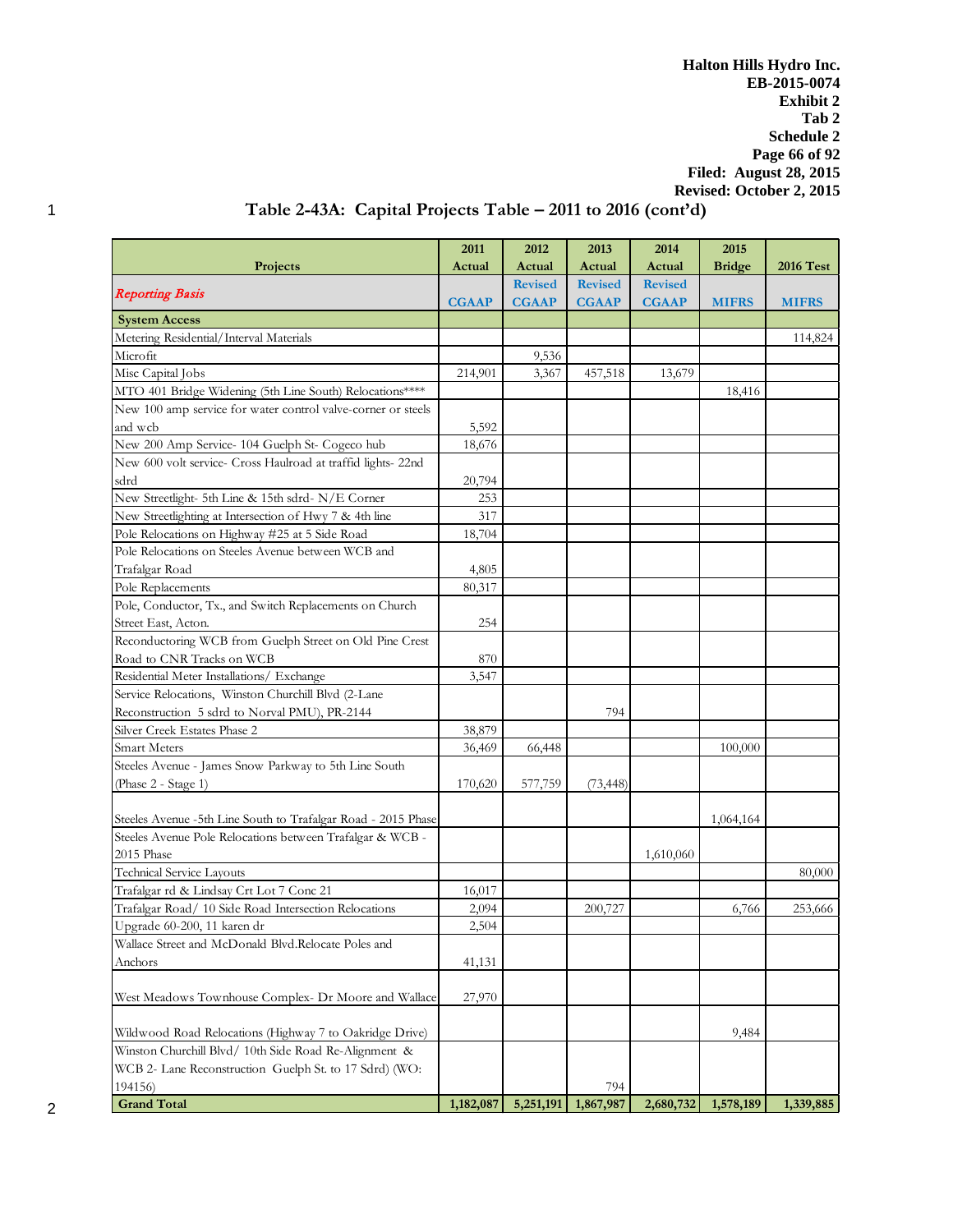**Halton Hills Hydro Inc. EB-2015-0074 Exhibit 2 Tab 2 Schedule 2 Page 67 of 92 Filed: August 28, 2015 Revised: October 2, 2015**

| Actual<br>Actual<br><b>Bridge</b><br>Projects<br>Actual<br>Actual<br><b>2016 Test</b><br><b>Revised</b><br><b>Revised</b><br><b>Revised</b><br><b>Reporting Basis</b><br><b>CGAAP</b><br><b>CGAAP</b><br><b>CGAAP</b><br><b>CGAAP</b><br><b>MIFRS</b><br><b>MIFRS</b><br><b>System Renewal</b><br>10365 Hwy 7 L28 C7- Upgrade to 3phase- Calldron<br>Gas Bars Ltd<br>2,126<br>10826 5th line- Change blown tx<br>2,694<br>15 Sdrd East of 4th line<br>4,272<br>16469 10th Sdrd<br>2,399<br>22 Sdrd West of Hwy 7<br>9,048<br>5 Charles St- Change blown TX<br>4,231<br>5th Line South of Steeles Ave<br>24,218<br>64 Miller dr- leaking Transformer<br>4,628<br>8th line north of 22 sdrd<br>7,531<br>Airbrake Maintenance in Various Locations<br>10,572<br>Ashgrove Substation Outfit New Control House<br>24,602<br>Asset Management<br>21,612<br>Ballinafad Substation Transformer Refurbishment<br>112,415<br>Byron St- Pole Line Rebuild<br>6,368<br>Cap. WTR HTRS- Material<br>77,631<br>Change Broken 45' pole- 2nd "s" bend of hwy 25 on<br>15th sdrd<br>6,381<br>Contractor dug into u/g primary<br>1,952<br>Copper Theft Repair- MS 5 Silvercreek Substation<br>1,081<br>Cross MS switchgear replacement<br>714,205<br>1,529<br>Cross Sub13 Municipal Substation 4.16 kV Upgrades<br>Cutout Replacement program (AB Chance Porcelain<br>Cutout in particular)<br>25,544<br>13,806<br>Green Energy Initiative - Solar Panel Pilot Project<br>264,374<br>Live Front Transformer Replacements<br>98,689<br>Metering Retail/Interval PMU replacements<br>91,425<br>Misc Capital Jobs<br>17,456<br>Oil Recloser Refurbishment<br>4,437<br>Pole Change Outs- Hume Court<br>416<br>Pole Line Re-Build, Supply to C10Z147 from Maple<br>Avenue (Georgetown)<br>197,715 |                                                   | 2011  | 2012 | 2013 | 2014 | 2015 |  |
|---------------------------------------------------------------------------------------------------------------------------------------------------------------------------------------------------------------------------------------------------------------------------------------------------------------------------------------------------------------------------------------------------------------------------------------------------------------------------------------------------------------------------------------------------------------------------------------------------------------------------------------------------------------------------------------------------------------------------------------------------------------------------------------------------------------------------------------------------------------------------------------------------------------------------------------------------------------------------------------------------------------------------------------------------------------------------------------------------------------------------------------------------------------------------------------------------------------------------------------------------------------------------------------------------------------------------------------------------------------------------------------------------------------------------------------------------------------------------------------------------------------------------------------------------------------------------------------------------------------------------------------------------------------------------------------------------------------------------------------------------------------------------|---------------------------------------------------|-------|------|------|------|------|--|
|                                                                                                                                                                                                                                                                                                                                                                                                                                                                                                                                                                                                                                                                                                                                                                                                                                                                                                                                                                                                                                                                                                                                                                                                                                                                                                                                                                                                                                                                                                                                                                                                                                                                                                                                                                           |                                                   |       |      |      |      |      |  |
|                                                                                                                                                                                                                                                                                                                                                                                                                                                                                                                                                                                                                                                                                                                                                                                                                                                                                                                                                                                                                                                                                                                                                                                                                                                                                                                                                                                                                                                                                                                                                                                                                                                                                                                                                                           |                                                   |       |      |      |      |      |  |
|                                                                                                                                                                                                                                                                                                                                                                                                                                                                                                                                                                                                                                                                                                                                                                                                                                                                                                                                                                                                                                                                                                                                                                                                                                                                                                                                                                                                                                                                                                                                                                                                                                                                                                                                                                           |                                                   |       |      |      |      |      |  |
|                                                                                                                                                                                                                                                                                                                                                                                                                                                                                                                                                                                                                                                                                                                                                                                                                                                                                                                                                                                                                                                                                                                                                                                                                                                                                                                                                                                                                                                                                                                                                                                                                                                                                                                                                                           |                                                   |       |      |      |      |      |  |
|                                                                                                                                                                                                                                                                                                                                                                                                                                                                                                                                                                                                                                                                                                                                                                                                                                                                                                                                                                                                                                                                                                                                                                                                                                                                                                                                                                                                                                                                                                                                                                                                                                                                                                                                                                           |                                                   |       |      |      |      |      |  |
|                                                                                                                                                                                                                                                                                                                                                                                                                                                                                                                                                                                                                                                                                                                                                                                                                                                                                                                                                                                                                                                                                                                                                                                                                                                                                                                                                                                                                                                                                                                                                                                                                                                                                                                                                                           |                                                   |       |      |      |      |      |  |
|                                                                                                                                                                                                                                                                                                                                                                                                                                                                                                                                                                                                                                                                                                                                                                                                                                                                                                                                                                                                                                                                                                                                                                                                                                                                                                                                                                                                                                                                                                                                                                                                                                                                                                                                                                           |                                                   |       |      |      |      |      |  |
|                                                                                                                                                                                                                                                                                                                                                                                                                                                                                                                                                                                                                                                                                                                                                                                                                                                                                                                                                                                                                                                                                                                                                                                                                                                                                                                                                                                                                                                                                                                                                                                                                                                                                                                                                                           |                                                   |       |      |      |      |      |  |
|                                                                                                                                                                                                                                                                                                                                                                                                                                                                                                                                                                                                                                                                                                                                                                                                                                                                                                                                                                                                                                                                                                                                                                                                                                                                                                                                                                                                                                                                                                                                                                                                                                                                                                                                                                           |                                                   |       |      |      |      |      |  |
|                                                                                                                                                                                                                                                                                                                                                                                                                                                                                                                                                                                                                                                                                                                                                                                                                                                                                                                                                                                                                                                                                                                                                                                                                                                                                                                                                                                                                                                                                                                                                                                                                                                                                                                                                                           |                                                   |       |      |      |      |      |  |
|                                                                                                                                                                                                                                                                                                                                                                                                                                                                                                                                                                                                                                                                                                                                                                                                                                                                                                                                                                                                                                                                                                                                                                                                                                                                                                                                                                                                                                                                                                                                                                                                                                                                                                                                                                           |                                                   |       |      |      |      |      |  |
|                                                                                                                                                                                                                                                                                                                                                                                                                                                                                                                                                                                                                                                                                                                                                                                                                                                                                                                                                                                                                                                                                                                                                                                                                                                                                                                                                                                                                                                                                                                                                                                                                                                                                                                                                                           |                                                   |       |      |      |      |      |  |
|                                                                                                                                                                                                                                                                                                                                                                                                                                                                                                                                                                                                                                                                                                                                                                                                                                                                                                                                                                                                                                                                                                                                                                                                                                                                                                                                                                                                                                                                                                                                                                                                                                                                                                                                                                           |                                                   |       |      |      |      |      |  |
|                                                                                                                                                                                                                                                                                                                                                                                                                                                                                                                                                                                                                                                                                                                                                                                                                                                                                                                                                                                                                                                                                                                                                                                                                                                                                                                                                                                                                                                                                                                                                                                                                                                                                                                                                                           |                                                   |       |      |      |      |      |  |
|                                                                                                                                                                                                                                                                                                                                                                                                                                                                                                                                                                                                                                                                                                                                                                                                                                                                                                                                                                                                                                                                                                                                                                                                                                                                                                                                                                                                                                                                                                                                                                                                                                                                                                                                                                           |                                                   |       |      |      |      |      |  |
|                                                                                                                                                                                                                                                                                                                                                                                                                                                                                                                                                                                                                                                                                                                                                                                                                                                                                                                                                                                                                                                                                                                                                                                                                                                                                                                                                                                                                                                                                                                                                                                                                                                                                                                                                                           |                                                   |       |      |      |      |      |  |
|                                                                                                                                                                                                                                                                                                                                                                                                                                                                                                                                                                                                                                                                                                                                                                                                                                                                                                                                                                                                                                                                                                                                                                                                                                                                                                                                                                                                                                                                                                                                                                                                                                                                                                                                                                           |                                                   |       |      |      |      |      |  |
|                                                                                                                                                                                                                                                                                                                                                                                                                                                                                                                                                                                                                                                                                                                                                                                                                                                                                                                                                                                                                                                                                                                                                                                                                                                                                                                                                                                                                                                                                                                                                                                                                                                                                                                                                                           |                                                   |       |      |      |      |      |  |
|                                                                                                                                                                                                                                                                                                                                                                                                                                                                                                                                                                                                                                                                                                                                                                                                                                                                                                                                                                                                                                                                                                                                                                                                                                                                                                                                                                                                                                                                                                                                                                                                                                                                                                                                                                           |                                                   |       |      |      |      |      |  |
|                                                                                                                                                                                                                                                                                                                                                                                                                                                                                                                                                                                                                                                                                                                                                                                                                                                                                                                                                                                                                                                                                                                                                                                                                                                                                                                                                                                                                                                                                                                                                                                                                                                                                                                                                                           |                                                   |       |      |      |      |      |  |
|                                                                                                                                                                                                                                                                                                                                                                                                                                                                                                                                                                                                                                                                                                                                                                                                                                                                                                                                                                                                                                                                                                                                                                                                                                                                                                                                                                                                                                                                                                                                                                                                                                                                                                                                                                           |                                                   |       |      |      |      |      |  |
|                                                                                                                                                                                                                                                                                                                                                                                                                                                                                                                                                                                                                                                                                                                                                                                                                                                                                                                                                                                                                                                                                                                                                                                                                                                                                                                                                                                                                                                                                                                                                                                                                                                                                                                                                                           |                                                   |       |      |      |      |      |  |
|                                                                                                                                                                                                                                                                                                                                                                                                                                                                                                                                                                                                                                                                                                                                                                                                                                                                                                                                                                                                                                                                                                                                                                                                                                                                                                                                                                                                                                                                                                                                                                                                                                                                                                                                                                           |                                                   |       |      |      |      |      |  |
|                                                                                                                                                                                                                                                                                                                                                                                                                                                                                                                                                                                                                                                                                                                                                                                                                                                                                                                                                                                                                                                                                                                                                                                                                                                                                                                                                                                                                                                                                                                                                                                                                                                                                                                                                                           |                                                   |       |      |      |      |      |  |
|                                                                                                                                                                                                                                                                                                                                                                                                                                                                                                                                                                                                                                                                                                                                                                                                                                                                                                                                                                                                                                                                                                                                                                                                                                                                                                                                                                                                                                                                                                                                                                                                                                                                                                                                                                           |                                                   |       |      |      |      |      |  |
|                                                                                                                                                                                                                                                                                                                                                                                                                                                                                                                                                                                                                                                                                                                                                                                                                                                                                                                                                                                                                                                                                                                                                                                                                                                                                                                                                                                                                                                                                                                                                                                                                                                                                                                                                                           |                                                   |       |      |      |      |      |  |
|                                                                                                                                                                                                                                                                                                                                                                                                                                                                                                                                                                                                                                                                                                                                                                                                                                                                                                                                                                                                                                                                                                                                                                                                                                                                                                                                                                                                                                                                                                                                                                                                                                                                                                                                                                           |                                                   |       |      |      |      |      |  |
|                                                                                                                                                                                                                                                                                                                                                                                                                                                                                                                                                                                                                                                                                                                                                                                                                                                                                                                                                                                                                                                                                                                                                                                                                                                                                                                                                                                                                                                                                                                                                                                                                                                                                                                                                                           |                                                   |       |      |      |      |      |  |
|                                                                                                                                                                                                                                                                                                                                                                                                                                                                                                                                                                                                                                                                                                                                                                                                                                                                                                                                                                                                                                                                                                                                                                                                                                                                                                                                                                                                                                                                                                                                                                                                                                                                                                                                                                           |                                                   |       |      |      |      |      |  |
|                                                                                                                                                                                                                                                                                                                                                                                                                                                                                                                                                                                                                                                                                                                                                                                                                                                                                                                                                                                                                                                                                                                                                                                                                                                                                                                                                                                                                                                                                                                                                                                                                                                                                                                                                                           |                                                   |       |      |      |      |      |  |
|                                                                                                                                                                                                                                                                                                                                                                                                                                                                                                                                                                                                                                                                                                                                                                                                                                                                                                                                                                                                                                                                                                                                                                                                                                                                                                                                                                                                                                                                                                                                                                                                                                                                                                                                                                           |                                                   |       |      |      |      |      |  |
|                                                                                                                                                                                                                                                                                                                                                                                                                                                                                                                                                                                                                                                                                                                                                                                                                                                                                                                                                                                                                                                                                                                                                                                                                                                                                                                                                                                                                                                                                                                                                                                                                                                                                                                                                                           |                                                   |       |      |      |      |      |  |
|                                                                                                                                                                                                                                                                                                                                                                                                                                                                                                                                                                                                                                                                                                                                                                                                                                                                                                                                                                                                                                                                                                                                                                                                                                                                                                                                                                                                                                                                                                                                                                                                                                                                                                                                                                           |                                                   |       |      |      |      |      |  |
|                                                                                                                                                                                                                                                                                                                                                                                                                                                                                                                                                                                                                                                                                                                                                                                                                                                                                                                                                                                                                                                                                                                                                                                                                                                                                                                                                                                                                                                                                                                                                                                                                                                                                                                                                                           |                                                   |       |      |      |      |      |  |
|                                                                                                                                                                                                                                                                                                                                                                                                                                                                                                                                                                                                                                                                                                                                                                                                                                                                                                                                                                                                                                                                                                                                                                                                                                                                                                                                                                                                                                                                                                                                                                                                                                                                                                                                                                           |                                                   |       |      |      |      |      |  |
|                                                                                                                                                                                                                                                                                                                                                                                                                                                                                                                                                                                                                                                                                                                                                                                                                                                                                                                                                                                                                                                                                                                                                                                                                                                                                                                                                                                                                                                                                                                                                                                                                                                                                                                                                                           |                                                   |       |      |      |      |      |  |
|                                                                                                                                                                                                                                                                                                                                                                                                                                                                                                                                                                                                                                                                                                                                                                                                                                                                                                                                                                                                                                                                                                                                                                                                                                                                                                                                                                                                                                                                                                                                                                                                                                                                                                                                                                           |                                                   |       |      |      |      |      |  |
|                                                                                                                                                                                                                                                                                                                                                                                                                                                                                                                                                                                                                                                                                                                                                                                                                                                                                                                                                                                                                                                                                                                                                                                                                                                                                                                                                                                                                                                                                                                                                                                                                                                                                                                                                                           | Pole Replacement- 2 Chipper Crt                   | 2,496 |      |      |      |      |  |
| 1,238,266<br>1,180,177<br>1,183,227<br>1,908,706<br>$1,099,697$   2,000,000                                                                                                                                                                                                                                                                                                                                                                                                                                                                                                                                                                                                                                                                                                                                                                                                                                                                                                                                                                                                                                                                                                                                                                                                                                                                                                                                                                                                                                                                                                                                                                                                                                                                                               | Pole Replacements                                 |       |      |      |      |      |  |
| 4,924<br>821,950<br>1,040,177                                                                                                                                                                                                                                                                                                                                                                                                                                                                                                                                                                                                                                                                                                                                                                                                                                                                                                                                                                                                                                                                                                                                                                                                                                                                                                                                                                                                                                                                                                                                                                                                                                                                                                                                             | Pole Trans Conversion - Kingham                   |       |      |      |      |      |  |
| 331,266<br>83,432                                                                                                                                                                                                                                                                                                                                                                                                                                                                                                                                                                                                                                                                                                                                                                                                                                                                                                                                                                                                                                                                                                                                                                                                                                                                                                                                                                                                                                                                                                                                                                                                                                                                                                                                                         | Pole Trans conversion (Bower Street Acton)        |       |      |      |      |      |  |
|                                                                                                                                                                                                                                                                                                                                                                                                                                                                                                                                                                                                                                                                                                                                                                                                                                                                                                                                                                                                                                                                                                                                                                                                                                                                                                                                                                                                                                                                                                                                                                                                                                                                                                                                                                           | Pole Trans - Conversion (Elizabeth & Elmore Dr.   |       |      |      |      |      |  |
| Acton)<br>37,729<br>524,475                                                                                                                                                                                                                                                                                                                                                                                                                                                                                                                                                                                                                                                                                                                                                                                                                                                                                                                                                                                                                                                                                                                                                                                                                                                                                                                                                                                                                                                                                                                                                                                                                                                                                                                                               |                                                   |       |      |      |      |      |  |
| Poletrans Transformer Replacements (Acton) -                                                                                                                                                                                                                                                                                                                                                                                                                                                                                                                                                                                                                                                                                                                                                                                                                                                                                                                                                                                                                                                                                                                                                                                                                                                                                                                                                                                                                                                                                                                                                                                                                                                                                                                              |                                                   |       |      |      |      |      |  |
| Design 2016, Build 2017 - Norman/ Rosemary<br>38,100                                                                                                                                                                                                                                                                                                                                                                                                                                                                                                                                                                                                                                                                                                                                                                                                                                                                                                                                                                                                                                                                                                                                                                                                                                                                                                                                                                                                                                                                                                                                                                                                                                                                                                                      |                                                   |       |      |      |      |      |  |
|                                                                                                                                                                                                                                                                                                                                                                                                                                                                                                                                                                                                                                                                                                                                                                                                                                                                                                                                                                                                                                                                                                                                                                                                                                                                                                                                                                                                                                                                                                                                                                                                                                                                                                                                                                           | Poletrans Transformer Replacements (Georgetown) - |       |      |      |      |      |  |
| Design/ Build - Hillside Dr<br>500,000                                                                                                                                                                                                                                                                                                                                                                                                                                                                                                                                                                                                                                                                                                                                                                                                                                                                                                                                                                                                                                                                                                                                                                                                                                                                                                                                                                                                                                                                                                                                                                                                                                                                                                                                    |                                                   |       |      |      |      |      |  |
| 46,488<br>3,861<br>21,686                                                                                                                                                                                                                                                                                                                                                                                                                                                                                                                                                                                                                                                                                                                                                                                                                                                                                                                                                                                                                                                                                                                                                                                                                                                                                                                                                                                                                                                                                                                                                                                                                                                                                                                                                 | Porcelain Switch Replacements                     |       |      |      |      |      |  |
| 21,979<br>56,229                                                                                                                                                                                                                                                                                                                                                                                                                                                                                                                                                                                                                                                                                                                                                                                                                                                                                                                                                                                                                                                                                                                                                                                                                                                                                                                                                                                                                                                                                                                                                                                                                                                                                                                                                          | Power Transformer Life Extension                  |       |      |      |      |      |  |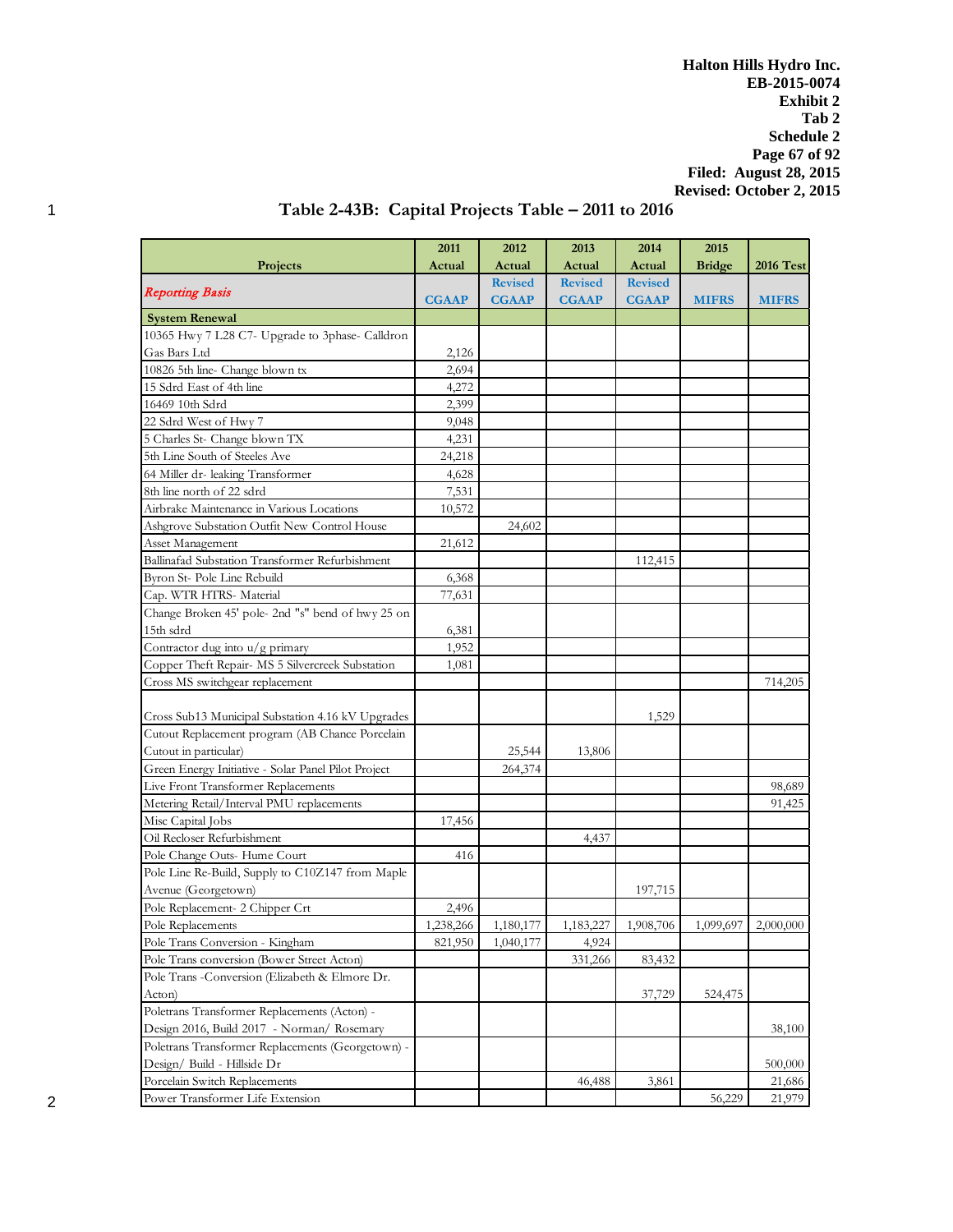**Halton Hills Hydro Inc. EB-2015-0074 Exhibit 2 Tab 2 Schedule 2 Page 68 of 92 Filed: August 28, 2015 Revised: October 2, 2015**

# 1 **Table 2-43B: Capital Projects Table – 2011 to 2016 (Cont'd)**

|                                                 | 2011         | 2012           | 2013           | 2014           | 2015          |                  |
|-------------------------------------------------|--------------|----------------|----------------|----------------|---------------|------------------|
| Projects                                        | Actual       | Actual         | Actual         | Actual         | <b>Bridge</b> | <b>2016 Test</b> |
|                                                 |              | <b>Revised</b> | <b>Revised</b> | <b>Revised</b> |               |                  |
| <b>Reporting Basis</b>                          | <b>CGAAP</b> | <b>CGAAP</b>   | <b>CGAAP</b>   | <b>CGAAP</b>   | <b>MIFRS</b>  | <b>MIFRS</b>     |
| <b>System Renewal</b>                           |              |                |                |                |               |                  |
| Princess Anee Dr, Georgetown                    | 2,703        |                |                |                |               |                  |
| Purchase of Land-Transformer Station            |              |                | 250            |                |               |                  |
| Replace Broken Pole between 51 & 55 Charles     | 276          |                |                |                |               |                  |
| Replace Pole- 209 Mill St W                     | 6,165        |                |                |                |               |                  |
| Replace Pole-24 main st S                       | 3,763        |                |                |                |               |                  |
| Replace Pole-8065 6th line                      | 1,962        |                |                |                |               |                  |
| Replace Pole- 9 Park Ave                        | 2,520        |                |                |                |               |                  |
| Substation Painting Program                     | 6,644        | 13,887         |                | 17,519         | 21,024        |                  |
| Switchgear Replacement, John Street, Georgetown | 24,825       | 11,500         |                |                |               |                  |
| Vintage Underground Replacement Program         |              |                |                |                | 168,698       | 304,586          |
| <b>Grand Total</b>                              | 2,316,186    | 2,560,260      | 1,584,398      | 2,362,906      | 1,870,124     | 3,790,671        |

# 3 **Table 2-43C: Capital Projects Table – 2011 to 2016**

|                                                          | 2011         | 2012           | 2013           | 2014           | 2015          |                  |
|----------------------------------------------------------|--------------|----------------|----------------|----------------|---------------|------------------|
| Projects                                                 | Actual       | Actual         | Actual         | Actual         | <b>Bridge</b> | <b>2016 Test</b> |
|                                                          |              | <b>Revised</b> | <b>Revised</b> | <b>Revised</b> |               |                  |
| <b>Reporting Basis</b>                                   | <b>CGAAP</b> | <b>CGAAP</b>   | <b>CGAAP</b>   | <b>CGAAP</b>   | <b>MIFRS</b>  | <b>MIFRS</b>     |
| <b>System Service</b>                                    |              |                |                |                |               |                  |
| 27.6kV Extension up Trafalgar Road                       | 14,235       | 153            | 758,754        | 2,493          |               |                  |
| 27.6kV Extension/loop on 5 Sdrd                          | 13,889       |                |                | 460,730        |               |                  |
| 44kV and Extend 8.32kV - 27 Side Road                    | 138,527      | 202,978        |                |                |               |                  |
| 44kV Dist Automation (Procurement & inst 6 Load-break    |              |                |                |                |               |                  |
| SWs in 2012)                                             |              | 273,298        |                |                |               |                  |
| 44kV Distribution Automation (Procurement & installation |              |                |                |                |               |                  |
| 12 Load-break SWs)                                       | 243          |                | 162,681        | 413,455        |               |                  |
| 5 Side Road 27.6kV Conversion (6th Line to Trafalgar     |              |                |                |                |               |                  |
| Road incl. 6th Line North of 5 Sdrd)                     |              |                |                |                | 751,630       |                  |
| 5 Side Road 27.6kV Conversion (Trafalgar Road to 8th     |              |                |                |                |               |                  |
| Line) - Design only.                                     |              |                |                |                | 10,453        |                  |
| 5F3 on 32 Sdrd                                           |              |                |                |                |               | 234,992          |
| 5th Line South Phase Reconfiguration for Scada-Mate      |              |                |                |                |               |                  |
| Switch (2)                                               | 41,060       |                |                |                |               |                  |
| 8 kV Reliability improvements - Silver Creek MS          |              | 124,235        | 84,573         |                |               |                  |
| 8th Line 5-10 Sdrd 27.6kV Conversion                     |              |                |                |                | 787,654       |                  |
| Armstrong F3 Feeder Clean-up Work                        |              |                |                | 27,513         |               |                  |
| Armstrong MS F1/F2 Riser Pole Re-Build                   |              |                |                | 86,635         |               |                  |
| Armstrong MS Feeder Building (19-F3)                     |              |                | 620,746        | 27,513         |               |                  |
| <b>Ashgrove Station Service</b>                          |              |                | 25,847         | 4,880          |               |                  |
| Ashgrove Substation Outfit New Control House             | 7,703        |                |                |                |               |                  |
| Automated Switches, 27.6kV System                        |              |                |                |                |               | 143,244          |
| Automated Switches, 46kV System (2 Switches)             |              |                |                |                |               | 158,607          |
| Ballinafad MS Reclosers                                  |              |                |                |                |               | 155,629          |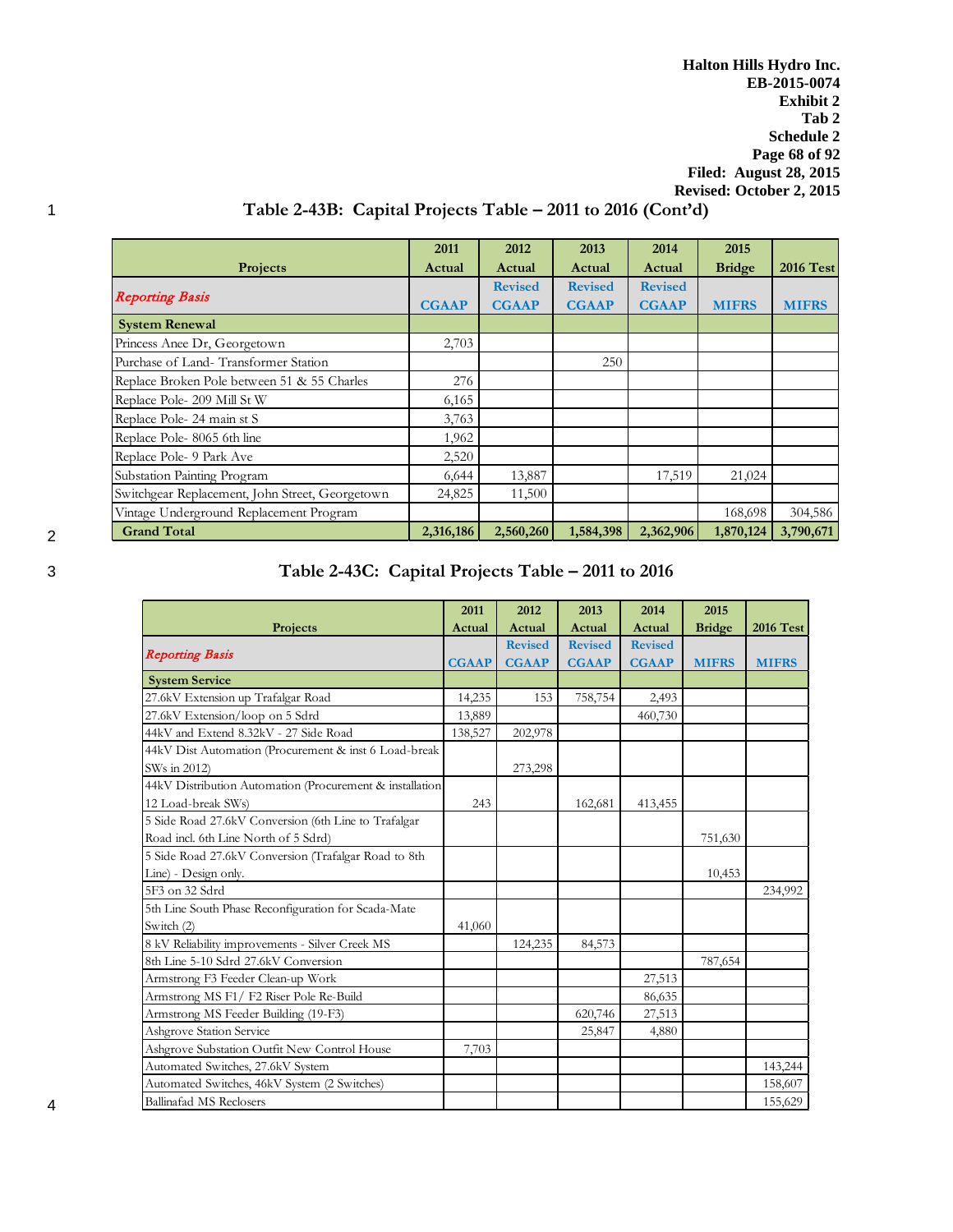**Halton Hills Hydro Inc. EB-2015-0074 Exhibit 2 Tab 2 Schedule 2 Page 69 of 92 Filed: August 28, 2015 Revised: October 2, 2015**

# 1 **Table 2-43C: Capital Projects Table – 2011 to 2016 (Cont'd)**

|                                                         | 2011         | 2012           | 2013           | 2014           | 2015          |                  |
|---------------------------------------------------------|--------------|----------------|----------------|----------------|---------------|------------------|
| Projects                                                | Actual       | Actual         | Actual         | Actual         | <b>Bridge</b> | <b>2016 Test</b> |
|                                                         |              | <b>Revised</b> | <b>Revised</b> | <b>Revised</b> |               |                  |
| <b>Reporting Basis</b>                                  | <b>CGAAP</b> | <b>CGAAP</b>   | <b>CGAAP</b>   | <b>CGAAP</b>   | <b>MIFRS</b>  | <b>MIFRS</b>     |
| <b>System Service</b>                                   |              |                |                |                |               |                  |
| Ballinafad Substn. - Feeder Re-configuration            |              | 77,052         | 31,035         |                |               |                  |
| Convert 8.32kv Line to 27.6 kv (8th Line - 5th Sdrd to  |              |                |                |                |               |                  |
| 10th Sdrd)                                              | 4,683        | 272            |                | 3,375          |               |                  |
| Convert 8.32kV Line to 27.6kV (8th Line: 5th SdRd to    |              |                |                |                |               |                  |
| Steeles)                                                |              | 2,584          | 2,119          | 806,795        |               |                  |
| Development SEL protection relay and comm processor     |              |                |                |                |               |                  |
| Material                                                | 4,908        |                |                |                |               |                  |
| Extend 27.6kV Distribution System North on Trafalgar    |              |                |                |                |               |                  |
| Road to Halton Hills Drive.                             |              |                |                | 16,593         |               |                  |
| Feeder Reinforcement, Delrex Blvd. (Jessop Crt. To      |              |                |                |                |               |                  |
| Sargent Road) - Design Only                             |              |                |                |                |               | 28,427           |
| Feeder Reinforcement, Delrex Blvd. (Rexway Dr. to       |              |                |                |                |               |                  |
| Maple Ave.)                                             |              |                |                |                |               | 346,812          |
| Georgetown 4kV System Reinforcement                     |              |                |                |                | 175,191       |                  |
| Glen Williams Bus VT upgrade                            |              |                | 6,464          | 41,432         |               |                  |
| Glen Williams Station Service                           |              |                | 24,403         | 853            |               |                  |
| Glen Williams Substaion - Outfit New Control House      | 7,991        | 12,247         |                |                |               |                  |
| Ground Grid Study - (design only)                       |              |                |                | 17,457         |               |                  |
| HHH Solar Project                                       | 38,844       |                |                |                |               |                  |
| Install Two (2) Scada-Mate Switches                     |              |                | 994            | 30,878         |               |                  |
| Lot 25 Conc 9- Fallbrook Trail-Addition of Solid Blade  |              |                |                |                |               |                  |
| Inline Switches                                         | 2,657        |                |                |                |               |                  |
| New Feeder from Armstrong MS                            | 405          |                |                |                |               |                  |
| New Hydro One ICCP Router & Firewall (in accordance     |              |                |                |                |               |                  |
| to Hydro One Specification) -                           |              |                |                |                | 4,000         |                  |
| New SCADA servers and historical server hardware        |              |                |                |                |               |                  |
| refresh-                                                |              |                |                |                | 15,000        |                  |
| New station batteries (Lead acid or NiCd),              |              |                |                |                | 10,000        |                  |
| Norval VT Replacement                                   |              |                | 264            |                |               |                  |
| POLE RELOCATIONS, WCB FROM OLD                          |              |                |                |                |               |                  |
| PINECREST RD. NORTH ON WCB.                             |              | 90,763         |                |                |               |                  |
| Purchase of Land-Trafalgar Substation                   | 236,720      |                |                |                |               |                  |
| Purchase/ Install Scada-Mate Switch                     |              |                |                |                | 70,536        |                  |
| Reconducting Main St (from River Dr to first pole North |              |                |                |                |               |                  |
| of CN track)                                            | 11,210       | 136,565        |                |                |               |                  |
| REGULATOR RELOCATION FROM 3RD LINE TO                   |              |                |                |                |               |                  |
| 22ND SDRD                                               | 22,871       |                |                |                |               |                  |
| River Substation Transformer Fans                       | 2,487        |                |                |                |               |                  |
| <b>SCADA</b>                                            | 13,631       |                | 16,538         | 2,806          |               |                  |
| SCADA operating PC refresh (Windows XP end of           |              |                |                |                |               |                  |
| support),                                               |              |                |                |                | 2,000         |                  |
| SCADA Radio Expansion                                   | 58,308       | 8,318          | 5,008          | 31,647         | 153,569       |                  |
| <b>SCADA</b> Switch Integration                         |              |                |                |                |               | 86,579           |
| <b>SCADA</b> Systems                                    |              | 111,405        |                |                |               |                  |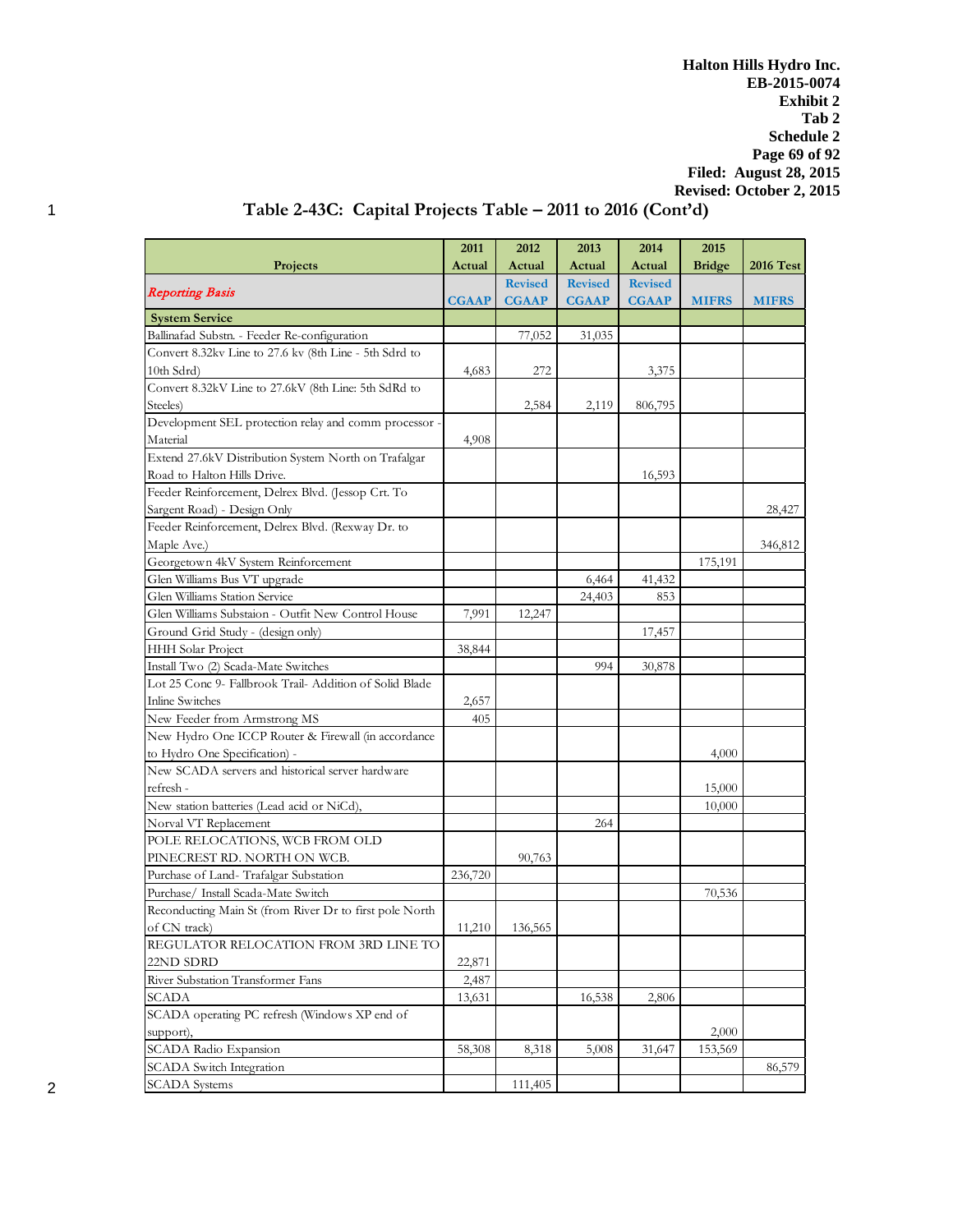**Halton Hills Hydro Inc. EB-2015-0074 Exhibit 2 Tab 2 Schedule 2 Page 70 of 92 Filed: August 28, 2015 Revised: October 2, 2015**

# 1 **Table 2-43C: Capital Projects Table – 2011 to 2016 (Cont'd)**

|                                                           | 2011         | 2012           | 2013           | 2014           | 2015          |                  |
|-----------------------------------------------------------|--------------|----------------|----------------|----------------|---------------|------------------|
| Projects                                                  | Actual       | Actual         | Actual         | Actual         | <b>Bridge</b> | <b>2016 Test</b> |
|                                                           |              | <b>Revised</b> | <b>Revised</b> | <b>Revised</b> |               |                  |
| <b>Reporting Basis</b>                                    | <b>CGAAP</b> | <b>CGAAP</b>   | <b>CGAAP</b>   | <b>CGAAP</b>   | <b>MIFRS</b>  | <b>MIFRS</b>     |
| <b>System Service</b>                                     |              |                |                |                |               |                  |
| <b>SCADA Wireless Faulted Circuit Indicators</b>          |              |                |                |                |               | 48,983           |
| Scada-Mate Switches (QTY: 2)                              | 105,860      |                |                |                |               |                  |
|                                                           |              |                |                |                |               |                  |
| Silver Creek Substn. - Feeder Reconfiguration (re-budget) | 3,763        | 47,365         | 38,367         |                |               |                  |
| Smart Grid Infrastructure for 2012 - Scada-Mate Switches  |              |                |                |                |               |                  |
| (QTY:2)                                                   |              | 105,021        |                |                |               |                  |
| Substation Automation/Modernization                       |              |                |                |                | 118,393       |                  |
| Trafalgar Road 27.6kV Extension (15 Sdrd to Maple         |              |                |                |                |               |                  |
| Avenue)                                                   |              |                |                |                | 3,938         | 671,181          |
| Transformer Station and Substation                        |              |                |                |                | 1,383,000     |                  |
| Upgrade and Relocate 34.5kV Switch.                       | 7,113        |                |                |                |               |                  |
| Voltage Conversion, 5 Side Road (8th Line to 9th Line) -  |              |                |                |                |               |                  |
| Design                                                    |              |                |                |                |               | 19,643           |
| Voltage Conversion, 5 Side Road (Trafalgar Road to 8th    |              |                |                |                |               |                  |
| Line) - Construction                                      |              |                |                |                |               | 408,694          |
| WIRELESS FAULT INDICATORS - VARIOUS                       |              |                |                |                |               |                  |
| <b>LOCATIONS</b>                                          | 20,104       |                |                |                |               |                  |
| <b>Grand Total</b>                                        | 757,210      | 1,192,256      | 1,777,792      | 1,975,057      | 3,485,366     | 2,302,791        |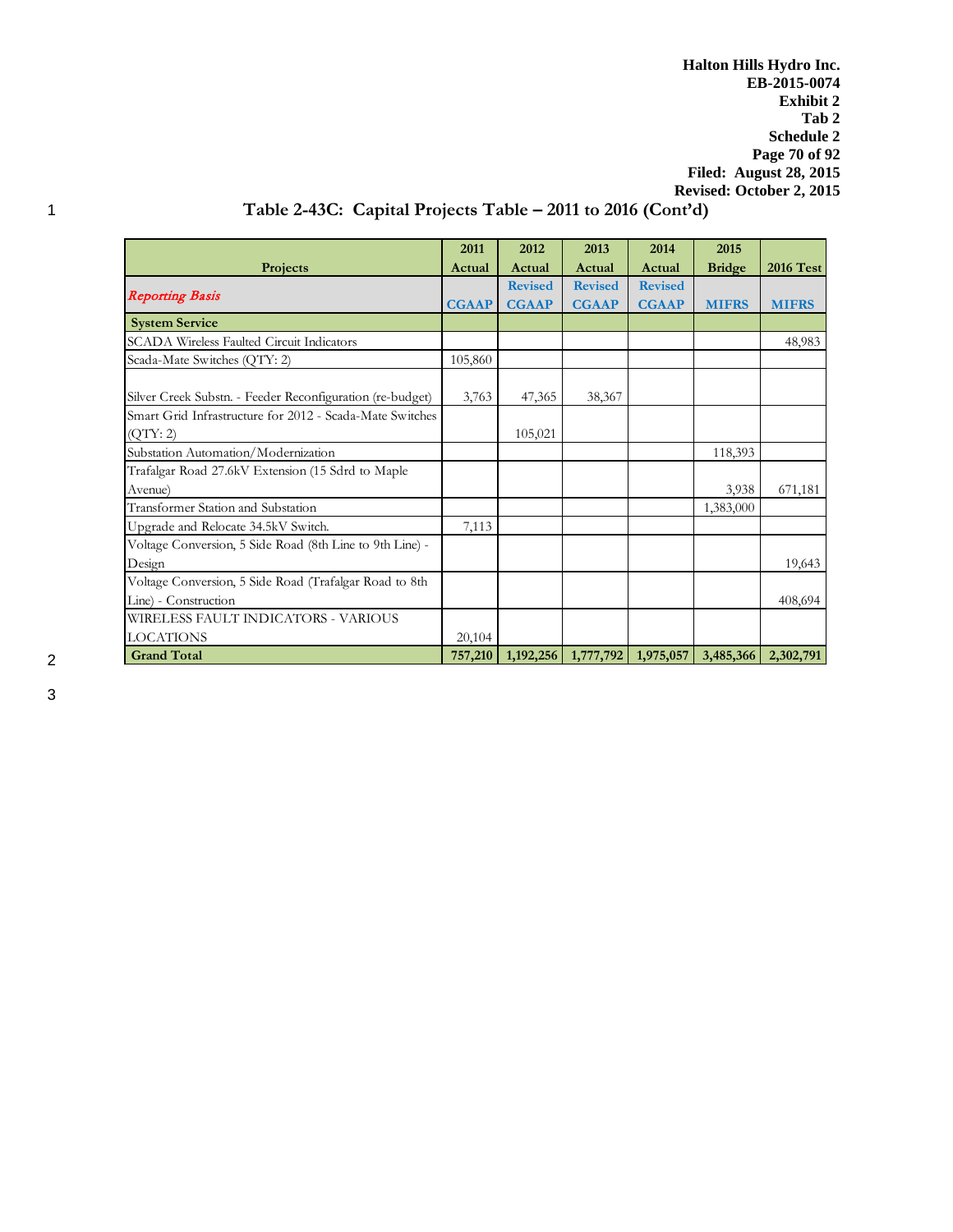**Halton Hills Hydro Inc. EB-2015-0074 Exhibit 2 Tab 2 Schedule 2 Page 71 of 92 Filed: August 28, 2015 Revised: October 2, 2015**

# 1 **Table 2-43D: Capital Projects Table – 2011 to 2016**

|                                                 | 2011         | 2012           | 2013           | 2014           | 2015          | 2016         |
|-------------------------------------------------|--------------|----------------|----------------|----------------|---------------|--------------|
| Projects                                        | Actual       | Actual         | Actual         | Actual         | <b>Bridge</b> | <b>Test</b>  |
|                                                 |              | <b>Revised</b> | <b>Revised</b> | <b>Revised</b> |               |              |
| <b>Reporting Basis</b>                          | <b>CGAAP</b> | <b>CGAAP</b>   | <b>CGAAP</b>   | <b>CGAAP</b>   | <b>MIFRS</b>  | <b>MIFRS</b> |
| <b>General Plant</b>                            |              |                |                |                |               |              |
| Buildings, Furniture & Fixtures                 | 153,479      | 356,930        |                | 43,442         | 150,000       | 50,000       |
| Computer Hardware                               | 52,859       | 266,567        | 144,237        | 46,162         | 121,500       |              |
| Computer Software                               | 173,442      | 190,042        | 156,819        | 772,756        | 85,500        |              |
| Continuation of Cyber Security Project from     | 5,052        |                |                |                |               |              |
| Ergonomic Furniture Upgrades                    |              |                |                |                |               | 35,000       |
| GIS - ESRI Implementation                       | 35,810       | 57,583         |                |                |               |              |
| IBM System i POWER8 Install                     |              |                |                |                |               | 75,000       |
| Interactive Voice Response (IVR) for Customer   |              |                |                |                |               | 100,000      |
| Mobile Truck Radio Repeater                     | 7,866        |                |                |                |               |              |
| New Ashgrove Voice radio repeater - Kontact     |              |                |                |                | 5,000         |              |
| New base station radios at Alice St. (qty. 2) - |              |                |                |                |               |              |
| Kontact plus                                    |              |                |                |                | 2,000         |              |
| New battery resistance tester                   |              |                |                |                | 5,000         |              |
| New substation warning signs -                  |              |                |                |                | 5,000         |              |
| Office Equipment                                | 39,498       |                | 3,137          | 1,040          | 51,136        | 35,000       |
| Parking Lot Paving                              |              |                |                |                |               | 150,000      |
| Quadra License                                  |              |                |                |                |               | 2,800        |
| Roof Resurfacing - Garage Section               |              |                |                |                |               | 85,000       |
| <b>SCADA</b>                                    | 176,058      |                |                |                |               |              |
| SCADA Outage Management System Interfaces       |              |                |                |                |               | 67,813       |
| Small Tools                                     | 26,608       | 64,538         | 48,101         | 23,530         | 30,000        | 32,000       |
| Vehicles (rolling stock)                        | 194,884      | 274,392        | 67,746         | 385,211        | 329,000       | 145,000      |
| <b>Grand Total</b>                              | 865,557      | 1,210,052      | 420,040        | 1,272,141      | 784,136       | 777,613      |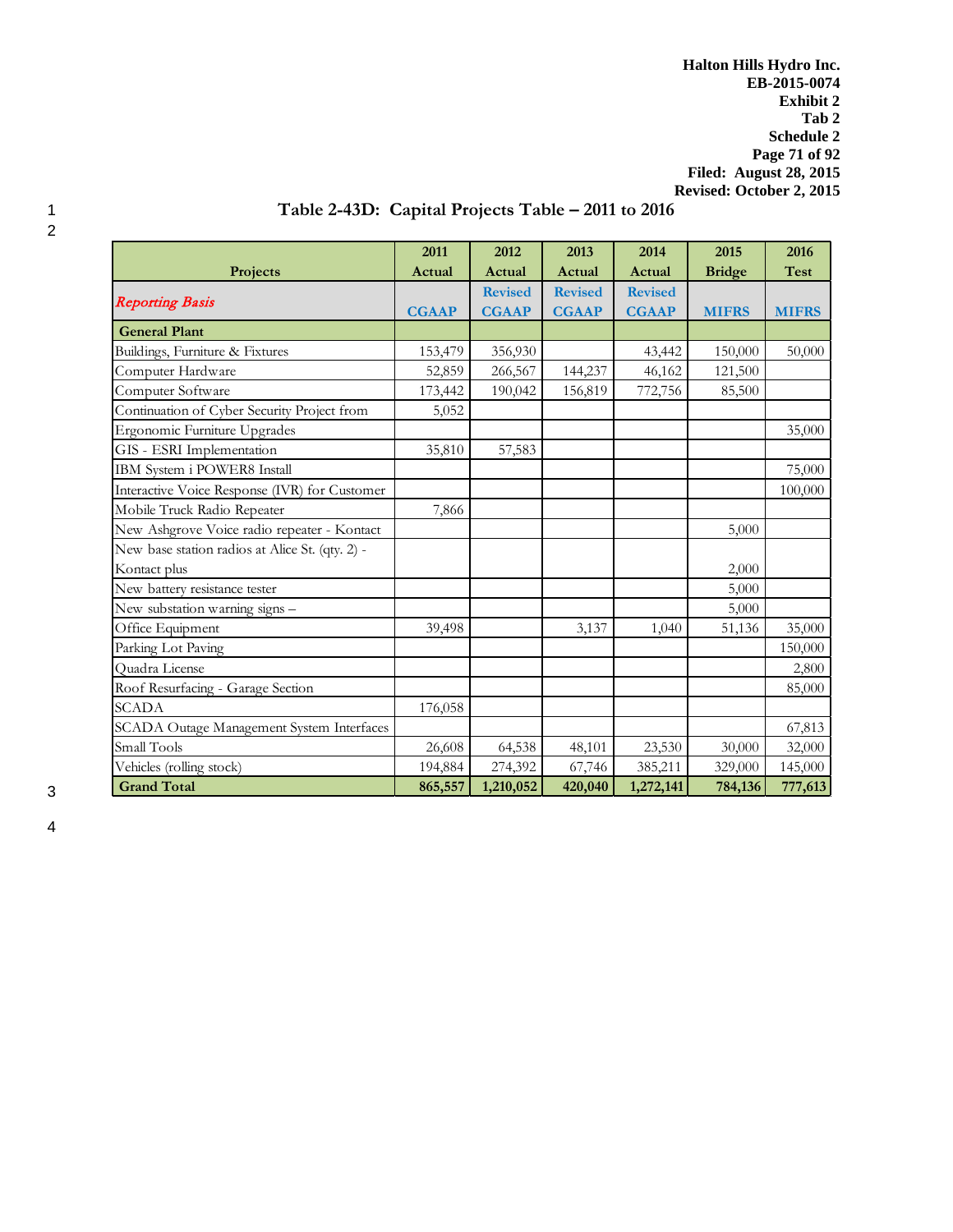# 1 **Capital Project Variance – 2012 Board Approved vs. 2012 Actual**

- 2 Table 2-44 provides a summary of capital project for 2012 actual project costs compared to 2012
- 3 Board-Approved projects. An explanation of the material variances follows.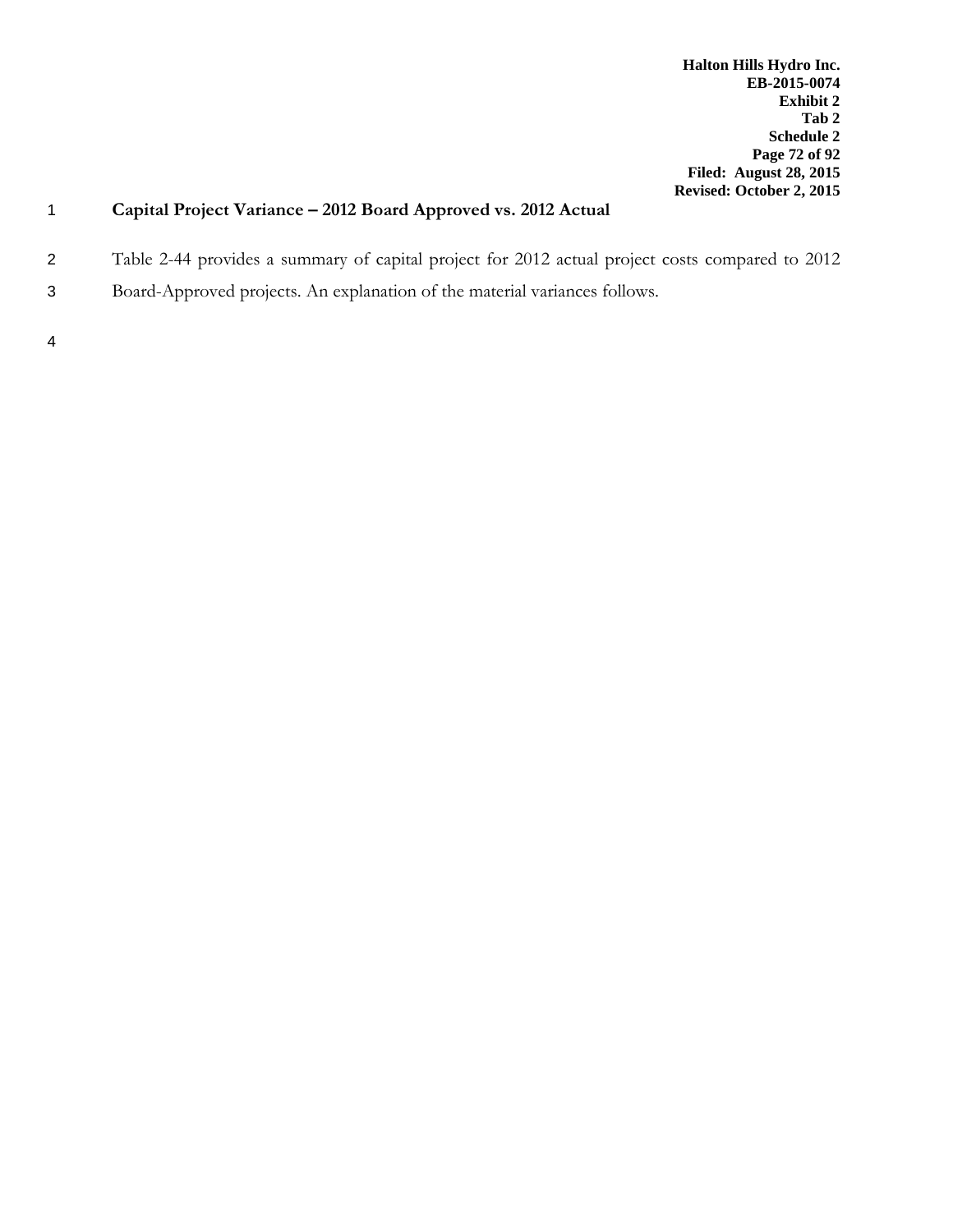**Halton Hills Hydro Inc. EB-2015-0074 Exhibit 2 Tab 2 Schedule 2 Page 73 of 92 Filed: August 28, 2015 Revised: October 2, 2015**

# 1 **Table 2-44: 2012 Capital Projects vs. 2012 Board Approved Projects**

|                                                                           | OEB                  | 2012 Board               |                     |             |
|---------------------------------------------------------------------------|----------------------|--------------------------|---------------------|-------------|
| Projects                                                                  | Category             | Approved                 | 2012 Actual         | Variance    |
|                                                                           |                      | <b>Revised</b>           | <b>Revised</b>      |             |
| <b>Reporting Basis</b>                                                    |                      | <b>CGAAP</b>             | <b>CGAAP</b>        |             |
| <b>System Access</b>                                                      |                      |                          |                     |             |
| 10 Sd Rd (2-Lane Reconst from 9th Ln to WCB). PR-1437C                    | System Access        |                          |                     |             |
| Generation - FIT                                                          | System Access        | 6,708                    | 7,512               | (804)       |
| Microfit                                                                  | System Access        | 20,124                   | 9,536               | 10,588      |
| Pole Relocations on Steeles Av between WCB & Trafalgar Rd (PR-2044B)      | System Access        | 1,047,700                | 765,414             | 282,286     |
| Steeles Avenue - Trafalgar Rd to 5th Line South (Phase 2 - Stage 2)       | <b>System Access</b> | 496,638                  | 1,507               | 495,131     |
| Steeles Avenue - James Snow Parkway to 5th Line South (Phase 2 - Stage 1) | System Access        | 274,021                  | 577,759             | (303, 738)  |
| Subdivision                                                               | System Access        |                          |                     |             |
| W.C.B. -5 Sd Rd to Norval (Design 2012)                                   | System Access        | 24,950                   | $\bar{\phantom{a}}$ | 24,950      |
| Services                                                                  | System Access        |                          |                     |             |
| 400 GUELPH ST, GEORGETOWN                                                 | System Access        | $\overline{\phantom{a}}$ | 29,013              | (29, 013)   |
| <b>Smart Meters</b>                                                       | System Access        |                          | 66,448              | (66, 448)   |
| Misc Job                                                                  | System Access        |                          | 3,367               | (3,367)     |
| Metering                                                                  | System Access        | $\bar{a}$                | 3,790,635           | (3,790,635) |
| <b>Total System Access</b>                                                |                      | 1,870,141                | 5,251,191           | (3,381,050) |
| <b>System Renewal</b>                                                     |                      |                          |                     |             |
| Ashgrove Substation Outfit New Control House                              | System Renewal       | 21,394                   | 24,602              | (3,208)     |
| Cutout Replacement program (AB Chance Porcelain Cutout in particular)     | System Renewal       | 35,173                   | 25,544              | 9,629       |
| Pole Replacements - 2012                                                  | System Renewal       | 722,941                  | 1,180,177           | (457, 236)  |
| Pole Trans Conversion - Phase 3 at Kingham Rd. Acton - Final              | System Renewal       | 653,459                  | 981,268             | (327, 809)  |
| River Substation Transformer Fans                                         | System Renewal       | 17,832                   |                     | 17,832      |
| Substation Painting Program                                               | System Renewal       | 8,121                    | 13,887              | (5,766)     |
| Switchgear Replacement, John Street, Georgetown                           | System Renewal       | 47,286                   | 11,500              | 35,786      |
| Green Energy Initiative - Solar Panel Pilot Project                       | System Renewal       | 200,000                  | 264,374             | (64, 374)   |
| Pole Trans Conversion - Kingham                                           | System Renewal       |                          | 58,909              | (58,909)    |
| <b>Total System Renewal</b>                                               | 1,706,206            | 2,560,260                | (854, 054)          |             |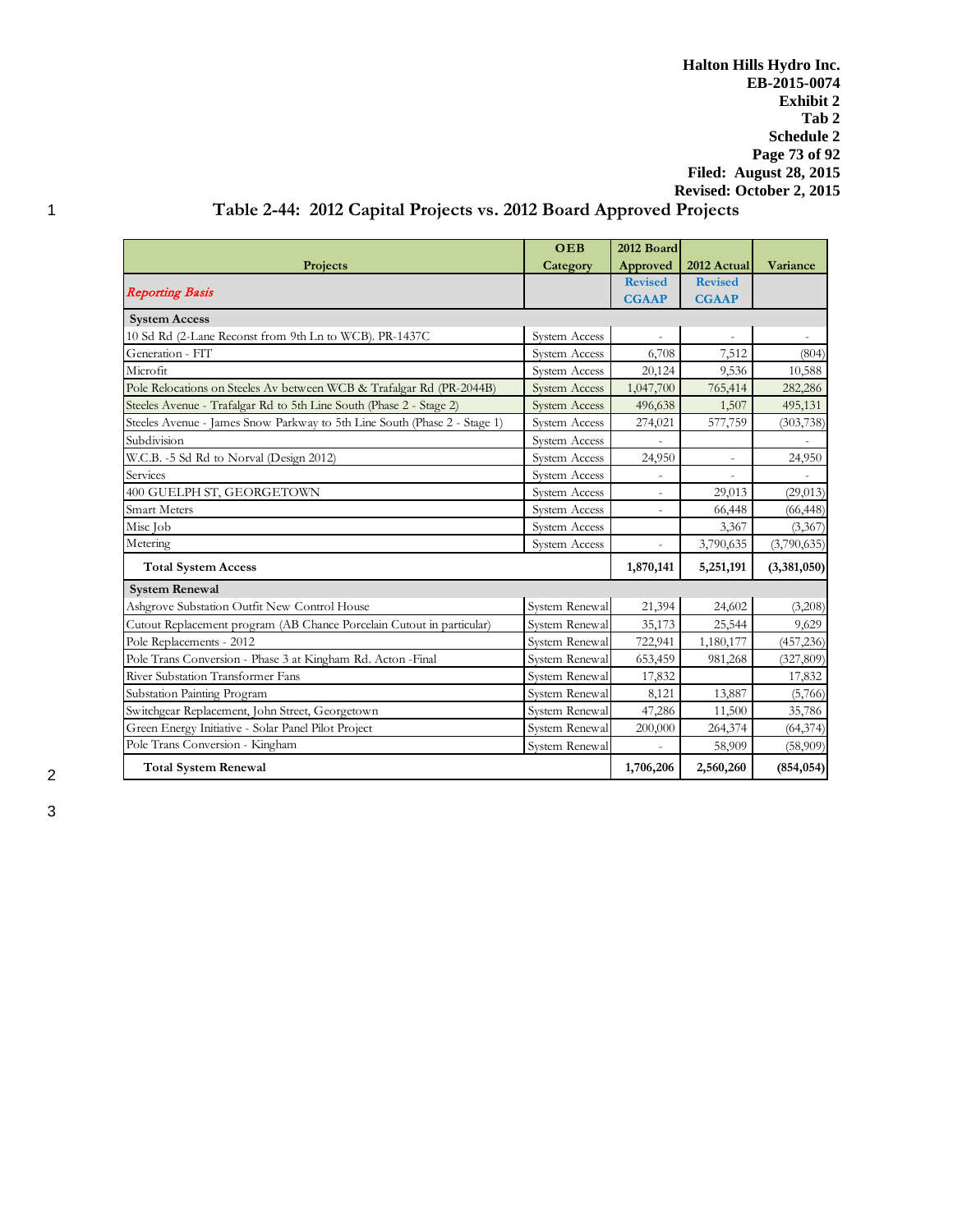**Halton Hills Hydro Inc. EB-2015-0074 Exhibit 2 Tab 2 Schedule 2 Page 74 of 92 Filed: August 28, 2015 Revised: October 2, 2015**

# 1 **Table 2-44: 2012 Capital Projects vs. 2012 Board Approved Projects (cont'd)**

|                                                                            | OEB                   | 2012 Board     |                          |            |
|----------------------------------------------------------------------------|-----------------------|----------------|--------------------------|------------|
| Projects                                                                   | Category              | Approved       | 2012 Actual              | Variance   |
|                                                                            |                       | <b>Revised</b> | <b>Revised</b>           |            |
| <b>Reporting Basis</b>                                                     |                       | <b>CGAAP</b>   | <b>CGAAP</b>             |            |
| <b>System Service</b>                                                      |                       |                |                          |            |
|                                                                            |                       |                |                          |            |
| 27.6kV Extension up Trafalgar Road - (10 Sd Rd to 15 Sd Rd) Phase 2 (2012) | System Service        | 327,972        | 153                      | 327,819    |
| 44kV and Extend 8.32kV - 27 Side Road                                      | System Service        | 176,660        | 202,978                  | (26,318)   |
| 44kV Dist Automation (Procurement & inst 6 Load-break SWs in 2012)         | <b>System Service</b> | 437,324        | 273,298                  | 164,026    |
| 44kV Distribution Automation (Procurement & installation 12 Load-break     |                       |                |                          |            |
| SWs                                                                        | System Service        | 437,081        |                          | 437,081    |
| 8 kV Rel improv - Silver Creek MS                                          | <b>System Service</b> | 107,978        | 124,235                  | (16, 257)  |
| Ballinafad Substn. - Feeder Re-configuration                               | System Service        | 109,417        | 77,052                   | 32,365     |
| Convert 8.32kV Line to 27.6kV (8th Line: 5th SdRd to 10th SdRd) -          |                       |                |                          |            |
| Build/Construct                                                            | System Service        | (639)          | 272                      | (911)      |
| Convert 8.32kV Line to 27.6kV (8th Line: 5th SdRd to Steeles) -            |                       |                |                          |            |
| Build/Construct                                                            | System Service        | 470,876        | 2,584                    | 468,292    |
| Glen Williams Substaion - Outfit New Control House                         | System Service        | 21,106         | 12,247                   | 8,859      |
| Reconducting Main St (from River Dr to first pole North of CN track)       | System Service        | 99,027         | 136,565                  | (37, 538)  |
| SCADA Radio Expansion (Year 2 of 3)                                        | System Service        | 52,613         | 8,318                    | 44,295     |
| <b>SCADA</b> Systems                                                       | System Service        | 26,500         | 111,405                  | (84,905)   |
| Silver Creek Substn. - Feeder Reconfiguration (re-budget)                  | System Service        | 105,654        | 47,365                   | 58,289     |
| Smart Grid Infrastructure for 2012 - Scada-Mate Switches (QTY: 2)          | System Service        | 125,614        | 105,021                  | 20,593     |
| POLE RELOCATIONS, WCB FROM OLD PINECREST RD. NORTH                         |                       |                |                          |            |
| ON WCB.                                                                    | System Service        |                | 90,763                   | (90, 763)  |
| Total                                                                      |                       | 2,497,183      | 1,192,256                | 1,304,927  |
| General Plant (Other Capital Items)                                        |                       |                |                          |            |
| Buildings, Furniture & Fixtures                                            | General Plant         | 10,000         | 356,930                  | (346,930)  |
| Computer Hardware                                                          | General Plant         | 80,000         | 266,567                  | (186, 567) |
| Computer Software                                                          | General Plant         | 68,000         | 190,042                  | (122, 042) |
| Small Tools                                                                | General Plant         | 43,470         | 64,538                   | (21,068)   |
| Vehicles (Rolling Stock)                                                   | General Plant         | 230,000        | 274,392                  | (44, 392)  |
| <b>ERP</b> System                                                          | General Plant         | 350,000        | $\overline{\phantom{0}}$ | 350,000    |
| IT Capital Budget                                                          | General Plant         |                |                          |            |
| GIS- ESRI Implementation                                                   | General Plant         |                | 57,583                   | (57, 583)  |
| Convert inView Lite to inView Premium) Meter Reading                       | General Plant         | 45,000         |                          | 45,000     |
| Total                                                                      |                       | 826,470        | 1,210,052                | (383, 582) |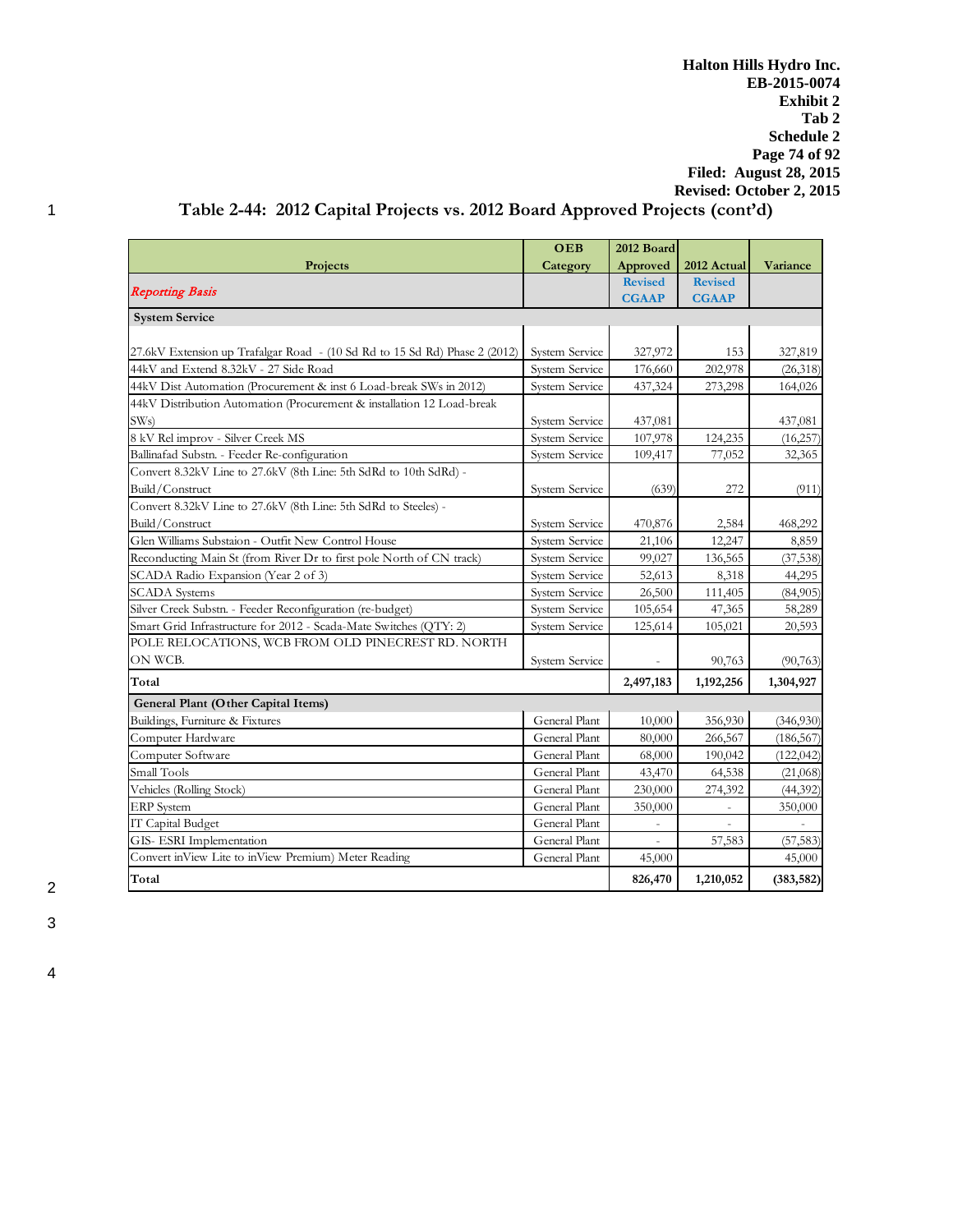### **System Access:**

 The main drivers of the variance in this category are the Steeles Avenue – Trafalgar Rd to 5th Line South (Phase 2 – Stage 2) Pole Relocation and the pole relocations on Steeles Avenue between Winston Churchill Boulevard and Trafalgar Road for a total budgeted costs of \$1,544,338 with actual costs of \$766,921.

 Included in the 2012 amount is \$3,660,492 of smart meter capital cost that was transferred from the Deferral and Variance Account 1555 as result of HHHI smart meter disposition in 2012.

### **System Renewal:**

 The main drivers of the variance in this category is pole replacements due to age and 12 conditions with an actual cost of \$1,180,177 compared to the 2012 Board Approved amount of \$7,22941.

 Pole-Trans Conversion with an actual cost of \$981,267 compared to the 2012 Board Approved amount of \$653,459 also contributed to the variance.

### **System Service:**

- The drivers for the variance in this category are two (2) distribution automation projects with 18 an approved budget of \$874, 405 and actual cost of \$273,298.
- A 27.6kV Extension project with a budget of \$327,972 and actual cost of \$152, in addition to 20 a project to convert a 8.32 kV pole line to 27.6kV with an approved budget of \$470,876 and actual costs of \$2,584 have contributed to the variance.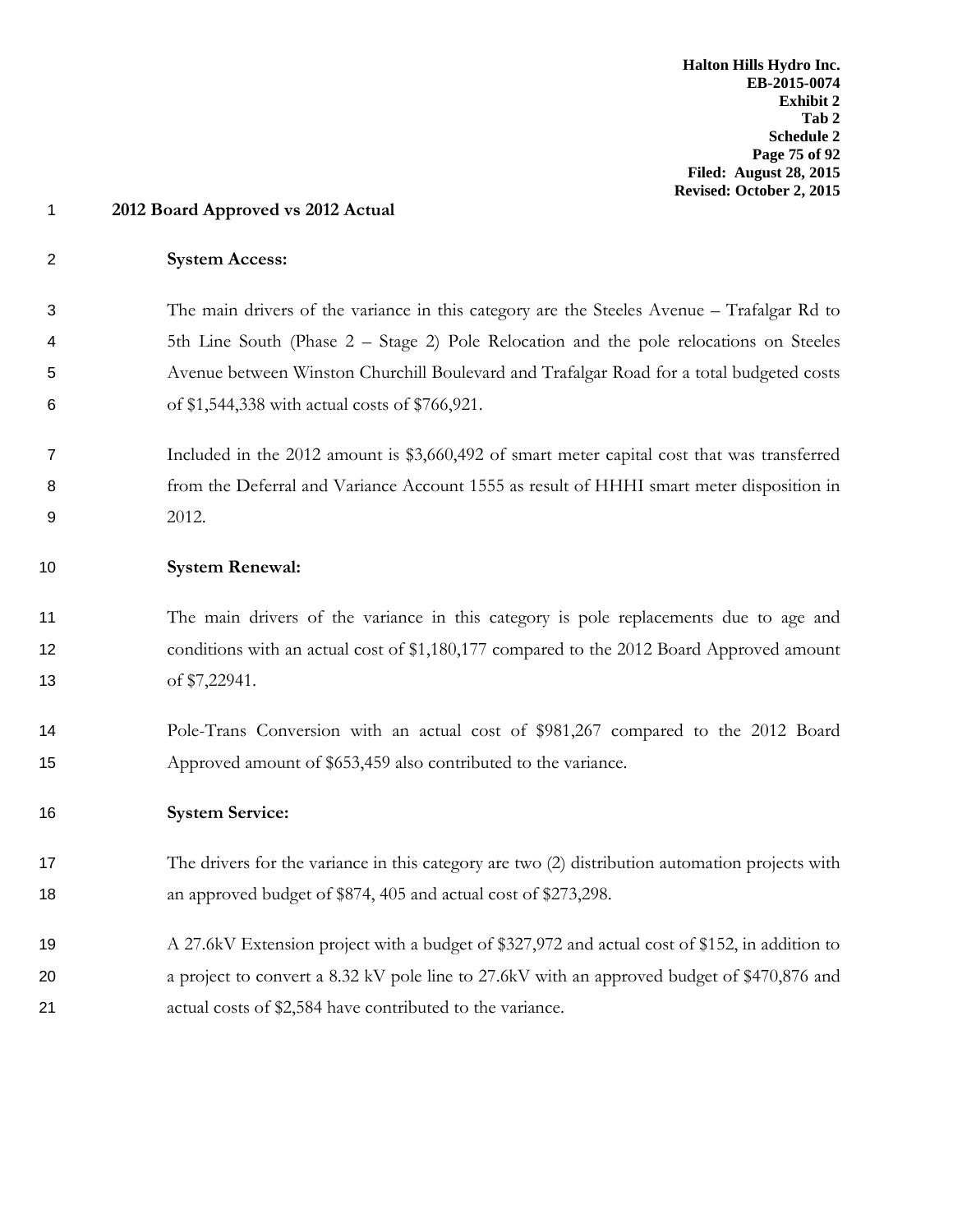## 1 **General Plant:**

2 The main driver of this variance is the EPR system that was budgeted for 2012 but 3 implementation started in 2013.

4 Included in the 2012 amount is \$200,278 of computer hardware and software capital cost 5 that was transferred from the Deferral and Variance Account 1555 as result of HHHI smart 6 meter disposition in 2012.

| Description                               | 2012 Board<br>Approved | 2012 Actual | Variance<br>from 2012<br><b>Board</b><br>Approved |
|-------------------------------------------|------------------------|-------------|---------------------------------------------------|
| <b>System Access</b>                      | 1,870,141              | 1,590,699   | 279,442                                           |
| System Access - Smart Meter Cost transfer |                        |             |                                                   |
| to Capital from DVA 1555                  | 3,660,492              | 3,660,492   |                                                   |
| System Renewal                            | 1,706,206              | 2,560,260   | (854, 054)                                        |
| <b>System Service</b>                     | 2,497,183              | 1,192,256   | 1,304,927                                         |
| General Plant                             | 826,470                | 1,009,774   | (183, 304)                                        |
| General Plant - Smart Meter Cost transfer |                        |             |                                                   |
| to Capital from DVA 1555                  | 200,278                | 200,278     |                                                   |
| <b>Total Capital Expenditure</b>          | 10,760,770             | 10,213,760  | 547,010                                           |

7 **Table 2-45: 2012 Board Approved vs 2012 Actual**

#### 8

## 9 **Treatment of Projects**

10 Life Cycle Greater than One Year: HHHI's accounting policy is to include projects in fixed assets when complete. Capital projects which are not yet completed are included in WIP. Capital projects with a life cycle greater than one year will be carried over from one year to the next in WIP. Once completed, expenditures are removed from WIP and capitalized to fixed assets at which point they begin depreciating.

15 **Treatment of Cost of Funds**: HHHI's accounting policy is to capitalize borrowing costs that are 16 directly related to its capital expenditures. HHHI will continue to capitalize borrowing costs under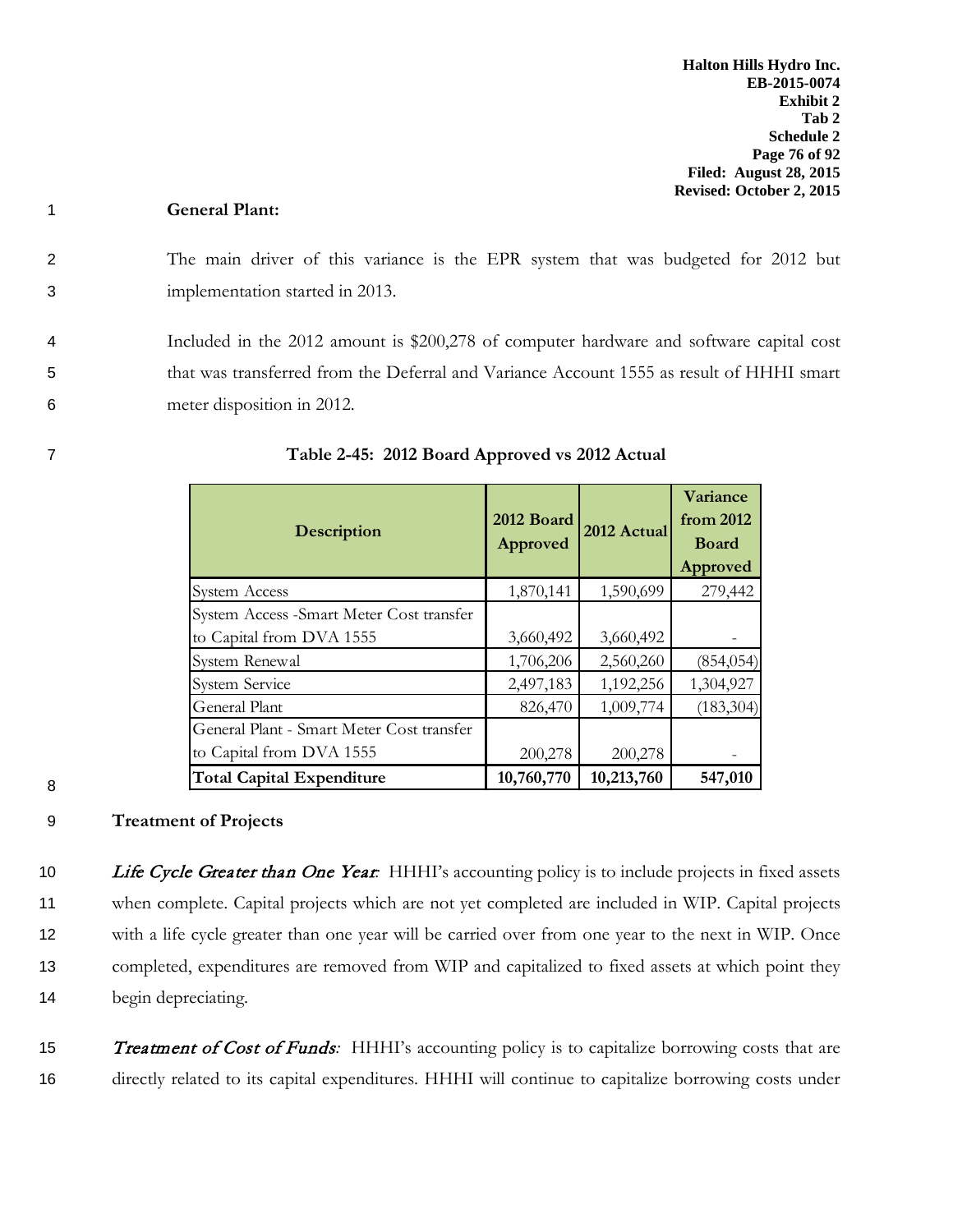1 IFRS if they meet the criteria of a qualifying asset which is defined in the Board's Report of the 2 Board EB-2008-0408 Transition to International Financial Reporting Standards, June 28, 2009 as 3 "an assets that necessarily takes a substantial period of time to get ready for its intended use or sale".

## 4 **Components of Other Capital Expenditures**

5 HHHI does not have other capital expenditures, such as non-distribution activities, for which it 6 needs to provide components.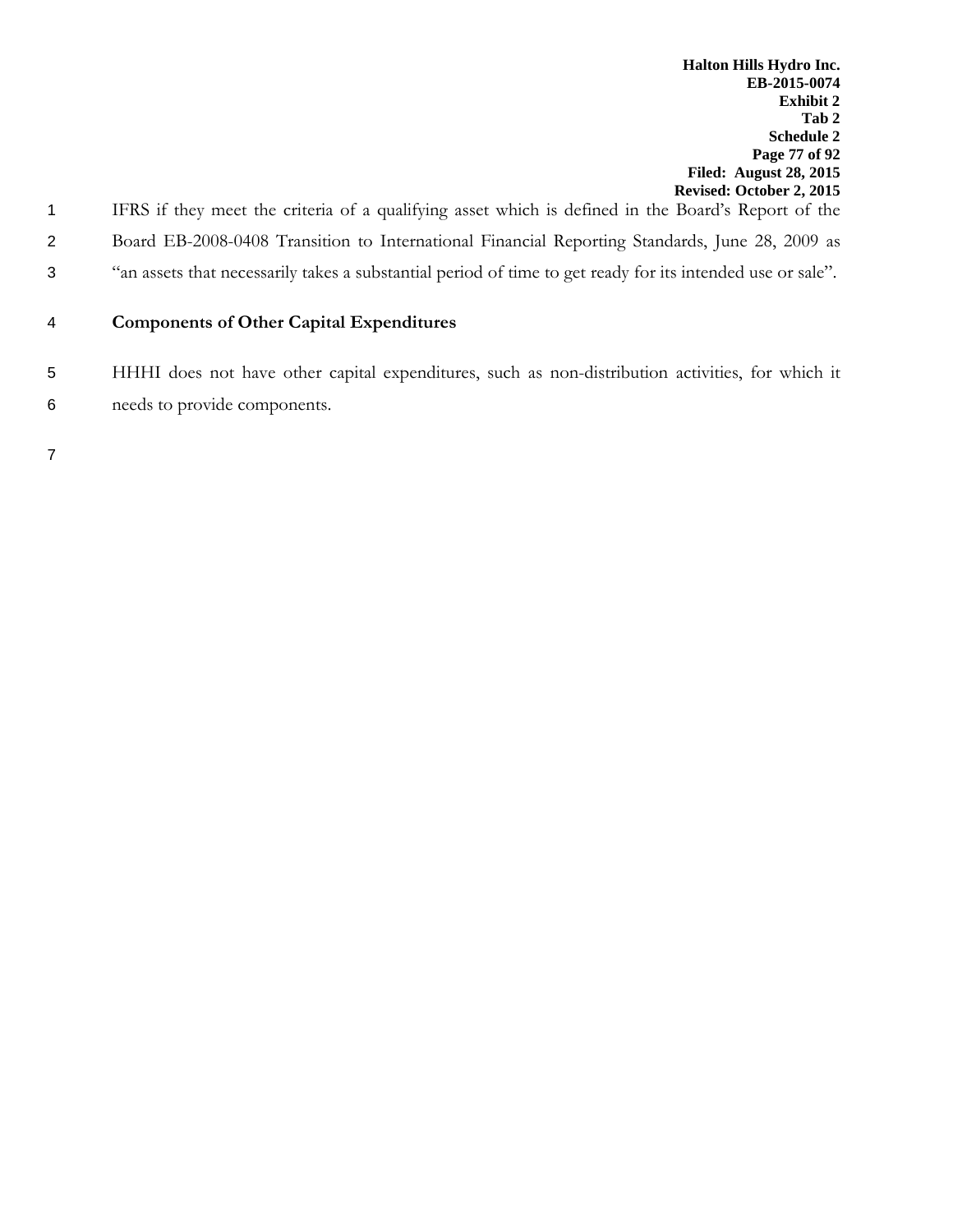### **Capitalization Policy (2.2.2.3)**

### **Capitalization Policy Overview**

 HHHI capitalization policies were presented and approved by the Board in HHHI's 2012 Cost of Service rate application. There are no changes to the capitalization policies that were approved in 2012.

### **Guidelines for Capitalization**

 Capital Assets include property, plant, and equipment that are held for use in the production or supply of goods and services and provide a benefit lasting beyond one year. Capital expenditures also include the improvement or "betterment" of existing assets. Intangible assets are also considered capital assets and are defined as assets that lack physical substance. They include goodwill, patents, copyrights and computer software.

- **Betterment** a "betterment" is a cost which enhances the service potential of a capital asset and/or increases its value, and is therefore capitalized. Betterment includes expenditures which increase the capacity of the asset, lower associated operating costs of the asset, improve the quality of output or extend the asset's useful life. Betterment does not include general maintenance-related actions that seek to sustain an asset's current value.
- **Repairs** a repair is a cost incurred to maintain the service potential of a capital asset. Expenditures for repairs are expensed to the current operating period. Expenditures for repairs and/or maintenance designed to maintain an asset in its original state are not capital expenditures and are charged to an operating account.
- **Capitalization by Component**

22 When parts or components of an item of property, plant and equipment have different useful lives, they are accounted for as individual items (major components) of property, plant and equipment. Component costs must be significant in relation to the total cost of the item and depreciated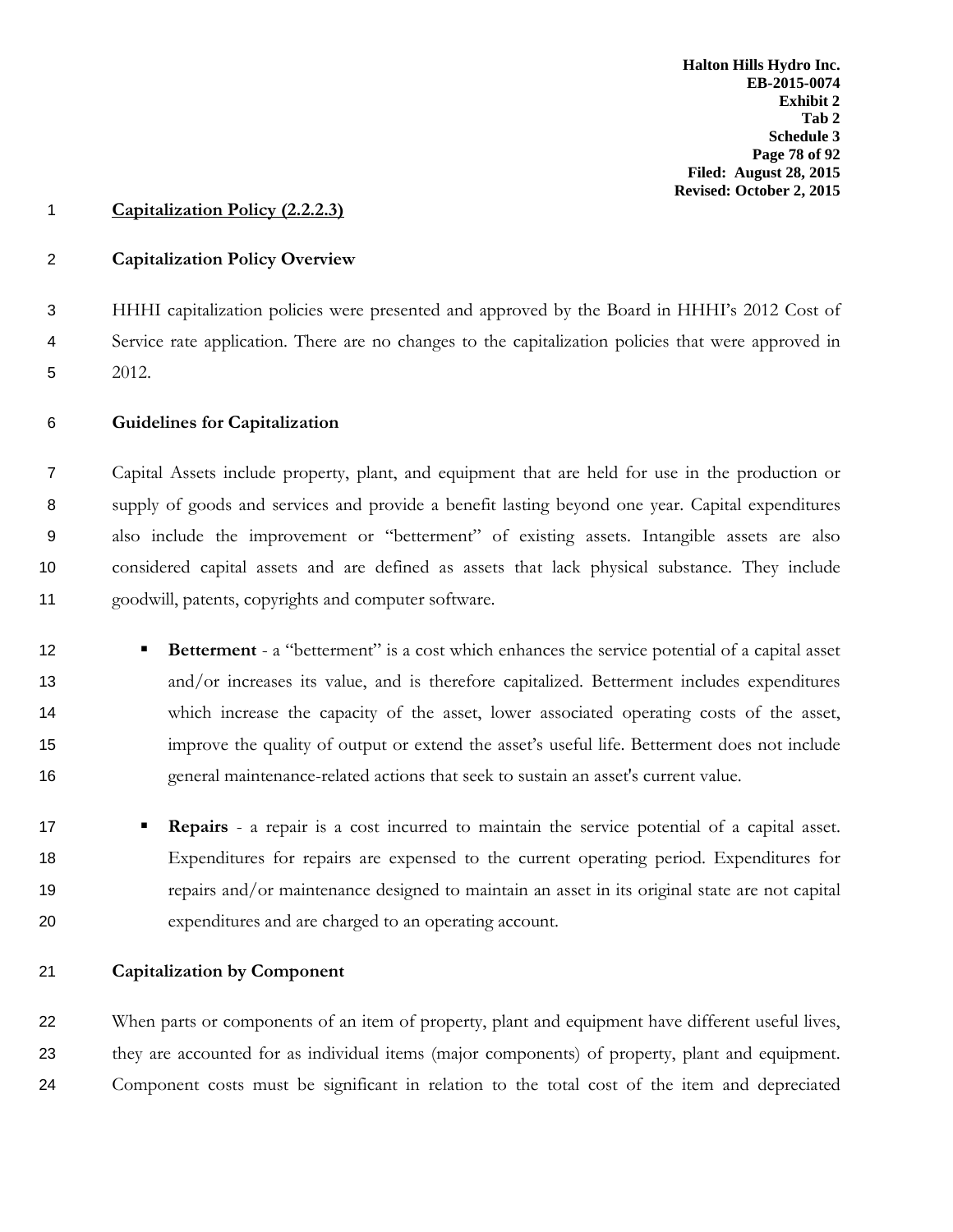separately over the component's useful life. Components are those which: a) are significant in relation to the total cost of the item and b) have different depreciation methods or useful life.

### **Depreciation**

- Depreciation is recognized on a straight-line basis over the estimated useful life of each significant identifiable component of an item of property, plant and equipment. Land is not depreciated. Construction in progress assets are not depreciated until the project is complete and in service.
- Depreciation of an asset begins in the year when it is available for use, i.e. when it is in the location and condition necessary for it to be capable of operating in the manner intended. For rate setting purposes, in the first year of service, depreciation is calculated using the ½ year rule. Depreciation of an asset ceases when the asset is retired from active use, sold or is fully depreciated.
- The useful life of the assets HHHI uses for depreciation purposes was derived from the HHHI Specific Kinectrics Report as filed in the 2012 Cost of Service. The componentization of HHH assets for IFRS along with the useful lives was approved by the Board in HHHI 2012 Cost of Service.

### **Overhead Policy**

 HHHI's overhead policy has been reviewed by its external auditors and has been deemed IFRS compliant.

 HHHI has reviewed and changed its overhead policy, including the capitalization component, to follow a more direct allocation of costs. The review was for the transition to IFRS and HHHI has been using this policy since 2012. The policy was approved by the Board in HHHI's 2012 Cost of Services. The policy is discussed in Exhibit 4 for convenience. There were no changes to HHHI's overhead policies that were approved in the 2012 Cost of Service.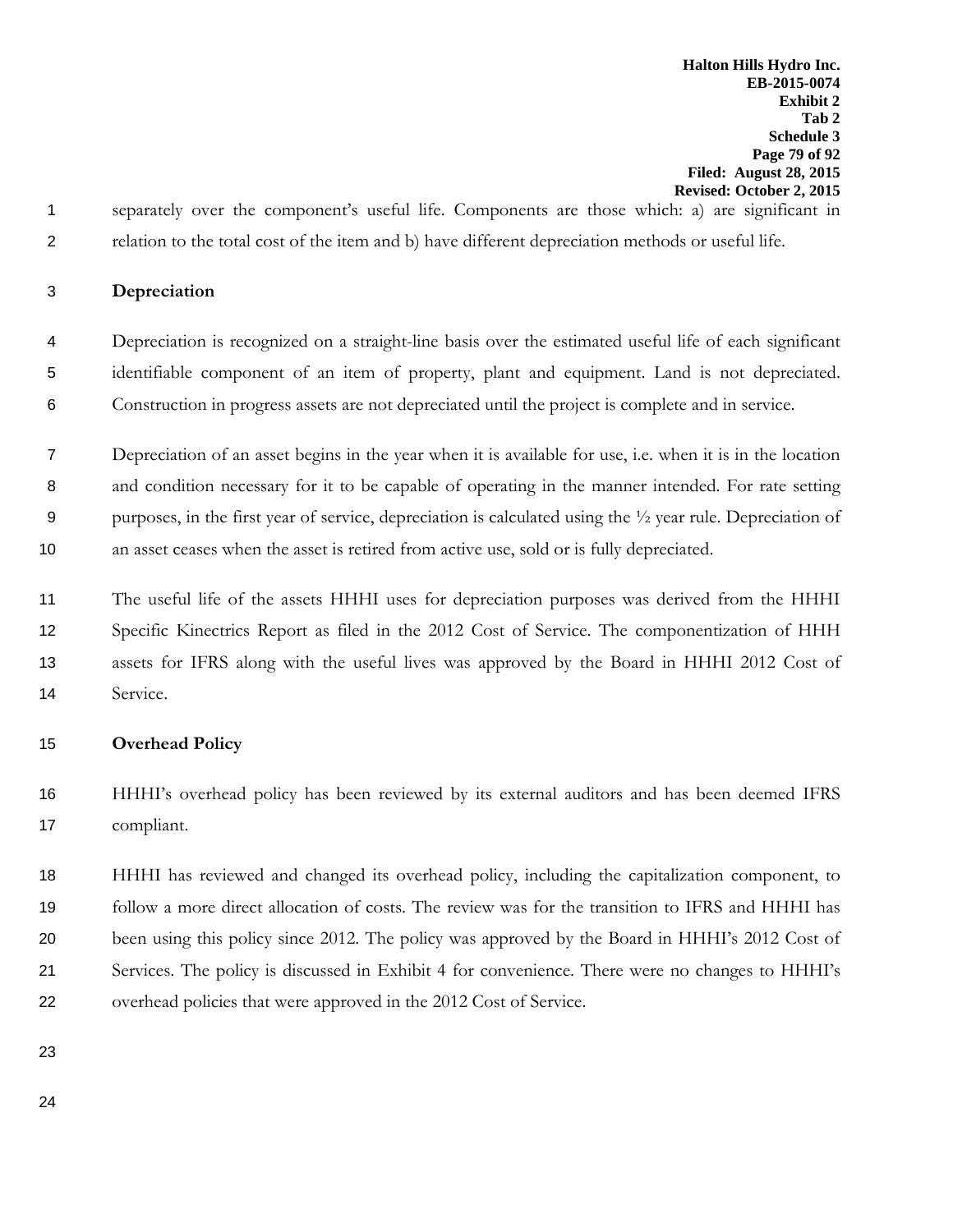**Halton Hills Hydro Inc. EB-2015-0074 Exhibit 2 Tab 2 Schedule 3 Page 80 of 92 Filed: August 28, 2015 Revised: October 2, 2015**

### **Customer Contributions Changes**

 Under CGAAP, HHHI recorded customer contributions as an offset to the cost of capital assets and amortized accordingly. Under MIFRS, HHHI cannot capitalize these customer contributions as part of its net capital assets, but instead will classify the contributions as a deferred revenue liability and amortize the costs to revenue over the life of the asset the contribution relates to. For financial reporting purposes, HHHI has classified forecasted customer contributions for the 2015 Bridge Year and 2016 Test Year as deferred revenue and amortized the contribution to revenue over the life of the related asset. For rate setting purposes, these costs are included as an offset to rate base and the related amortized revenue as an offset to depreciation expense. For financial statement purposes, historical contributed capital has been reallocated and netted against the specific PP&E asset they relate to, however, for continuity and rate setting purposes, these costs are included in Account 1995. Please see Table 2-23 - Account 1995 Breakdown for the reconciliation between financial statement reporting and rate setting classification.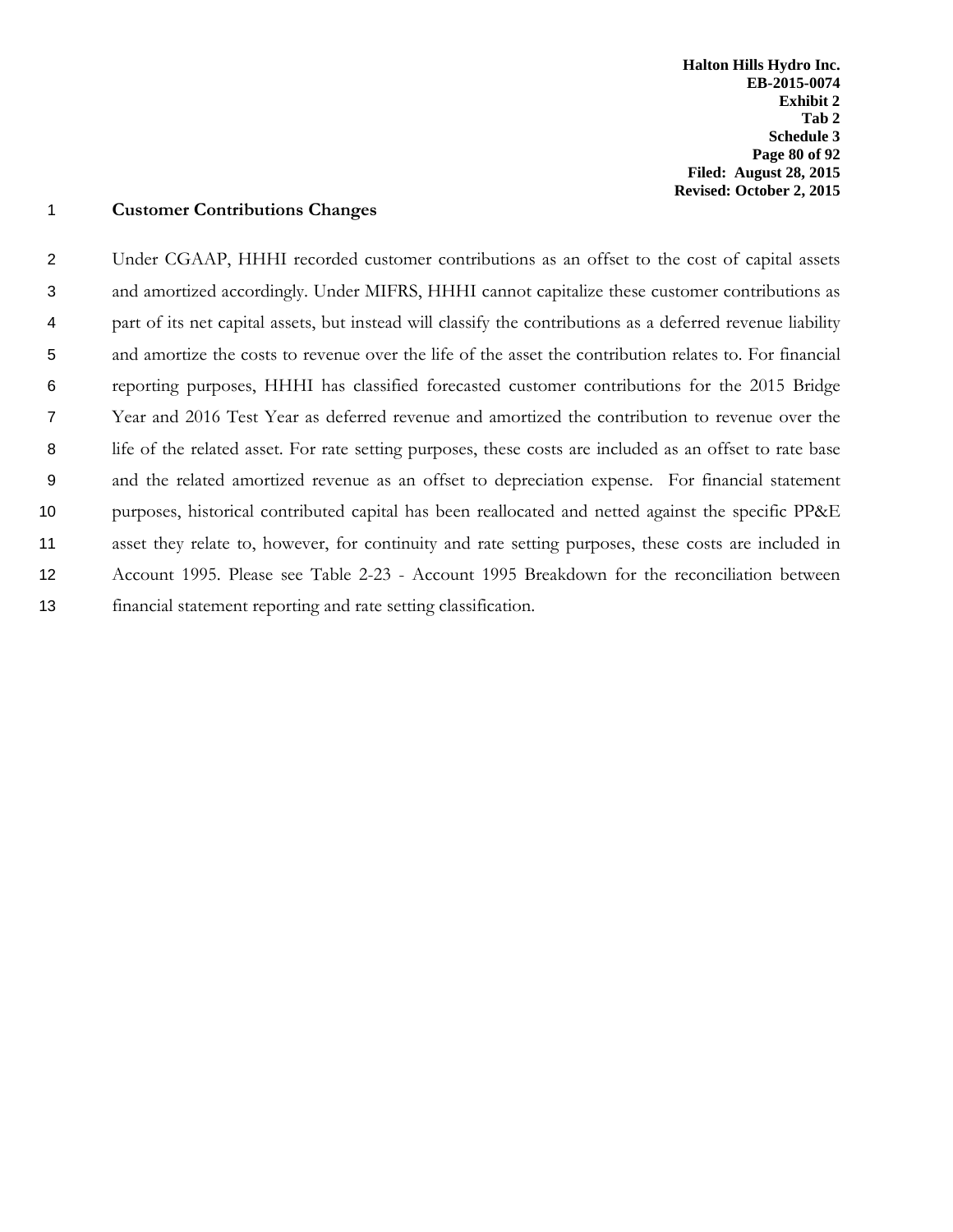### **Capitalization of Overhead (2.2.2.4)**

#### **Overview**

 The capitalization of overhead costs was dealt with and approved in HHHI 2012 Cost of Service. As discussed above HHHI overhead policy is IFRS compliant and there were no changes to the policy that was approved in 2012.

## **Burden Rates**

 Table 2-47 summarizes the historical and forecasted overhead rates related to the capitalization of costs on self-constructed assets. The rates are changed and updated periodically to reflect actual costs or changed circumstances.

 HHHI has three types of overhead costs that are capitalized: (a) Fleet; (b) Stores; and (c) Payroll Benefits. HHHI also capitalizes payroll benefits. These costs are directly allocated to capital through the use of a burden rate in the payroll system. HHHI budgets payroll benefits for each employee and the resulting overhead percentage is attached to the employee through the payroll system. Capital, OM&A and recoverable burden costs are calculated in the payroll system and flow directly to each project. The benefits attached to each employee's hours are directly charged to Capital, OM&A or recoverable, as applicable.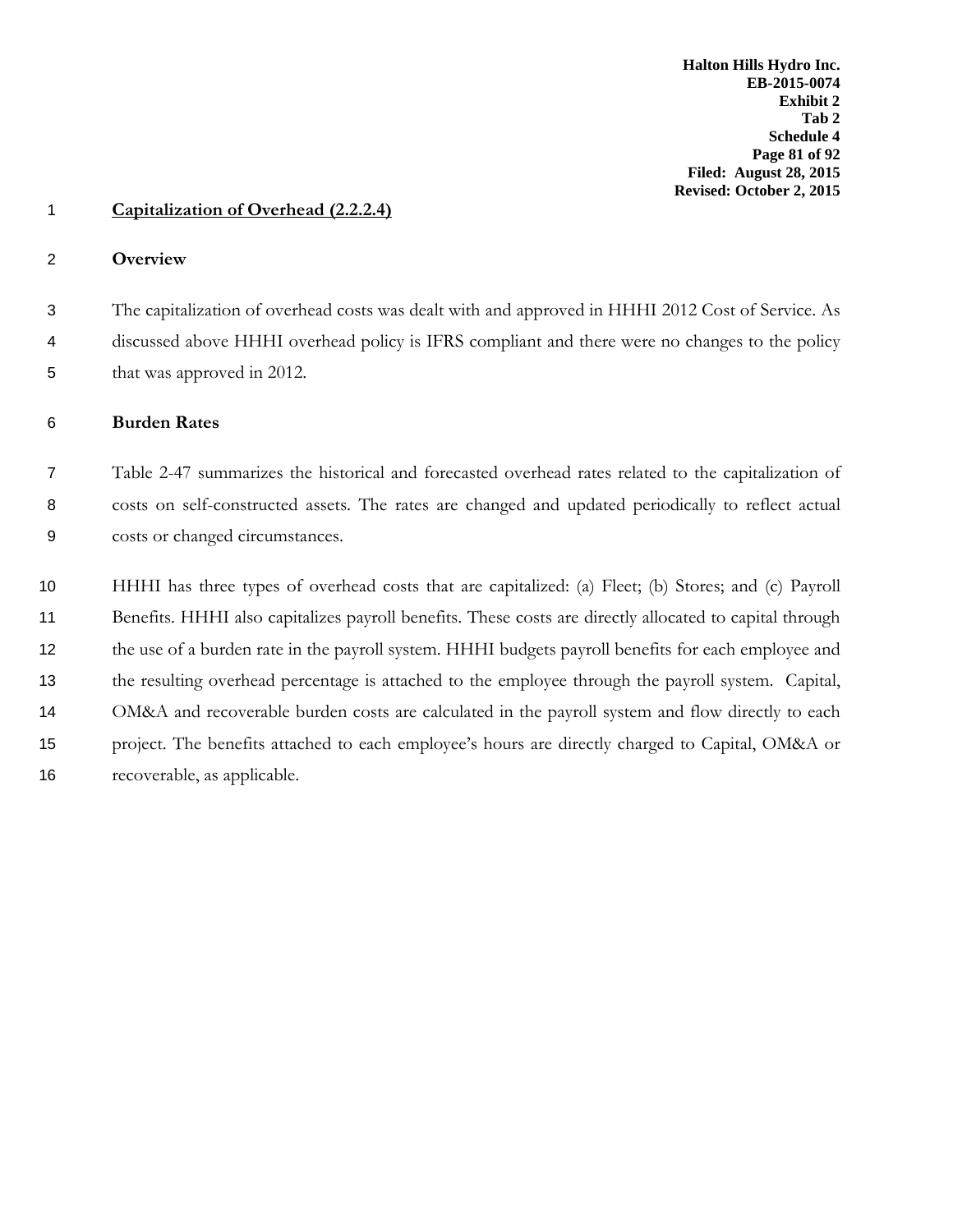# 1 **Table 2-46A: Board Appendix 2-D - Summary of Capitalized Overhead Expense**

|                                       | 2012              | 2013              | 2014              | 2015          | 2016             |
|---------------------------------------|-------------------|-------------------|-------------------|---------------|------------------|
| <b>OM&amp;A Before Capitalization</b> | <b>Historical</b> | <b>Historical</b> | <b>Historical</b> | <b>Bridge</b> |                  |
|                                       | Year              | Year              | Year              | Year          | <b>Test Year</b> |
| Salaries and Benefits                 | 4,759,645         | 5,307,544         | 5,267,310         | 4,502,418     | 4,856,870        |
| Material Costs                        | 2,747,932         | 2,663,788         | 2,232,236         | 2,481,862     | 3,178,960        |
| <b>Contract Services</b>              | 3,137,463         | 3,107,635         | 3,904,777         | 3,582,314     | 3,430,852        |
| <b>Property Costs</b>                 | 1,473,618         | 701,458           | 632,355           | 1,451,935     | 1,443,483        |
| Other Costs                           | 894,224           | 744,461           | 588,618           | 1,399,836     | 1,438,041        |
| Communication Costs                   | 313,648           | 450,064           | 590,096           | 509,620       | 722,050          |
| Total OM&A Before Capitalization (B)  | 13,326,530        | 12,974,950        | 13,215,392        | 13,927,985    | 15,070,255       |

4

# 3 **Table 2-46B: Board Appendix 2-D - Summary of Capitalized Overhead Expense**

|                                 | 2012                      | 2013                      | 2014                      | 2015                  | 2016             | <b>Directly</b><br>Attributable | <b>Explanation for</b><br>Change in |
|---------------------------------|---------------------------|---------------------------|---------------------------|-----------------------|------------------|---------------------------------|-------------------------------------|
| <b>Capitalized OM&amp;A</b>     | <b>Historical</b><br>Year | <b>Historical</b><br>Year | <b>Historical</b><br>Year | <b>Bridge</b><br>Year | <b>Test Year</b> | (Y/N)                           | Overhead<br>Capitalized             |
| Salaries and Benefits           | 1,774,884                 | 2,630,660                 | 2,470,908                 | 1,002,728             | 1,089,616        | Y                               |                                     |
| Material Costs                  | 2,242,902                 | 2,583,930                 | 1,361,167                 | 2,374,998             | 3,129,333        | Y                               |                                     |
| <b>Contract Services</b>        | 2,968,635                 | 2,482,747                 | 3,863,544                 | 2,652,024             | 2,462,509        | Y                               |                                     |
| <b>Property Costs</b>           | 414,527                   | 100,000                   | 231,490                   | 755,065               | 598,442          | Υ                               |                                     |
| Other Costs                     |                           | $\overline{\phantom{0}}$  |                           | 933,000               | 931,060          | Y                               |                                     |
| Communication Costs             |                           | $\overline{\phantom{0}}$  |                           |                       |                  |                                 |                                     |
| Total Capitalized OM&A (A)      | 7,400,948                 | 7,797,337                 | 7,927,109                 | 7,717,815             | 8,210,959        |                                 |                                     |
|                                 |                           |                           |                           |                       |                  |                                 |                                     |
| $\%$ of Capitalized OM&A (=A/B) | 56%                       | 60%                       | 60%                       | 55%                   | 54%              |                                 |                                     |

5

# 6 **Table 2-47: Overhead Rates**

| <b>Description</b>    | Unit          | 2012 Board<br>Approved | 2012<br>Actual | 2013<br>Actual | 2014<br>Actual | 2015<br><b>Bridge</b><br>Year | <b>2016 Test</b><br>Year |  |
|-----------------------|---------------|------------------------|----------------|----------------|----------------|-------------------------------|--------------------------|--|
| <b>Burden Rates</b>   |               |                        |                |                |                |                               |                          |  |
| Payroll Benefits      | Direct Labour | 67%                    | 67%            | 67%            | $67\%$         | 67%                           | 67%                      |  |
| <b>Overhead Rates</b> |               |                        |                |                |                |                               |                          |  |
| Stores Costs          | Material \$   | 24%                    | 24%            | 24%            | $24\%$         | 24%                           | 24%                      |  |
| Small Truck           | Direct Labour | 26.00                  | 26.00<br>S     | 27.00<br>S     | 27.72          | 27.72                         | 27.72<br>S               |  |
| Large Truck           | Direct Labour | 47.50                  | 47.50<br>S     | 49.00          | 50.30          | 50.30                         | 50.30                    |  |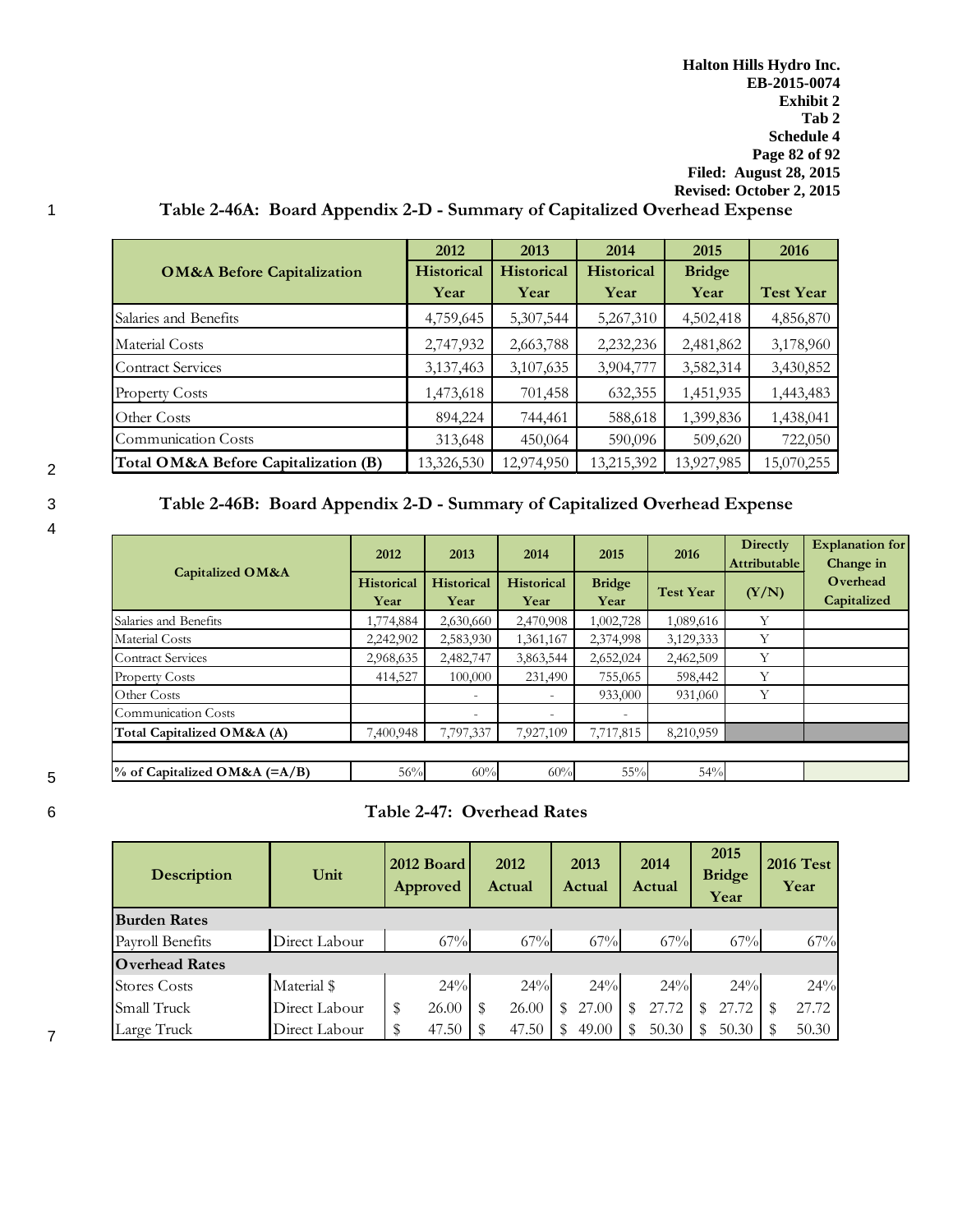1

# 2 **Costs of Eligible Investments for the Connection of Qualifying Generation Facilities**   $\overline{(2.2.2.5)}$

4 HHHI has not incurred any capital costs related to the connection of qualifying generation facilities.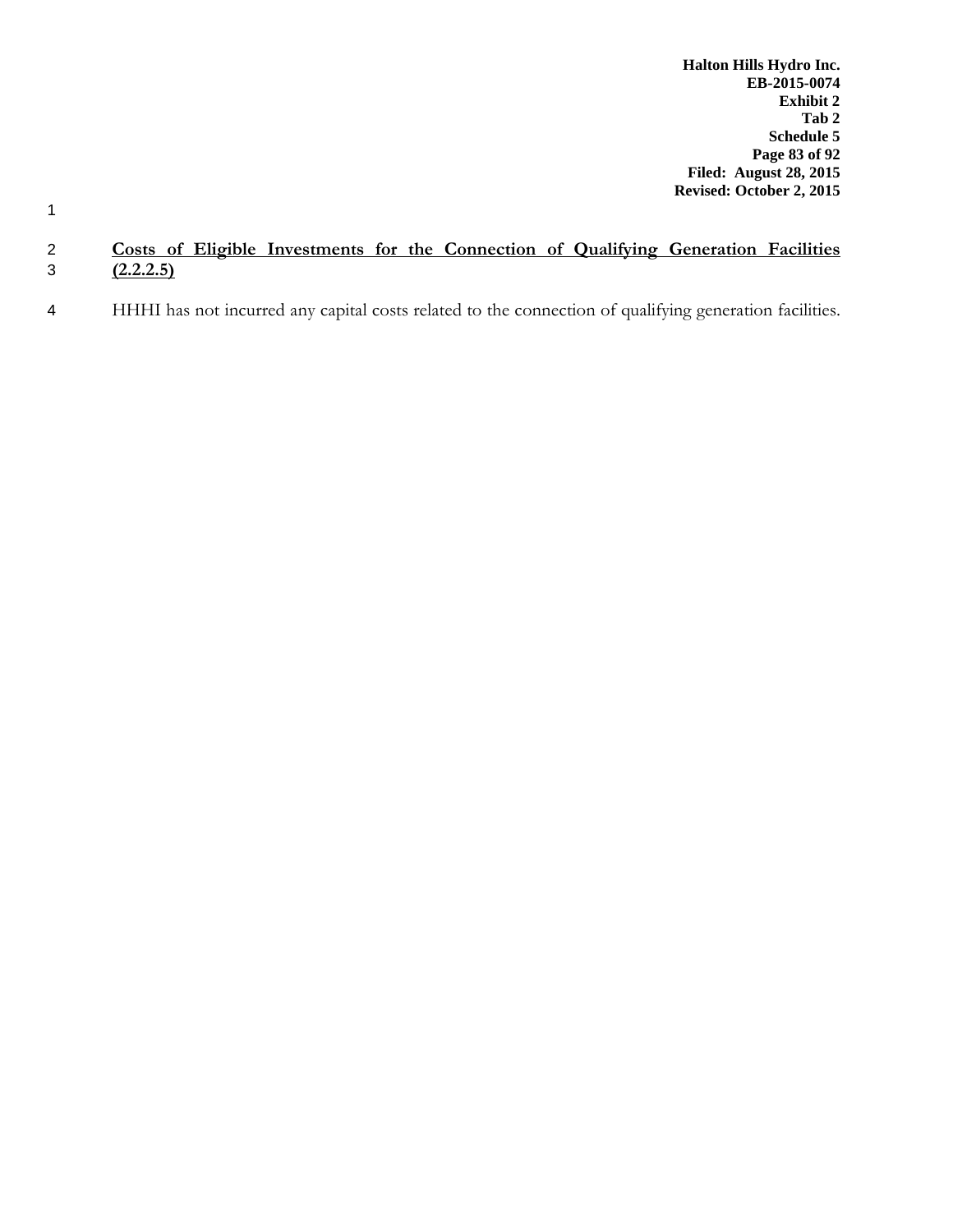**Halton Hills Hydro Inc. EB-2015-0074 Exhibit 2 Tab 2 Schedule 6 Page 84 of 92 Filed: August 28, 2015 Revised: October 2, 2015**

#### **New Policy Options for the Funding of Capital (2.2.2.6)**

2 On September 18, 2014, the Board released the *Report of the Board New Policy Options for the Funding of Capital Investments: The Advanced Capital Module.* In the report, the Board established the following mechanism to assist distributors in aligning capital expenditure timing and prioritization with rate predictability and smoothing:

- *"The review and approval of business cases for incremental capital requests that are subject to the criteria of materiality, need and prudence are advanced to coincide with the distributor's cost of service application. To distinguish this from the Incremental Capital Module ("ICM"), this new mechanism will be named the Advanced Capital Module (or "ACM").*
- *Advancing the reviews of eligible discrete capital projects, included as part of a distributor's Distribution System Plan and scheduled to go into service during the IR term, is expected to facilitate enhanced pacing and smoothing of rate impacts, as the distributor, the Board and other stakeholders will be examining the capital projects over the five-year horizon of the DSP."*

HHHI is not applying for Advanced Capital Module review for any incremental capital projects.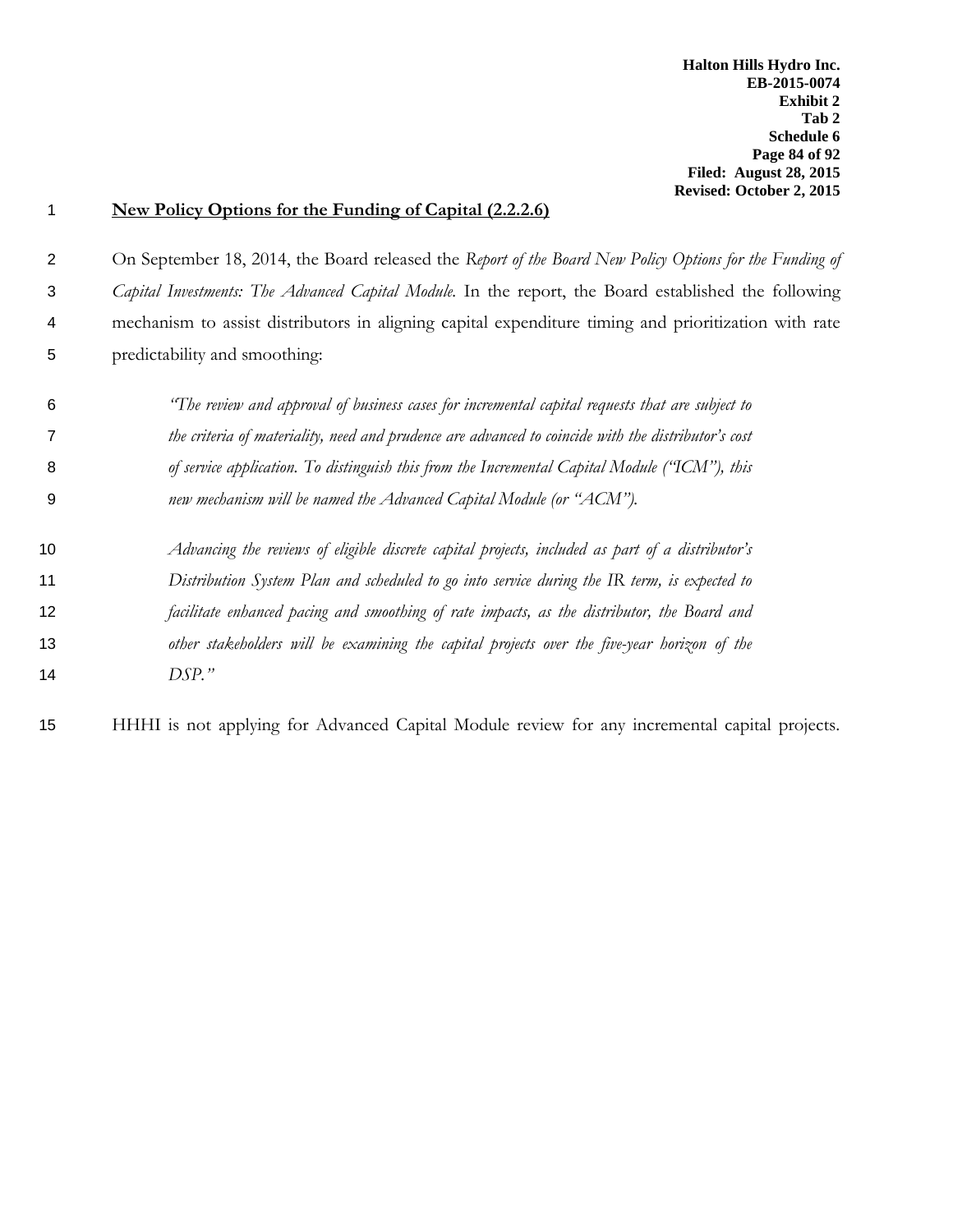- 2 HHHI has not applied for approval of ICM Assets and therefore has no such assets added to its rate
- 3 base.
- 4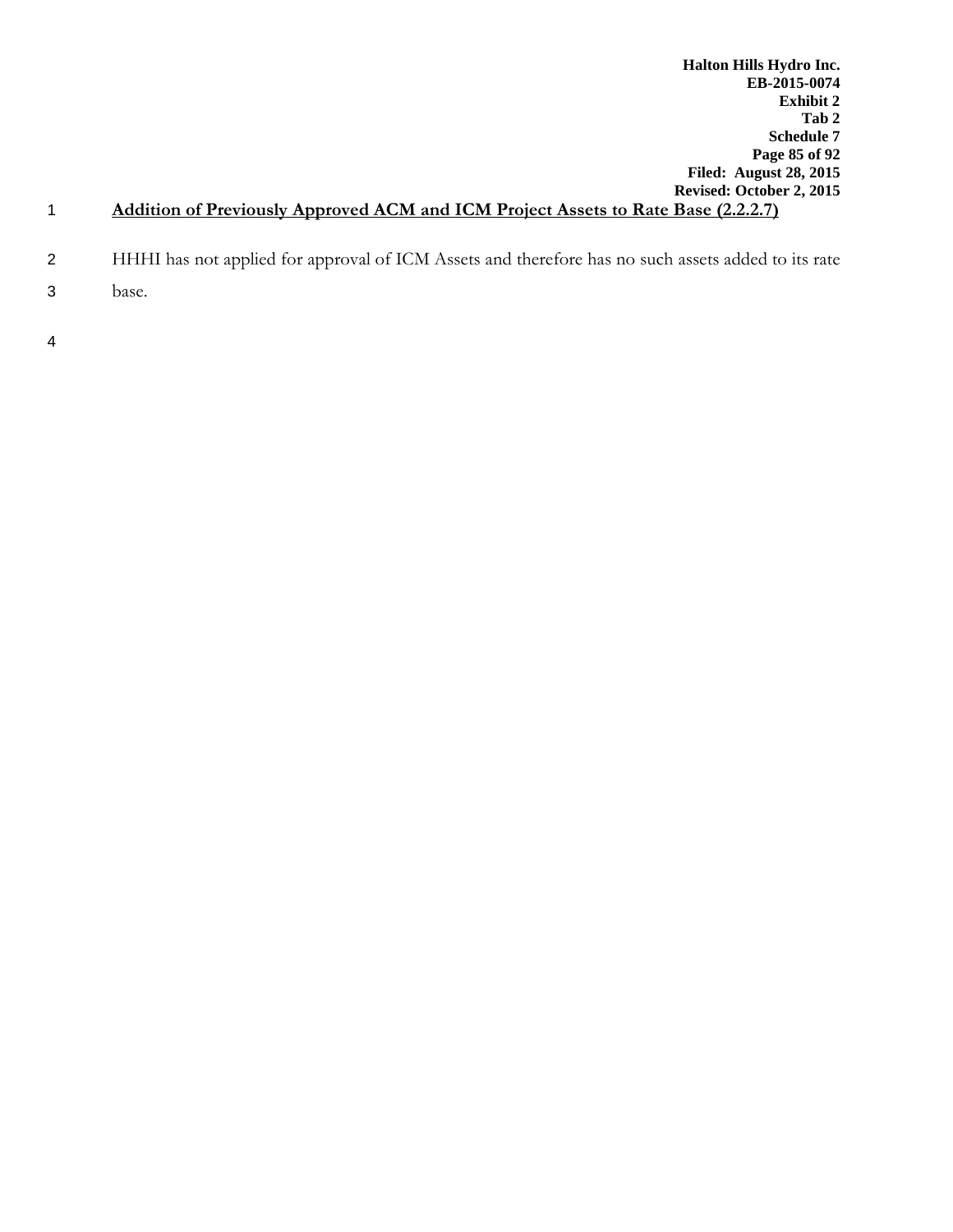### **Service Quality and Reliability Performance (2.2.2.8)**

 HHHI follows the Board's Reporting and Record Keeping Requirements Guideline to report its service quality indicators annually. In accordance with the Filing Requirements, Table 2-48 is provided below and is consistent with Board Appendix 2-S, Service Quality Indicators. The table provides the performance measurements for the last five (5) historical years – 2010 through 2014.

**Customer Focus**

### **Service Quality**

 HHHI places a strong focus on providing customers with distribution excellence. This focus includes maintaining exceptional levels of customer service. HHHI has continuously exceeded the OEB's minimum standards.

 The connection of New Services – High Voltage target is not applicable for HHHI as HHHI has no high voltage connections.

 In all areas measured, HHHI has met or exceeded its targets in 2014 and historically, HHHI has always exceeded the Board targets. In particular, it should be noted that for the past three years, all appointments have been met and all connections for new services completed, one hundred percent  $(100\%)$  of the time.

 HHHI notes that telephone accessibility is a high priority for their customers. The telephone is still, by far, the preferred method of contact for the vast majority of HHHI's customers. In HHHI's 2014 customer service survey, it was noted that eighty-eight percent (88%) of customers prefer to use the telephone to contact HHHI. HHHI continues to strive for improvement and with reference to the general capital plan, the utility will be implementing an Interactive Voice Response (IVR) system to provide customers with added features and flexibility to better respond to their needs.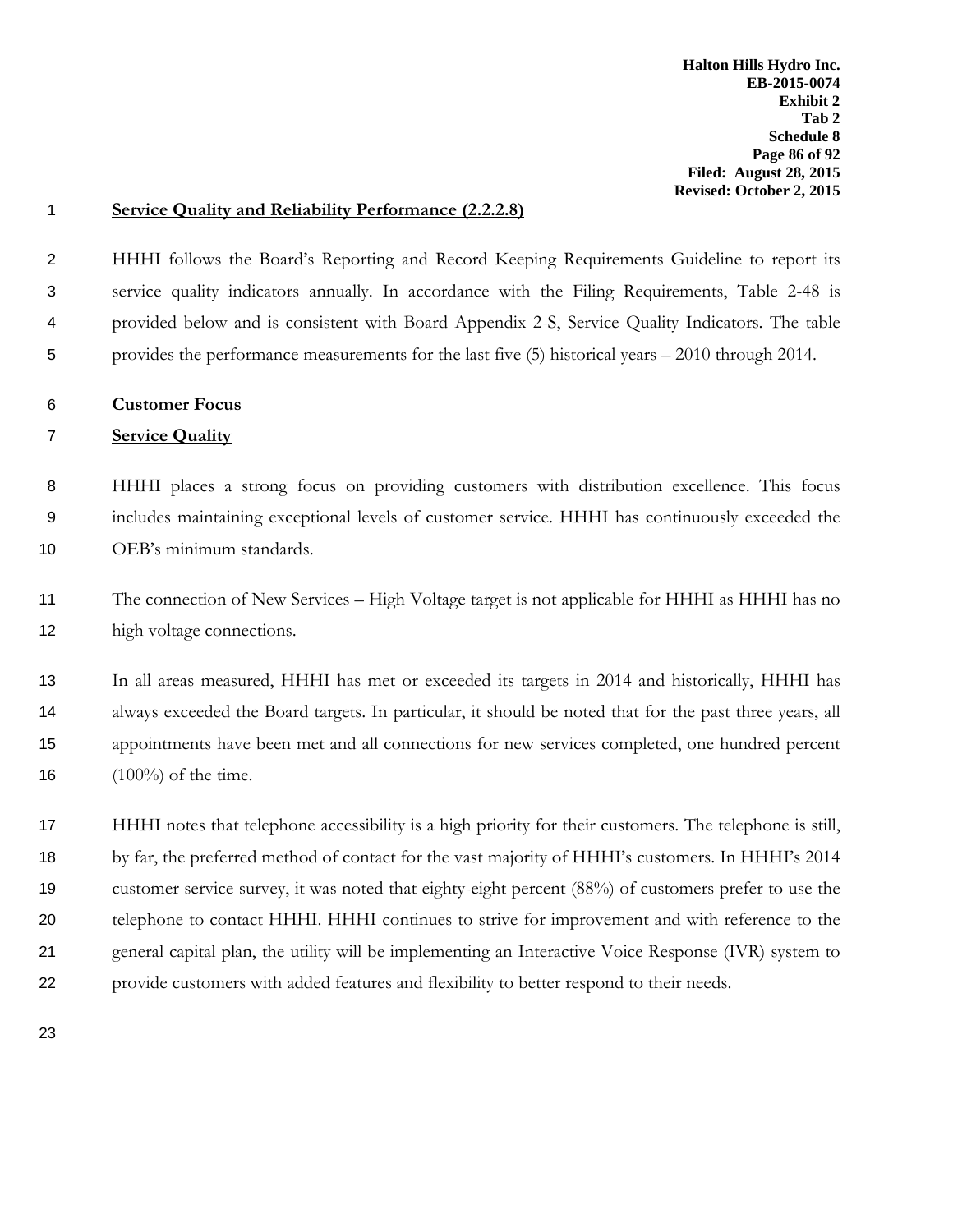**Halton Hills Hydro Inc. EB-2015-0074 Exhibit 2 Tab 2 Schedule 8 Page 87 of 92 Filed: August 28, 2015 Revised: October 2, 2015**

| <b>Service Quality</b>                                | <b>Board</b><br><b>Target</b> | 2014       | 2013       | 2012       | 2011       | 2010       |
|-------------------------------------------------------|-------------------------------|------------|------------|------------|------------|------------|
| Connection of New Services - Low Voltage (LV)         | $90\%$                        | $100.00\%$ | $100.00\%$ | $100.00\%$ | $100.00\%$ | 100.00%    |
| <b>Connection of New Services - High Voltage (HV)</b> | 90%                           | $0.00\%$   | $0.00\%$   | $0.00\%$   | $0.00\%$   | $0.00\%$   |
| <b>Appointment Scheduling</b>                         | 90%                           | 100.00%    | $100.00\%$ | $100.00\%$ | $100.00\%$ | 100.00%    |
| <b>Appointments Met</b>                               | 90%                           | $100.00\%$ | $100.00\%$ | $100.00\%$ | $96.00\%$  | 99.20%     |
| Rescheduling a missed appointment                     | $100\%$                       | $100.00\%$ | 100.00%    | 100.00%    | 100.00%    | 100.00%    |
| <b>Telephone Accessibility</b>                        | 65%                           | 89.70%     | 83.20%     | 87.70%     | 85.50%     | 86.20%     |
| Telephone Call Abandon Rate                           | 10%                           | $1.00\%$   | 1.70%      | 1.40%      | 3.10%      | $2.00\%$   |
| <b>Written Responses to Enquiries</b>                 | 80%                           | $100.00\%$ | $99.90\%$  | 100.00%    | 100.00%    | 100.00%    |
| <b>Emergency Response Urban</b>                       | 80%                           | 100.00%    | 100.00%    | 98.81%     | 100.00%    | 100.00%    |
| <b>Emergency Response Rural</b>                       | 80%                           | $100.00\%$ | $100.00\%$ | 89.60%     | $100.00\%$ | $100.00\%$ |
| <b>Renewable Generation Connection Impact</b>         | Not.                          |            |            |            |            |            |
| <b>Assessments Completed on Time</b>                  | Available                     | $100.00\%$ | $100.00\%$ | $100.00\%$ | $100.00\%$ |            |
| <b>New Micro-Embedded Generation Facilities</b>       |                               |            |            |            |            |            |
| <b>Connection on Time</b>                             | 90%                           | 100.00%    | $100.00\%$ |            |            |            |
| <b>Reconnection Performance Standard</b>              | 85%                           | 100.00%    | $100.00\%$ | 100.00%    |            |            |

## 1 **Table 2-48: Customer Focus – Service Quality - Historical Measures**

3

2

#### 4 **Customer Satisfaction**

- 5 Table 2-49 shows HHHI's Target Customer Satisfaction measures with recent historical years.
- 6 In January 2015, HHHI reviewed its methodology to monitor and report on First Contact 7 Resolution.
- 8 HHHI understands that billing accuracy is imperative for all customers. HHHI will be moving to 9 monthly billing in 2016 and as such, continued billing accuracy is paramount. HHHI has achieved 10 99.9% billing accuracy. The transition to monthly billing will result in customers receiving twice as 11 many bills from the utility so ensuring that those bills are accurate is an important part of 12 maintaining customer satisfaction and trust.
- 13 Customer satisfaction is an important measure of customer loyalty and trust. In an environment 14 where the electricity sector receives a high amount of attention in the media, maintaining customer 15 satisfaction is a priority.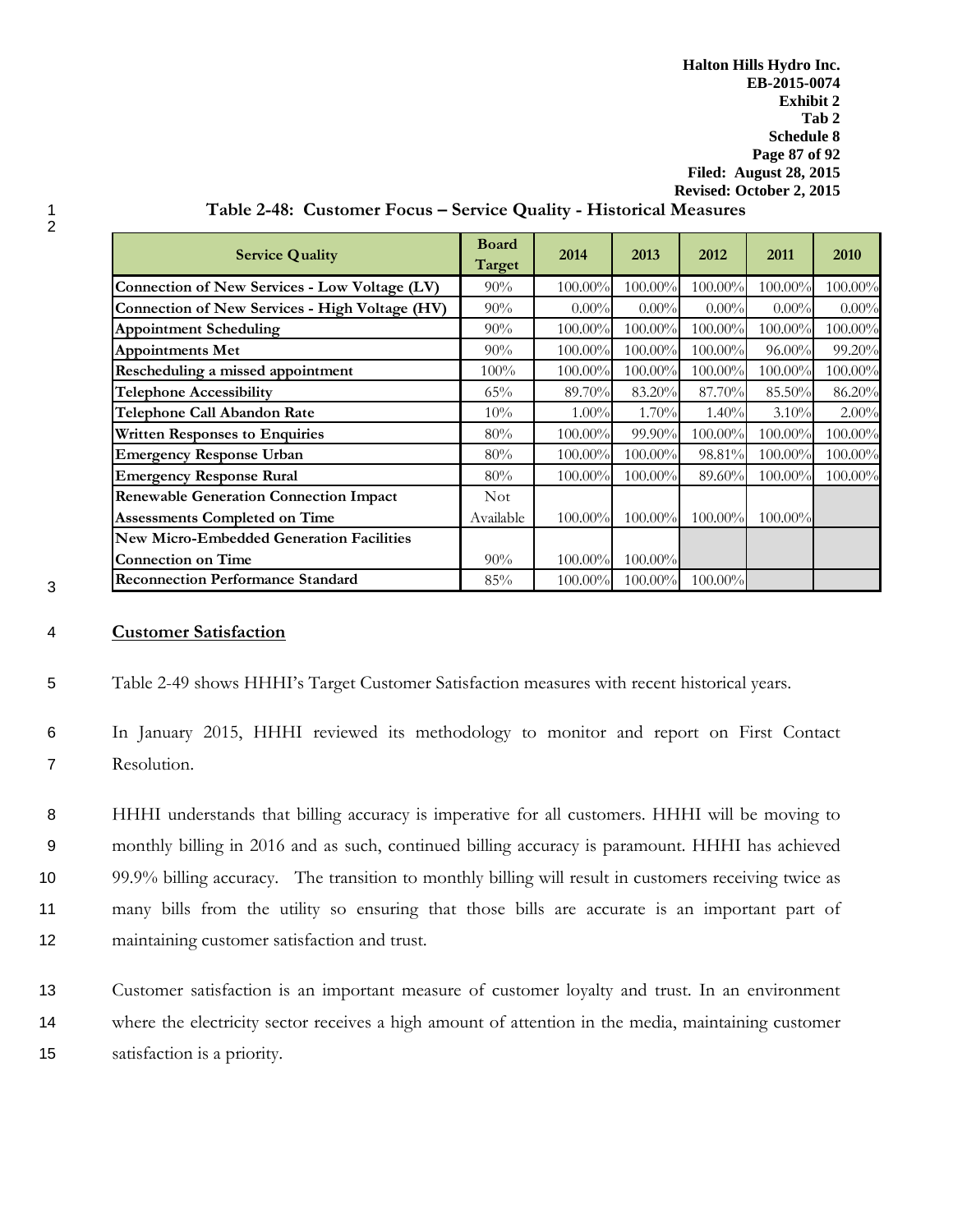- 1 In the 2014 Customer Satisfaction Survey HHHI's customer's satisfaction level was 90%. This 2 survey was conducted in March 2014, with very recent memories of the December 2013 Ice-Storm.
- 

4

## 3 **Table 2-49: Customer Focus – Customer Satisfaction – Historical Measures**

| <b>Customer Satisfaction Measures</b>       | <b>Board</b><br>Target | 2014       | 2013      | 2012 | 2011 | 2010 |
|---------------------------------------------|------------------------|------------|-----------|------|------|------|
| <b>First Contact Resolution</b>             | Not Available          | $100.00\%$ |           |      |      |      |
| <b>Billing Accuracy</b>                     | 98%                    | $99.95\%$  | $99.91\%$ |      |      |      |
| <b>Customer Satisfaction Survey Results</b> | Not Available I        | $90.00\%$  | $93.00\%$ |      |      |      |

## 5 **Operational Effectiveness**

 Table 2-50 shows HHHI's system reliability measures for the five (5) most recent historical years. HHHI has removed any major events from the measures (i.e. 2013 Ice Storm). HHHI's five (5) year historical average is within the Board's target range. HHHI is an embedded distributor to Hydro One and as such, will experience loss of supply. Loss of Supply is not a variable that HHHI can alter in an effort to improve reliability.

### 11 **Outage Frequency (SAIFI)**

 In 2014, HHHI's greatest frequency of outages came as a result of foreign interference. Foreign interference may include but is not limited to vehicles, animals and dig-ins. Overhead lines are more likely to experience foreign interference and as the HHHI distribution system consists of fifty-nine percent (59%) overhead lines, the lines are susceptible to foreign interference outside the control of HHHI. As overhead lines are more likely to experience foreign interference, In an attempt to limit animal contacts, HHHI has reviewed the use of "pole/transformer spikes" as a deterrent. However, 18 as many of the animal contacts involve raccoons, subjective study has shown that the raccoons are 19 quite adept at maneuvering around the obstacle. HHHI continues to review any new products that may aid in decreasing the frequency of foreign interference outages.

21 Defective equipment was responsible for the next greatest frequency of outages. Field Interruption 22 Reports indicate that in 2013 HHHI replaced ten (10) porcelain switches that were reported as 23 broken or faulty and had been the cause of a power interruption or were replaced as part of a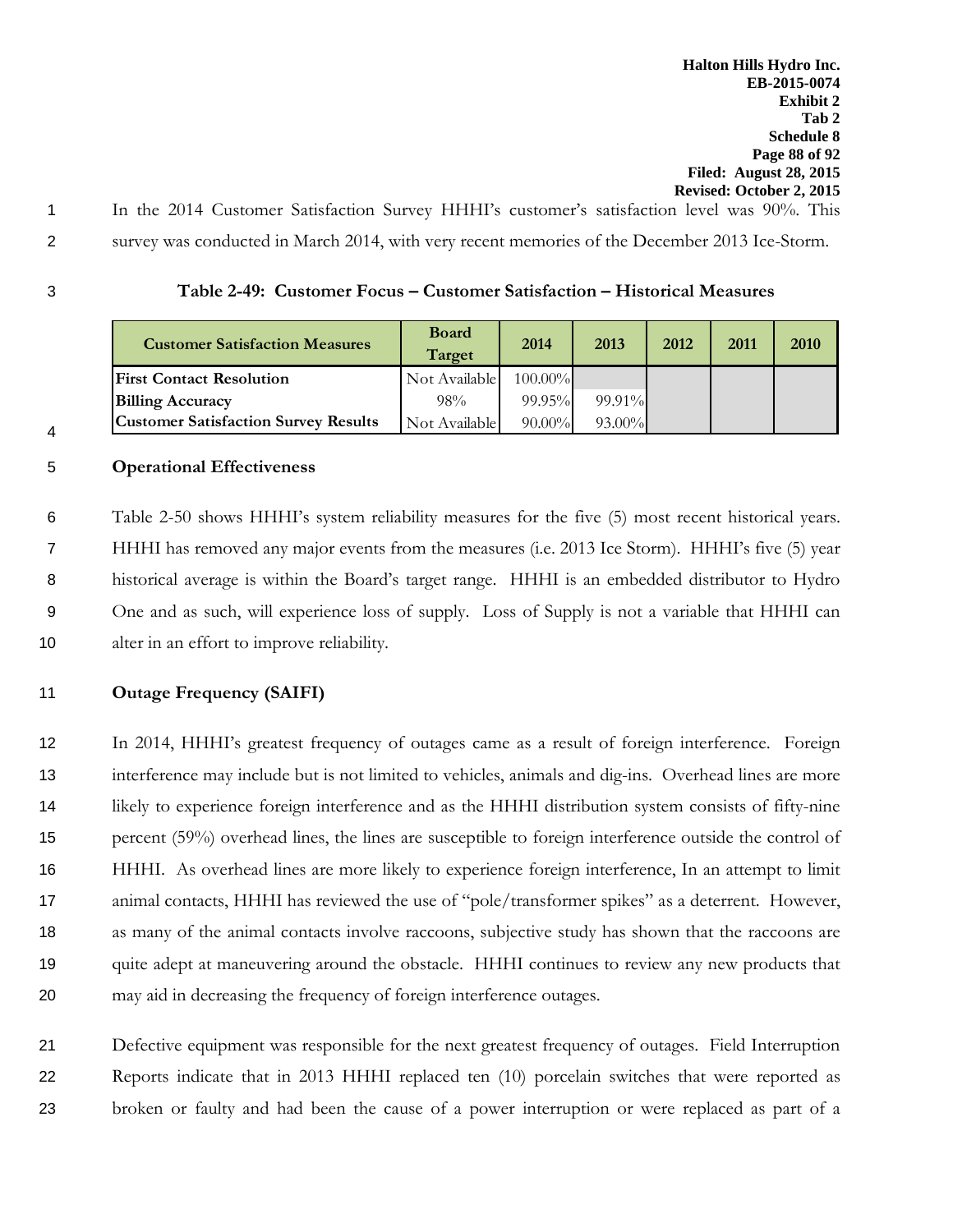**Halton Hills Hydro Inc. EB-2015-0074 Exhibit 2 Tab 2 Schedule 8 Page 89 of 92 Filed: August 28, 2015 Revised: October 2, 2015**

 downstream replacement of defective equipment. In 2014, HHHI replaced nine (9) porcelain switches and two (2) porcelain insulators as the devices were identified as broken or faulty. The average time spent on replacing defective switches and insulators ranged between 1 to 2 hours. The 4 time spent replacing these defective porcelain devices impacts O&M costs as well as being an inconvenience to customers.

 Distribution insulators and switches are not normally replaced based on their performance. They are typically replaced when the pole or equipment they are associated with is replaced as part of a larger infrastructure project. HHHI has implemented a regular replacement program for porcelain insulators and switches. The current program and investments are both reactive and proactive to ensure that the distribution system is reliable and safe to operate. Reactive investments are made in conjunction with other projects, while proactive replacement removes aged assets that are more susceptible to failure. HHHI has directed its workforce to replace any porcelain switch with a polymer type switch when they are working on them in the field. HHHI field staff will also regularly identify areas where suspect porcelain insulators are located for inspection and replacement purposes.

 As part of its 2012 Cost of Service application, HHHI requested additional OM&A for tree trimming in an effort to aggressively reduce the frequency of tree contacts. While HHHI did not receive the total funds requested, HHHI increased the tree trimming schedule, beginning in 2011 and continuing over the next three (3) years. As a result of the aggressive schedule, tree contact frequency has decreased and as evident by the SAIFI numbers, the average number of outages per customer has decreased. There was a slight increase again in 2013 and 2014 due to several ice and wind storms between April 2013 and March 2014. HHHI expects to continue the aggressive schedule on a three (3) year rotating cycle. HHHI would like to make note that as a result of the emergency tree trimming that was conducted in most of the HHHI service area during the 2013 Ice Storm, HHHI's contracted arborist has indicated that the vegetation growth in the area could actually increase, thus making the continuation of an aggressive schedule a reliability requirement in HHHI's opinion.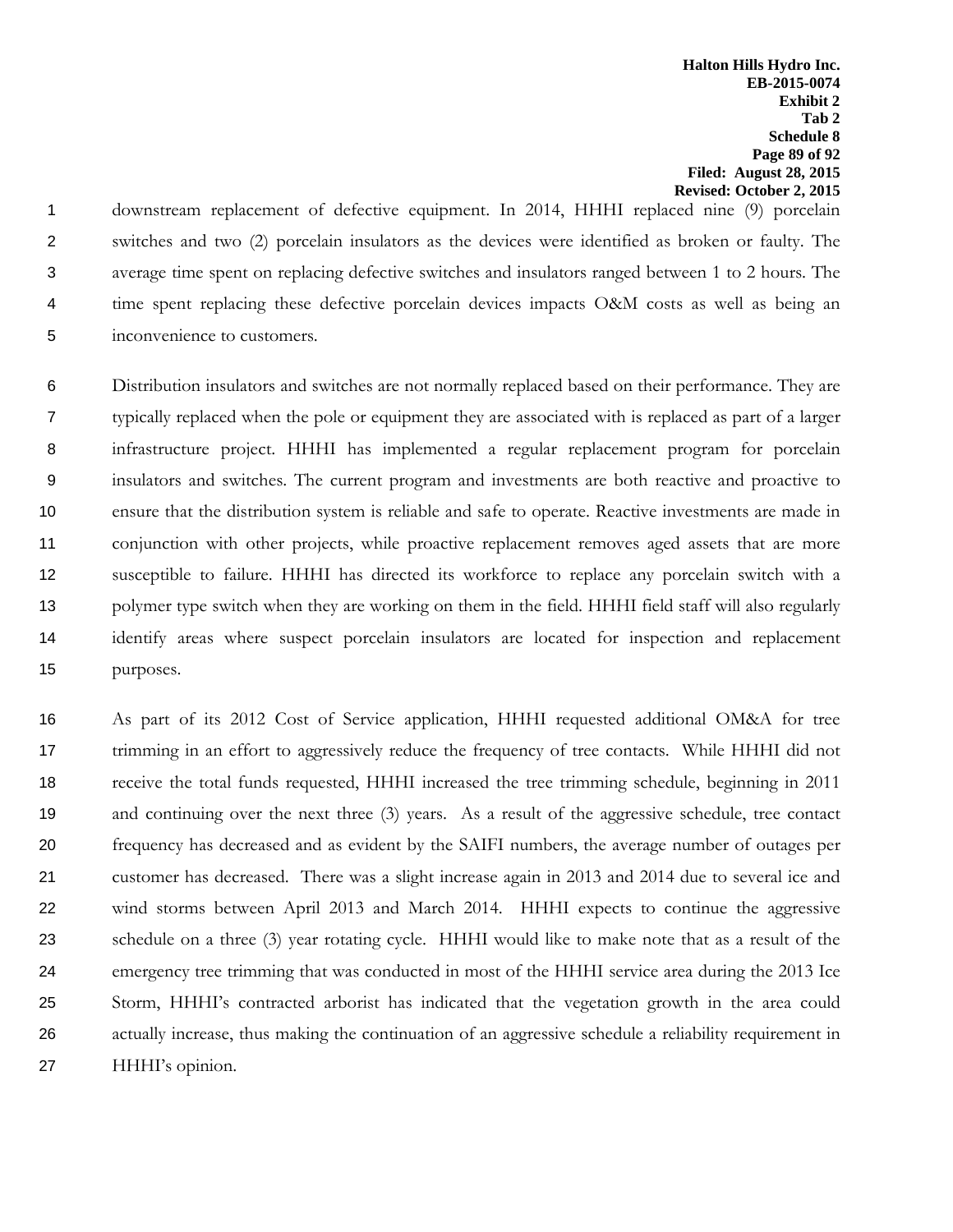## 1 **Outage Duration (SAIDI)**

 In 2013, HHHI experienced two (2) ice storms and a wind storm. Each of the storms resulted in significant outages. The ice storm in December 2013 was considered a Major Event and as such, is not included in the 2013 reliability numbers. However, the April 2013 ice storm and July 2013 wind storm are included in the measures thus explaining the significant increase in the SAIDI number.

 By far, the longest outages in HHHI's service territory are a result of adverse weather. In an effort to improve the duration of outages, HHHI is working towards a more automated and integrated distribution system. Substation reclosers, SCADA remote operated switches, SCADA wireless faulted circuit indicators and automated switches will enable to Control Room to locate faulted portions of the system quicker, dispatch crews more efficiently and effectively and remotely sectionalize faulted sections allowing crews to focus their time on repairing the fault, instead of 12 manually sectionalizing before beginning repairs.

 In addition to the automation, HHHI will optimize its Control Room partnership with Oakville Hydro Distribution Inc. by using the expertise of the in-house GIS Technician to increase the usability of distribution system maps. Additionally, HHHI has provided each line truck with a tablet that will enable crews in the field to access the up to date GIS mapping and to ensure the information provided to the Control Room and field crews are consistent.

19

20

## 18 **Table 2-50: Historical Service Quality Indicators**

| Index        |                                  | Including outages caused by loss of supply |       |       |       |       | Excluding outages caused by loss of supply |      |       |       |  |
|--------------|----------------------------------|--------------------------------------------|-------|-------|-------|-------|--------------------------------------------|------|-------|-------|--|
|              | 2010                             | 2011                                       | 2012  | 2013  | 2014  | 2010  | 2011                                       | 2012 | 2013  | 2014  |  |
| <b>SAIDI</b> | 1.780                            | l.550                                      | 1.530 | 2.510 | 1.250 | 1.780 | 1.380                                      | .230 | 2.080 | 1.210 |  |
| <b>SAIFI</b> | 2.750                            | 1.670                                      | .900  | 1.990 | 1.610 | 2.750 | ۔490                                       | .340 | 1.480 | 1.470 |  |
|              |                                  |                                            |       |       |       |       |                                            |      |       |       |  |
|              | <b>5 Year Historical Average</b> |                                            |       |       |       |       |                                            |      |       |       |  |
| <b>SAIDI</b> |                                  |                                            |       |       | 1.724 |       |                                            |      |       | 1.536 |  |
| <b>SAIFI</b> |                                  |                                            |       |       | 1.984 |       |                                            |      |       | 1.706 |  |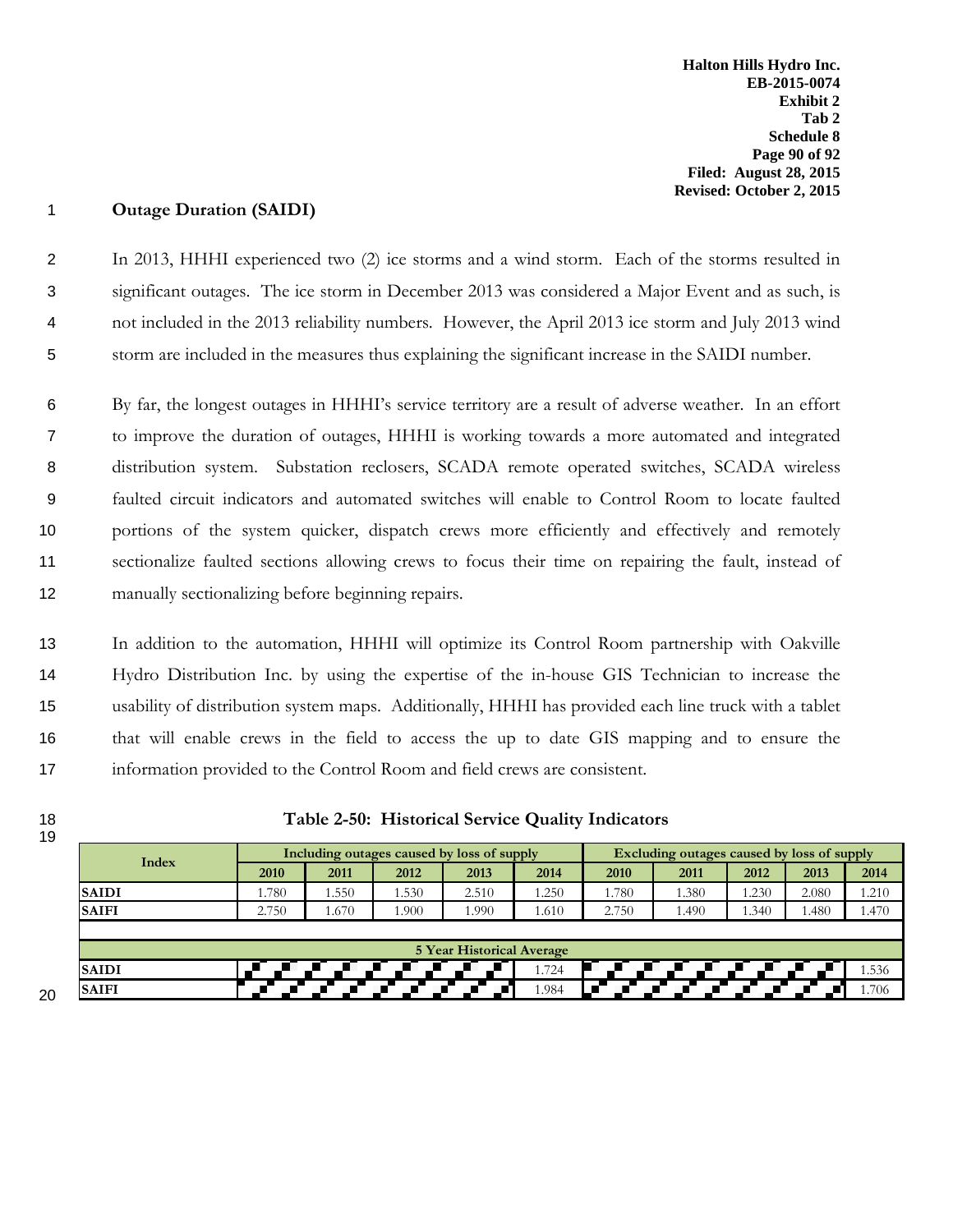**Halton Hills Hydro Inc. EB-2015-0074 Exhibit 2 Tab 2 Schedule 8 Page 91 of 92 Filed: August 28, 2015 Revised: October 2, 2015**



1 **Table 2-51: 2014 OEB Yearbook Statistics**